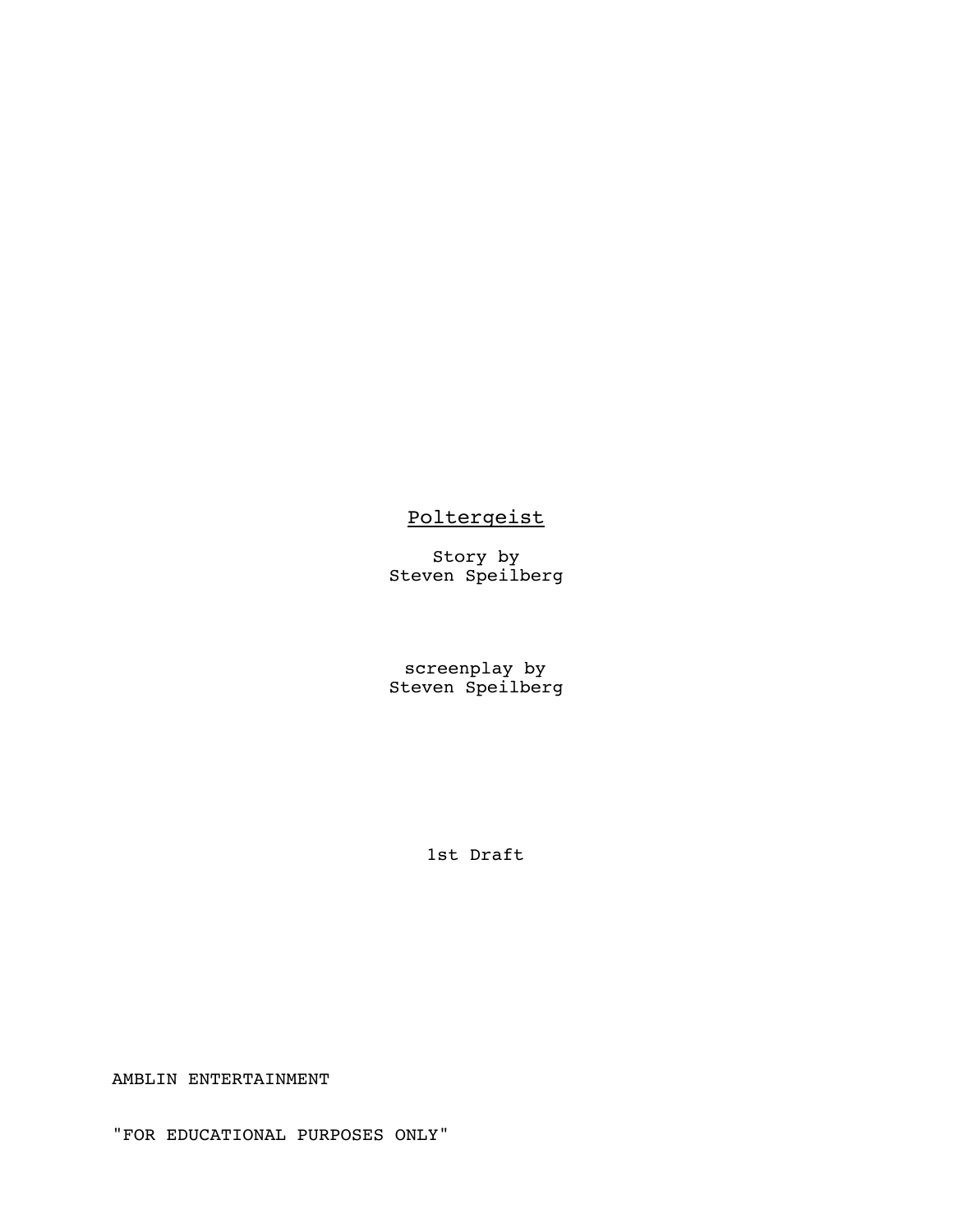#### 1 INT. LIVING ROOM - NIGHT 1

#### EXTREME CLOSE-UP - TELEVISION SCREEN

The National Anthem resounds over the precision maneuvers of the Navy's Blue Angels. When Old Glory fills the frame the local announcer identifies the station, signifies the megahertz and signs off for the morning. Transmission ends and a BLAST of disturbing static rules the airwaves. It is 2:30am on a Sunday morning.

CAMERA SLOWLY WITHDRAWS

The TV set appears. A fireplace is off to the right, trophies of outstanding achievement in annual home sales on the mantel; STEVEN FREELING asleep in his convertible chair, an open briefcase on his lap, real estate maps and lease contracts spread out on the floor by his stocking feet.

CAMERA CONTINUES TO WITHDRAW until we are moving out of the living room of this suburban two-story home and up the stairs.

#### 2 INT. UPSTAIRS HALLWAY - MASTER BEDROOM - NIGHT 2

CAMERA MOVES along the hallway, past the guest bath and over to a partially open door. We explore this room, if only for an instant, to catch DIANE FREELING, 32, tossing in her sleep, a tangle of hair covering her face.

#### 3 INT. DANA'S BEDROOM - NIGHT 3

CAMERA moves away and slithers into another bedroom. DIANA FREELING is sixteen, very beautiful, and snoring unevenly. She is surrounded by potato chips and homework.

#### 4 INT. CHILDREN'S BEDROOM - NIGHT 4

The SOUND OF TELEVISION STATIC leaks as the CAMERA moves into the last bedroom. ROBBIE FREELING is just a seven-year-old lump under the covers. With the sheets tucked around him, he looks like a ghost and where his head should be there is a Dodgers baseball cap. The closet light is on and the closet opened only a crack to let in the safe night light as we pass beyond Robbie to CAROL ANNE FREELING. The STATIC SOUNDS from the O.S. TV seem to arouse this pert six-years-old from a sound and regular sleep. Her eyes snap open. She listens, flicks some sleep from her eyes, and rises out of bed.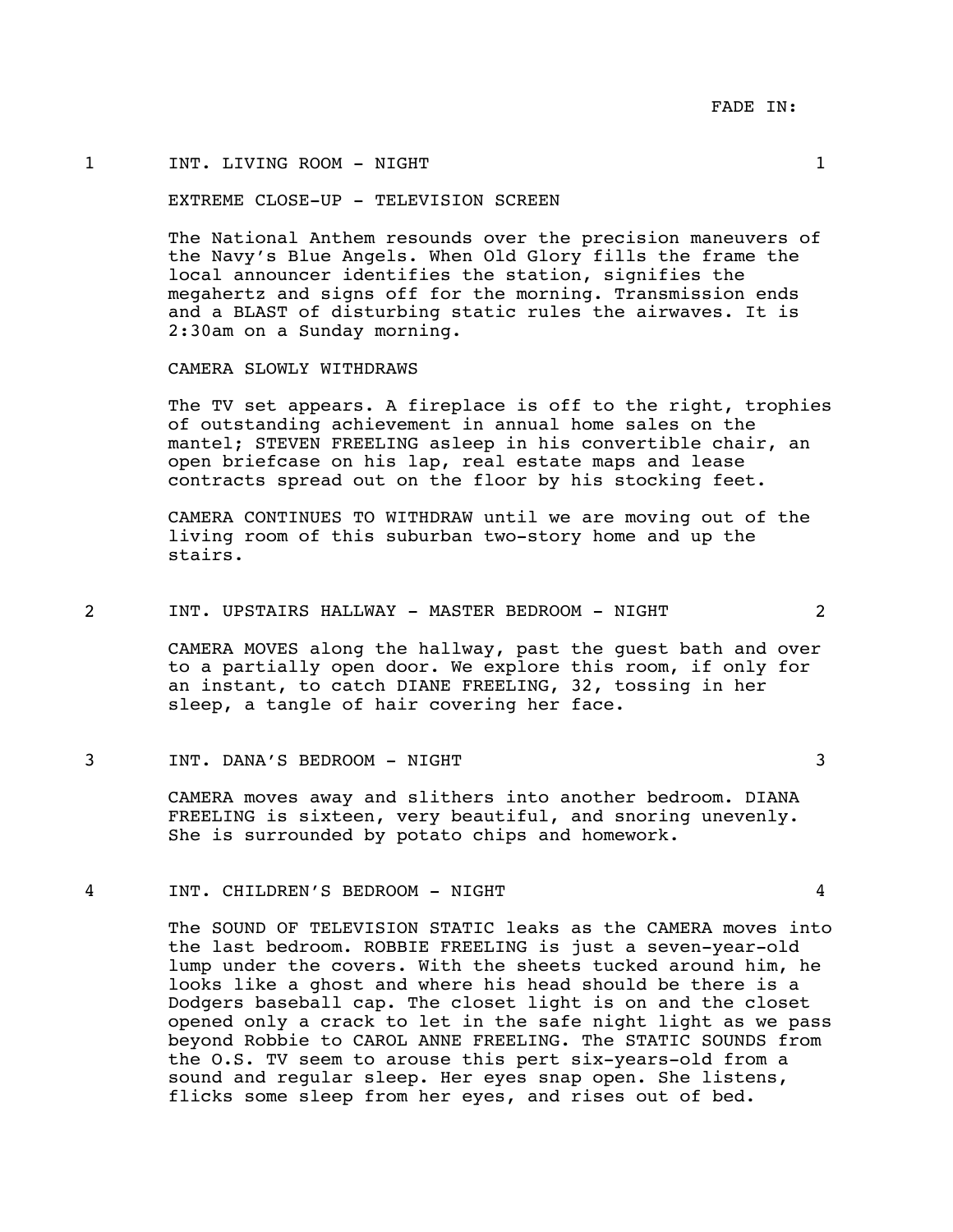CAMERA TRACKS AHEAD OF HER as if drawing her OUTSIDE the safety of her bedroom and roommate brother.

#### 5 INT. LIVING ROOM - NIGHT 5

The STATIC crackles louder and a BLUE GLOW dawns across Carol Anne. She could be sleepwalking. Her eyes are riveted and her breathing quickens. The STATIC BOOMS now and Carol Anne stops at the TV set in front of her sleeping dad. She stares into the white snow, trying to see beyond the color dots. Carol Anne opens her mouth until we are certain she is going to SCREAM. Then

> CAROL ANNE Hello! Hell-ooo! What do you want! Hello! Who are you! Hell-ooooo!

ANGLE - STEVEN FREELING

His eyes open.

6 INT. MASTER BEDROOM - NIGHT 6

Diane starts and sits up quickly.

CAROL ANNE (O.S.) Who are you!! Hey!

7 INT. DANA'S BEDROOM - NIGHT 7

She is already swinging her legs out of bed and moving into the hallway.

> CAROL ANNE (O.S.) I can't hear you!!

8 INT. CHILDREN'S BEDROOM - NIGHT 8

Robbie looks over to see Carol Anne's bed empty.

9 INT. LIVING ROOM - HIGH ANGLE - NIGHT 9

The entire family gathers and watches their youngest child yelling through the static at 2:35 in the morning.

> CAROL ANNE What do you look like! Hello! Can I see you?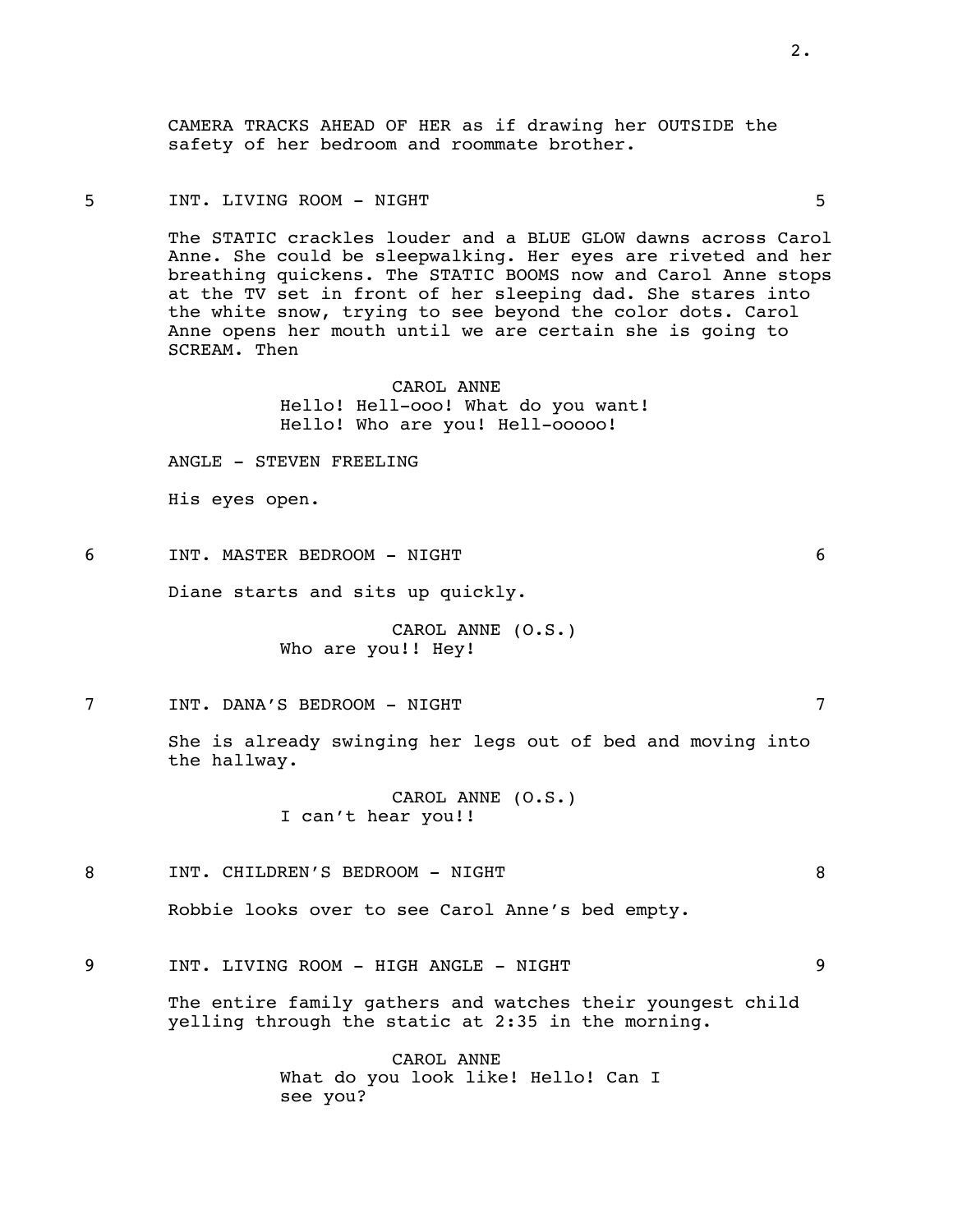#### 10 EXT. CUESTA VERDE ESTATES OVERLOOK - DAY 10

Anyone outside of Manhattan is familiar with this setting. Sunday in suburbia. A neighbor mows his lawn, another washes his car, and a group of kids play soccer in the street. The middle America World War II bought and paid for.

#### 10-A EXT. FREELING FRONT YARD 10-A

Then; an irregular glitch to this setting. A man, JEFF SHAW, is running as furiously as his jelly-bowl paunch will allow. In his arms, a large brown shopping bag. Barely avoiding a collision with the paper boy, he cuts across the lawn, jiggling the lettering. He crashes into the front door, finding it locked. He turns and runs around back, just as Steve opens the front door.

11 INT. FREELING KITCHEN - DAY 11

Shaw blasts past Dana, dressed in a terrycloth robe. She is eating potato salad right out of the bowl in front of the refrigerator.

> DANA Jesus H. Christ!

12 INT. LIVING ROOM - DAY 12

Shaw almost loses his footing turning into this room. His breath exploding in wheezing puffs. He falls into a chair next to Steve Freeling and FIVE OTHER MALE NEIGHBORS who tear into the brown shopping bag, surfacing with Michelob Lites.

> SHAW What'd I miss!?

**STEVEN** Haden fumbled!

ARNIE

Sacked!!

SAM Oakland's bringing out Bahr.

**SHAW** Three more! Jesus! I was ahead on points, now I'm pushing.

3.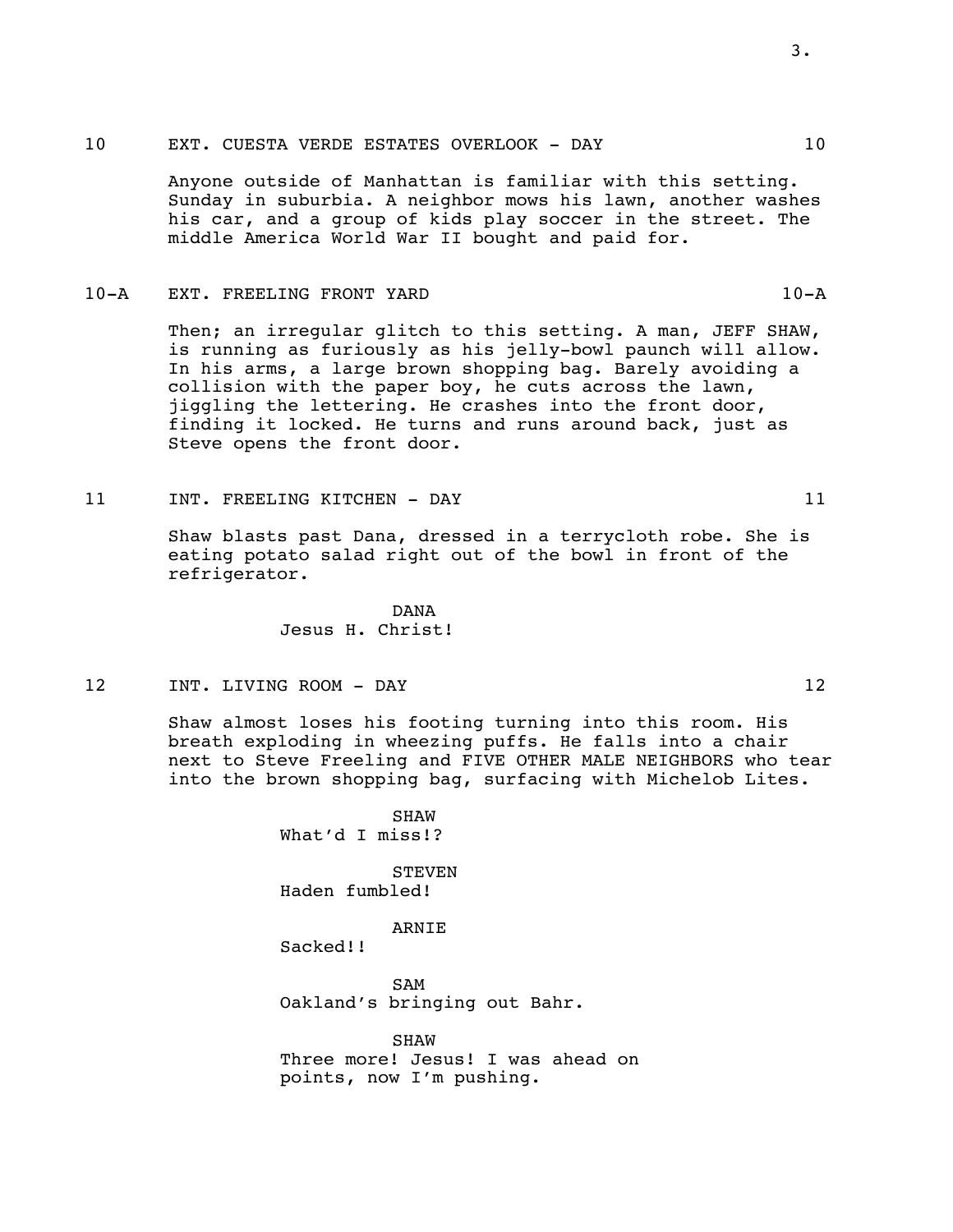#### STEVEN

Shhhhhhhh!!

#### 13 INT. CHILDREN'S BEDROOM - DAY 13

Diane is straightening things in here when she notices something that causes her to sadly catch her breath. She walks forward to the bird cage slowly letting it out. Carol Anne's yellow canary is feet up on the bottom of the cage.

#### DIANE

Oh Tweety, couldn't you wait for a school day?

#### 14 EXT. FREELING'S BACK YARD - DAY 14

Robbie is next to a tall, misshapen oak tree that has grown bent forward, a little too close to the house. Robbie is marching in circles around the tree, acting brave. He starts to climb.

15 INT. LIVING ROOM - DAY 15

The Sunday FOOTBALL CROWD is on its feet. Haden has the ball again and the pass is a "bomb".

> **STEVEN** Look at that fuckin' Dennard run.

SHAW Lester Hayes. Fuckin' Hayes is there!! He's there! He's...

The channel changes all by itself to Mister Rogers.

**STEVEN** (yelling at the wall) Tuthill--! You asshole!

ARNIE Turn it back! Christ!

**STEVEN** Sorry guys. When my neighbor uses his remote... he's on my same frequency.

Steve turns it back to football. A second later, "Mr. Rodgers" is singing. Steve walks over to the wall, and points his remote control and fires!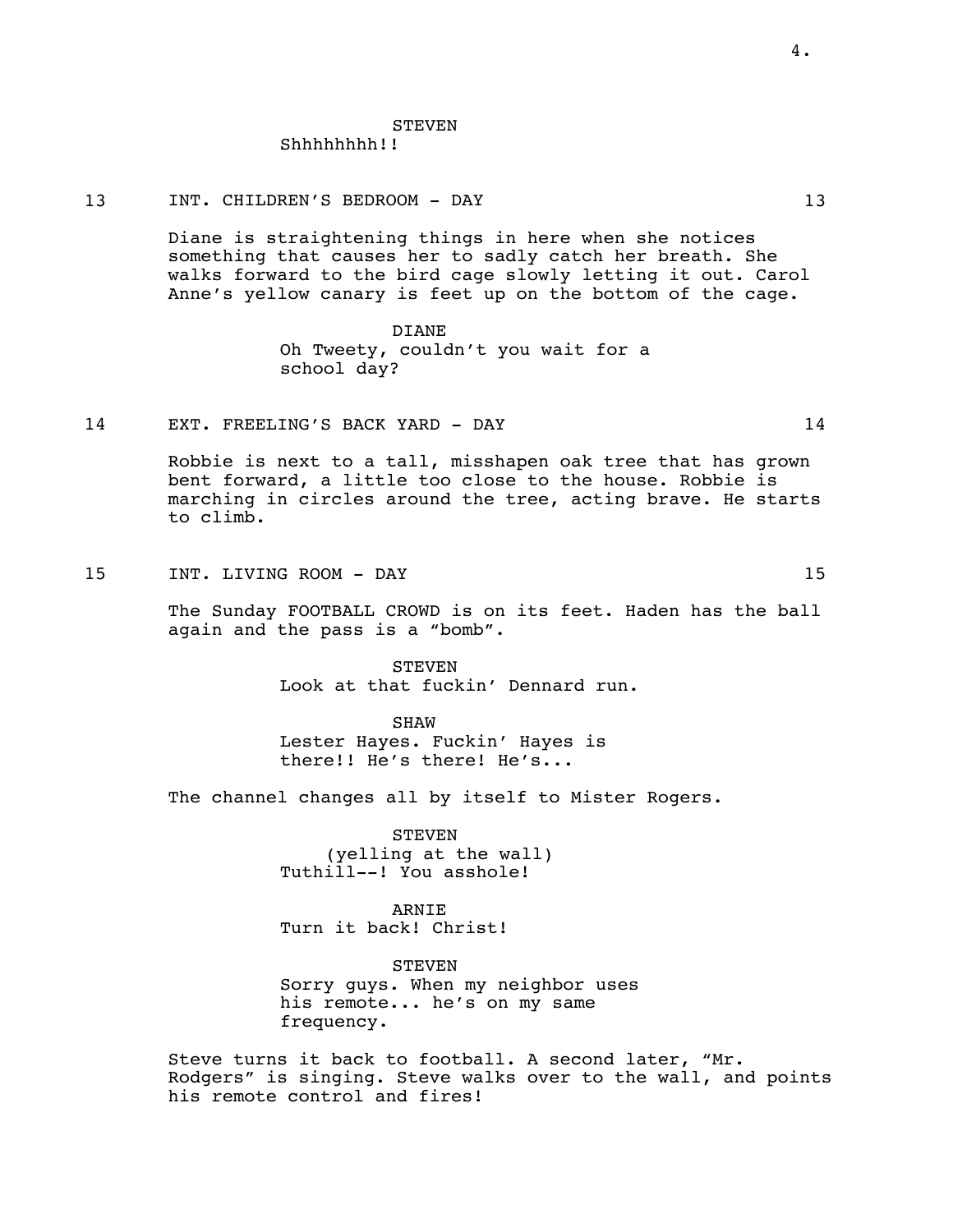From the other side of the wall comes a muffled ROAR.. The voice of BEN TUTHILL.

> TUTHILL (O.S.) Don't start, Freeling!

# 16 EXT. SLIDING DOOR/FREELING HOUSE - DAY 16

Steve opens the sliding glass door and yells over the fence. Tuthill, a robust man in a tank top and sunglasses, yells out his window, the remote control brandished in Steve's direction.

> **STEVEN** We got a game going on over here!

> TUTHILL The kids wanna watch Mr. Rodgers!

**STEVEN** I don't care what you're watching, as long as you show a little mercy with that thing!

TUTHILL (closing his window hard) Move your set!

**STEVEN** 

Move yours!

Tuthill clicks at Steve through his window.

17 INT. LIVING ROOM - DAY 17

Steve's channels change and the gathering SCREAMS again.

18 EXT. SLIDING DOOR - DAY 18

Steve fires his remote at the Tuthills and a muffled "goddammit!" is heard.

# 19 INT. HALLWAY TO BATHROOM - DAY 19

Diane has Tweety by his little claw feet at arms length. With a sour grimace she moves into the bathroom and raises the toilet seat, aims Tweety and... Carol Anne steps into the doorway catching her Mom red-handed.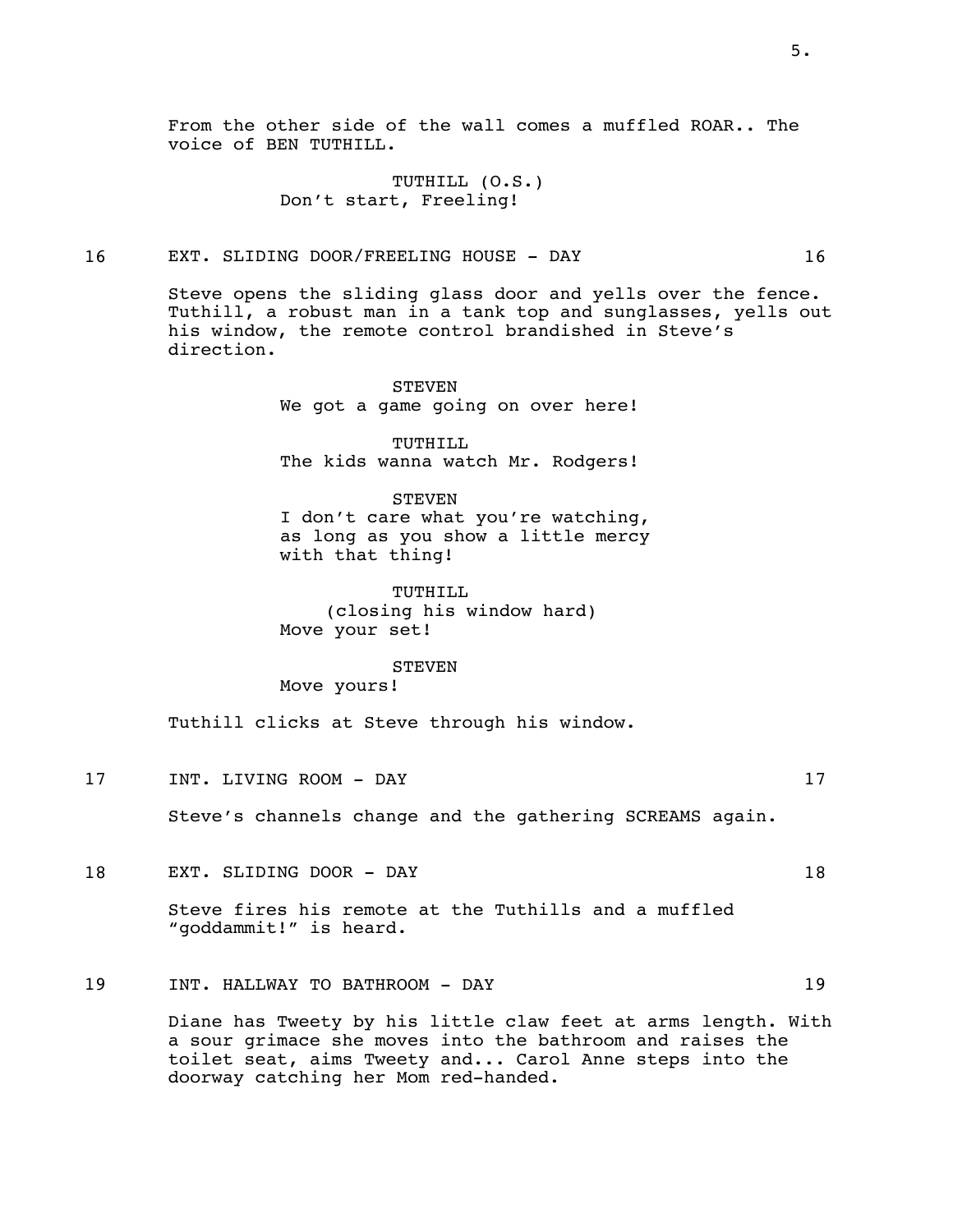DIANE (barely audible) Oh shit.

## 20 EXT. FREELING'S BACK YARD - DAY 20

With his own bedroom window facing him, Robbie climbs among the twisted branches, then looks at the neighborhood and the sky beyond.

20-A EXT. - P.O.V. OF SKY - DAY 20-A

Storm clouds are gathering in the distance.

21 INT. KITCHEN - DAY 21

CLOSE SHOT - CIGAR BOX

Diane places little Tweety into the cigar box. She starts to close the lid.

> CAROL ANNE Tweety doesn't like that smell.

DIANE Sweetheart, Tweety can't smell a thing.

CAROL ANNE (giving orders) Put a flower with him.

Diane smiles at this thought and takes a red rose from the vase on the windowsill. Carol Anne pulls into her pocket and takes out some red licorice. She bites off the end, spits it out into her hand and places the wet piece inside the cigar box.

> CAROL ANNE For when he's hungry.

She places a Polaroid snapshot of herself and Robbie.

CAROL ANNE For when he's lonely.

She covers him with a napkin.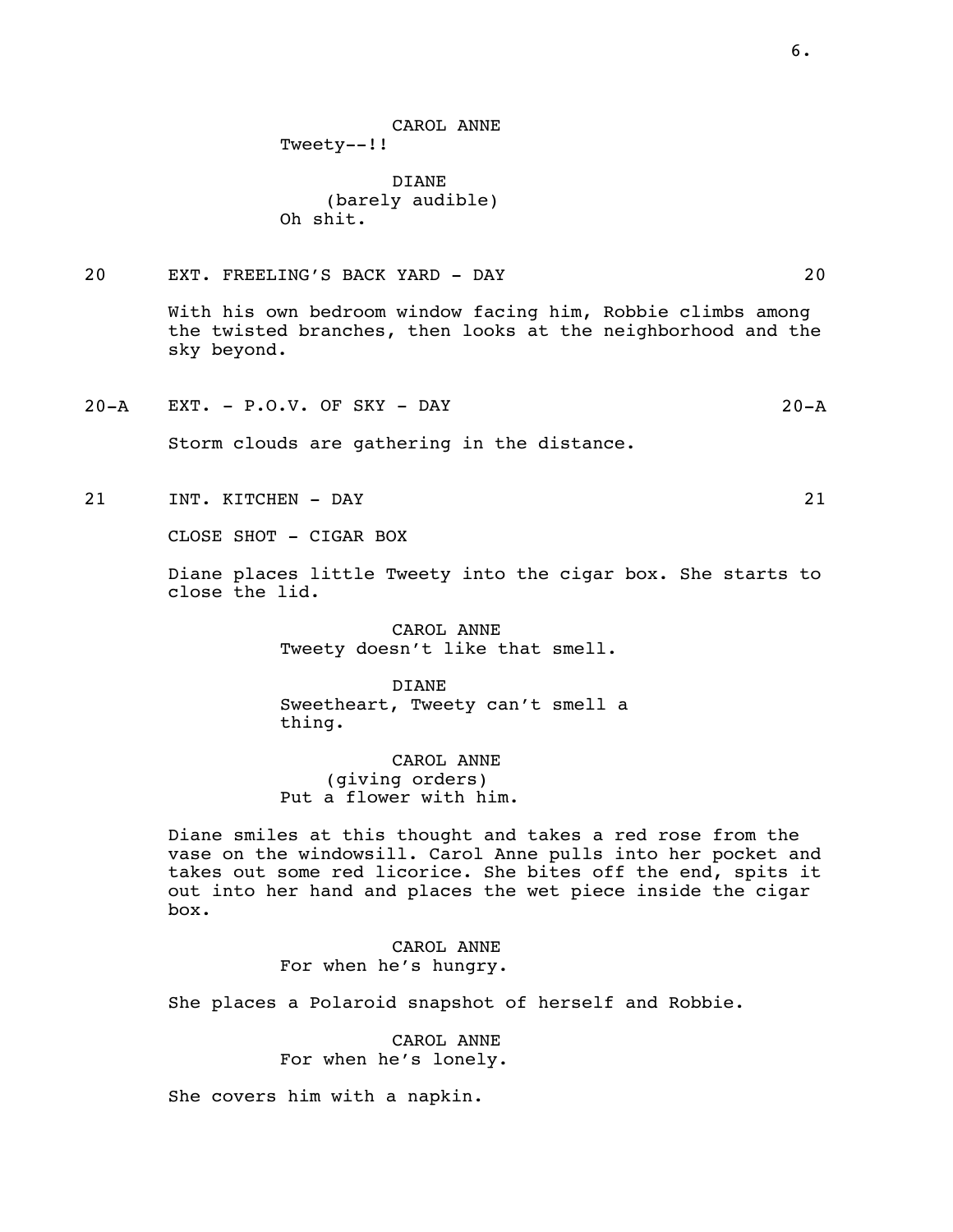Carol Anne starts to cry as she closes the lid. Diane looks on. She really loves this kid.

## 22 EXT. FREELING'S BACK YARD - DAY 22

Diane has dug a hole in the dirt. Robbie and Dana watch as Carol Anne places the cigar box into the earth. Dana is eating celery and Diane throws her a "you're chewing too loud" look. Robbie, from up in the tree, watches fascinated as Diane and Carol Anne refill the hole. In the background the football game is winding up with loud interludes between the time-outs of the final quarter.

> CAROL ANNE Now I lay me down to sleep, I pray the Lord my soul to keep...

DANA (rolls her eyes) Brother...

DIANE (to Dana) Stifle it!

CAROL ANNE If I should die before I wake...

DANA (a defiant whisper) It did.

CAROL ANNE I pray the Lord my soul to take.

DIANE That was lovely, honey.

ROBBIE (staring at the freshly dug earth, calls down from the tree) Mom, when it rots can we dig it up and see the bones?

DIANE

Robbie!!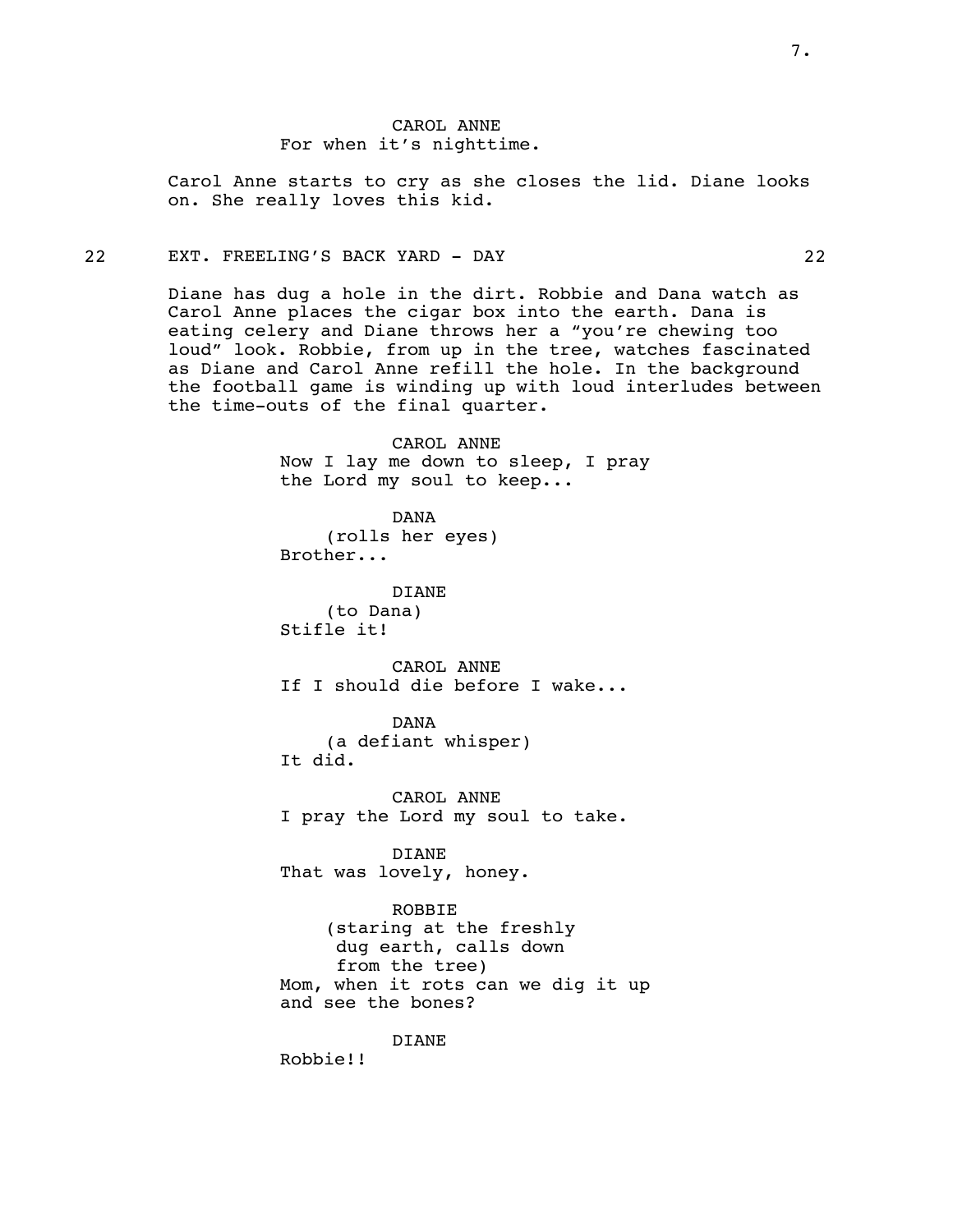CAROL ANNE (brightening-- a new topic) Can I get a goldfish now?!

23 INT. CHILDREN'S BEDROOM - NIGHT 23

CLOSE UP - GOLDFISH BOWL

Carol Anne stares wondrously as two brand new goldfish nibble Hertz Mountain from the surface. Robbie sits on his bed in his PJ's reading a Popeye comic. Distant THUNDER can be heard as Robbie looks over at his window.

ROBBIE'S POV

A weak flash of lightning outlines the tree he was playing in earlier. It is not merely the overactive imagination of a nine-year-old that makes this tree scary to us. The twisted branches that seem to suggest arms and the split trunk that appears to suggest horns is all too real even at first glance.

CLOSE - ROBBIE

He doesn't want to look. He doesn't want to scare himself. But he does.

23-A DIANE ENTERS O.S. 23-A

DIANE (O.S.) Honey, you're overfeeding them.

CAROL ANNE Tweety-two and Tweety-three wants seconds.

ROBBIE Mom, there's a big storm headed this way.

DIANE You'll be asleep by the time it gets here... if you hurry. Lights out!

The kids dive for the covers. Diane turns out the light. The room is overwhelmed by darkness. Carol Anne speaks up first.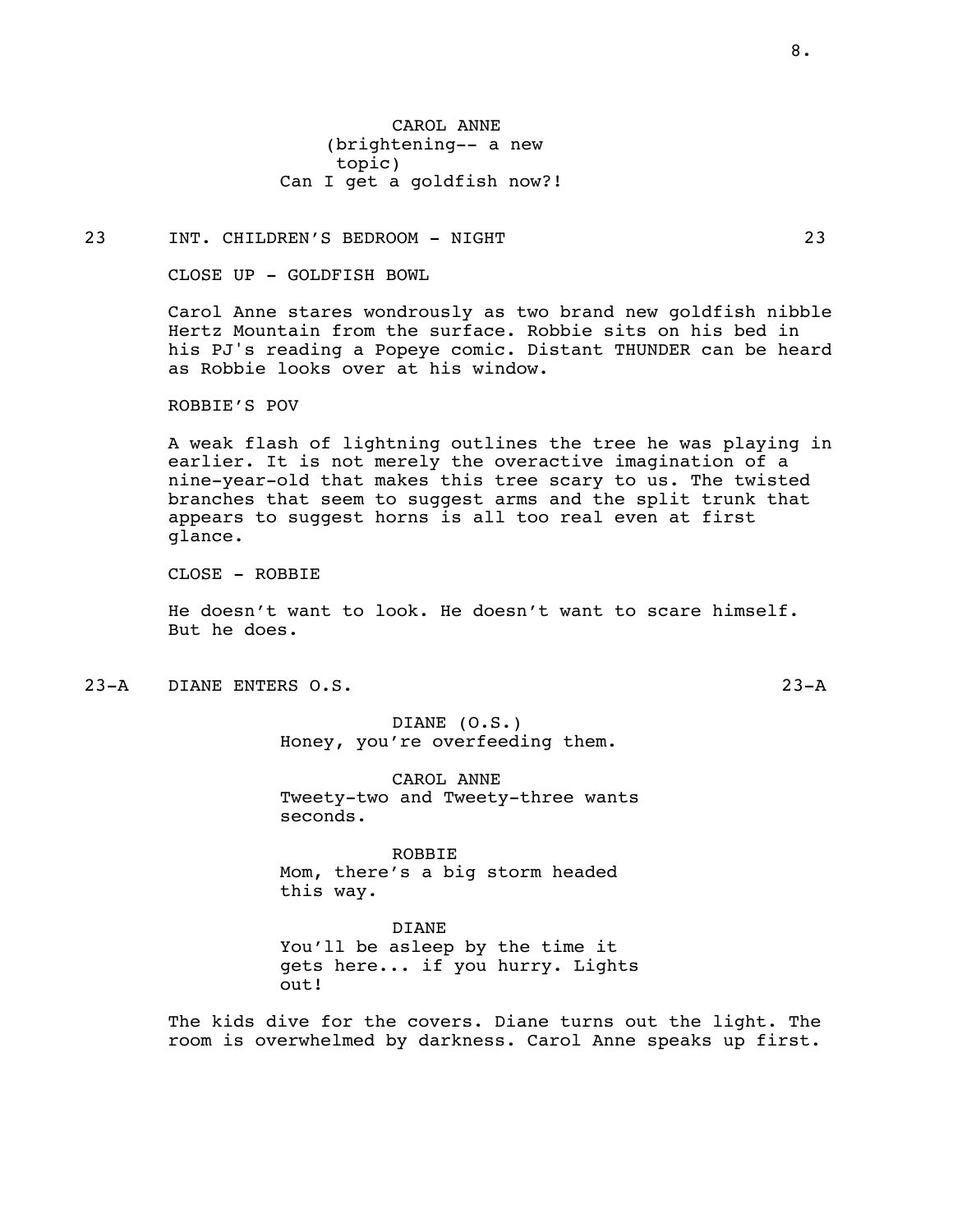## DIANE My fault. My fault.

Diane turns on the light in their closet and cracks open the door. Carol Anne relaxes and waves good-night to her fish. Robbie looks over at the rocking chair by the bureau. Sitting straight up is clown doll. It is almost the size of Robbie. Its stare is devilish and its smile is just a little too broad for comedy.

Robbie gets up and without looking at the doll, throws a plaid shirt over its head. He climbs back into bed, outlined by a blue flash from the window.

24 INT. MASTER BEDROOM - NIGHT 24

CLOSE ON DUTCH MASTER CIGAR BOX

Two hands lift it from the shadows and into the light. The lid starts to open and just as we expect to see Tweety-one we see the "stash" instead. Steve removes a lid of grass and some zigzag papers and starts to roll a joint. On the TV is an old MGM movie.

Diane is reading Carl Jung's MAN AND HIS SYMBOLS. Steve picks up a brochure on pool equipment and diving boards.

#### DIANE

(taking a hit) Sleepwalking. Sleepwalking. Nocturnal Somnambulism. \* I'll betcha it's genetic. Carol Anne all last week and then last night. Me when I was ten. I once walked four blocks and fell asleep in the back seat of this man's car. He went all the way to work before discovering me. God. I started screaming... people ran over. The police came. They took the guy downtown. My father had me examined for bruises, hickeys, I don't know. Oh shit, Steven! If we dig the pool and Carol Anne falls in before there's any water... Steven... are you listening?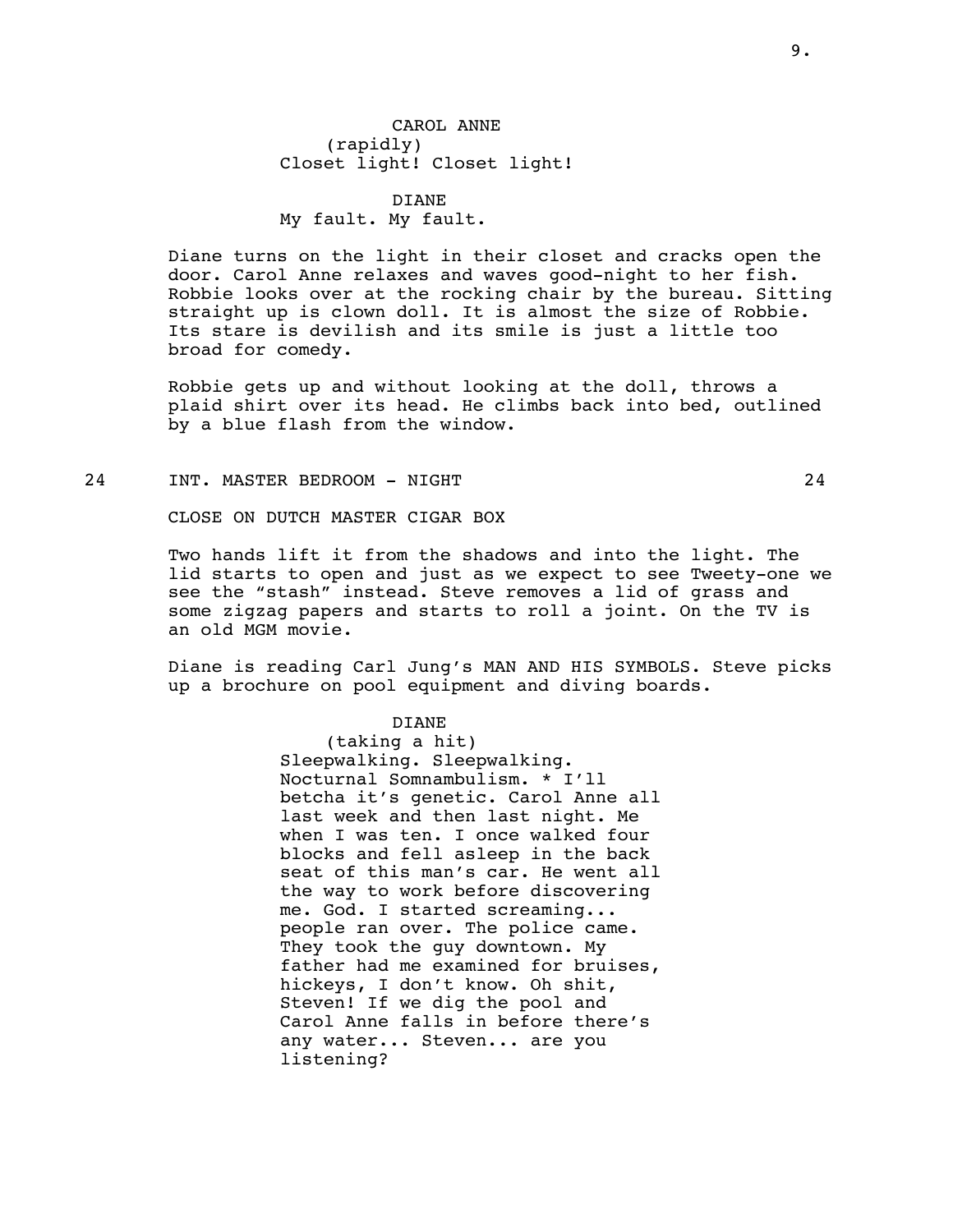Steven takes the joint back from Diane and pulls it down halfway in one breath -- holding the hit.

> STEVEN (he talks like Dennis Hopper) Ever go off a three meter board?

DIANE What's three meters?

**STEVEN** About ten feet.

DIANE

Honey, why don't we just build the pool closer to the house and let the kids jump off the roof?

STEVEN

See, it's like an air pocket. From three meters you're free-falling. You can maybe squeeze in a halfgainer, jackknife into a swan, twist back, tuck, splash.

DIANE

Splat!!

STEVEN

Spashhh.

DIANE

Splurg.

STEVEN Honey, we can afford it.

DIANE We don't really need it.

#### STEVEN

It's great for business. We build the first house. We install the first pool. Look around us. By summer (in bass baritone) "the hills are alive with the smell of chlorine".

DIANE Yeah and, our pool will be alive with a thousand guests.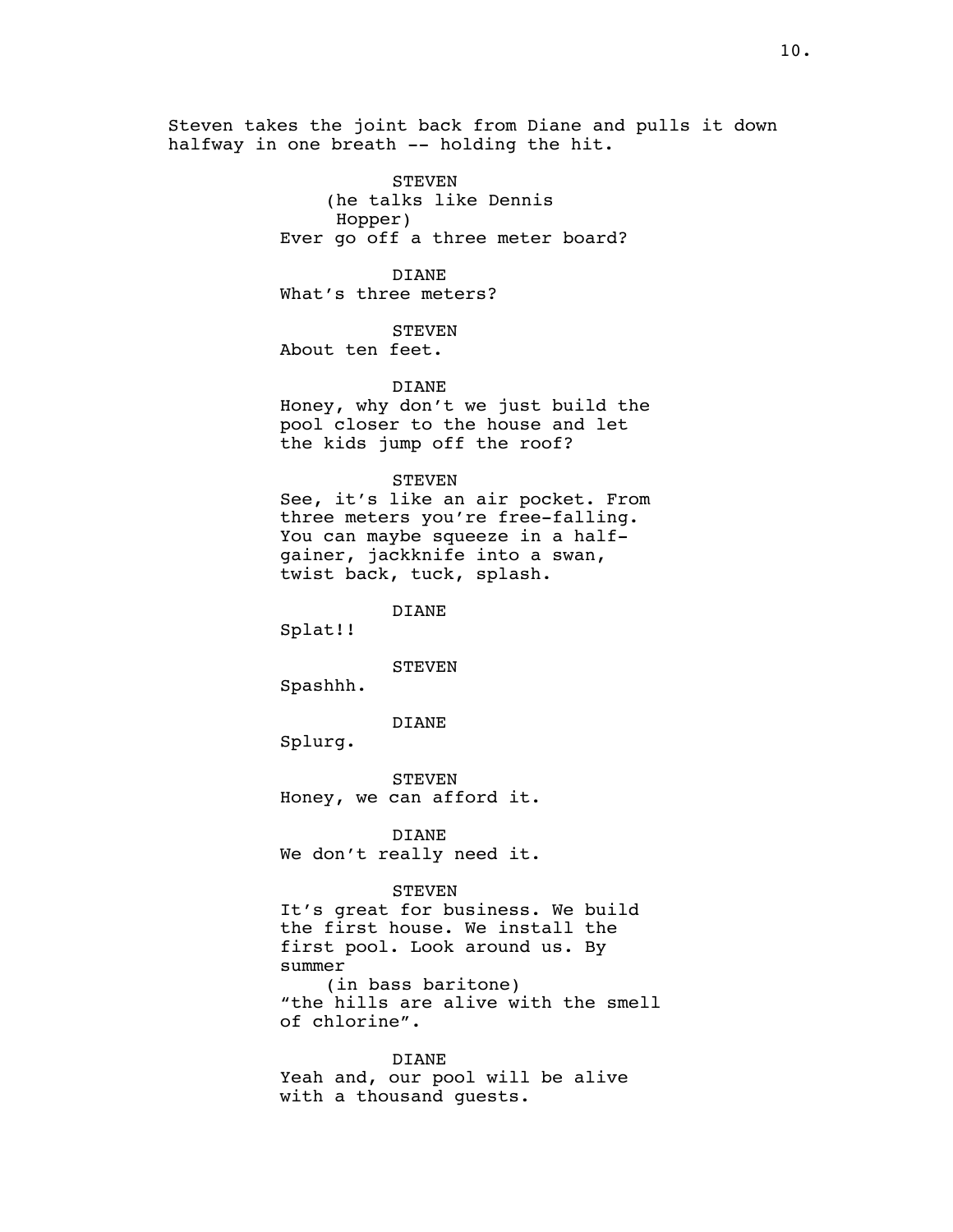\*\*\* REST OF SCENE MISSING \*\*\*

#### 25 INT. CHILDREN'S BEDROOM - NIGHT 25

Steven flops Robbie onto his pillow just as a flash lights the room and the tree outside the window. Carol Anne lies awake, watching.

> ROBBIE I don't like the tree, Dad.

**STEVEN** It's an old tree. It was here for a long time. Long before my company built this neighborhood.

ROBBIE I don't like its arms. It knows I live here, doesn't it?

**STEVEN** (not aware this scares Robbie) It knows everything about us. That's why I built our home next to it. So it could protect you and Carol Anne, Dana, your mom and me. It's a wise old tree.

ROBBIE It looks at me. It knows I live here.

Robbie is visibly frightened now and Steven realizes he's scared him. Just then a tremor of thunder rolls through the bedroom and Robbie snuggles up to his dad.

> **STEVEN** Storm's gonna miss us.

ROBBIE How do you know?

# **STEVEN**

Because I can count.

Then more thunder. Robbie flinches, but tries to be brave.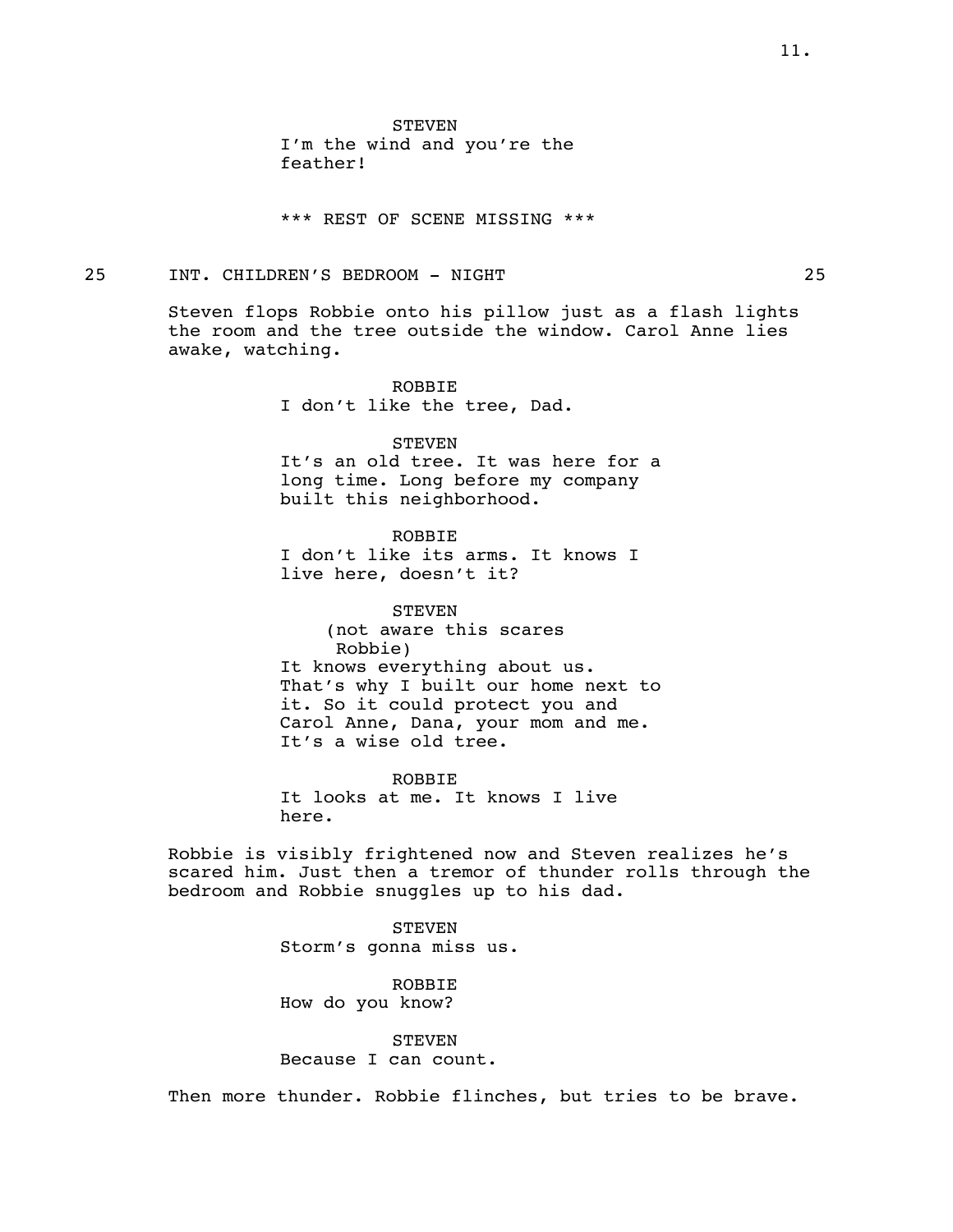STEVEN

After you see the lightning, count until you hear the thunder. If you can count higher each time, that means the storm is moving away from you.

A flash of lightning is seen.

**STEVEN** Now count with me.

ROBBIE/STEVEN/CAROL ANNE One, two, three...

Thunder is HEARD.

STEVEN Next time you'll be able to count to four or more. You try it, okay?

#### ROBBIE

Okay.

Steven exits leaving the door open. Lightning occurs. Steven waits by the partially open door and listens as Robbie counts.

> ROBBIE (very worried) One... two... three... four... five...

Distant thunder is HEARD. Robbie is more relieved.

26 INT. HALLWAY OUTSIDE DANA'S BEDROOM - NIGHT 26

He feels real good about himself. He KNOCKS on Dana's door. Music is HEARD. The door opens.

> STEVEN Goodnight, Dana.

DANA Uh, goodnight, Dad. (a beat, then)

**STEVEN** Get off the phone, Dana.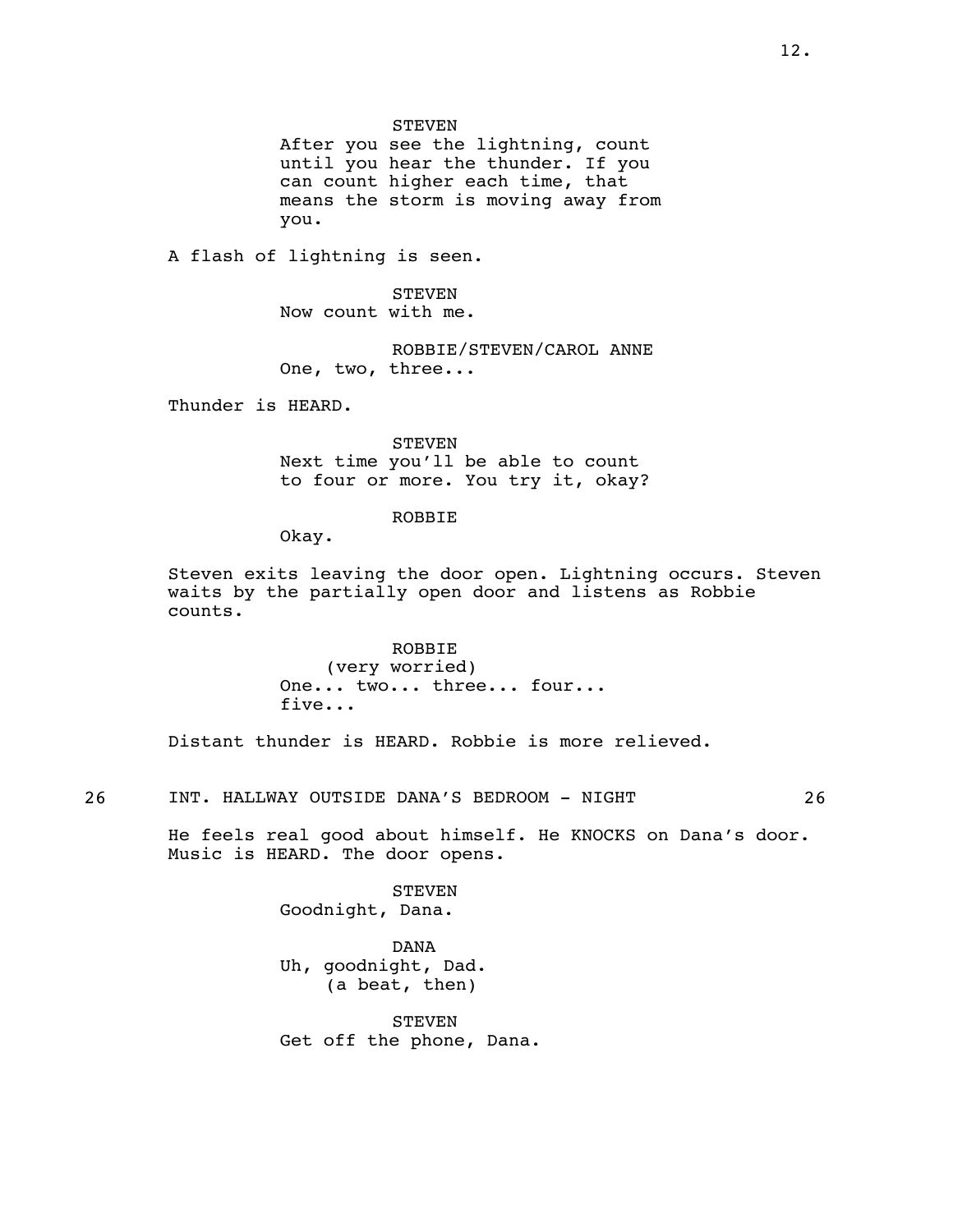DANA (caught) Okay, Dad.

#### 27 INT. CHILDREN'S BEDROOM - NIGHT 27

Robbie looks out the window. The tree stands there in the wind. Another flash of lightning, Robbie controls his fear and concentrates.

#### ROBBIE

One, two...

CRACK! BOOM! An explosive jolt of thunder rocks the house. The closet light goes out as the tree outside the window suddenly bends forward as if looking in. Robbie sits bolt upright. Carol Anne wakes up SCREAMING.

28 INT. MASTER BEDROOM - MUCH LATER - NIGHT 28

Carol Anne and Robbie are asleep next to Diane and Steve. The TV has been left on and the National Anthem starts to play...

CLOSE - FAMILY

Various positions, asleep.

#### 28-A SLOWLY MOVE IN CLOSER TO THE TELEVISION 28-A

The pre-recorded voice of the station manager signs off. A beat... Transmission ceases and the soft roar of dead air fills the room as the static white snow colors the walls, making shadows flicker and warp.

It is only now that we first hear it. A SOUND intermingling with the TV hiss, like a bad connection from far, far away. A whisper. Not one, but hundreds of them. They say nothing. It's a chorus, tonal and inviting.

#### 28-B CLOSE - CAROL ANNE 28-B

She turns on her side. And her eyes open surreally. Ever so slowly, she turns her head fully facing the TV. Carol Anne smiles. A smile much too sophisticated for a five-years-old child.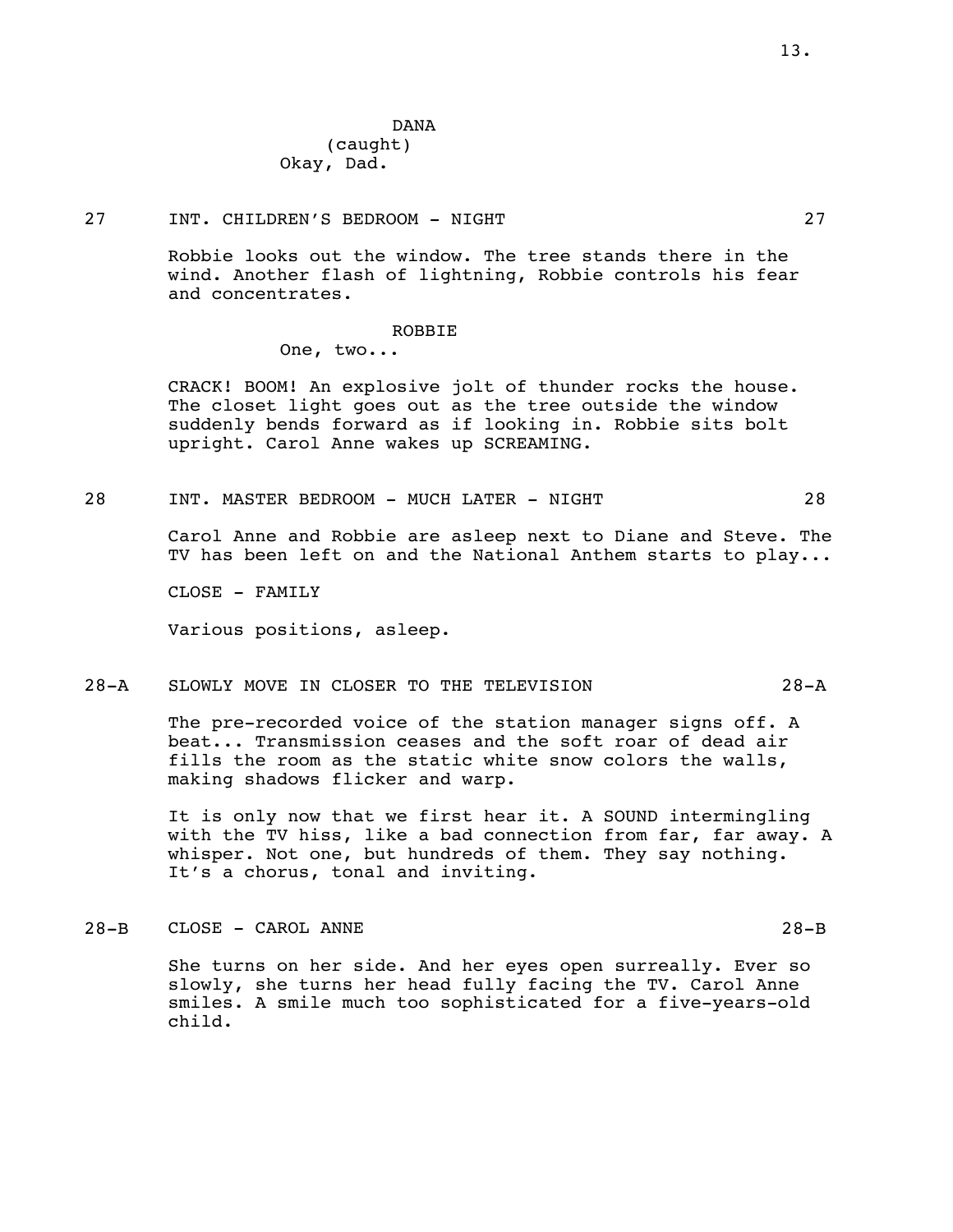#### 28-C CLOSE - TV SCREEN 28-C

The snow mixes with new imagery. Forms. Vague but luminous. Always mingling. Impressionistic. Never hard-lined.

> CAROL ANNE (whispering) Come out... come out...

The picture tube starts to SNAP! Little flashes momentarily blind Carol Anne. She blinks and tries to see deeper. SNAP! CRACK! It's as if flashbulbs were being emitted. Steven and Diane turn fitfully but remain asleep. FLASH! POP! Robbie is close to waking.

#### 28-D CLOSE - CAROL ANNE 28-D

Smiling, on her knees now... she reaches out toward the TV screen when... SOMETHING REACHES BACK. A Substance. A form, like a wispy, smoky tentacle twists forward, EXTENDING FROM THE PICTURE TUBE and snaking into the Freeling bedroom. Transparent and cold, it gives birth to itself, builds upon its own energy, growing brighter as it seems to hover above Carol Anne, then tower over the family asleep in the kingsized bed.

#### 28-E CLOSE - CAROL ANNE 28-E

She must bend her neck to look all the way up at the ceiling where this cyclonic shape waltzes... studying.. at the room, then Carol Anne...

AN EXPLOSION from the TV set. The brightest flash yet experienced. A force that expels the intruder from the set and into the room. Catapulting it past the family and into the wall RIGHT OVER THE BED, where it leaves a dark pencil dot stain. The entire room shakes and the family is awake and panicked.

The window cracks, the curtain rod slips. Books and mementos fall from the open hutch. The medicine cabinet opens and prescription medicine splatters on the tiled floor. The room lights flare then die. Every picture topples from the walls.

28-F Just as quickly as it began, the episode ceases. A HUSH 28-F descends. Everyone looks at Carol Anne. Carol Anne looks at everyone... then intones, almost matter-of-factly.

> CAROL ANNE They're here.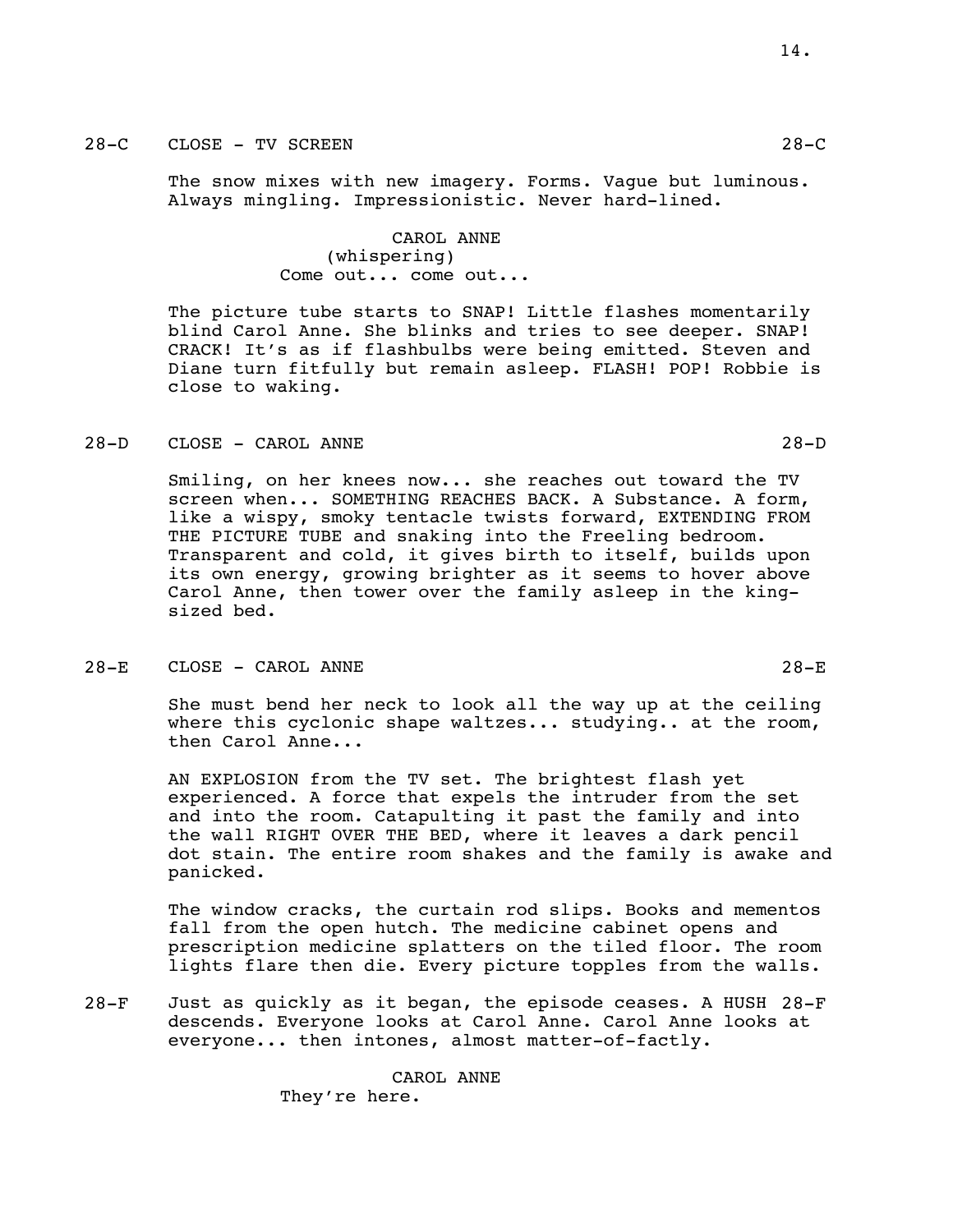29 EXT. FREELING'S BACK YARD - DAY 29

CLOSE STUDY - FOUR GEARSHIFTS

A work glove shifts.

CLOSE STUDY - CLUTCH

A steel-toed workboot slowly withdraws.

CLOSE-STUDY - STEEL-BELTED TREADS

Lurch forward, dripping sod and wet grass.

The shovel of the bulldozer touches the earth and scrapes a deep swathe.

CAMERA MOVES CLOSER as the cigar box coffin is cruelly exhumed in the ever-growing tidal wave of back yard turf.

30 INT. KITCHEN - DAY 30

Steve is on the phone, nervously smoking a cigarette as the bulldozer can be seen out the window, digging the new pool. Diane is serving waffles around the breakfast table. E. Buzz sits at Robbie's feet, watching the waffles hopefully. Only Carol Anne seems to have an appetite.

#### **STEVEN**

(on the phone) I'm not kidding, Jeff. How could anyone sleep through a six-pointfive. Yes, damage. Stuff's in pieces all over our bedroom.

DIANE (quietly to Carol Anne) Chew each bite ten times.

Carol Anne exaggerates her chewing; smiling with her mouth full.

> **STEVEN** I know that... we've had the radio on and there's nothing about it. (after a beat) After the Sylmar quake it was two years before real estate was on the rise.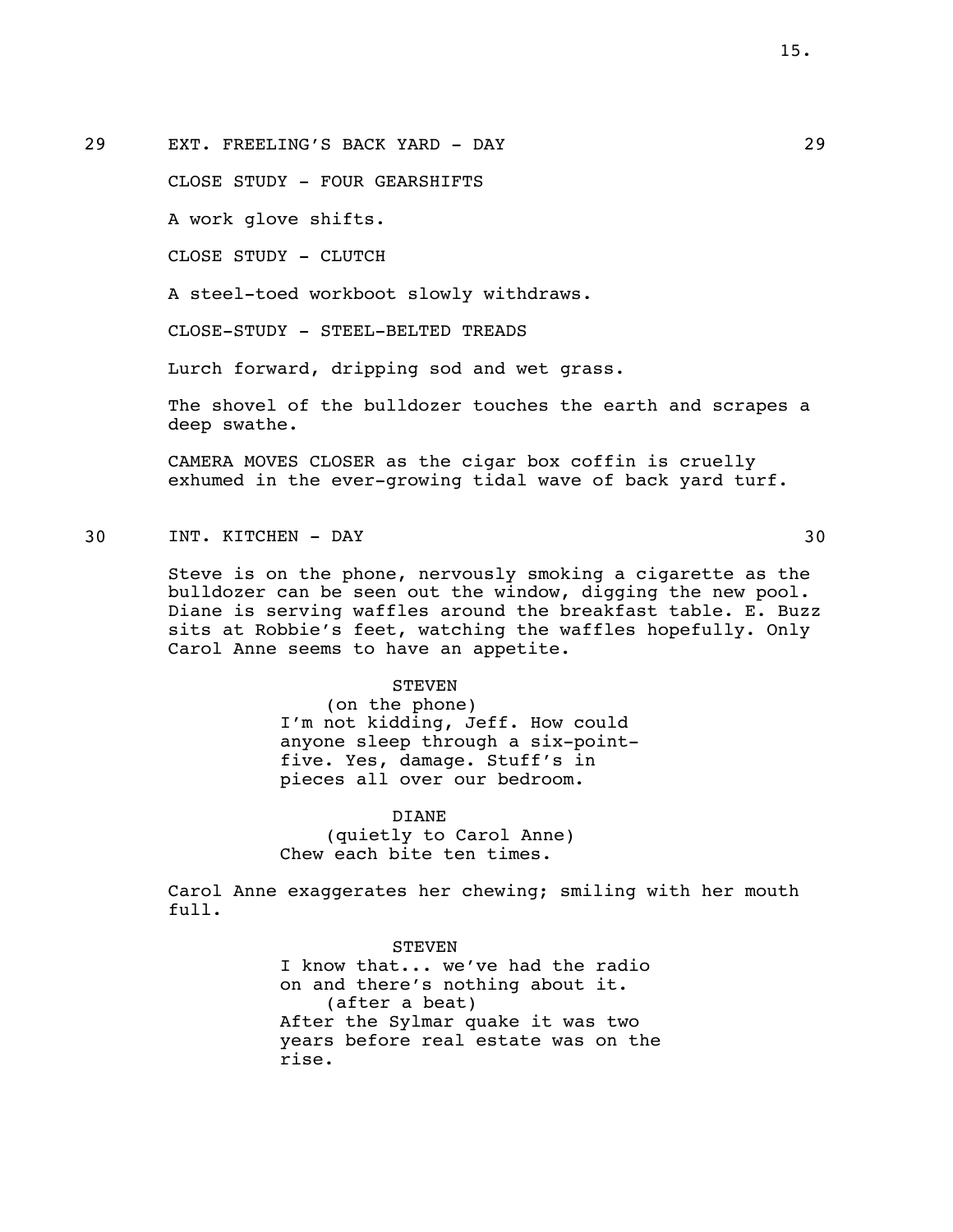Diane is gently coaxing some information out of Carol Anne who mostly has her mouth full of waffles and blueberries.

> DIANE When you said, "They're here" last night. CAROL ANNE

Can I take my goldfish to school?

DANA Maybe the fault line runs just under our house. Wouldn't that be a scream?

ROBBIE The ceiling got crumbs all over my bed.

DIANE

(to Carol Anne) Sweetheart. Do you remember last night? Do you remember when you woke up and said, "They're here?"

CAROL ANNE

Uh huh.

DIANE Who did you mean? Who's here?

CAROL ANNE (mouth full) The TV people.

ROBBIE She's stoned.

DANA What do you know about it?

ROBBIE More'n you. Ask Dad.

Robbie picks up his milk to take a sip when the bottom of the glass drops out, the milk splashing back onto Robbie's cereal bowl, overflowing cereal all over the table and onto Dana's blouse in a burst, perhaps slightly strong for the small amount of spilled milk.

> DANA  $Hey--!$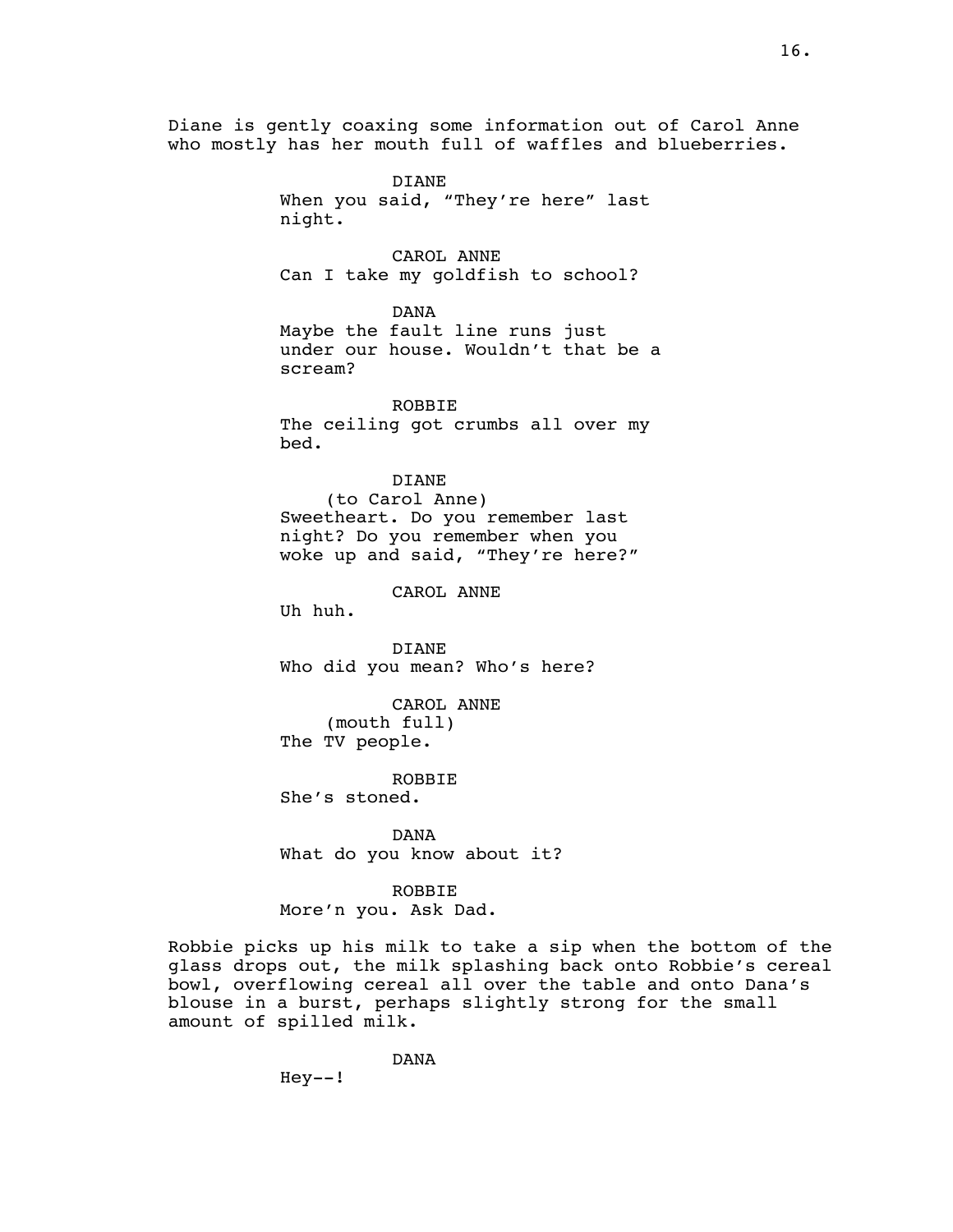ROBBIE (throwing up his hands) It's not my mess.

DANA (jumps up from the table) Thanks a lot, jerko - I've got class in twenty minutes.

# ROBBIE

Mom.

DIANE Gimme that thing before you cut yourself.

Carol Anne has a big dripping splash of milk running down her forehead. Oblivious to this she just keeps eating, goes over to the kitchen TV... turns it on to the "Today Show", then switches to an "in between" channel and watches the snow.

> STEVEN I'm outta here! See ya early.

ROBBIE (imitating Dad) I'm outta here!

DIANE (pushing him back) You I can handle.

ROBBIE I got school!!

DIANE Breakfast first.

ROBBIE (casually) All right, I'll just flunk.

Robbie shrugs, reaches for his spoon to resume eating and notices something unusual. The spoon is bent. He looks around the table. Every spoon is bent. Shrugging it off, Robbie lifts his cereal bowl and drinks right out of it, two tiny trails dripping off his chin, spotting his school shirt.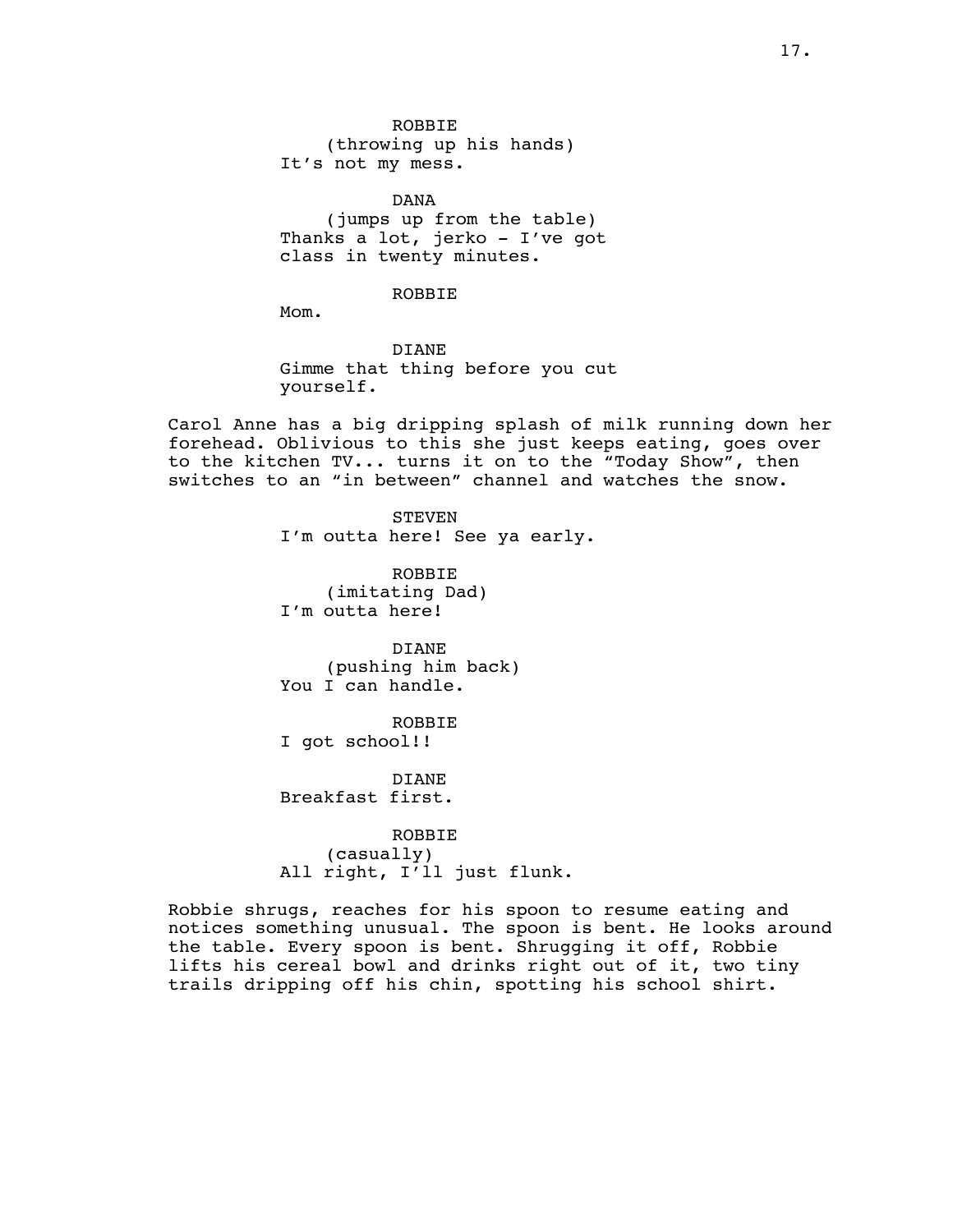A big man, PUGSLEY, thirties, bald, steps out of his pool install action truck wearing combat boots, a Teamster Tshirt, mirrored sunglasses and a baseball cap turned around backwards on his head. He motions to the bulldozer driver to "take a gander". Dana grabs her bike and rides off. The workmen pause to stare at her. Pugsley and the dozer driver share a salacious grin and the dozer driver pops his clutch rapidly, the dozer lurching suggestively several times.

## 32 INT. KITCHEN - DAY 32

Diane has witnessed this sloppy display through the open back door. Choosing to pass over it, she turns toward the kitchen table to clean up. E. BUZZ, the dog, is sitting on a pulledout chair eating from everyone's plates. Diane sighs and shoos E. Buzz away.

> DIANE When you leave the table, Carol Anne... Robbie, you push your chairs in.

Carol Anne is trying to fine-tune the snow on television.

#### DIANE Aw, honey you're going to ruin your eyes. This is not good for you.

She turns the set to another channel where a WAR MOVIE is showing. Soldiers blowing up and screaming.

#### 33 INT. MASTER BEDROOM - DAY 33

Diane is cleaning up. Broken glass surrounds her. She cups her left hand and picks narrow shards out of the shag when the GROWLING begins. Diane turns and sees...

DIANE'S POV

E. BUZZ is growling at the wall. Looking up at something we don't see. Diane sidesteps the broken vases to follow E. Buzz's eyeline right up the wall and onto the stain.

CLOSE - DIANE

She cocks her head curiously.

MOVE IN - THE STAIN

18.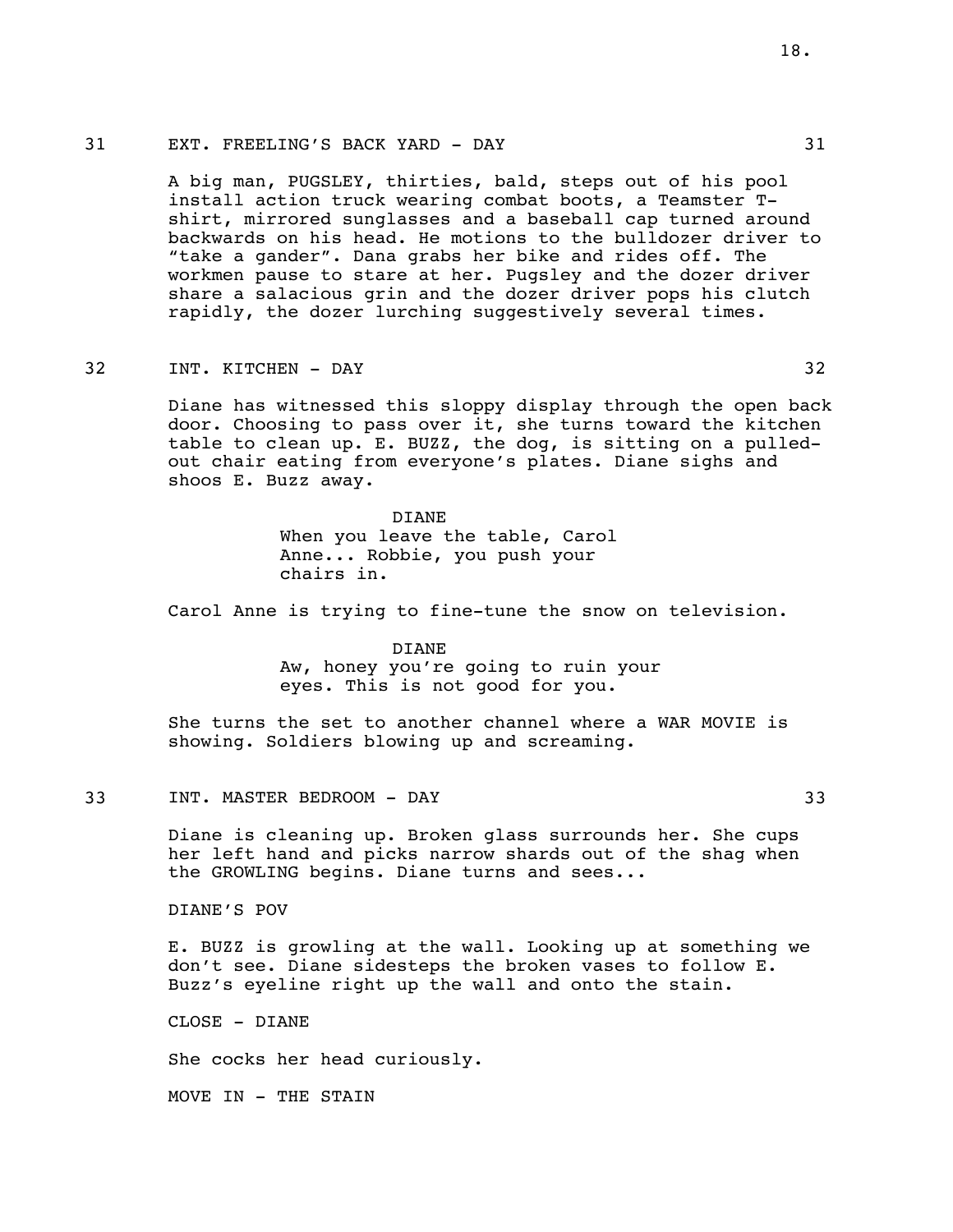It has grown since this morning. Like a Rorschach pattern. Diane tries to rub it out with a pillowcase. She slips into the bathroom and wets one corner, then returns when...

Diane stops. Carefully, she watches E. Buzz, who has ceased growling.

FULL SHOT - DIANE AND E. BUZZ

Never removing his spaniel eyes from the wall, E. Buzz' tail starts wagging. He backs a scoot away from the wall and executes and obedient "roll-over". Diane herself retreats.

# DIANE (gently) C'mere, E. Buzz.

E. Buzz turns, but his mind is not on Diane. He runs out of the room between Diane's legs immediately returning with his chew-ball. E. Buzz sidles up to the wall and sets his chewball down, "speaks" and executes a double roll-over.

34 INT. KITCHEN - DAY 34

Diane enters, sees Pugsley drinking a cup of coffee from one of her China cups.

> DIANE (at doorway, to Pugsley) Okay, Bluto! Gimme my cup.

PUGSLEY Gee, Mrs. Freeling you make great coffee. Good for a second cup.

Pugsley breaks out laughing. Diane grabs the cup out of his hands and drops the blinds in his face.

#### 34-A ANGLE - KITCHEN TABLE 34-A

Diane turns to find all the chairs are withdrawn from their intended places. She looks for Carol Anne then jumps halfway out of her skin.

Carol Anne is right behind her, tapping her on the side.

DIANE Jesus, don't do that. You wanna see your mommy lying in a cigar box covered in licorice?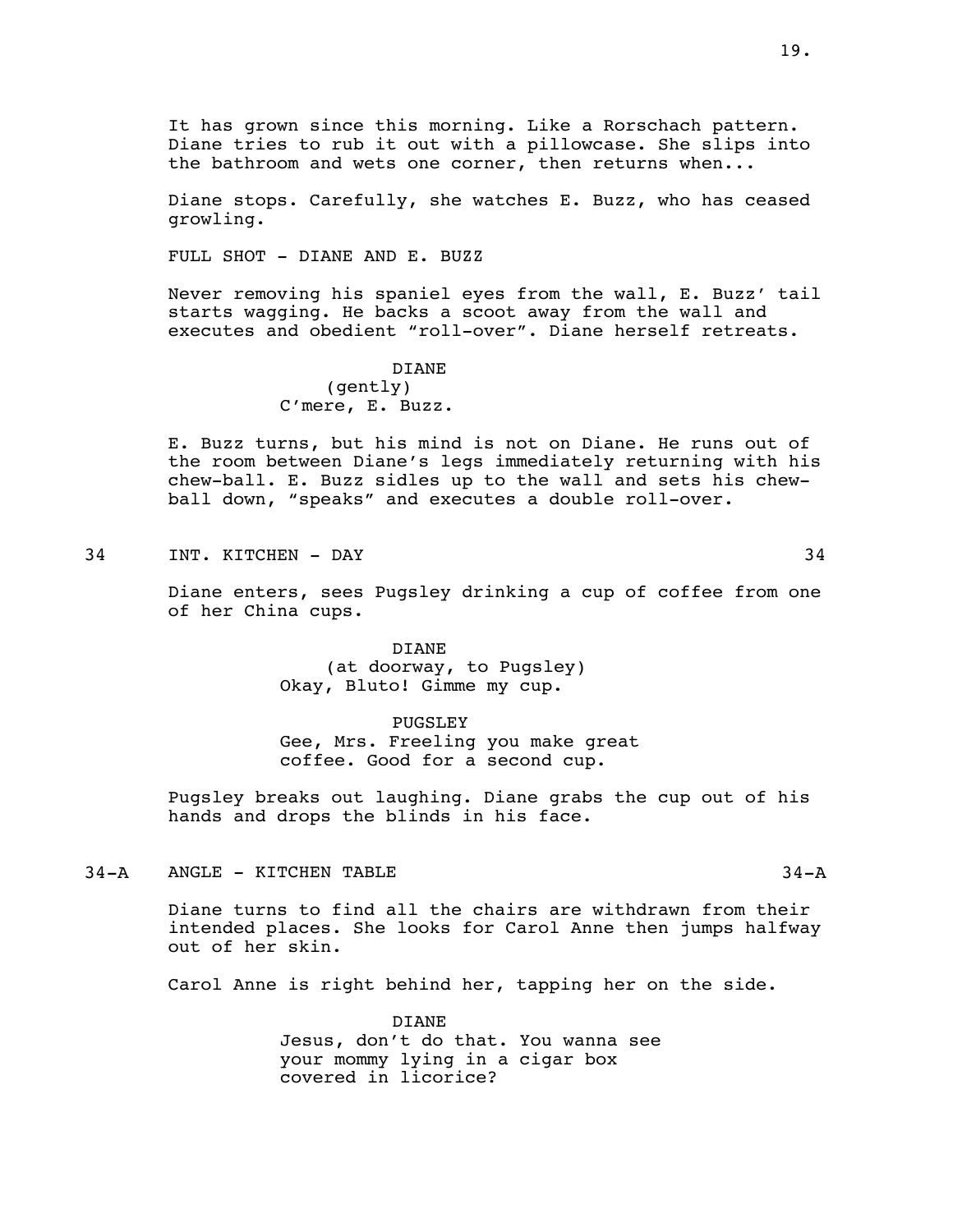Carol Anne shakes her head... slowly.

DIANE (pointing to chairs) Did you do that?

Carol Anne shakes her head slowly.

Diane replaces the chairs in their proper places and returns to the sink. She opens the cupboard under the sink, and brings out a bottle of 409. She stands and turns around...

34-B FACING HER IS THE KITCHEN TABLE 34-B

The chairs are stacked one atop the other, reaching all the way up to the ceiling. Diane jams her fist into her mouth to press back the natural reaction. Carol Anne stands below her smiling up at the pyramid.

> DIANE (a whisper to Carol Anne) The TV people?

> > CAROL ANNE

Up there.

DIANE (barely audible) Do you see them?

CAROL ANNE No... do you?

#### DIANE

Uh uh.

35 INT. KITCHEN/NEW, VACANT HOME - DAY 35

WIDE ANGLE - IDENTICAL KITCHEN

In a disconcerting jump, all of the furniture, Carol Anne and Diane disappear. The basic structure of the kitchen remains exactly the same for this is a model home somewhere in Cuesta Verde Estates.

Steve Freeling walks into the empty setting with a family of prospective buyers. Only the wallpaper is different from the Freeling residence.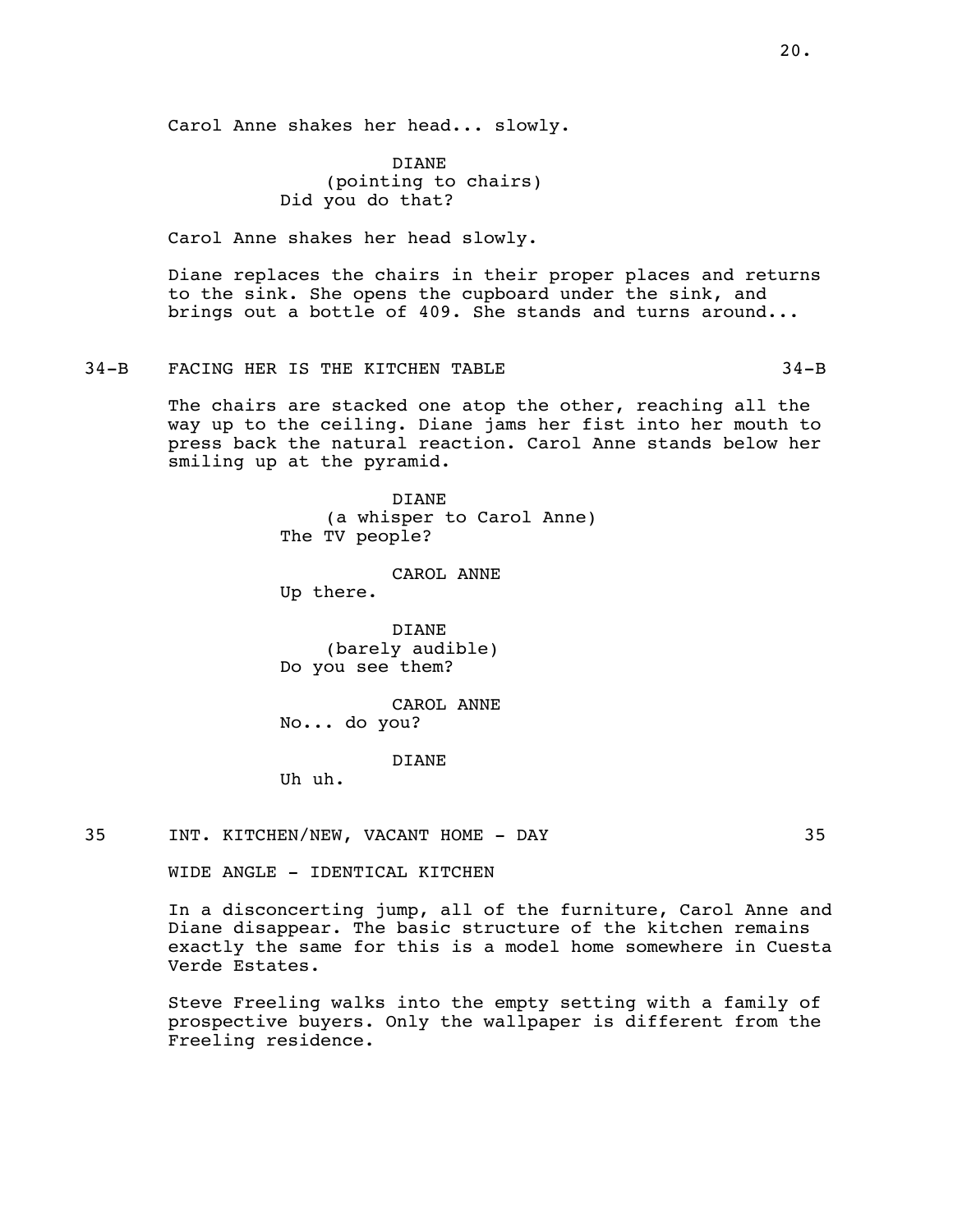STEVEN

This, then, is our latest development. We call it phase four.

WOMAN BUYER Where is your home, Mr. Freeling?

#### STEVEN

We were the first family to set up housekeeping in Cuesta Verde Estates.

HUSBAND

(helping) Phase one!

#### **STEVEN**

That's right. Actually you passed through my neighborhood to get here.

# WOMAN BUYER

The area with that "lived in" look.

# **STEVEN**

In a month you won't be able to distinguish phase four from phase one from phase... well, around here grass grows greener on every side.

#### HUSBAND

Yeah... I can't tell one house from the other.

#### STEVEN

Our construction standards are very liberal. Matter of fact, a neighbor of mine put a jacuzzi in his bedroom, with a running aqueduct connecting it to the wading pool outside which he built half in, half out of his living room. That home was featured in last month's issue of Town and Country.

#### DIALOGUE FADE WITH DISSOLVE

#### 36 EXT. CUESTA VERDE ESTATES, PHASE ONE - DUSK 36

ESTABLISHING SHOT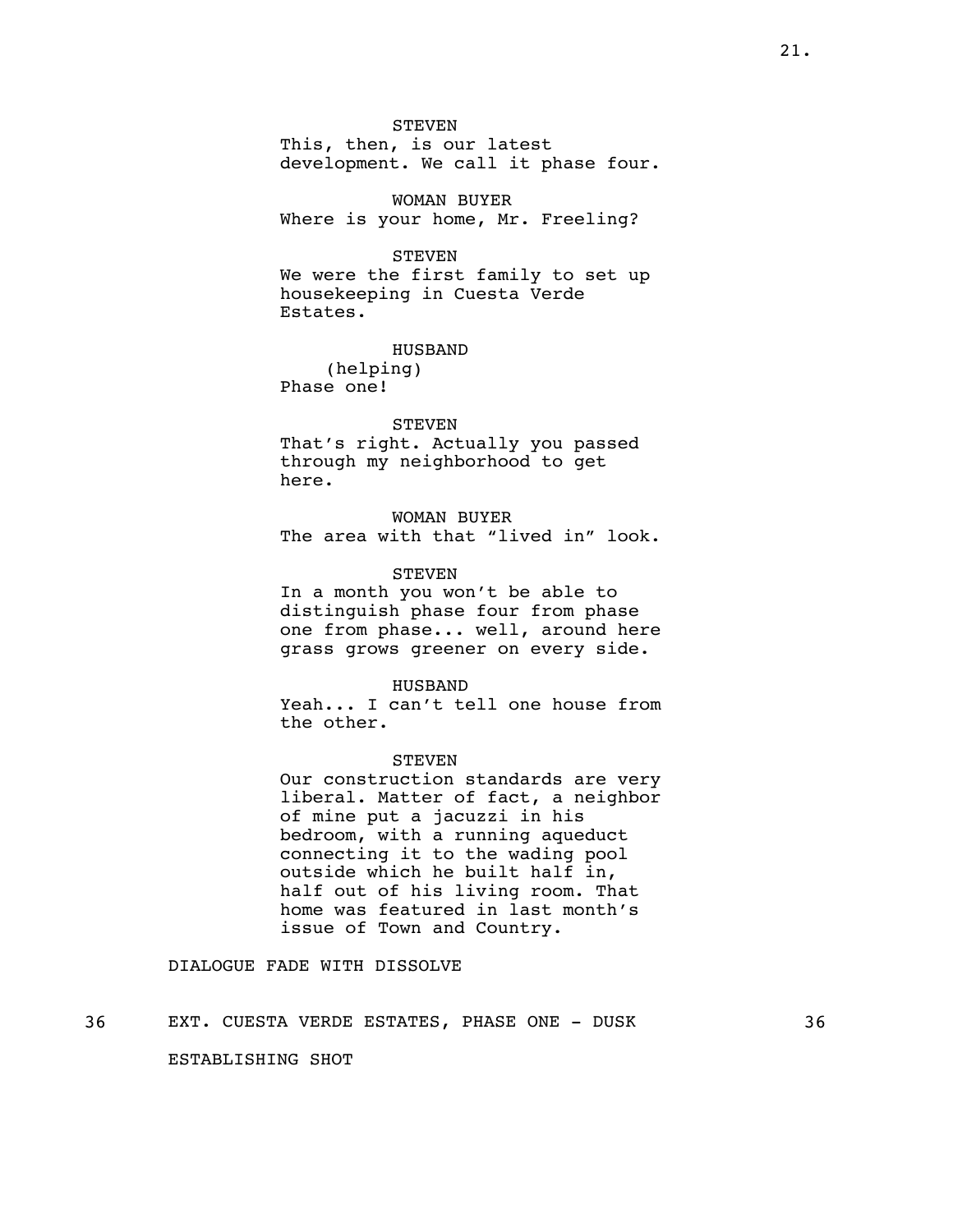Sparse lightning over the mountains as the storm clouds begin to roll in. The neighborhood is quiet. Warm window light spill is out across the well manicured lawns. You can almost smell two hundred dinners in all of the ovens of Cuesta Verde.

37 EXT. STREET/FREELING'S HOUSE - DUSK 37

Steve Freeling's Oldsmobile station wagon turns down the block heading home.

ANGLE - FREEWAY DRIVEWAY

Three empty trashcans block the drive... Steve groans as he parks half on, half off the curb, climbs out, and starts removing obstacles when from nowhere Diane is there, literally pulling toward the house.

#### STEVEN

Hey babe. Guess who just bought L-J 237...

DIANE Just c'mere! Hurry!

**STEVEN** Wait a sec., I'm parked in the street.

DIANE Leave it. Quick, before it stops again.

38 INT. KITCHEN – DUSK 38

We have never seen Diane focused and again so frazzled. Her words are coming in spurts. She must constantly catch her breath. The thrill in her voice is backed up against an oppressive fear.

> DIANE Okay, okay... look. Okay. Listen. I've kept Dana and Robbie out of this, but Carol Anne was with me when it started so I cut her in, but Dana would blab and Robbie'd be up for three weeks sleeping on your side of the bed.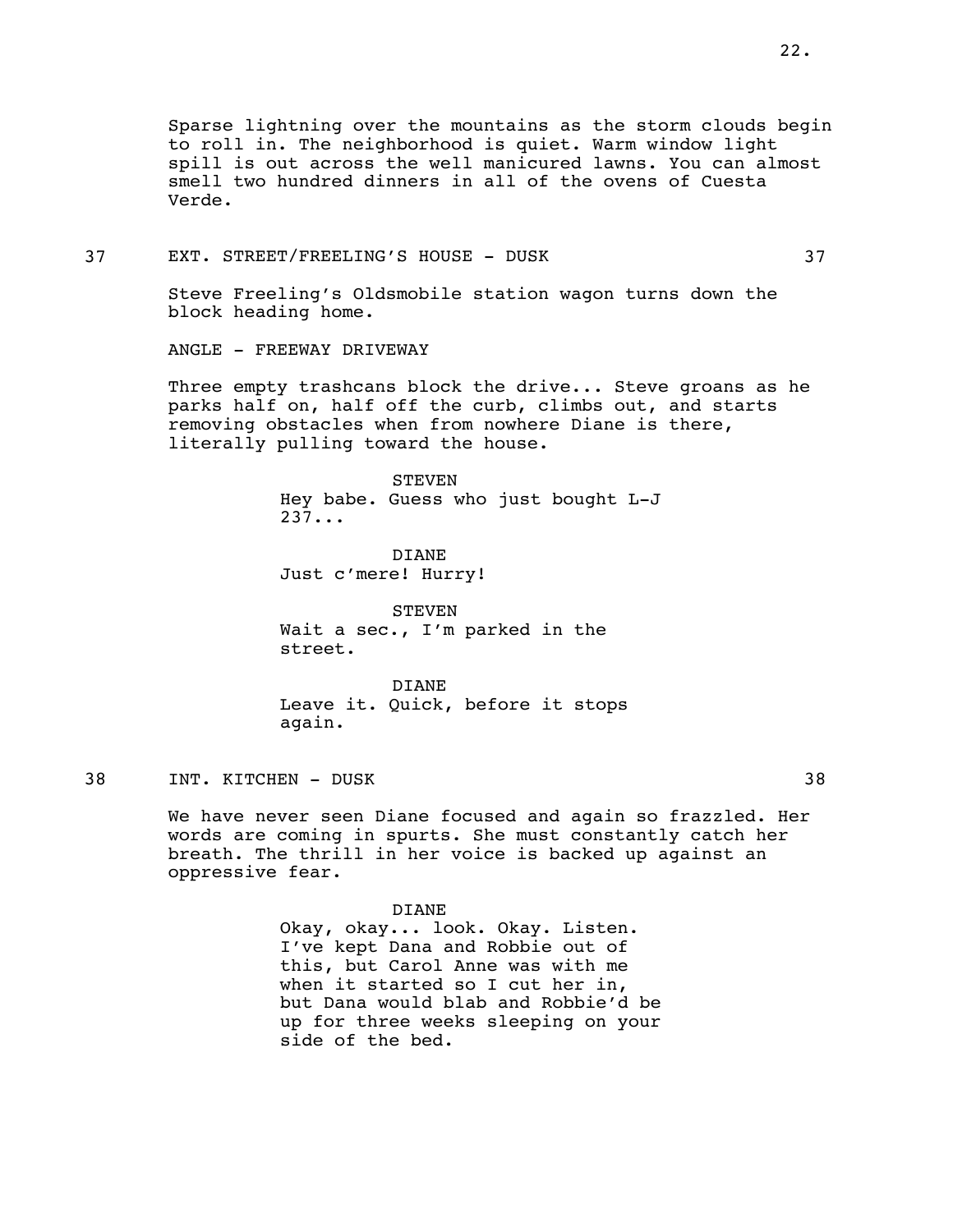#### STEVEN

Diane, put the breaks on will ya. Just sit down a sec.

#### DIANE

No, goddammit, you sit down! I mean... stand right there. And just... just have an open mind. Reach back into our past when I used to know you with one and use it for the next coupla minutes.

Carol Anne suddenly appears from around the corner looking exhausted and cranky. In her hand is a San Diego Charger football helmet.

> CAROL ANNE Mommy didn't cook any dinner.

DIANE (loud) We'll go to Pizza Hut, all right?

ANGLE - STEVE

Looking around he sees chalk marks all over the kitchen floor. Arrows and squares and numbers in two colors.

Diane's breathing quickens as she steadies herself. Skipping to the kitchen table she takes one of the colonial country chairs from the breakfast table and scrapes it along the floor to the center of the room where four circles have been described in chalk. Diane places each leg in one of the proscribed circles and looks up at Steve.

#### DIANE

(last words) Okay... okay now, watch!! Watch!!

She removes her hands from the back of the chair and steps aside. Steve watches Diane as much as the chair. He starts to step forward when Diane throws both of her hands out to stop him.

#### DIANE

Look!

The chair begins to tremble. It virtually jitterbugs in place... then begins to move forward picking up speed until it traverses the entire length of the kitchen ending up right in front of Steve's bullfrog eyes.

ANGLE - CAROL ANNE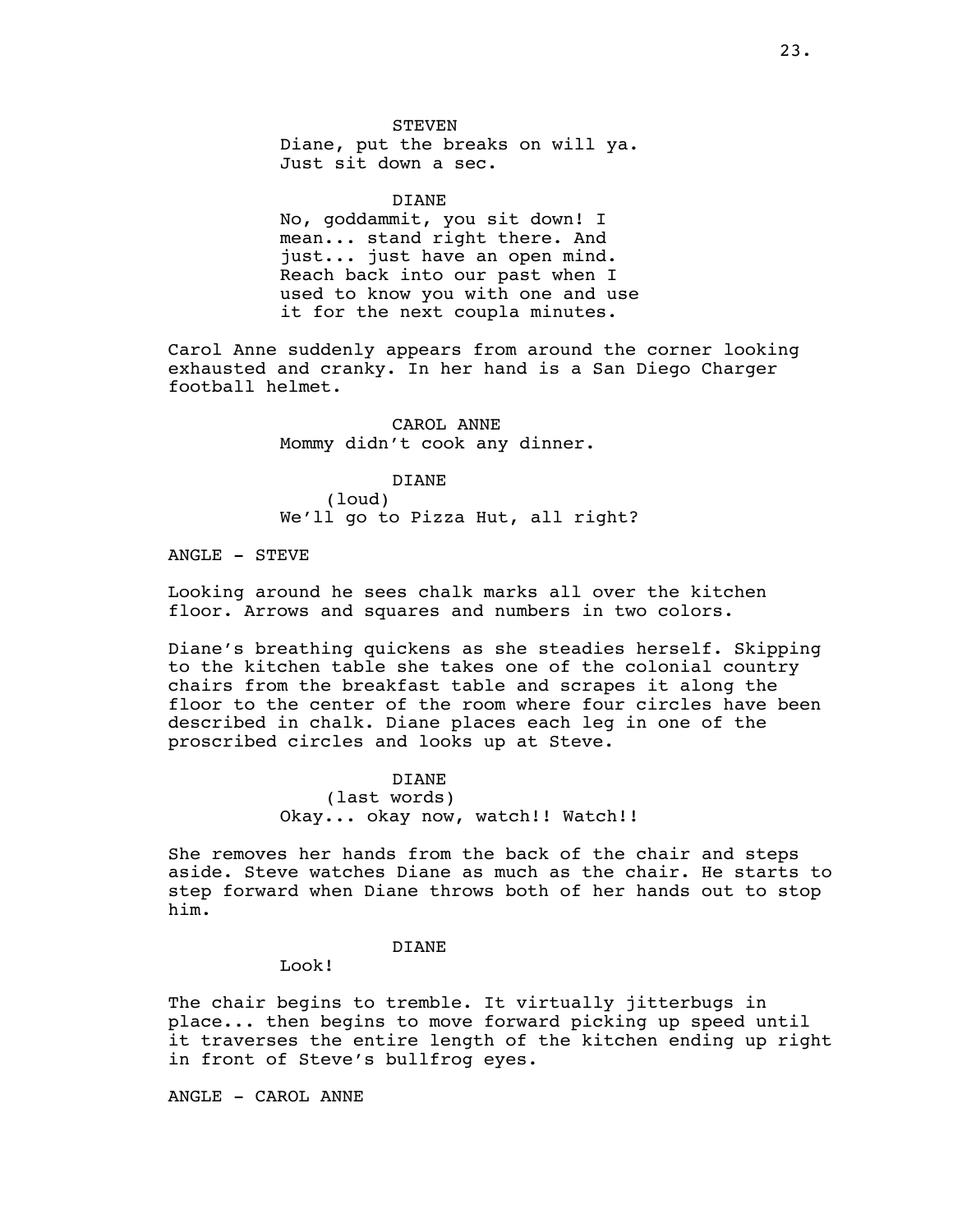Yawning.

CLOSE - DIANE

With hysterical victory in her eyes.

CLOSE - STEVE

Looking for wires. He kneels and feels the chair legs, then immediately looks to Diane for the answer.

> DIANE It's okay. It's okay. Look! (to Carol Anne) Sweetheart, show Daddy.

CAROL ANNE (angry now) I'm hungry.

DIANE Don't argue!!

Carol Anne shrugs and puts on the football helmet. Diane runs over to Steve's side and pushes the chair out of the way. Carol Anne sits on the floor in a circle with her name on it in yellow chalk.

ANGLE - STEVE

Starts to run for her protectively. Diane restrains him.

LOW ANGLE - CAROL ANNE

She starts to tremble as if on a funhouse ride. Her little body begins to move forward, faster, and all the way across the kitchen floor right into Diane's arms.

> CAROL ANNE (rubbing her fanny) That burned!

DIANE Sorry, baby, floor needed more wax.

**STEVEN** What the fuck!!

DIANE

You try!

**STEVEN** 

What???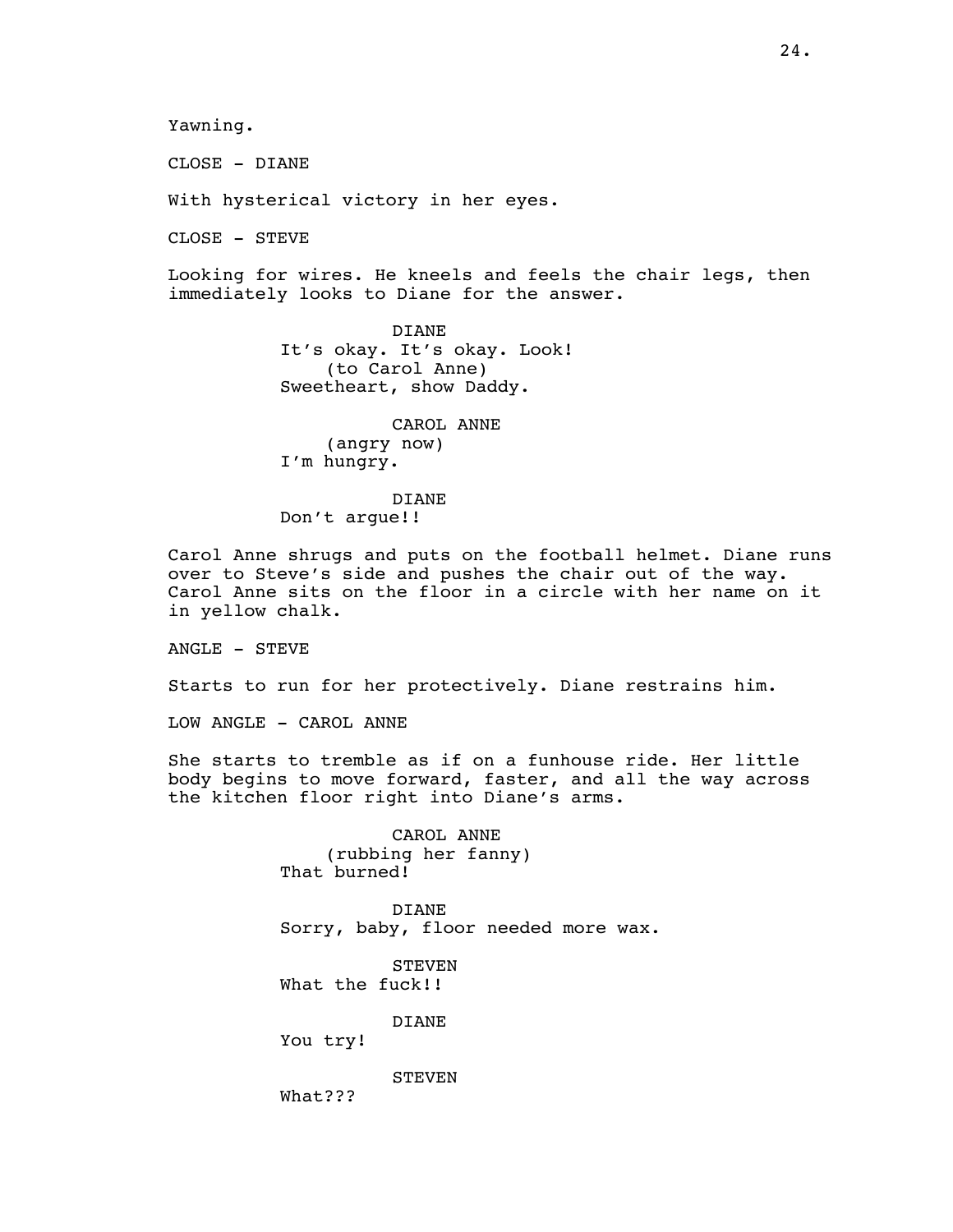DIANE You can't believe the feeling.

STEVEN What's the gag? There a magnet back there?

He looks behind the door in the dining room. Nothing. Steve just stands for a long moment in hapless silence, then...

> STEVEN I hate Pizza Hut! Where's supper? I don't understand, Diane. What the hell's going on around here?

Steve sidesteps the chalk marks, removing himself from the active area.

#### DIANE

I figured I'd never explain it to you. So I showed you instead, but don't ask me how or what. Just help me figure out what to do.

**STEVEN** You mean there's no gimmick?

#### DIANE

Not from inside the house. Maybe Tuthill got himself a super remote from the Radio Shack.

Carol Anne adjusts her helmet and sits inside her launch circle. Diane and Steve are having the discussion across the room and aren't aware of her.

> **STEVEN** Maybe the shake-up and this thing... relate.

> > DIANE

No shit.

CAROL ANNE Daddy, look at me!!

They turn but it's too late. Carol Anne shoots across the room faster than before, and with no one to catch her.

ANGLE - KITCHEN WALL

At a sickening speed her helmet smashes into the wall. Diane SCREAMS. Steve runs over.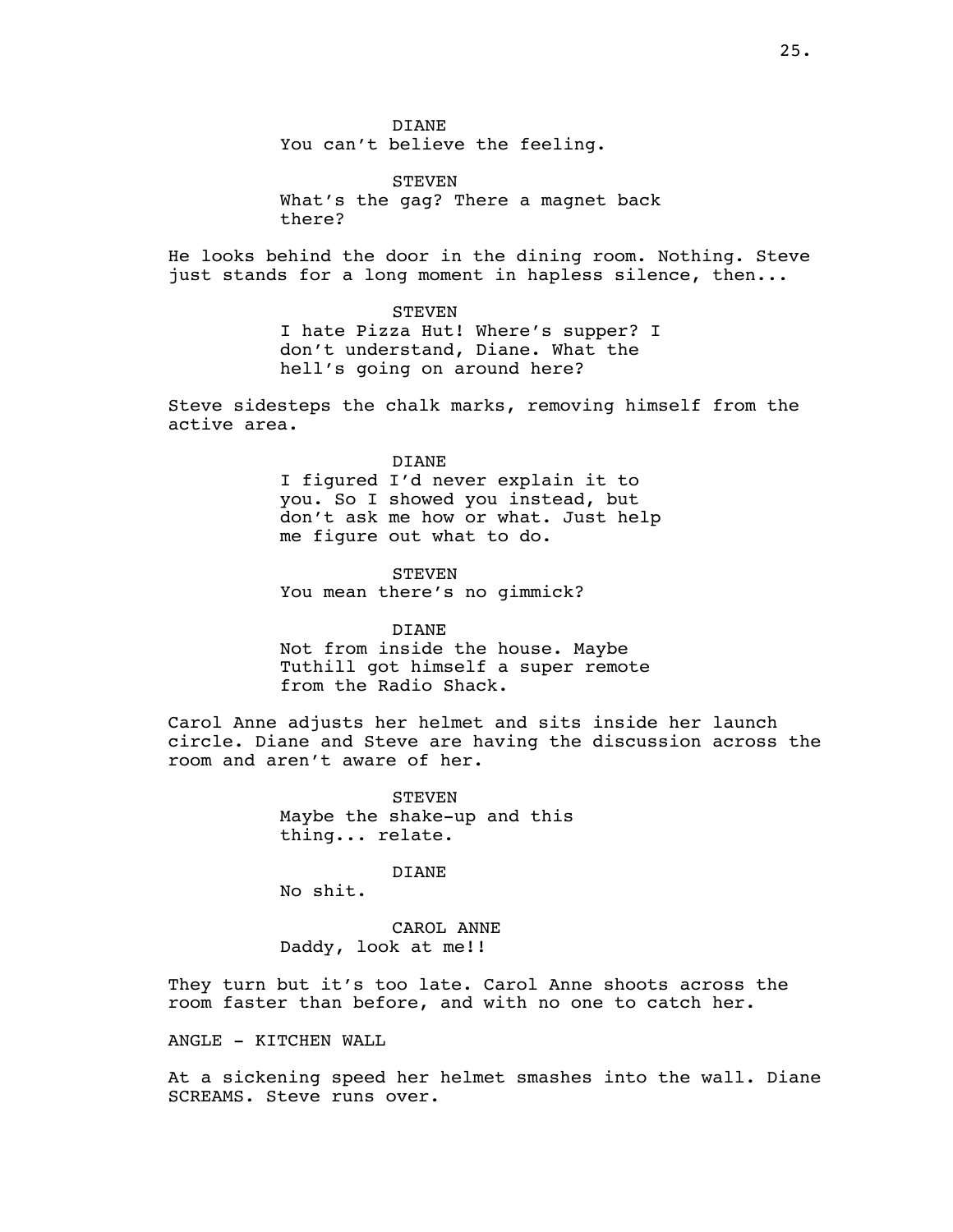An eight-inch hole in the wall and the cracked plastic on the helmet testify to the force of impact. Carol Anne is dazed but unhurt.

## CAROL ANNE You promised pizza.

| 39 | OMITTED | 39 |
|----|---------|----|
| 40 | OMITTED | 40 |
| 41 | OMITTED | 41 |

42 EXT. BEN TUTHILL'S FRONT PORCH - LIGHT 42

The front door opens and Tuthill steps into the bug light. An obvious strain in this conversation.

The motives various, the feelings mutual. About a thousand mosquitos chow down on the Freelings while they talk.

STEVEN

Hi, Ben.

DIANE Mr. Tuthill.

TUTHILL TV's off in here. If your set's acting up again...

STEVEN (laughing nervously) No, no, uh-uh. Nothing like that. We were wondering... although this is going to sound strange coming from me.

TUTHILL I doubt it.

STEVEN (swatting the mosquitos) These mosquitos... Jesus.

TUTHILL (so nonchalantly) They never bothered me. I never been bitten by one.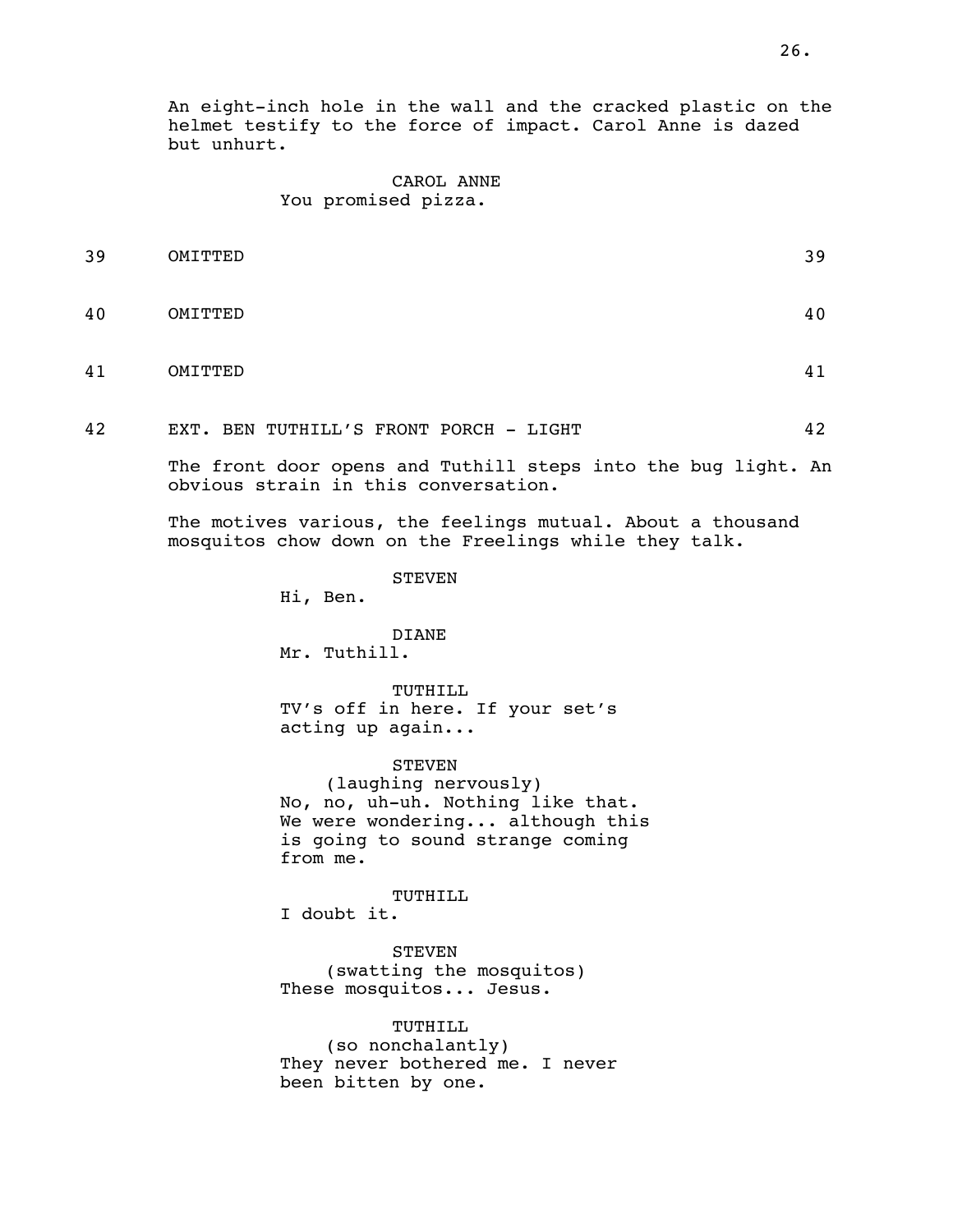TUTHILL(cont'd) Far as I know, no member of my family's effected by 'em. (grabs his fourteen-yearsold kid) Mosquito ever suck on you, son?

KID

Heck, I don't know, Dad.

Meanwhile Diane and Steve are being massacred.

TUTHILL. He don't know.

Suddenly, there is a crash from somewhere inside the Tuthill home. Tuthill glances causally over his shoulder, turns back to Diane and removes a wet piece of cigar tobacco from the tip of his tongue.

> DIANE Mr. Tuthill, what my husband was wondering...

STEVEN (breaking in) Yes. You see, Ben, something funny in our house... next door. Something...

DIANE You been having any disturbances lately?

TUTHILL (suspiciously) What sort of disturbances?

DIANE (trying to be casual) Oh, dishes or furniture moving - around by themselves?

43 INT. FREELING MASTER BEDROOM - NIGHT 43

Diane is applying calamine lotion to Steve's neck and wrists.

DIANE I had to say something. I was losing a pint of blood every few seconds.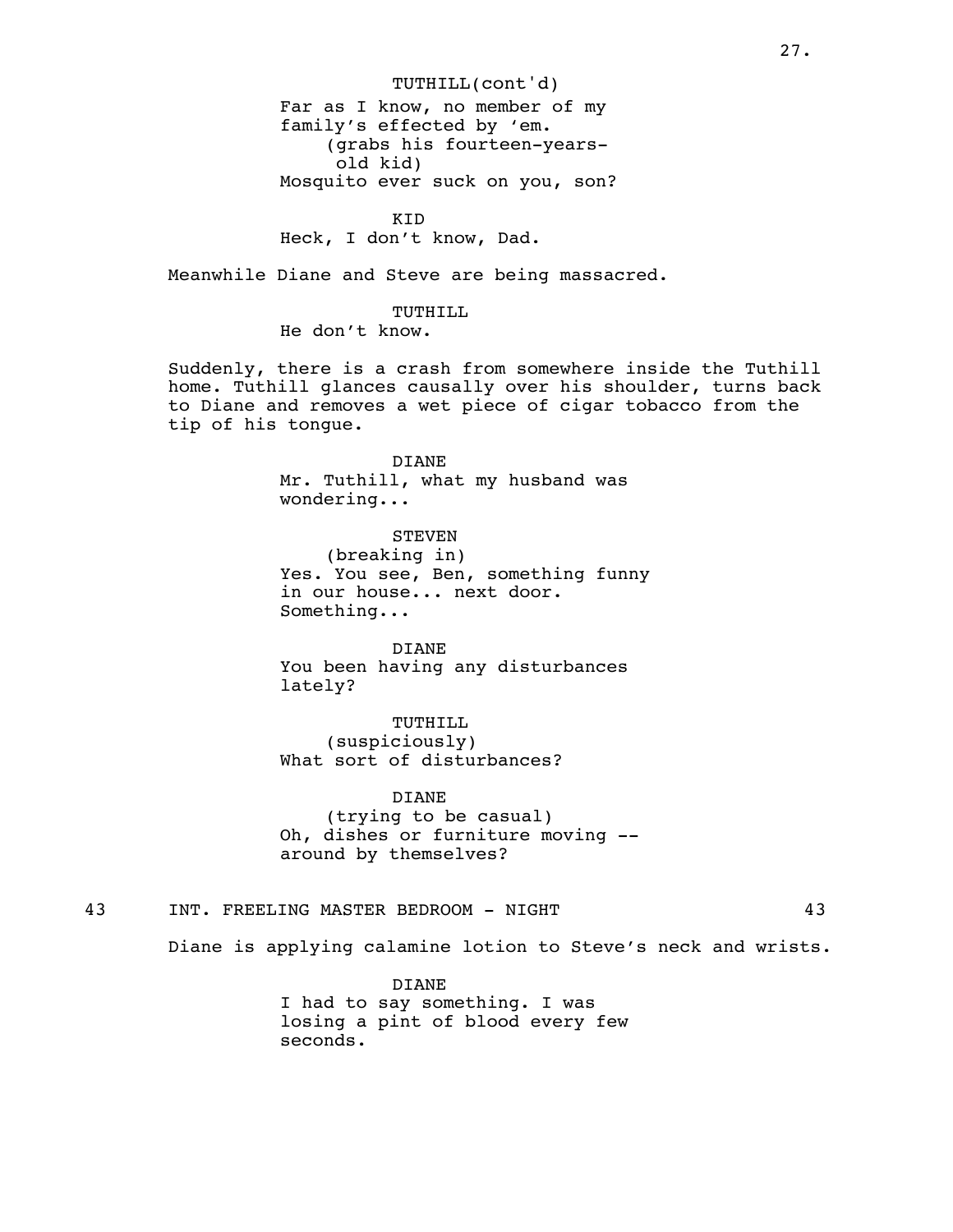#### STEVEN

I think we should keep this thing in the family. In the morning I'll call someone in.

#### DIANE

Who for instance? I've already looked in the yellow pages. Furniture movers we got. Strange Phenomenon... there's no listing.

#### STEVEN

Okay. I have a plan. I have a plan. Something's occurring here that we can't explain. If Carol Anne wasn't wearing that helmet...

#### DIANE

Okay, stop it.

#### **STEVEN**

What if she wasn't? Jesus, Diane. We'd be at County Emergency and not getting ready for bed.

#### DIANE

Okay already!

#### STEVEN

Right. Okay. Let's wake the kids. No big deal! Let's wake them, spend tonight at the Travel Lodge in Broxton. And come back tomorrow with experts! Experts who can tell us what it is that's happening and if it's safe to go home.

#### DIANE

Now you're scaring me. Don't try and scare me, Steve.

#### 44 INT. CHILDREN'S BEDROOM - NIGHT 44

Robbie is wide awake. He is staring out the window from under the covers. There is a flash of lightning. Robbie begins nervously counting.

> ROBBIE One... two... three... four... five...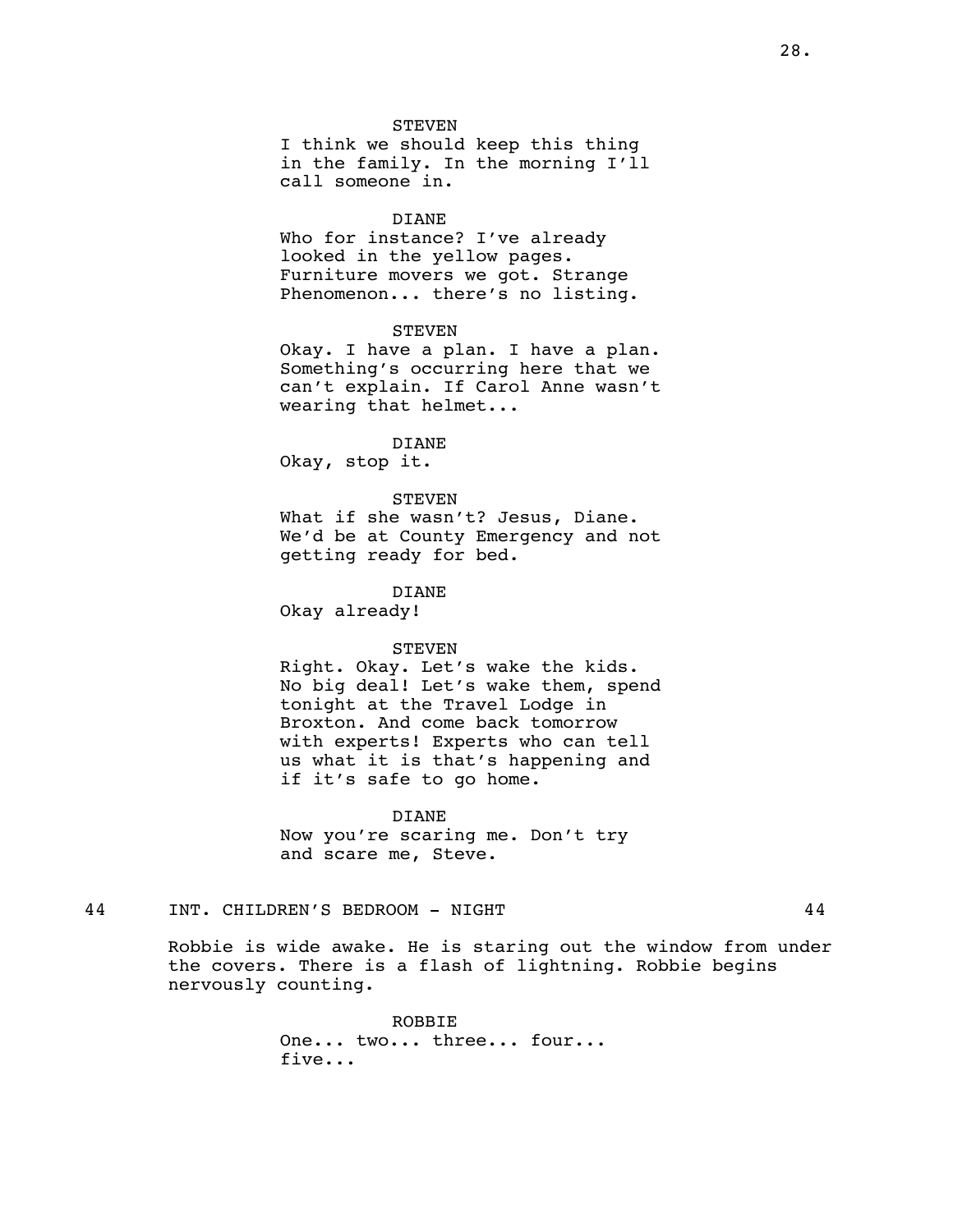ANGLE - WINDOW

A wind rustles the gnarled branches. The sky is a rolling mass of gray and black.

A second flash of lightning and Robbie whispers to himself.

ROBBIE One... two... three...

CRACKLE! RUMBLE! The window pane vibrates as the shock wave from the thunder bears down and the wind begins to dance with the tree.

INT. MASTER BEDROOM - NIGHT

DIANE (getting her back up) I'm the one who lived with this freaky thing all day. And nothing bad happened. It's like another side of nature. A side you and I are not qualified to comprehend. When you overreact like this it makes what happened much too important.

**STEVEN** Nobody goes into the kitchen until we know what's happening.

DIANE (looking through the stash box) We're out of papers.

46 INT. CHILDREN'S BEDROOM - NIGHT 46

Robbie is watching the tree. Carol Anne is asleep but she's tossing and moaning like the wind outside the window.

Another FLASH OF LIGHTNING. Robbie pulls the covers up over his nose and mouth. His little breath pushing the fabric up and down as he counts.

> ROBBIE One... two...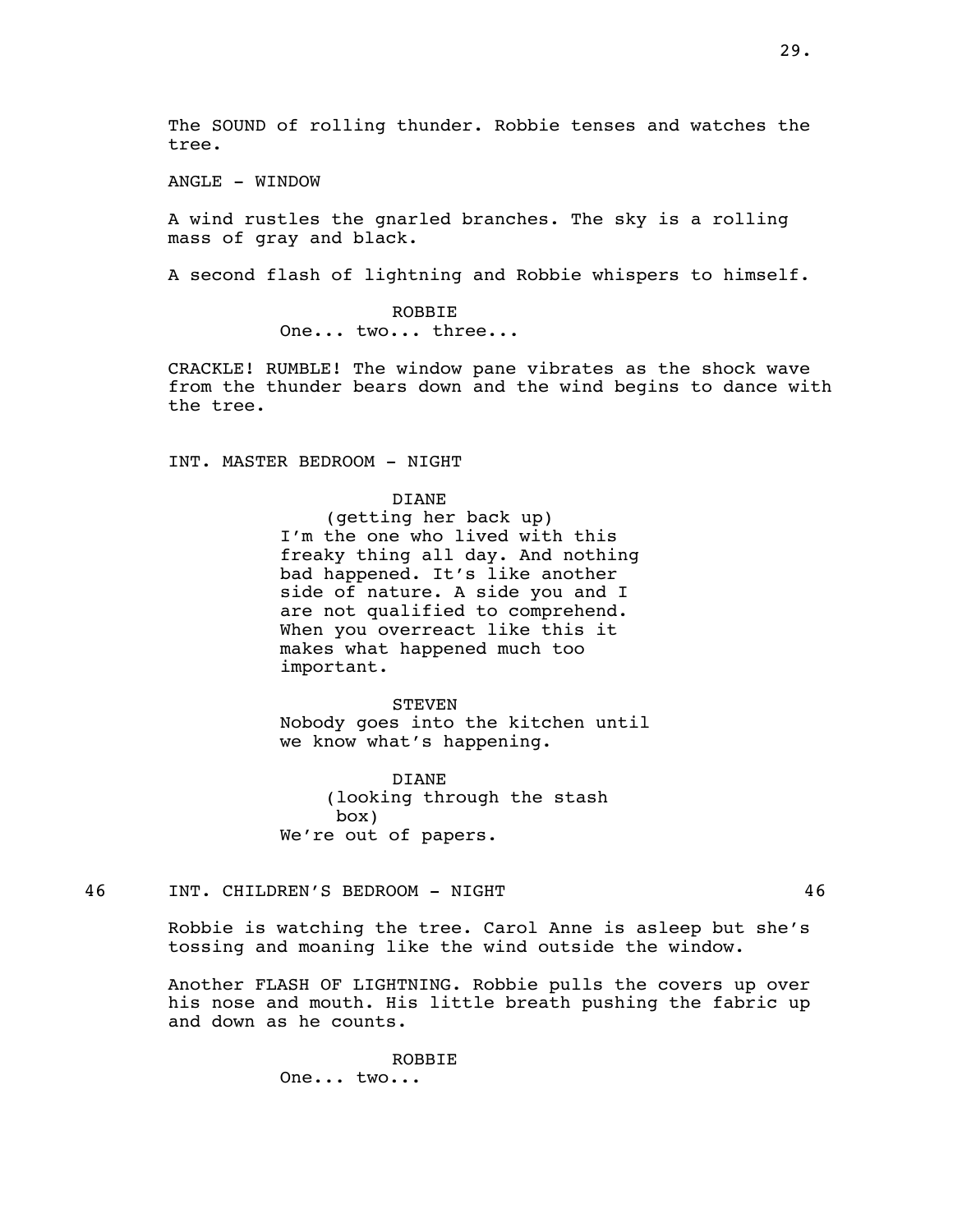KA-BOOM! The room vibrates and Robbie takes his eyes off the window for just a moment, looking at the open bedroom door and the light down the hall from his parent's room. He could be out of bed and there in six seconds if he hurried.

A SAVAGE CRACK OF LIGHTNING. THE EXPLOSION OF THUNDER RIGHT ON TOP OF IT.

Robbie snaps a look at the window just in time to see it happen.

#### 46-A ROBBIE'S POV 46-A

A hurricane BLAST of wind hits the monster oak. The two branches resembling arms fold forward aiming at the window. The disfigured crown with the horns and knotty eyes bends back before tipping forward.

The finger-twigs at the end of the arms reach out hungrily.

46-B ANGLE - THE WINDOW 46-B

THE ENTIRE TREE CRASHES THROUGH ROBBIE'S WINDOW.

A FURNACE OF LIGHTNING accents the assault. Robbie starts SCREAMING. The finger-twigs wrap around him like skeleton hands and lift him right out of bed.

Carol Anne sits up and SCREAMS for Diane.

The tree seems to be exhaling. Its breath enveloping Robbie in a phantom haze. The arms begin to retract pulling Robbie toward the mouth and eyes.

#### 46-C ANGLE - ON THE DOOR 46-C

Just then, Steve and Diane appear in the doorway. Diane SCREAMS as...

The tree pulls Robbie right out the window and into an eightymile-per-hour night. The ROAR of wind is almost unbearable... drowning Robbie's SCREAMS and those of his parents and Dana who suddenly appears in the doorway.

#### 46-D INT. DOWNSTAIRS 46-D

Carol Anne is suddenly forgotten as Dana, Diane and Steve hurl themselves downstairs and through the kitchen, only to find the door blocked by several large branches.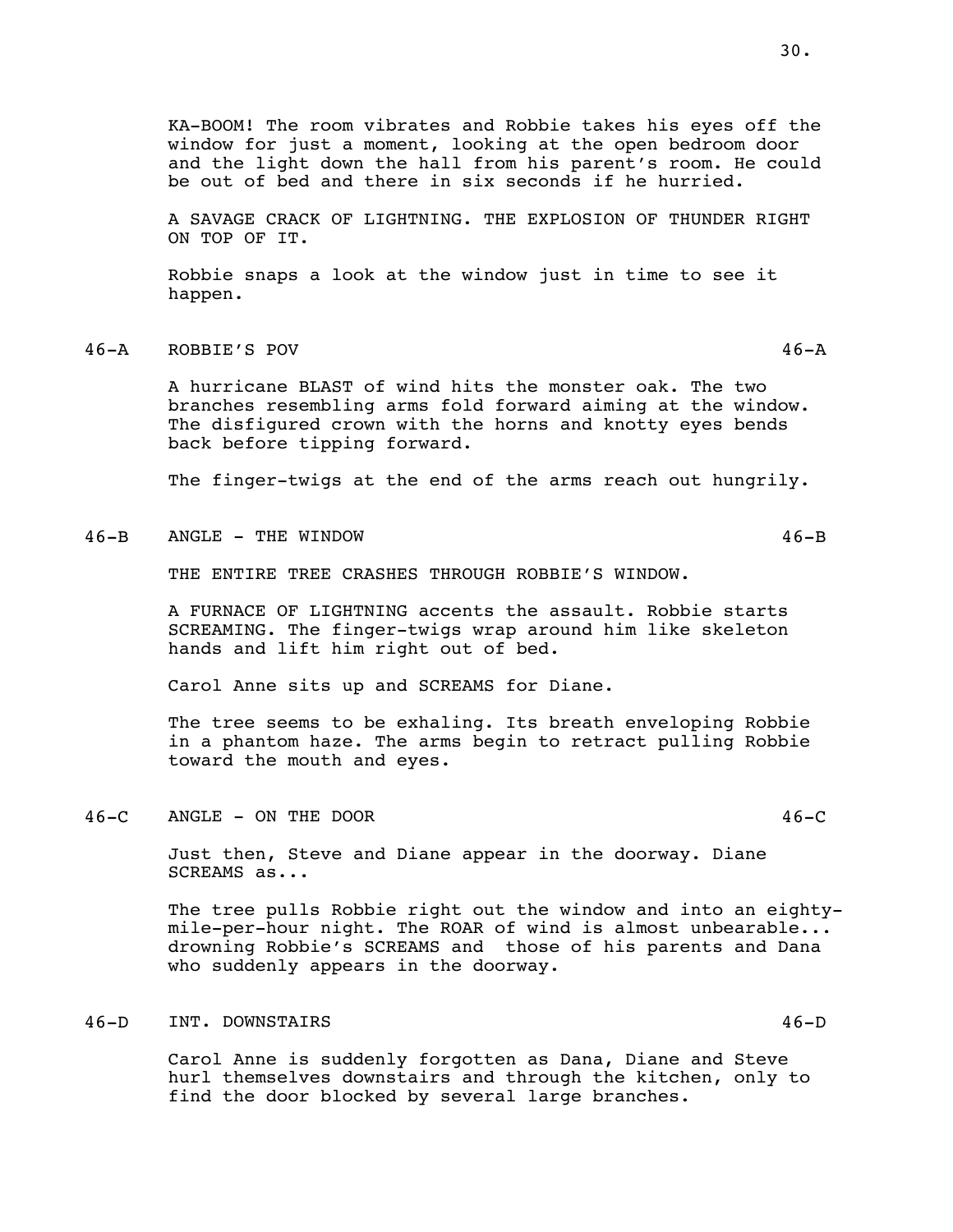They scramble back through the kitchen, out the sliding glass door and into the raging storm.

#### 46-E INT. CHILDREN'S BEDROOM - ANGLE - CAROL ANNE 46-E

The force from the shattered window shoves Carol Anne against the headboard of her bed where she hugs her clown doll with all her might, its broad smile suddenly disconcerting as it appears to be looking toward the closet in her room.

#### 46-F ANGLE - THE CLOSET 46-F

The closet door opens revealing the most feared and dreaded space in this five-year-old's tiny, tiny world. Carol Anne looks where her doll is looking and SCREAMS horribly.

#### 47 EXT. BACK OF HOUSE - SECOND STORY WINDOW - NIGHT 47

The storm lashes the tree. The tree lashes Robbie. RAIN and WIND and CONDENSATION make it difficult to see everything.

Sixty branches form a briar prison that starts to tear and strangle. Steve races outside. A WALL of WIND makes his run SLOW MOTION.

#### 48 INT. CHILDREN'S BEDROOM 48

ANGLE - THE CLOSET

The light inside grows to a supernatural intensity and a SOUND unlike anything anyone would ever want to hear blasts through the velocity of the storm. It is the closet sucking the bedroom into its murderous glare. Anything not tied down is swallowed. Carol Anne grabs her covers, and SCREAMS. NO SOUND comes out.

She is lifted completely off the bed by the suction. Only her death-grip on the sheets keeps her away. Unbelievably, her clown doll is not affected by the vacuum pull. It just sits on the floor where Carol Anne dropped it and stares up at her, smiling.

# 49 EXT. SECOND STORY WINDOW - NIGHT 49

ANGLE - TREE

Steve reaches the twisting trunk and starts to climb. Diane's SCREAMING from the patio is lost in the storm.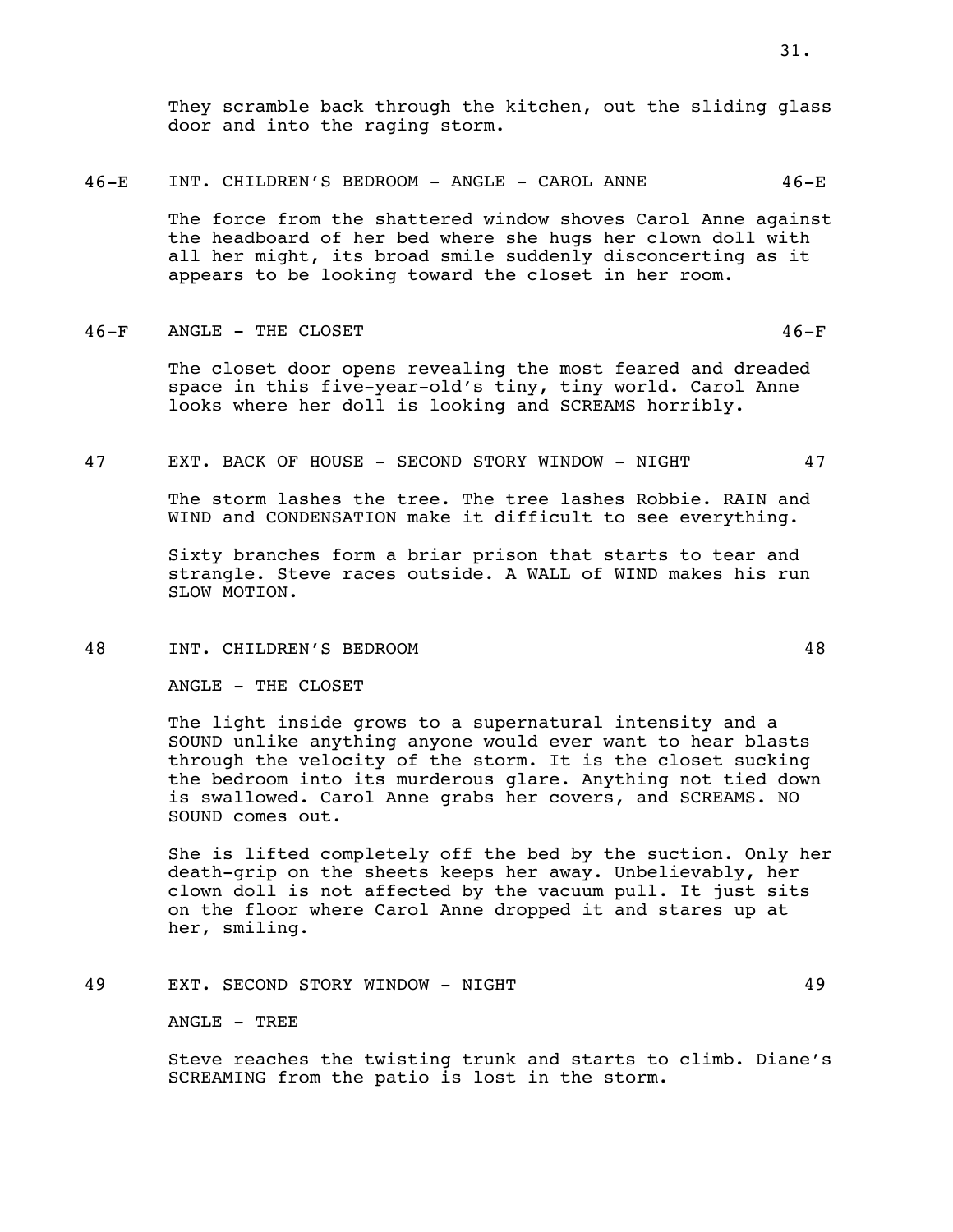Steve reaches Robbie and the fight is defined only by the flare of stroboscopic lightning. Every time it appears as though Robbie will be freed, branches envelop him and wind him tighter.

#### 50 INT. CHILDREN'S BEDROOM - NIGHT 50

CLOSE - CAROL ANNE'S TINY HANDS

The sheets start to peel back. The closet swallows toys and posters of Darth Vader and R2D2, then sucks harder, the NOISE something like a colossal straw pulling at the last drop from a deep, deep well. Only now does the bed give way, flipping into the air and flying across the room, slamming Carol Anne inside and blocking the opening with its frame and springs.

EXT. SECOND STORY WINDOW - NIGHT

ANGLE - TREE

Steve tears at the branches, trying to free Robbie. A crimson fluid pumps thick from the branches that Steve destroys. As suddenly as it began, the final burst of wind passes the tree like the caboose at the end of a runaway train. He frees his son and they topple out of the tree. Robbie throws his arms around his Dad and the two hold on for their lives, gasping, hugging, choking on the rain and sap. The tree is uprooted before them and disappears into the storm.

- 52 OMITTED 52
- 53 EXT. FREELING'S BACK YARD NIGHT 53

Steve and Robbie lie on the ground. Both are numb and buzzing. Diane runs over and hugs them. Then Dana looks in the sky and points to the horizon.

> DANA Look, Mom... Dad!!!

Diane and Steve look off into the sky miles away.

54 EXT. BACK YARD - NIGHT 54

A funnel cloud is moving away from Cuesta Verde Estates, breaking up as it hits the outlying hills.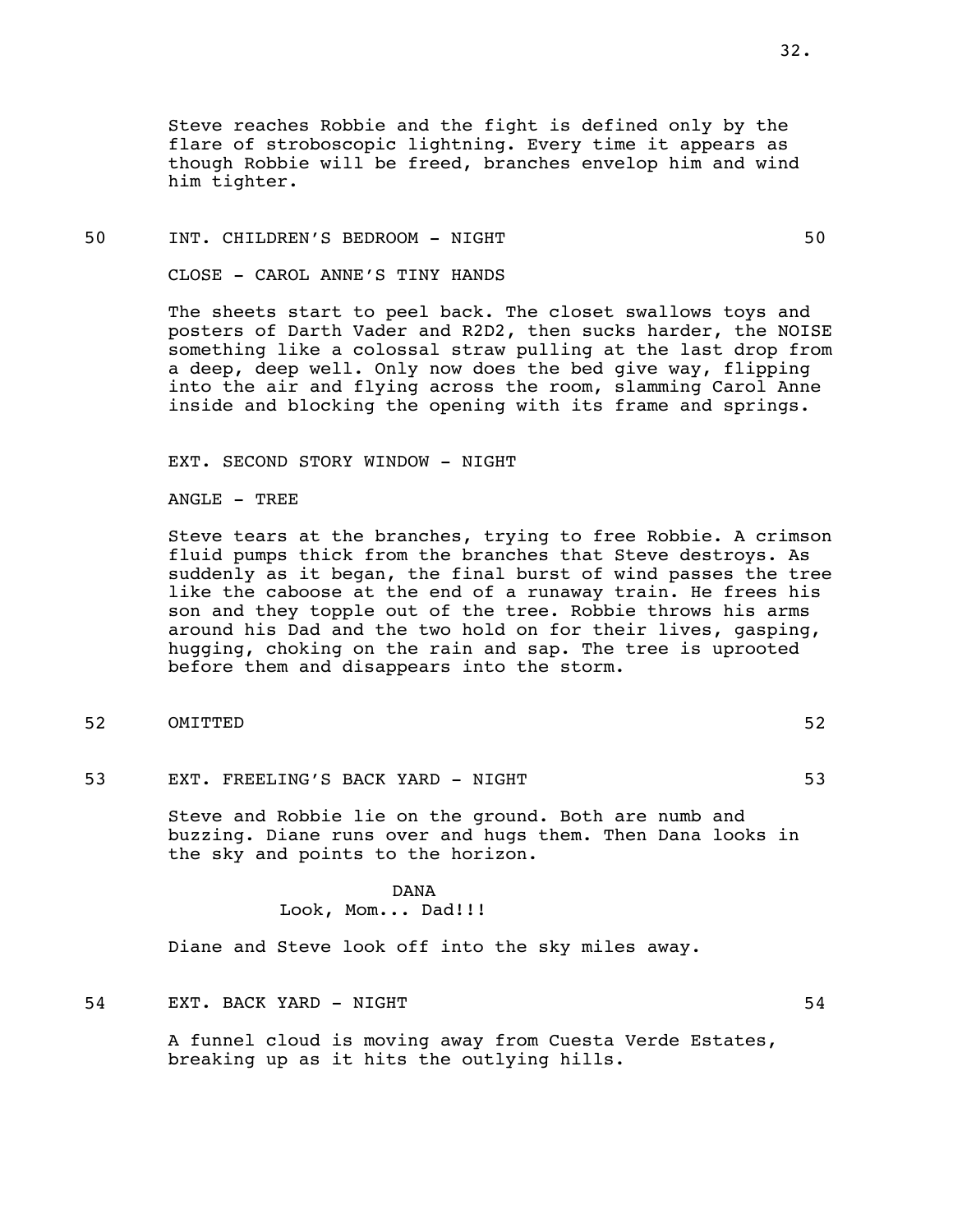# 55 EXT. FREELING'S BACK YARD - NIGHT 55

DANA A night twister!

DIANE It must of just skimmed us. There wouldn't be a house standing if...

STEVE + ROBBIE Carol Anne!!

DANA

Upstairs?

DIANE (looking at the shattered upstairs window) My God!

Everyone runs to the house.

56 INT. UPSTAIRS HALL TO CHILDREN'S BEDROOM - NIGHT 56 Steve and Diane are first into the room. Their expressions say it all.

57 INT. CHILDREN'S BEDROOM - NIGHT 57

FULL SHOT

With the exception of the two beds blocking the closet, Robbie and Carol Anne's room is stripped clean. Diane lets out a muffled shriek and throws herself against the barricade, pulling back mattresses, boxsprings and blankets.

Steve joins her and together they work side by side, panting, crying and calling for Carol Anne.

ANGLE - ROBBIE

Still in a state of complete dislocation, Robbie walks back into his bedroom and looks at the window. The tree is there no longer. E. Buzz, the dog, joins Robbie, whimpering at his feet.

ANGLE - THE CLOSET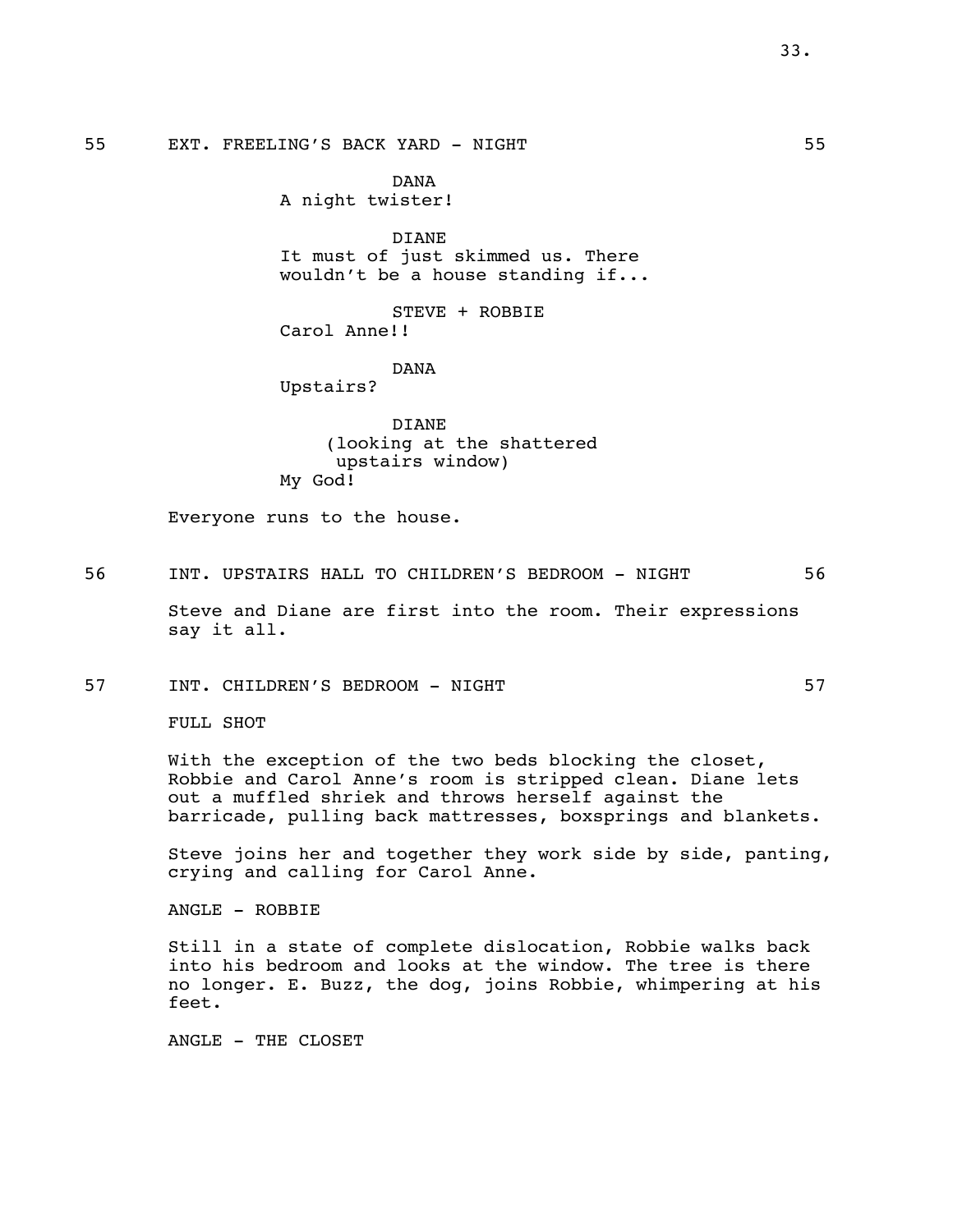Over Diane, SCREAMING out Carol Anne's name, Steve does the muscle work, pulling off end tables, Lone Ranger lamps, chest of drawers, toys and stuffed animals, working his way to the bottom of this innocent debris.

CAMERA STARTS TO MOVE IN. Going beyond Steve to his hands at work as he lifts the last layer of mayhem off Carol Anne's favorite pink blanket.

There is a folded lump beneath it. The lump doesn't stir. Diane covers her mouth and hyperventilates as Steve gently removes the fuzzy blanket and...

IT IS THE CLOWN DOLL, SMILING UP AT THEM OUTRAGEOUSLY.

STEVEN She's not here!

DIANE (turning and calling) Carol Anne!

Dana goes to the shattered window and calls out.

DANA I'll check the kitchen!

**STEVEN** Don't go in there! I'll check it. You look in your room.

DIANE

I'll go!! Look in the bathrooms!

CLOSE - ROBBIE

Robbie's expression never changes as everyone pushes past him on the run. He slowly walks to the closet and looks in.

ROBBIE'S POV

The clown.

58 INT. KITCHEN - NIGHT 58

Steve swings into the room. The television set is on but the local transmitter must be out. There is only static snow.

**STEVEN** 

Carol Anne!!

No answer.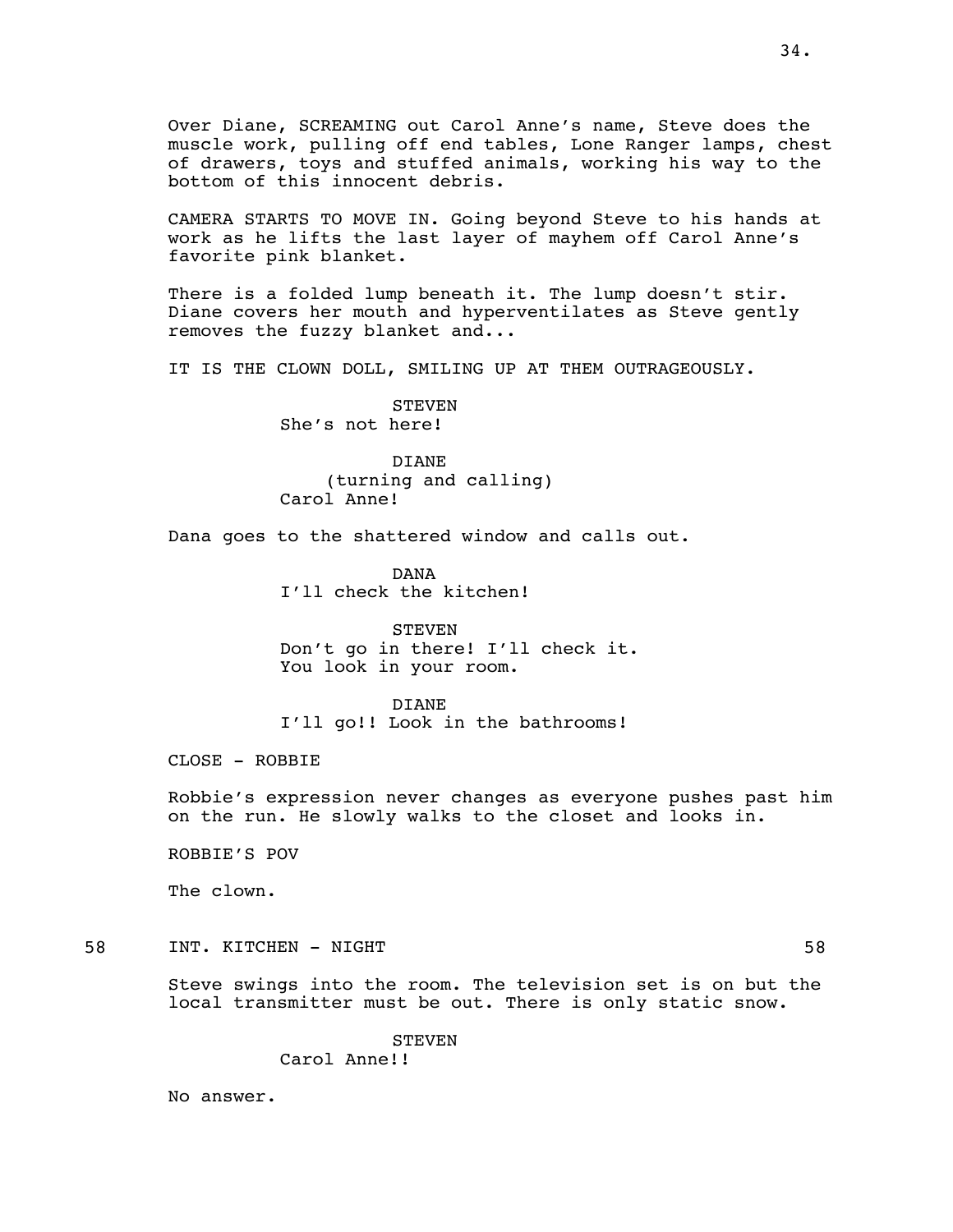59 INT. DOWNSTAIRS BATHROOM - NIGHT 59

Dana opens the door.

DANA Carol Anne! Carol!

She walks over to the shower stall and suddenly parts the curtains. There is nothing inside.

60 INT. MASTER BEDROOM - NIGHT 60

Diane passes the TV. Snow, but no transmission. She checks the bed, the closet, the bathroom, becoming more frantic with every dashed hope.

> DIANE Oh Jesus Christ Almighty. Carol Anne!

**STEVEN** This is crazy. I've looked everywhere.

DIANE (suddenly realizing) Oh my God. The swimming pool!

Everyone breaks running. Again passing Robbie in the hall. Robbie turns into his mother's room. The SOUND OF TV STATIC and blue video glow growing stronger with every step.

61 EXT. BACK YARD POOL EXCAVATION - NIGHT 61

Dana, Steve and Diane race to the edge. The rain has softened the edges and Dana's feet slide out from under her. She starts to fall when Diane grabs her wrist, Dana simply dangles above the deep end, filled with two feet of rainwater and mud. Steve slides down the steep muddy shoot from three to nine feet and plunges his hands into the quagmire.

He finds nothing.

62 INT. MASTER BEDROOM - NIGHT 62

CLOSE ON ROBBIE

The blue TV light flattens Robbie's features, accentuating his lingering catatonia.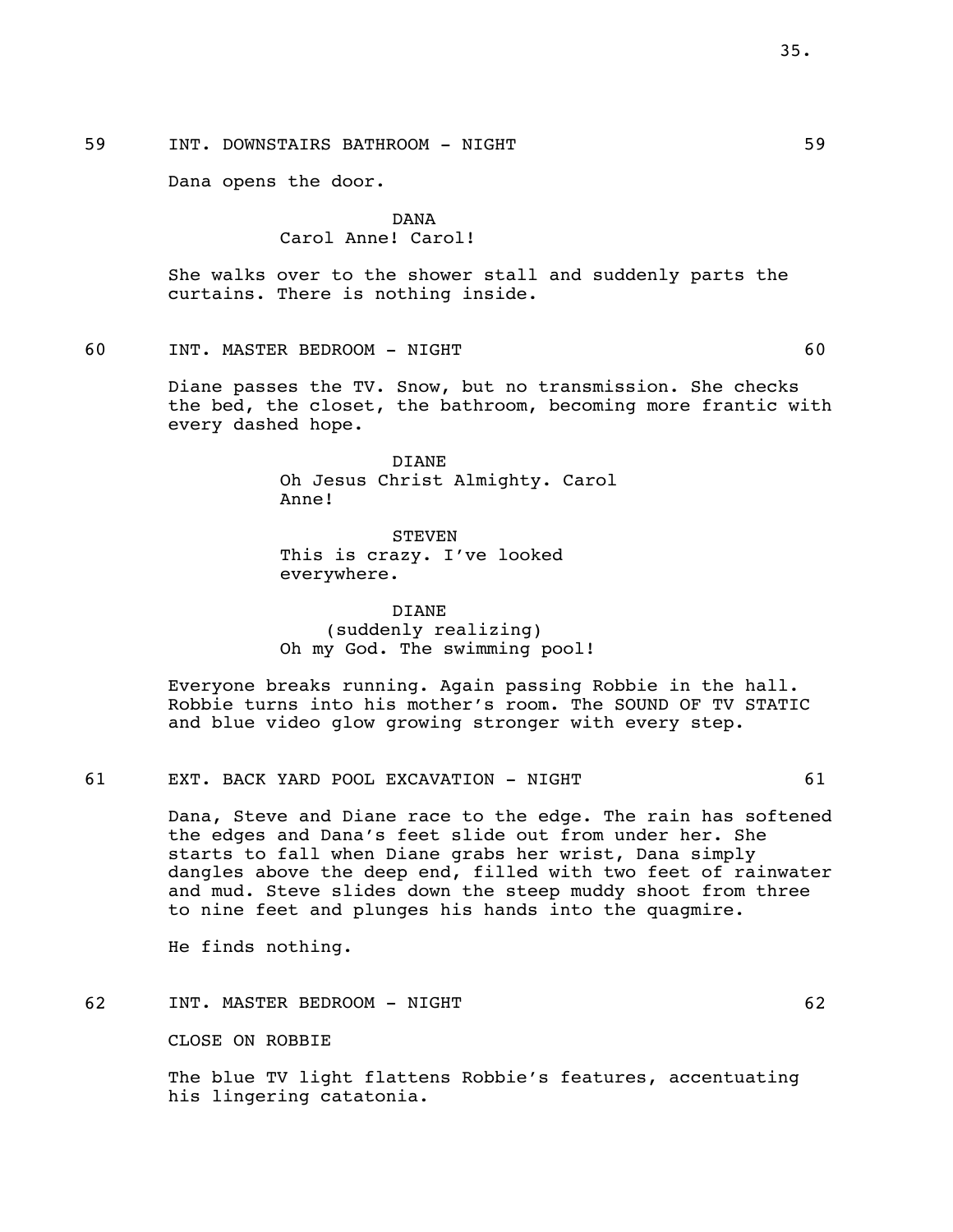The TV HISS is growing steadily and Robbie starts to register something. From the back of his eyes, awareness regains awareness that shifts to terror. Robbie opens his little mouth and produces a low MOAN that slides relentlessly to the upper registers of primal release.

#### ROBBIE

MOOOOOOOOOOOOOOOOOOO MOMMY! MOMMY!!!

63 EXT. POOL EXCAVATION - NIGHT 63

CLOSE ON DIANE

She almost has Dana pulled out when the SOUND reaches her. A preferential instinct forces Diane to let go. Dana falls four feet into her father's arms.

63-A INT. STAIRS/UPPER HALLWAY - NIGHT 63-A

Diane is already inside the house and heading down the hall.

64 INT. MASTER BEDROOM - NIGHT 64

Robbie is stationed not six inches from the nineteen-inch screen, hysterical, holding his hair in his fists. Diane grabs him up and locks her eyes to his.

> DIANE What is it?! Oh my Christ, what is it?!!!

The STATIC HISS is almost unbearable. Through it all we can still make out "the voice".

VOICE

Mommy...

Diane frantically searches the room.

# DIANE

Carol Anne! Where are you?!

Diane puts Robbie down and runs in a wide circle looking. The HISS is everywhere. E. Buzz growls at the TV.

VOICE

Mommy...

Diane is hysterical now. The first time we've seen her lose control.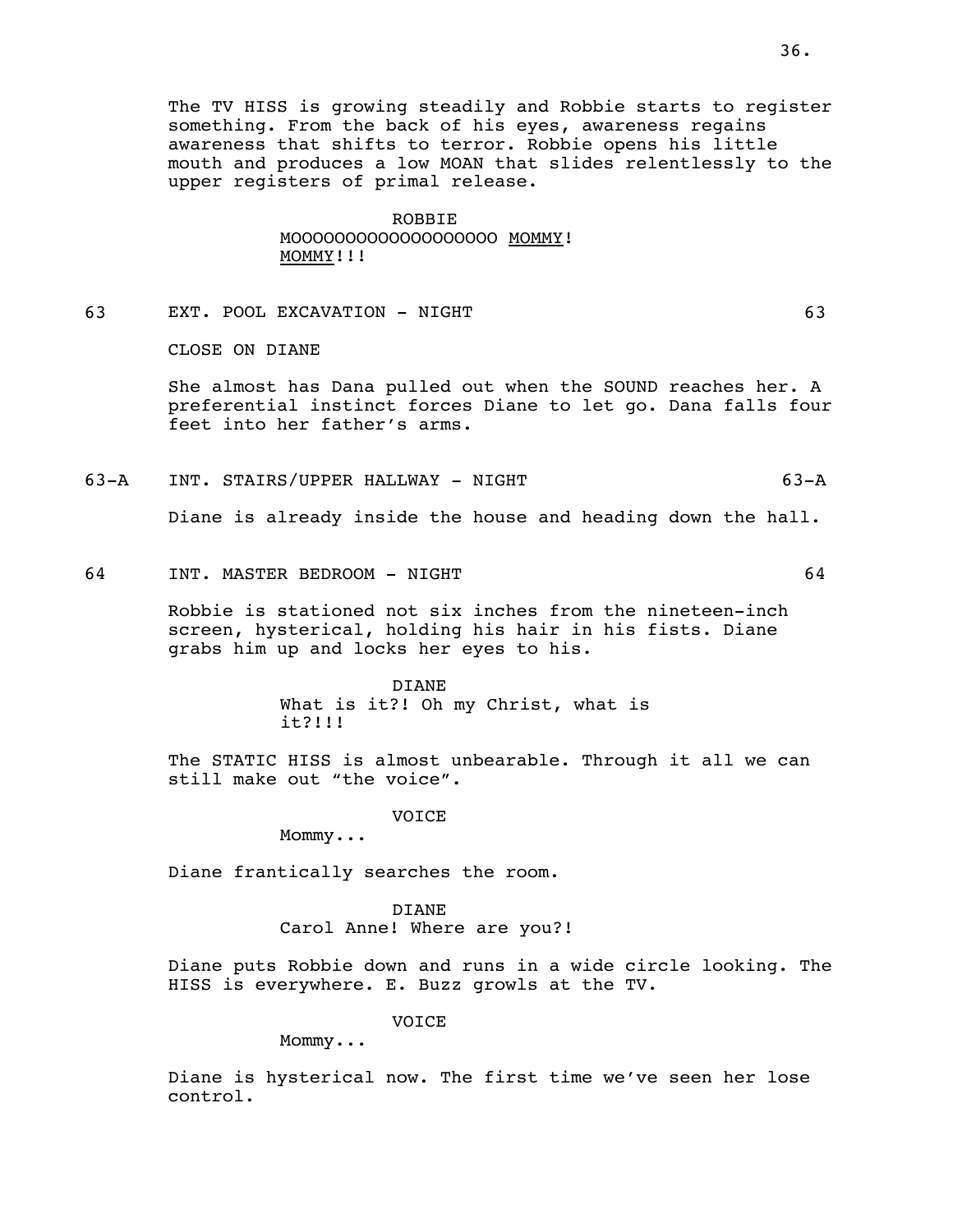DIANE I'm here, baby! Oh God, baby, I'm here!

CLOSE - ROBBIE

Walking to the TV screen again.

ROBBIE Mommy. Here! Here!!

Diane turns to look. She freezes, and only the rivulets of perspiration move across her. Diane doesn't even breathe.

TV SET - SLOW PUSH IN

Carol Anne's voice is heard again, buried deeply behind the horizontal blurring, the electron bombardment, the swirls of snow and noise.

> VOICE I can't see you. Mommy. Where are you?!

EXTREME CLOSE SHOT - DIANE

Her eyes roll white, her head lulls and we

FADE OUT.

FADE IN: (3 DAYS LATER)

65 INT. DR. LESH'S OFFICE - U.C. IRVINE 65

Three banks of cold fluorescent purr down from the ceiling.

CAMERA PANS DOWN, past rows of metal bookshelves from which reams of notes, files and textbooks hang in no organized manner. Finally, the view STOPS on DR. MARTHA LESH, Professor of Psychology at the University of California at Irvine. Wearing a purple afghan to hide the urge for jelly beans and souffles, Norm looks up from her questionnaire and takes off her reading glasses. She is sixty-one and full of pep. Next to her are two long-haired graduate students, TAK and RYAN.

> DR. LESH Who are the members of the household involved? What are their ages?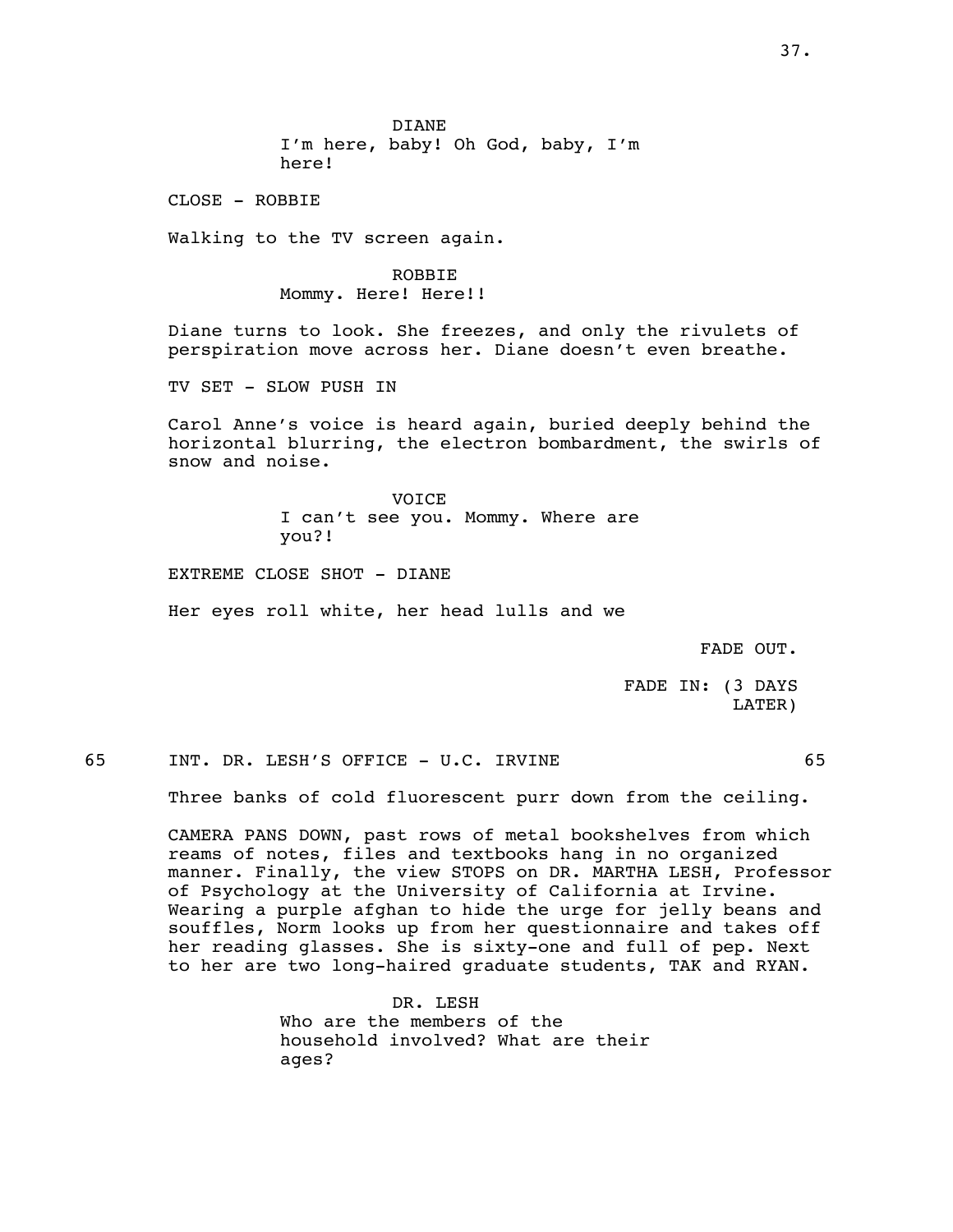STEVEN (O.S.) (monotone) Diane, my wife, she's 31. Uh.. 32. My oldest daughter, Dana, 15. Robert, my son, he's 9. And Carol Anne... (trails off)

DR. LESH Yes... Carol Anne...

Dr. Lesh writes five years old on the form.

DR. LESH Has there been any publicity about the events?

STEVEN (O.S.) Absolutely no. Uh uh.

DR. LESH Can you be reasonably sure of not letting any get started?

STEVEN (O.S.) It's the last thing in the world we want.

DR. LESH Would your family welcome a serious investigation of the disturbances, by someone who could make firsthand observations?

ANGLE - STEVE FREELING

His eyes are dark shadows and the unflattering light features the patches of stubble and parched lips. He speaks in hoarse whispers, viewing these surroundings with great suspicion.

#### **STEVEN**

Dr. Lesh. We don't care about the disturbances... the pounding... the flashes or the music. We want you to find our little girl.

FADE OUT.

FADE IN: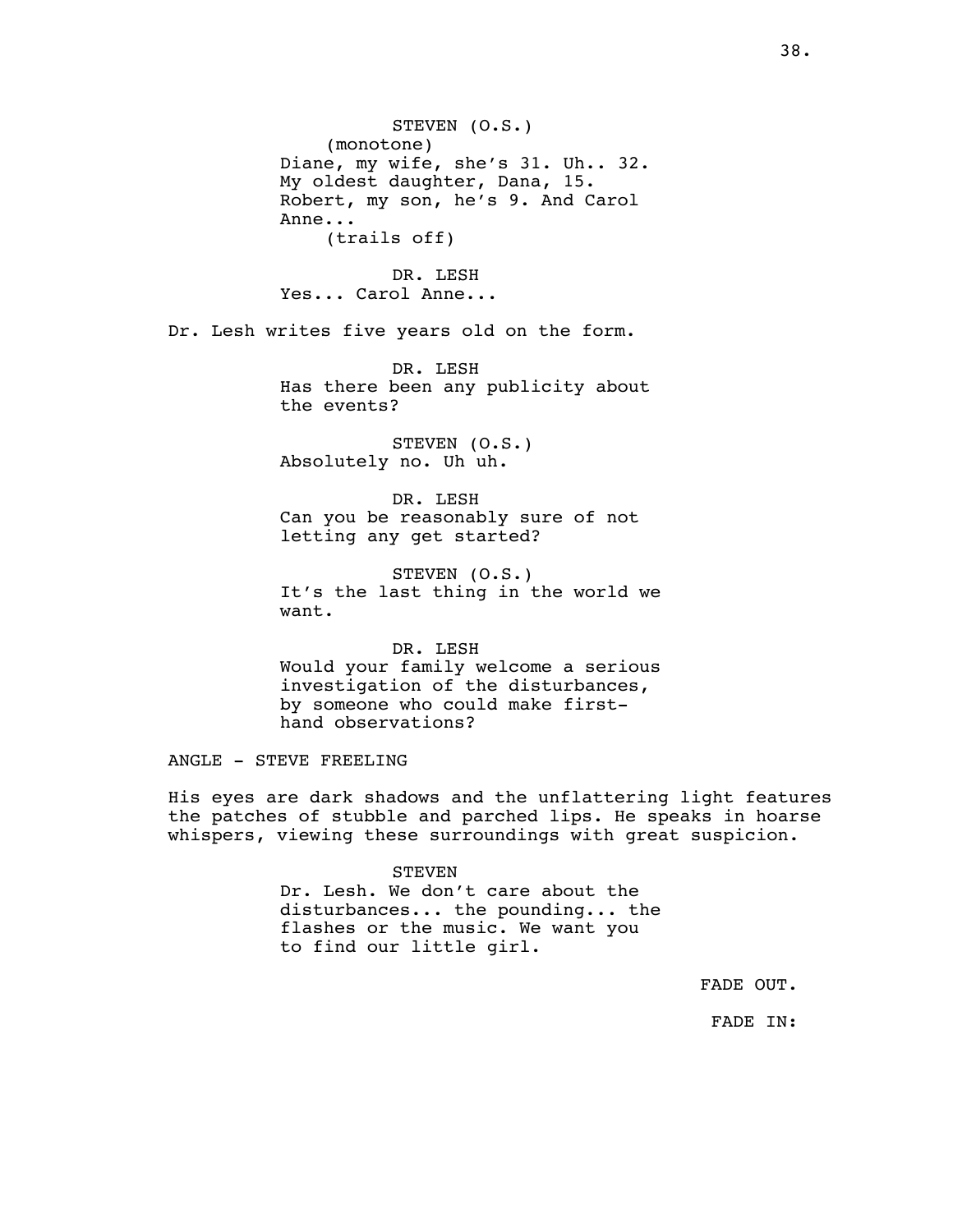INT. FREELING HOME - STAIRWAY - UPPER HALLWAY - DAY

Dr. Les is mounting the stairs, followed by her two associates, TAK and RYAN. Steve is in the lead while Robbie keeps his distance in the rear.

#### STEVEN

I should warn you we've had to lock off the room from the rest of the house. Robbie sleeps with us now. Dana, our oldest, spends a lot o time with... with friends.

DR. LESH How many disturbances have you recorded in this room?

**STEVEN** We don't go in there any more.

RYAN We'll record any psychotronic energy or event.

DR. LESH Ryan filmed an extraordinary episode during a case in Redlands.

### RYAN

A child's toy, small matchbox vehicle, rolled seven feet across a linoleum surface. The duration of the event was seven hours.

**STEVEN** Seven hours for what?

#### RYAN

For the vehicle to complete the distance. This would never register on the naked eye, but I have the event on the time-lapse camera.

ANGLE - CHILDREN'S BEDROOM DOOR

Steve takes out a key and feels for the lock. Dr. Lesh and her assistants are looking around, checking out the hallway as Steve swings the door open.

CLOSE - DR. LESH

She casually looks in.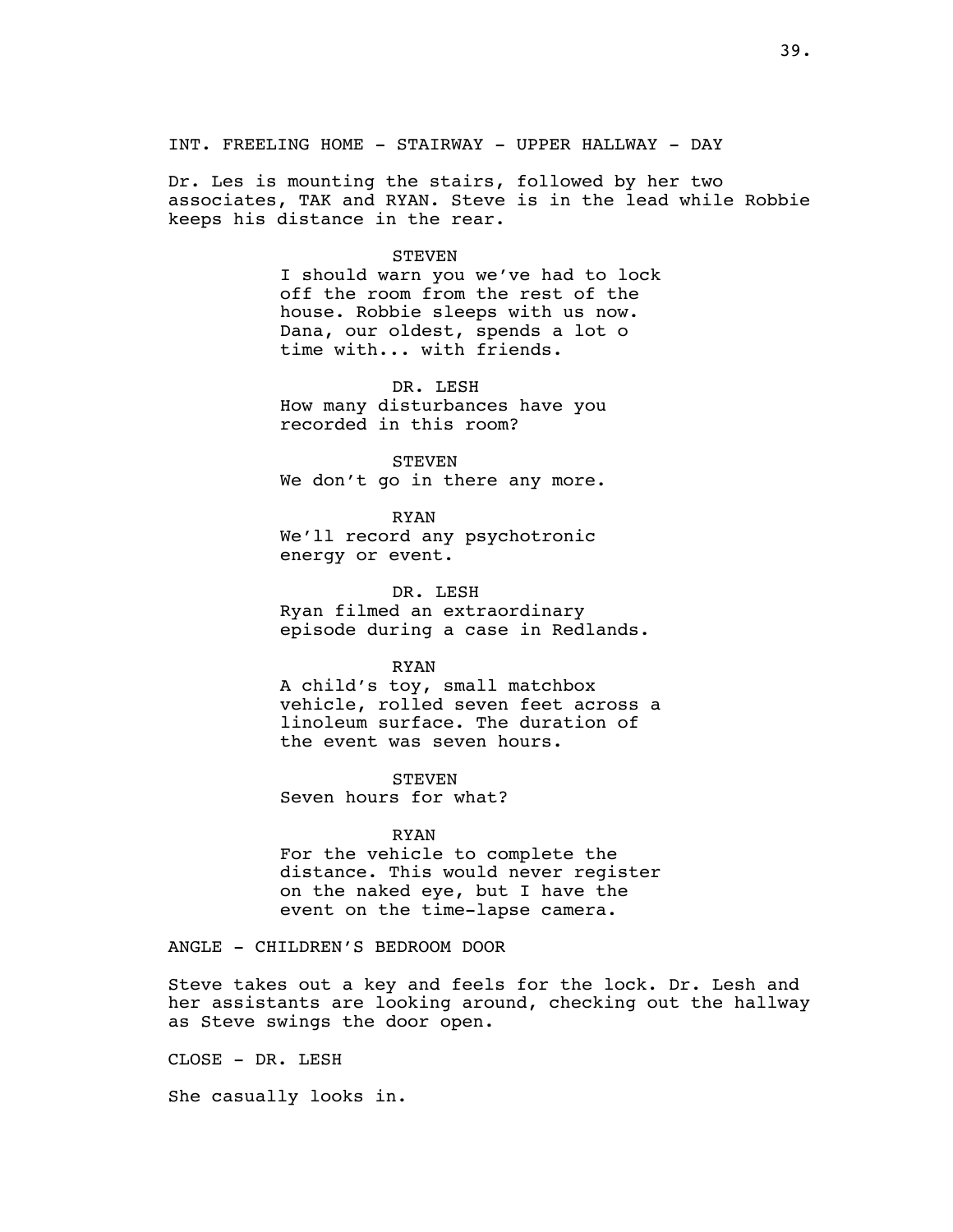INT. CHILDREN'S BEDROOM - DAY

HER POV - INSIDE THE ROOM

Inside is a junk pile of shattered furniture and toys. The window is boarded up. Objects are in motion throughout the room... the bed is hopping about, records are flying, a lamp sails through. The clown is seated upside down on the boxspring as it spins. Children's picture books flapping their covers like wings, cruise the upper reaches. A horse flies by. Finally, a spinning compass plays a record while flying toward the roar of the room, creating an eerie melody.

CLOSE PANNING - DR. LESH, TAK AND RYAN

All semblance of clinical cool is gone. They are blown away.

67 INT. DINING ROOM - DAY 67

Diane's VOICE is heard over two shaking hands trying not to spill a pot of coffee as it fills a cup.

> DIANE'S VOICE None of us have been much fun to be around. I guess you can tell I haven't slept very much. Steve's stayed home from work so much. He's been really wonderful. Really.

PAN UP from the shaking hands to Dr. Martha Lesh. She must now use both hands, steady the coffee she's just poured. Her assistants are in no better condition.

ANGLE - DIANE

She looks terrific. Her eyes are alert, hair combed back and held with a bright yellow clip. She sips her coffee with rock steady hands and softly inquires.

> DIANE How long have you been investigating haunted houses?

DR. LESH (embarrassed, backtracking) Well, Mrs. Freeling...

DIANE

Diane.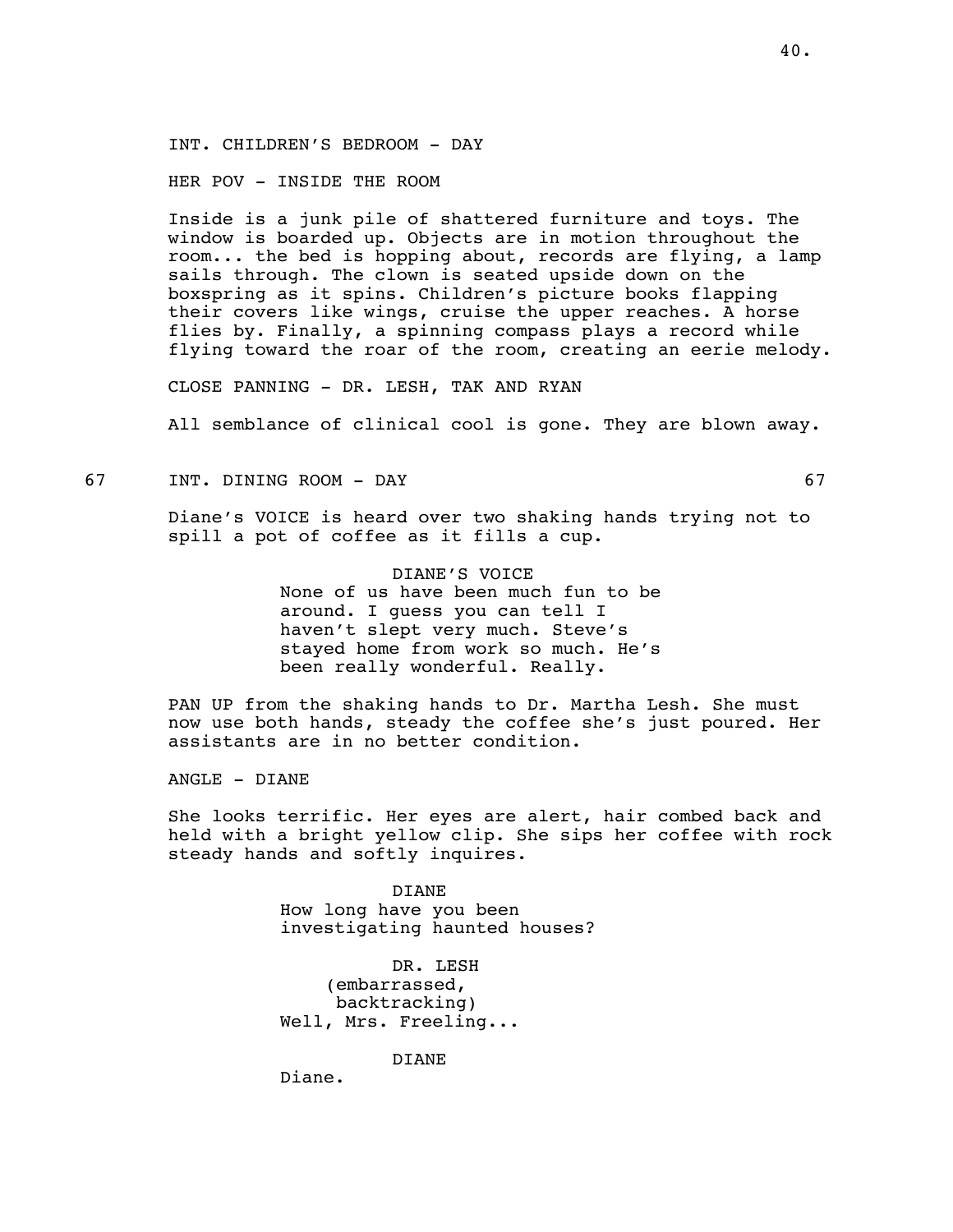DR. LESH The determination as to whether your home is haunted is not a very easy one.

At that moment the coffee pot moves by itself to the table's edge but doesn't spill. Dr. Lesh tries to overlook this, for appearances sake.

> DR. LESH What I meant to say was this could very well be a poltergeist intrusion instead of the classic haunting.

STEVEN There's a difference?

Two bright flashes of light distract Lesh and her associates.

RYAN Anybody see that?

DIANE There'll be two more in a few seconds. They always travel in pairs.

Tak sits holding the camera with his mouth hung open. Lesh nudges him.

DR. LESH

Dr. Casey!

Tak snaps out of it and looks down to adjust the lens setting just as two more flashes go off in the air.

> DIANE Gotta be quicker than that around here.

RYAN It's electrical... you can smell the charge.

DIANE You were saying poltergeists...

DR. LESH (rattled) I was saying they are generally associated with an individual.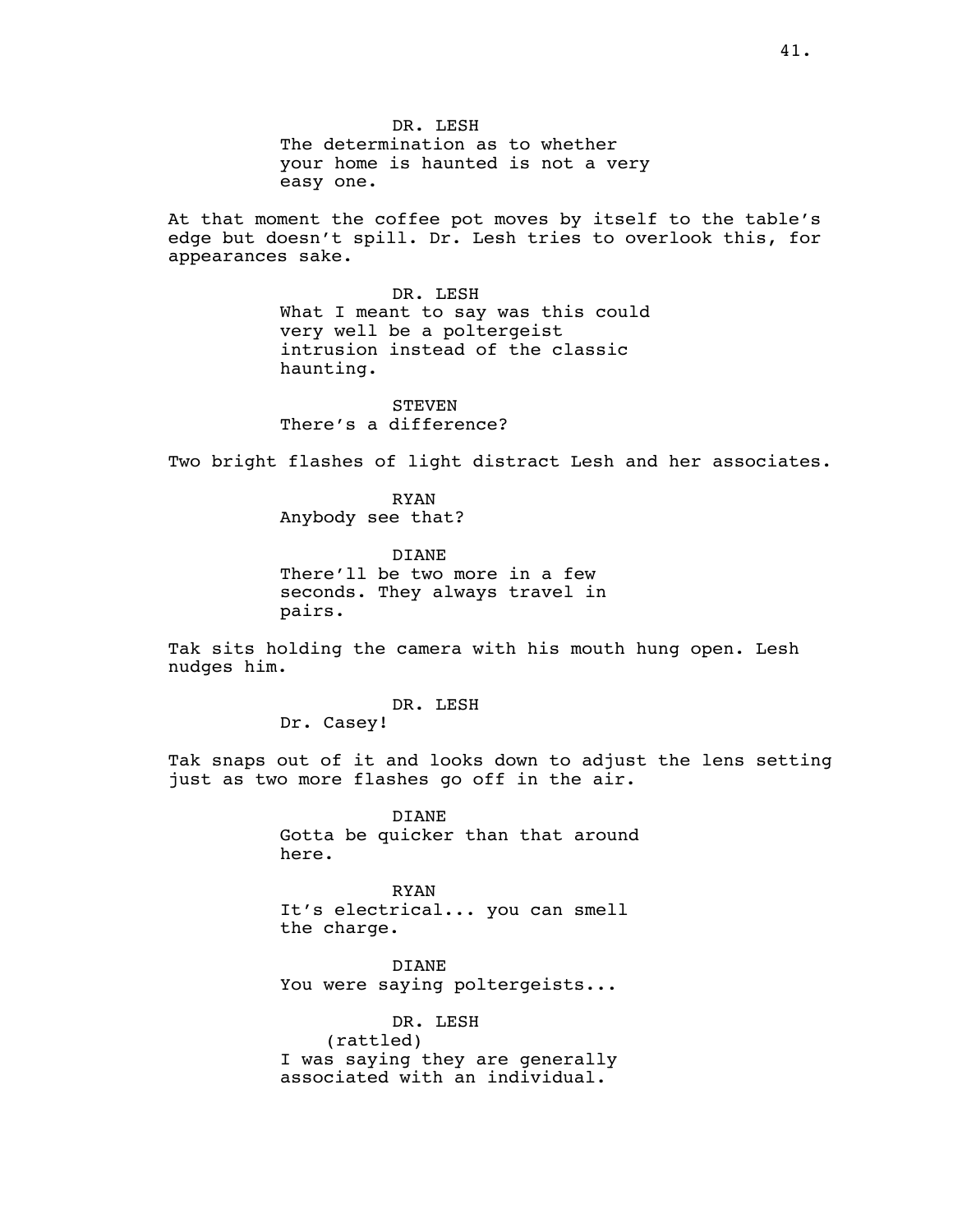DR. LESH(cont'd) In the general vernacular, hauntings seems to be connected with an area... a house usually.

TAK Poltergeist disturbances are of fairly short duration. Perhaps a couple of months. Hauntings can go on for years.

Diane takes Steve's hand, suddenly frightened.

DIANE

Are you telling me all this could just end at any time?

DR. LESH

Unless it's a haunting. But as a rule, there seems to be no living person around whom haunting incidents revolve.

DIANE Then we don't have much time, Dr. Lesh. Because my daughter is alive somewhere in this house.

69 INT. LIVING ROOM - DUSK 69

THE FAMILY AND THE INVESTIGATORS

Everyone is assembled around the console TV. Ryan has a Nakamichi cassette recorder on the coffee table and a pencil microphone taped to the television speaker. Tak has erected his Nikon on a small aluminum tripod aimed at the screen, plus two infrared heat seeking cameras and monitors which scan the entire living room. An electrostatic locator to measure ionization and a magnometer that measures magnetic changes. Diane is holding Steve's hand.

Dana comes into the room with an overnight bag strapped around her shoulders.

> DIANE Dana, I'd like you to meet doctor...

DANA (clipped) It's getting dark, Mom. I gotta go. I'll call you from Trudie's.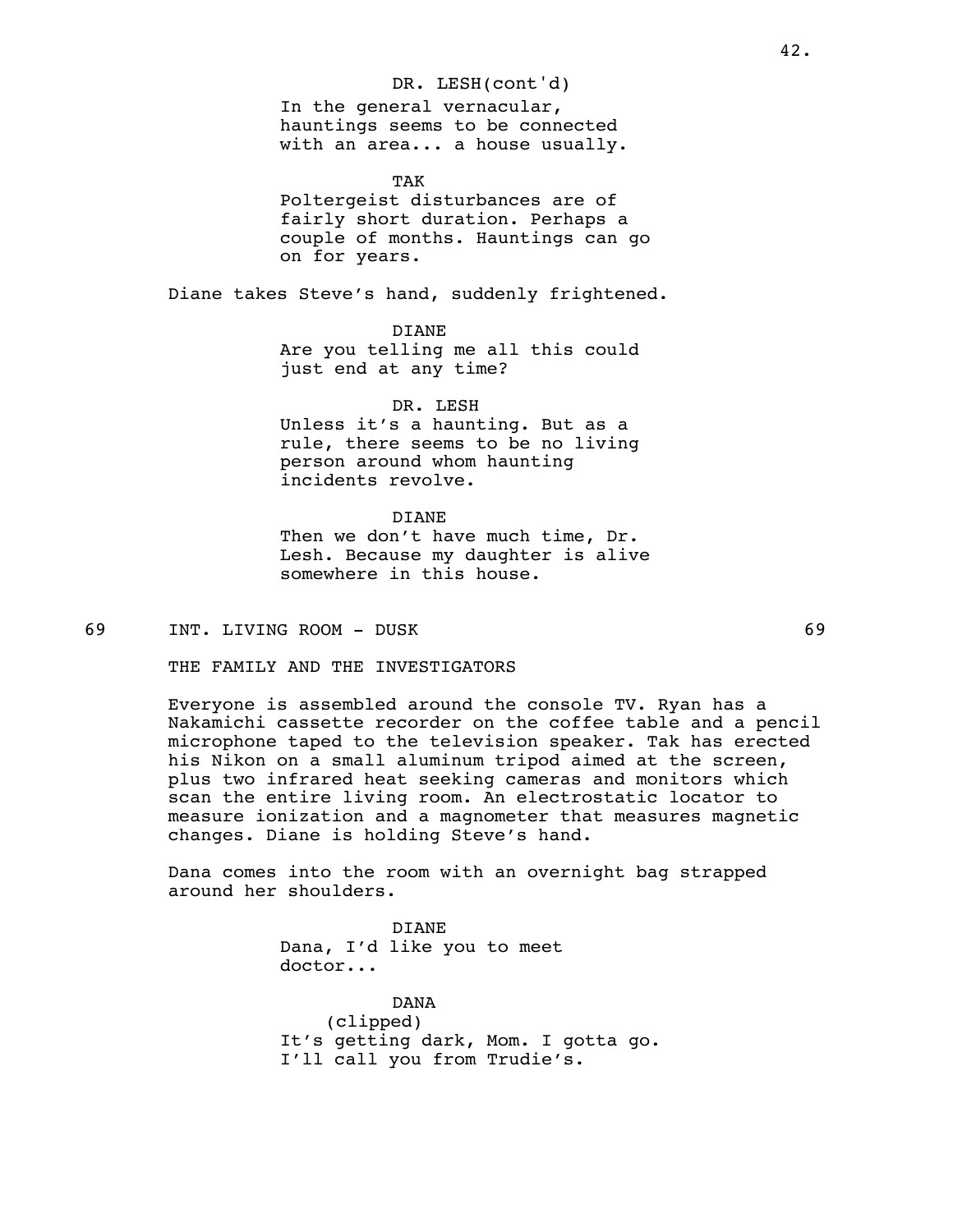STEVEN She won't stay in the house after dusk.

ROBBIE (disgusted) She's got brains!

Diane flips on the set. A local news station is finishing the report when Diane turns to channel 27.

## DIANE

We receive better on this channel but don't ask me why.

Dr. Lesh is thoroughly perplexed. She puts on her glasses as Steve turns out the lamp and lights a cigarette. Diane squeezes her husband's hand. The CAMERA PUSHES IN to the TV screen and millions of particles of white air.

Diane turns the volume up and Ryan, wearing headsets, flinches, adjusting down the volume on his recorder.

# DIANE

I'll call her.

She says this so matter-of-factly that Dr. Lesh gasps. Diane walks to the center of the living room, folds her hands in front of her, collecting her thoughts, takes a very deep breath and calls to the ceiling.

#### DIANE

It's mommy, sweetheart. We want to talk to you. Baby, please answer. Please talk to me, Carol Anne.

Dr. Lesh looks quickly to Tak and Ryan for their human responses to this. Tak shrugs unnoticed. Ryan adjusts in his chair and looks up at the ceiling.

E. Buzz prances into the room, looking up as if following on the heels of someone with a treat.

> DR. LESH (to Tak breathlessly) Look at the dog.

He sits up on his hind legs and begs to no one we see.

DIANE Are you with us now? Can you say hello to Daddy? Say hello to Daddy, baby.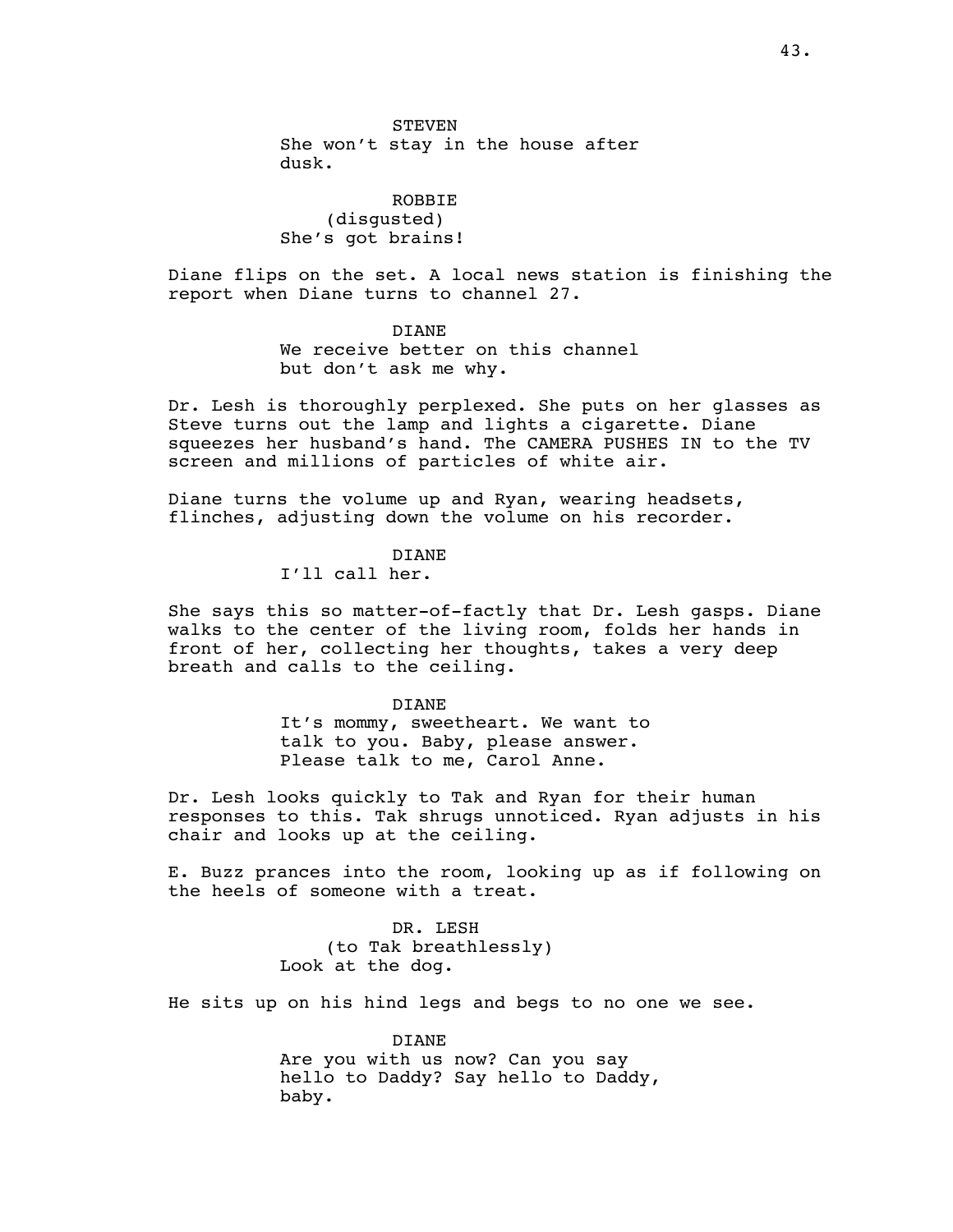He tries hard not to smile. No matter. The suppressed laugh is slapped away by what he now hears. Ryan grabs his headsets in two hands, pressing them hard to his ears.

> TAK (tight whisper) Good Lord...

Everyone turns away from Diane and back to the TV. They strain their hearing, leaning forward, watching...

> VOICE (softly, sweetly, far away) Hello, Daddy.

## \*\*\* PAGE MISSING \*\*\*

DIANE Carol Anne. Where is this light?

DR. LESH Tell her to stay away from it!

**STEVEN** Tell her, Diane!!

DIANE Sweetheart, the light is dangerous. Don't go near it. Don't look at the light.

Tak speaks into Dr. Lesh's ear.

TAK

I can't believe it. It's just a Zenith. But the voice could be C.B. broadcasting from somewhere in the house. I'm taking a look.

DR. LESH It's not a hoax.

TAK

We'll see.

Tak takes off.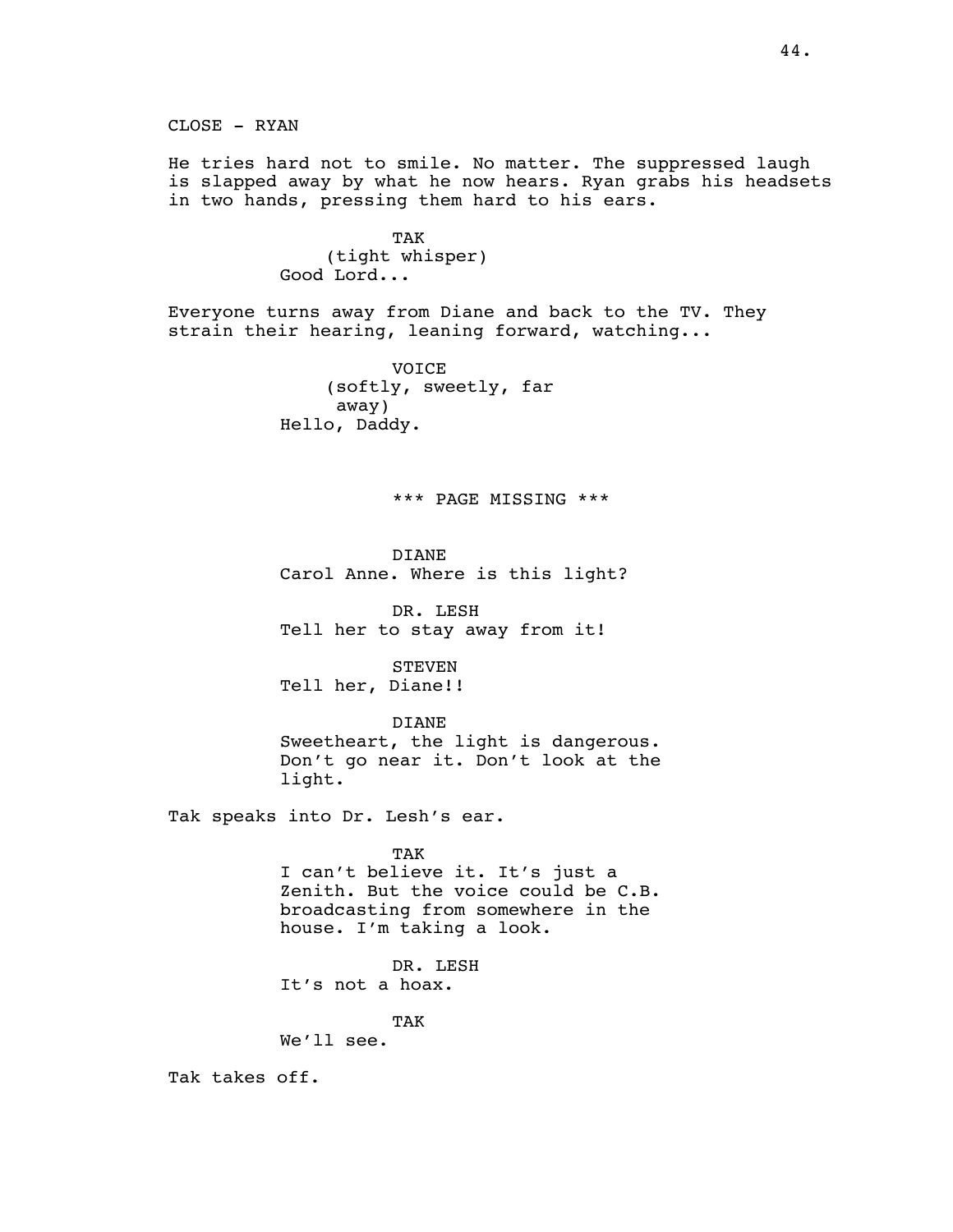E. Buzz barks into the air twice and catches something in his mouth. No sooner does Dr. Lesh catch this out of the corner of her eye when several midair electrical discharges illuminate the room.

### **STEVEN** What's that?!

70 INT. THE LIVING ROOM FLOOR - DUSK 70

From one of the flashes a number of tiny objects fall to the carpeting. Jewelry, cameos, broaches, coins, watches, both modern and pocket, along with many thin, wiry clips, sprinkle the floor.

71 INT. LIVING ROOM - DUSK 71

E. Buzz immediately starts to sniff whatever it is.

DR. LESH (to Ryan) Anything?

RYAN (checking readouts) Nothing's registering.

VOICE Mommy... there's somebody here.

STEVEN (holding his head in his hands) Oh Jesus, this isn't happening.

VOICE Mommy... is it you?

DIANE (fear enveloping her) Who is with you?

VOICE (the voice is afraid) Somebody's coming!!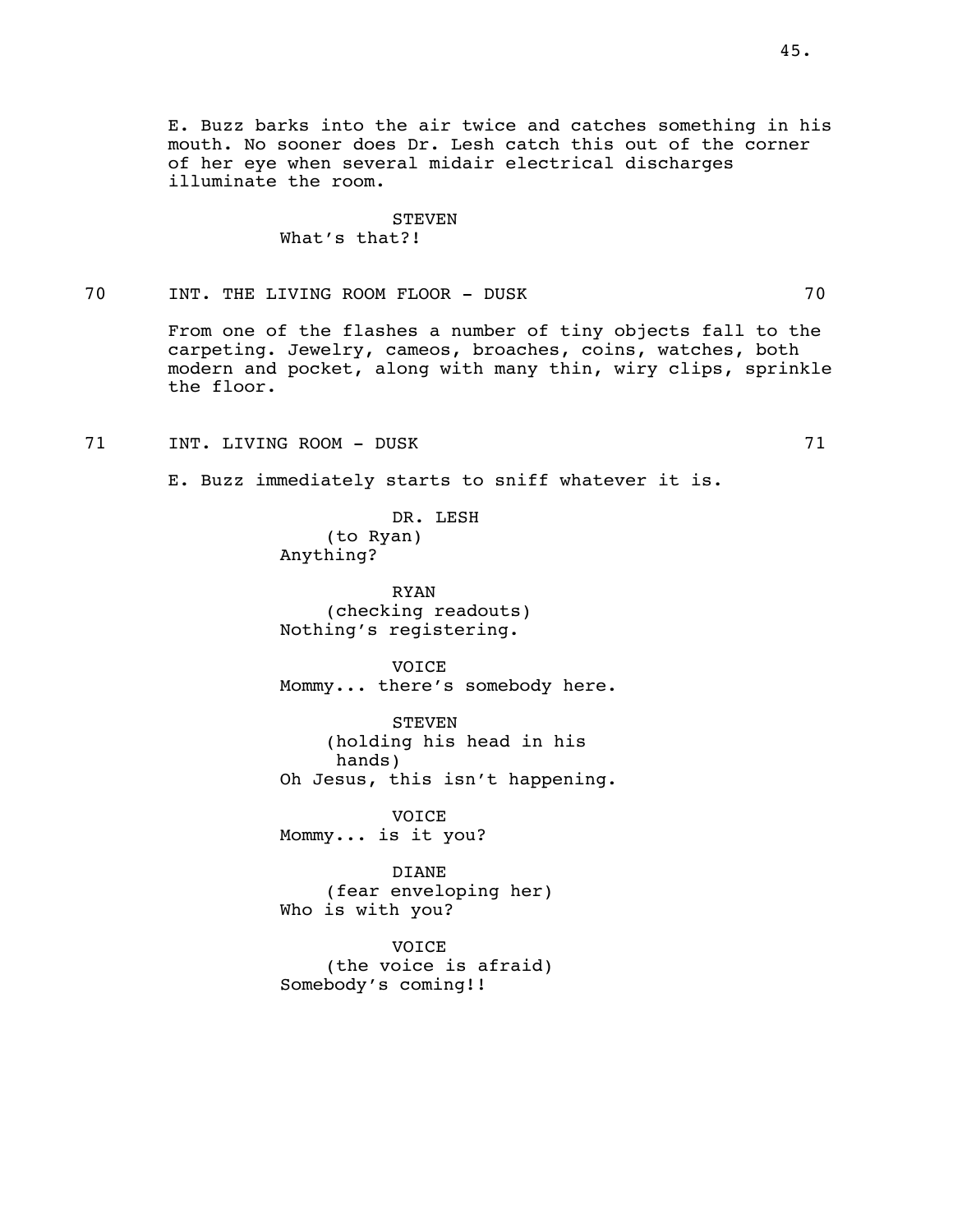## 72 INT. UPSTAIRS HALLWAY - TAK - DUSK 72

He goes room to room looking for pranksters. When he gets to the active bedroom he hesitates, listens through the door, pulls in his courage and turns the knob. Of course, the door is locked. Tak is never without a trick. He slips a file from his utility belt and starts to jimmy the door. The lock gives and Tak easily turns the knob, and lets out an agonizing SCREAM! He falls backward holding his side, rolling over and over until he is at the top of the carpeted staircase.

73 INT. LIVING ROOM - DUSK 73

VOICE Help! No, no, no, no...

The little voice hidden behind all the static SCREAMS.

DIANE (screaming back) Run Carol Anne! Run away!!

CLOSE - RYAN

His eyes light up.

CLOSE - MONITORS AND READBACKS

Come to life and start registering wildly.

Diane can't stand the screams. She holds her ears, in tears now, imploring Dr. Lesh with her eyes.

> DIANE Carol Anne! Oh God!!

Steve holds Diane to him, she pushes away and SCREAMS at the ceiling.

DIANE

You fucking bastard, she's just a baby!

VOICE Mommy! Mommy!

DIANE (screaming through tears to Dr. Lesh) Help her! Can't you hear what's happening?!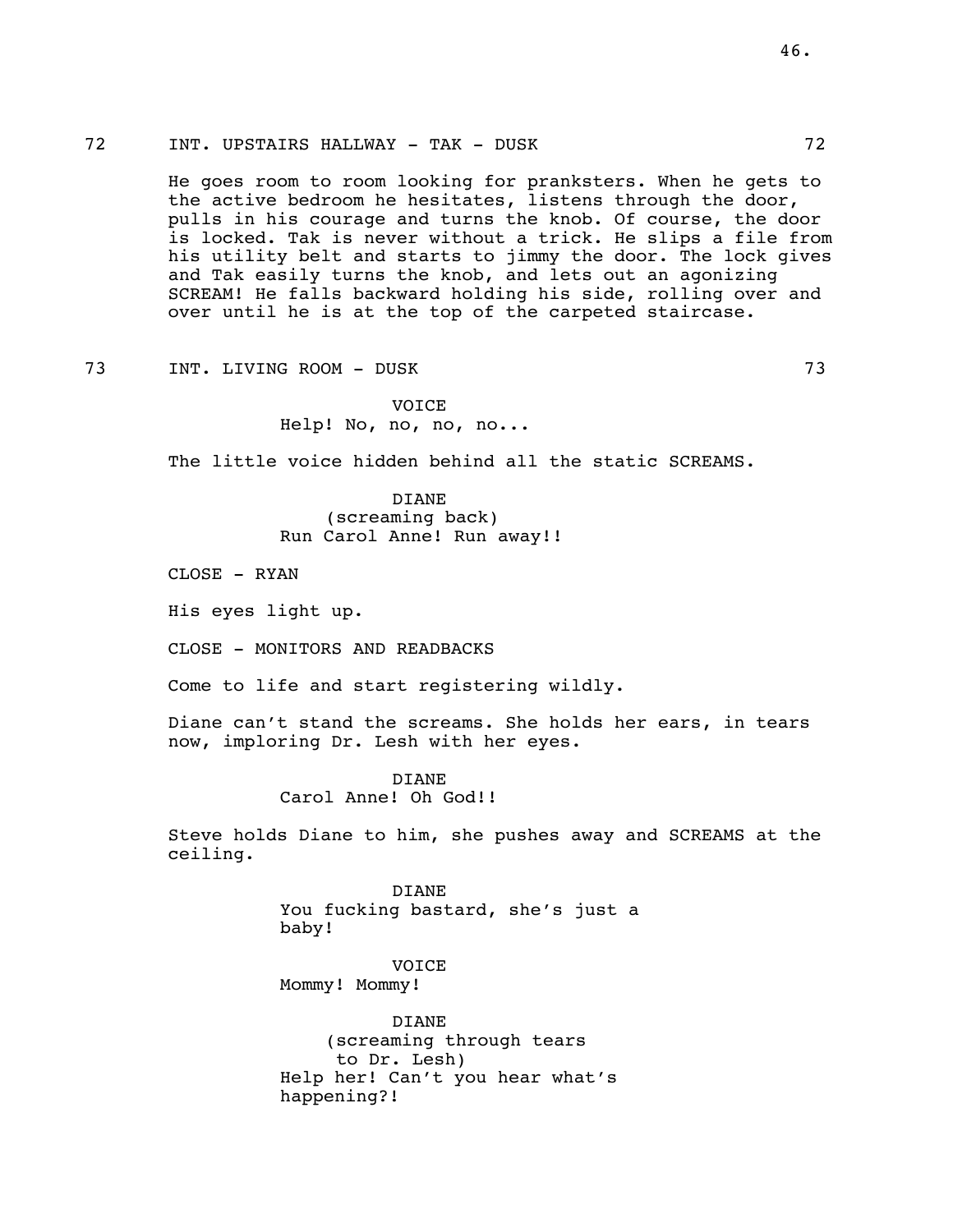We HEAR soft FOOTSTEPS running across the ceiling and down the wall. Two lamps are turned over and smash to pieces on the library table.

We next HEAR colossal FOOTFALLS BOOMING in pursuit. A gust of interior wind races through Diane's clothes and hair. She SCREAMS in combined joy and horror.

#### DIANE

She just moved through me. My God, I felt her. I can smell her! She went through my soul!!

Diane runs back to Steve and grabs his shirt, pulling him to her.

> DIANE Smell my clothes. It's her. It's her all over me.

Steve smells and can't believe it.

#### STEVEN

It is her!!

The footsteps in pursuit grow louder. Diane turns to face the sound. Dr. Lesh turns. Steve and Ryan turn. A perfectly foul smell precedes an implosion of displaced air. Almost the sound of thunder, the impact is so great. Lesh, Diane and Steve blow backward, their clothes flapping in the gale as the force passes through each one of them and out the picture window that cracks in a dozen places but does not shatter.

> DR. LESH (picking herself up) Have you ever heard of the term "teleportation"?

#### DIANE

Carol Anne!

## ROBBIE

That's like when Mr. Spock beams up Captain Kirk on "Star Trek".

DR. LESH

Just about. In a recent case, objects which disappeared from a house would be seen much later falling to the ground outside.

DIANE Carol Anne doesn't answer. Steve?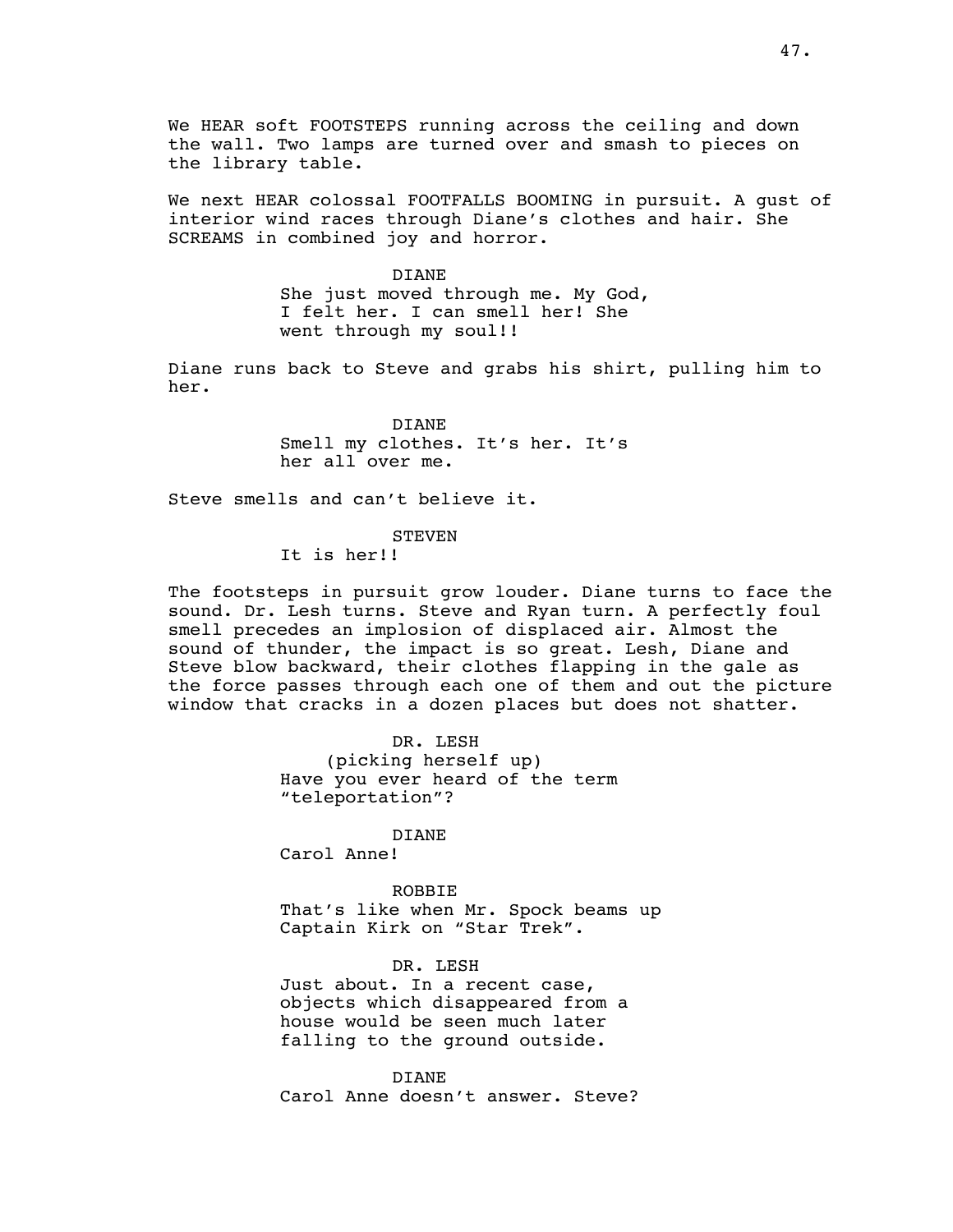DR. LESH (to Steve) Where exactly do you suppose Carol Anne was playing before she vanished from sight?

DIANE Her bedroom closet. And she wasn't playing.

DR. LESH Let's go up there.

STEVEN It won't let you in.

DR. LESH We'll just see about that.

Lesh practically rolls up her sleeves and heads for the stairway, the rest following.

INT. BOTTOM OF THE STAIRCASE - DUSK

As they come around the corner they run smack into Tak, just coming down the last step, rubbing his side.

> DR. LESH What happened to you?

TAK I was just about to check out the locked bedroom when... I don't know... something took a bite out of me.

Robbie gets very scared.

ROBBIE You got bit?

TAK That or the worst muscle spasm in the world.

DR. LESH Roll up your shirt. Let's have a look.

Tak turns to face the hall light and untucks his shirt, rolling it up. Then rolling up his T-shirt. Everyone crowds in to see.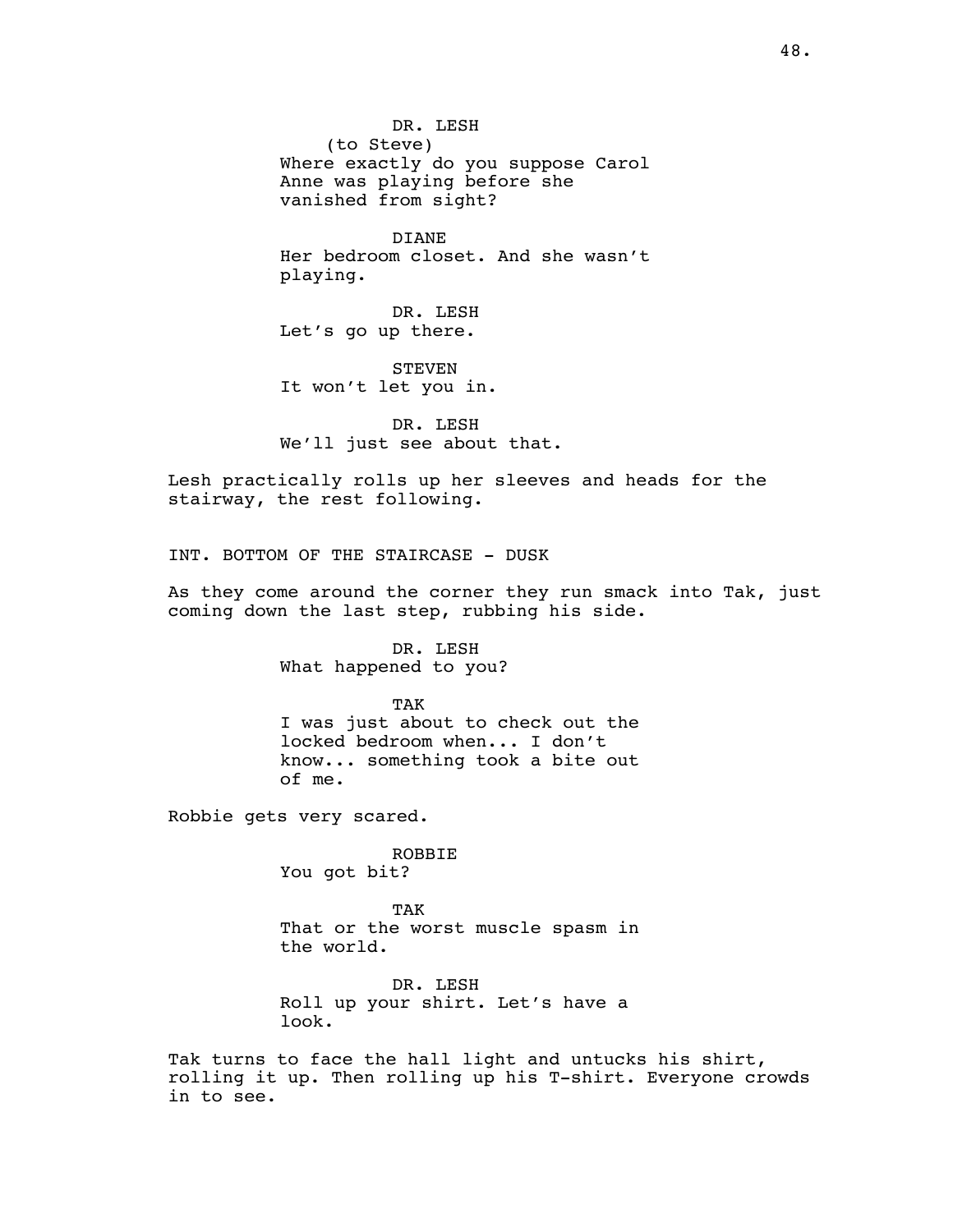ANGLE - TAK'S STOMACH AND SIDE

Teeth marks bear out Tak's story. The unusual thing is, the bite wraps all the way around his side from kidneys to navel. A pink and partially bruised eleven-inch crescent impression.

CLOSE - ROBBIE

Eye level with it, his little mouth hanging open.

ROBBIE

Wow!

Dr. Lesh takes a tentative step up the stairs then turns back demonstratively.

> DR. LESH Let's everybody spend the night down here.

**STEVEN** Honey, I want you and Robbie to come with me. We'll sleep in town and tomorrow...

DIANE (firm and quick) I'm not leaving Carol Anne.

ROBBIE

I don't want to stay here anymore. This place's got jaws.

DIANE You take Robbie into town.

**STEVEN** I'm not leaving you alone in this house.

74-A INT. LIVING ROOM - NIGHT 74-A

Dr. Lesh has returned to the living room. She bends over and grabs the apron off the couch and pulls. It folds out. A convertible bed.

> DR. LESH Blankets, pillows, sheets. Let's have a slumber party.

> > DISSOLVE TO: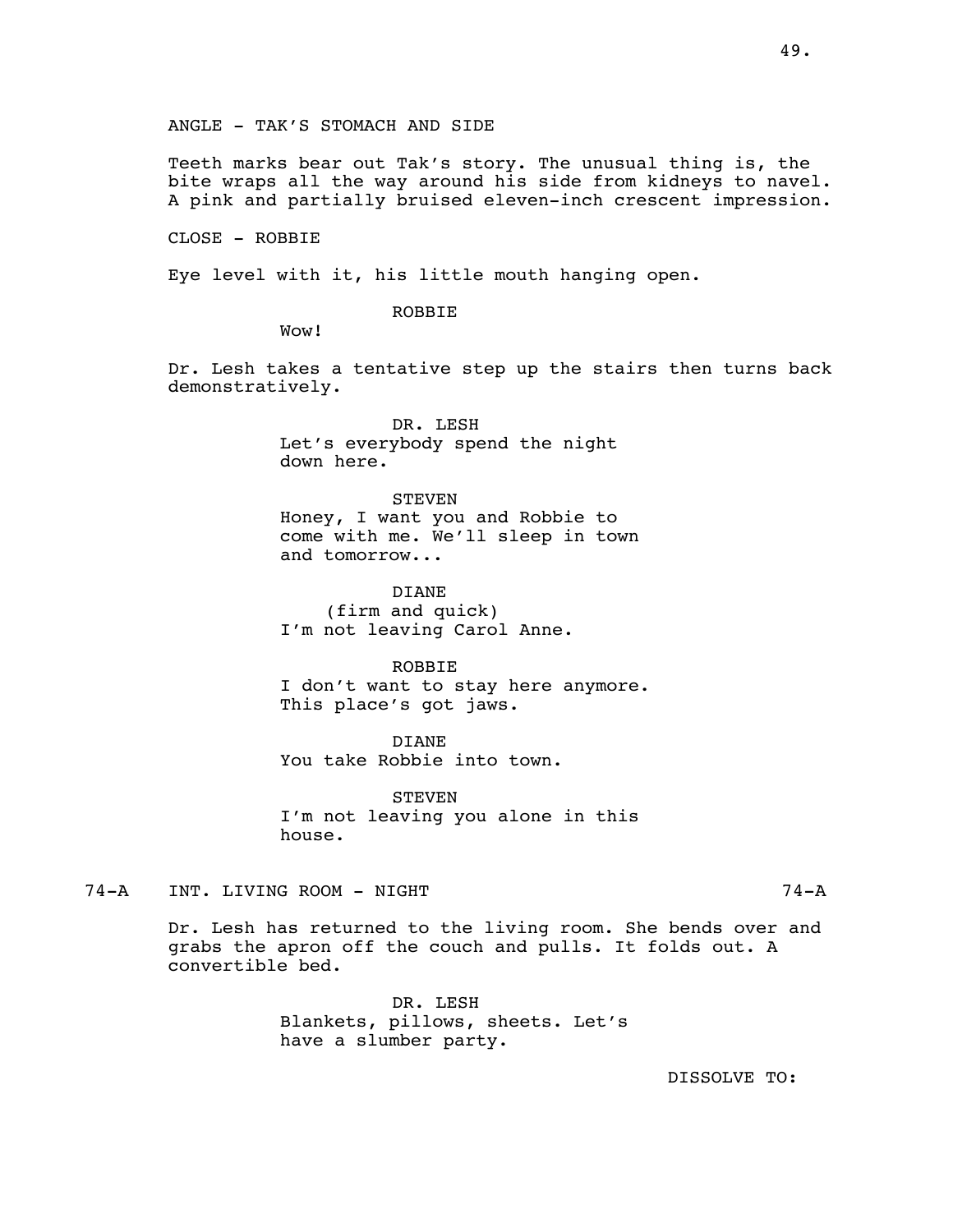LATER THAT NIGHT

Robbie and Diane are curled up together in the convertible bed. Steve has put two chairs together and sleeps fitfully. Dr. Lesh looks over Tak's shoulder at the oscilloscope and electro hygrometer that is used for measuring changes in the humidity.

75-A HALLWAY - RYAN 75-A

Ryan sits in a chair facing the staircase and the upper level of rooms

His spectroscopic camera equipment is aiming directly up the stairs. Lesh pats Ryan on the shoulders, he nearly jumps out of his skin. They speak in whispers so as not to disturb the others.

> RYAN Jesus, my heart.

DR. LESH (whispering) Shhh. More thrills than grading papers, wouldn't you say?

## RYAN

(whispering) I can leave any time, you know. This isn't the Army and you're not my mother.

DR. LESH (whispering) If push comes to shove, I bet I'll beat you to the door. (indicating monitors) Any movement out of those things?

# RYAN

(whispering) There's been some ionization fluct. I'd like to make sure they're not caused by humidity coming from structure leakage, but I'm not going up there to find out.

50.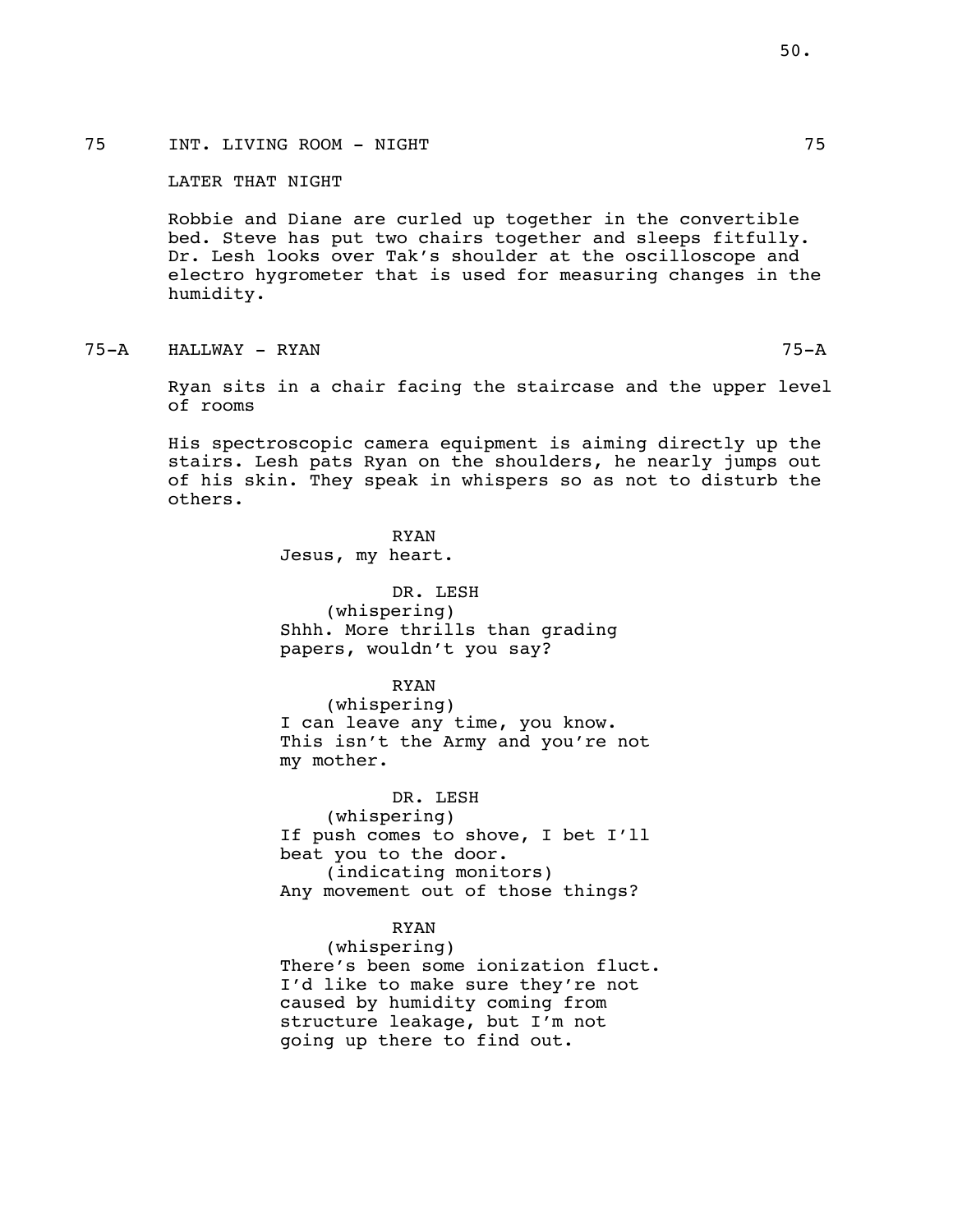## 76 INT. LIVING ROOM - NIGHT 76

Lesh goes to the console TV and, assuming everyone is asleep, she turns it off. In a very small voice Diane leans on her elbow.

# DIANE Please. Leave it on.

Dr. Lesh smiles, it's the first time we've seen her do this and it reminds Diane at once of her favorite story-book grandma who bakes cookies and knits comforters.

CLOSE - DIANE

She smiles back and motions for Dr. Lesh to come over.

# DIANE When things get quiet like now I can imagine how all this must look from you end. I'm really embarrassed.

DR. LESH Oh, nonsense. I'll tell you what is embarrassing. My being here with you nice people. Parapsychology isn't something you master in. There are no certificates of graduation, no license to practice. I'm a professional psychologist who spends most of her time engaged in this ghostly hobby, which makes me, I suppose, the most irresponsible sixty-one-year old woman I know.

DIANE You were so funny. Your hands were shaking a mile a minute.

Diane starts to giggle. It's a release and Dr. Lesh joins her.

DR. LESH

It isn't over. I'm perfectly terrified. It's all these things we don't understand. I feel like the protohuman, stepping of the forest primeval and seeing the moon for the first time. Throwing rocks at it.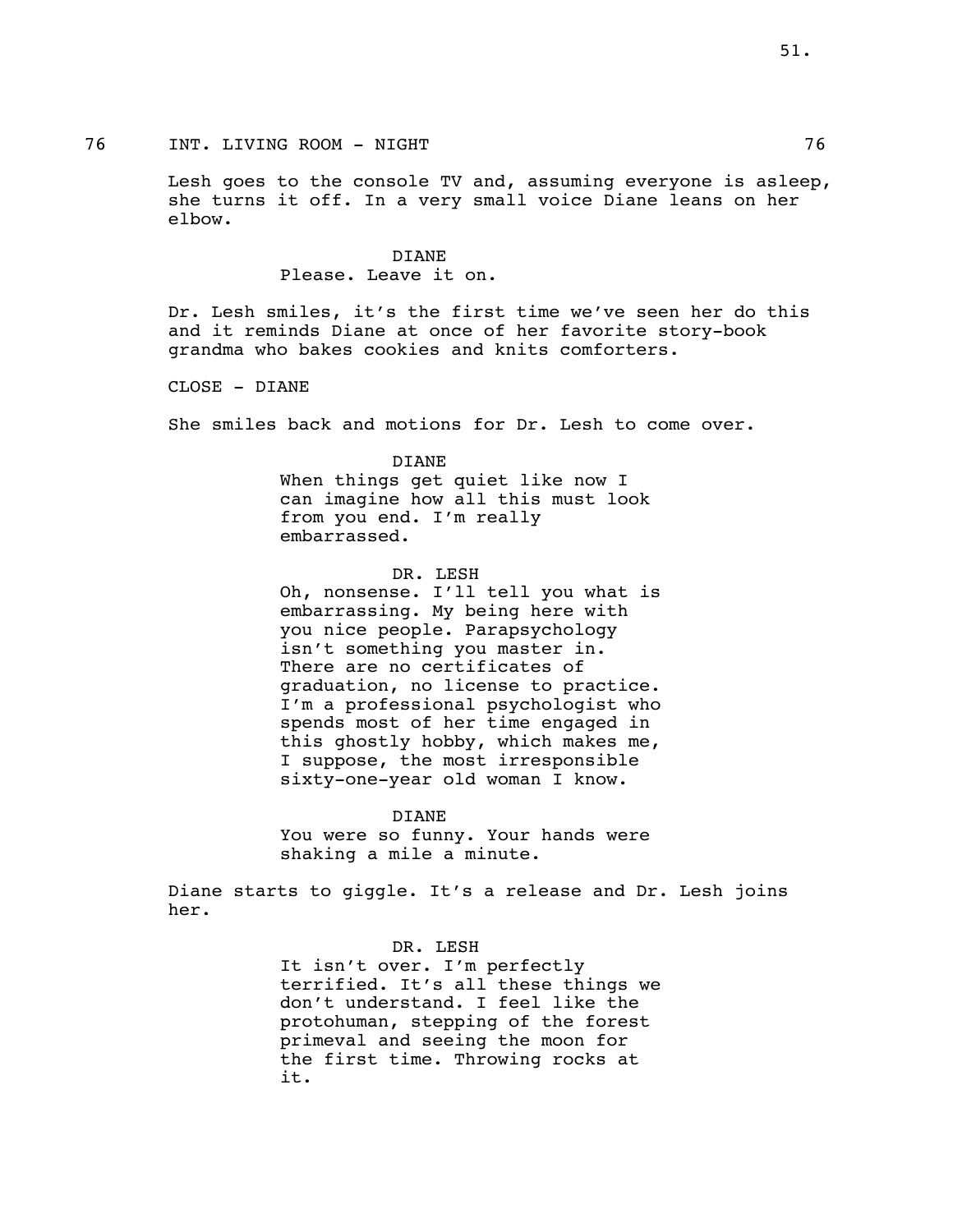#### DIANE

You mean someday we'll understand these things?

#### DR. LESH

When it's recognized for what it is. As any science. Understanding and sponsorship seem always to be one hundred years behind ridicule and doubt. Out of this experience, should we capture a high resolution photograph of a genuine manifestation Time Magazine will still put President Reagan on its next cover.

#### ROBBIE

If I got killed would I come back as a ghost and get stuck in the house like my sister?

DIANE Your sister isn't dead, Robbie.

## ROBBIE

If I got killed could I visit her and show her how to get back here if you tied a rope around me and held it tight? Then somebody could come get me and we could move somewhere else?

#### DR. LESH

Some people believe that when you die your soul goes to heaven.

#### ROBBIE

When Grampa was dead I looked at him on the hospital bed and I was watchin', but nothing went out of him.

DIANE His soul was invisible. You couldn't see it going to the sky.

### ROBBIE

How come Grandpa isn't on television with Carol Anne?

## DR. LESH

Some people believe that when you die there is a wonderful light.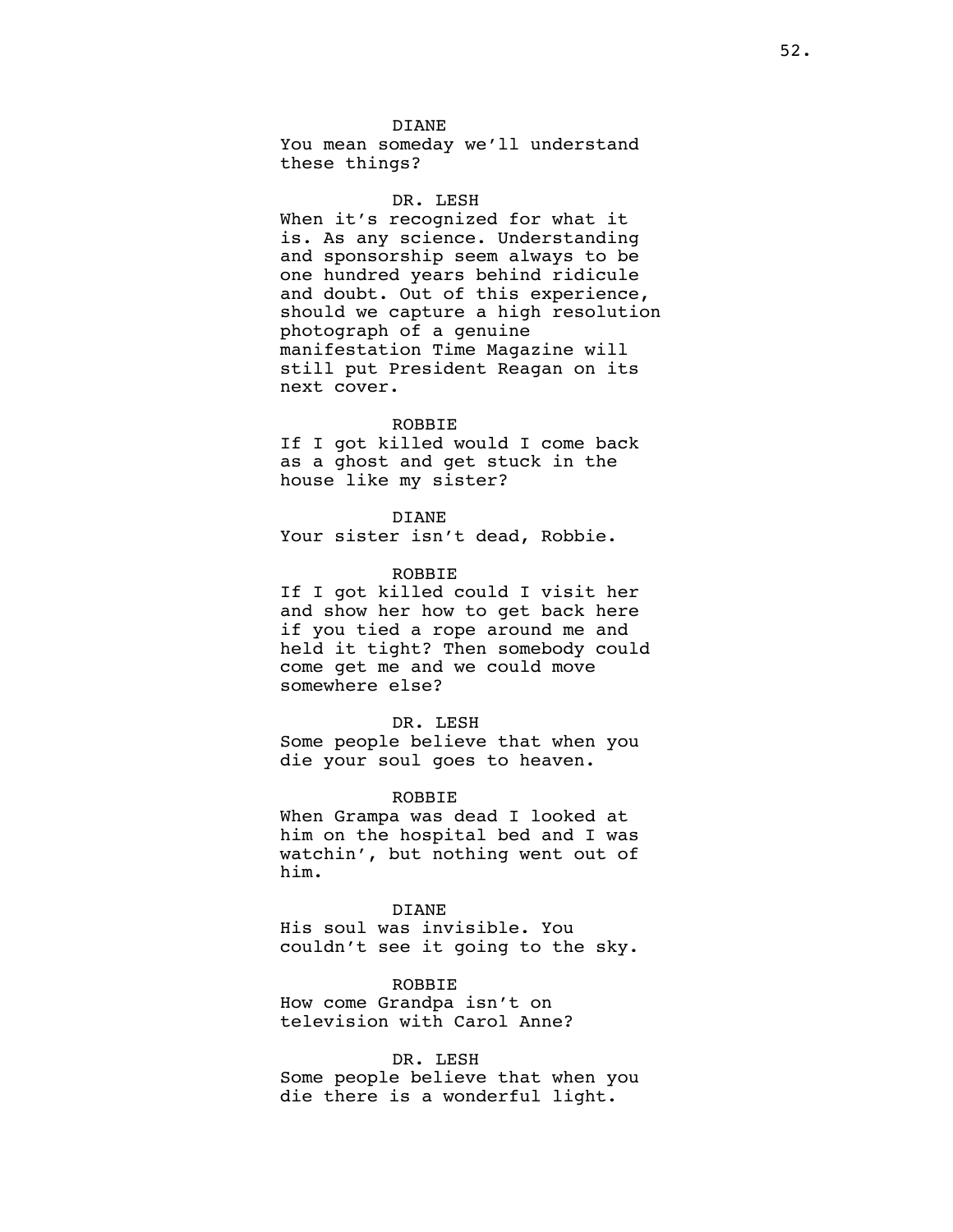## DR. LESH(cont'd)

As bright as the sun but it doesn't hurt to look into it. All the answers to all the questions you want to know are inside that light. And when you walk into it... you become a part of it forever. Now, some people die, but they don't know they're gone.

### ROBBIE

They think they're still alive?

## DR. LESH

That's right. Maybe they didn't want to die. Maybe they weren't ready. Maybe they hadn't begun to live yet or lived a long, long time anyway, but wanted more life. They resist going into the light no matter how hard the light wants them. They hang around, watch TV, watch their friends grow up, feeling all unhappy or jealous and those feelings are bad, they hurt. And then some people just get lost on the way to the light. They need someone to lead them there.

#### **ROBBIE**

So some people get angry and throw things around like in my bedroom.

DR. LESH

Yes. Just like in school. There are people who are nice to you. And people who are mean.

#### ROBBIE

I got beat up once by three kids. They took my lunch money. Maybe they got hit by a truck and are upstairs right now.

DIANE Let's get some shuteye, whad'ya say, partner?

ROBBIE Goodnight, Mom. 'Nite lady. 'Nite, Dad. 'Nite, E. Buzz.

Robbie puts his head down on the pillow and Diane and Dr. Lesh share a warm look over him. Robbie sits back up suddenly and looks at the TV set.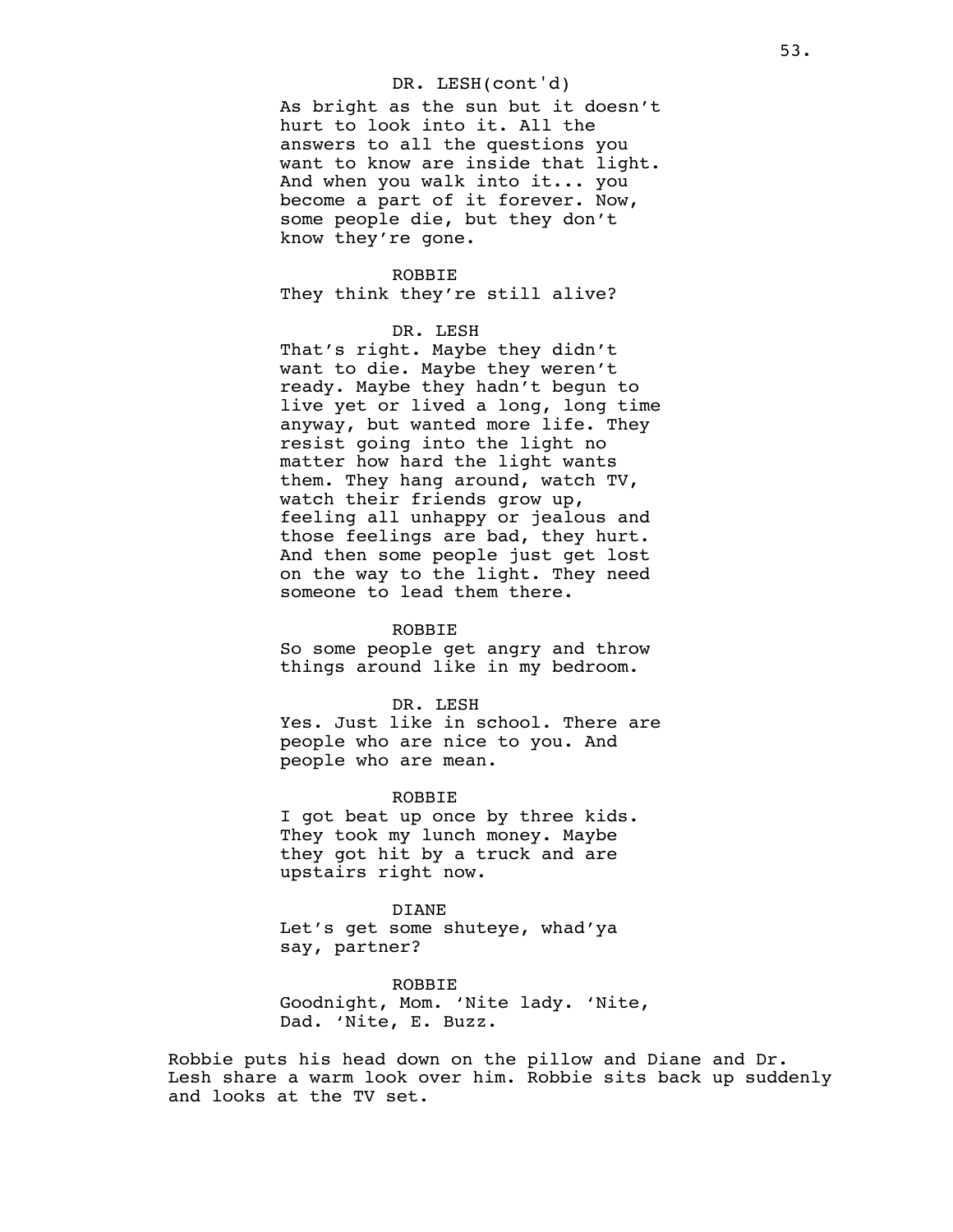# ROBBIE 'Nite, Carol Anne.

### 77 INT. BOTTOM OF THE STAIRCASE - ON TAK - NIGHT 77

Flanked by four banks of monitors and oscilloscopes, Tak's stomach growls. He turns back looking over his shoulder at the kitchen.

 $ANGLE$  - TAK

He leans his chair back on its hind legs until his head reaches around the corner. Tak "pfffts" to Ryan. Ryan looks up from a Penthouse Magazine that he is studying by penlight. Tak gestures for Ryan to relieve him for a few minutes.

FULL SHOT - BOTTOM OF STAIRCASE

Tak gets up and Ryan sits down, getting right back into his Penthouse after a cursory look at the monitors and readouts. Ryan puts a Walkman over his ears and pops a Herbie Hancock tape in the cassette.

78 INT. KITCHEN – TAK – NIGHT 78

The refrigerator is the perfect target for Tak's housebreaking skills. He turns once, looking over his shoulder before opening the Amana... the light inside bathes everything in white. Tak takes out a salad bowl and noshes from that, but his chewing is too loud so he opts for a beautiful New York steak wrapped in cellophane.

Placing the steak on the dark counter, Tak stuffs a chicken leg into his mouth and searches the kitchen for a steak knife. He pulls his flashlight from his hip pocket and beings pulling drawers...

A new sound is added to his search. A CRAWLING GUSHY SOUND that bubbles and softly hisses. Tak turns and sees a shape moving along the counter where he put the steak. Approaching, Tak tilts his flashlight so the beam hits the object moving on the counter.

78-A CLOSE ON KITCHEN COUNTER - NIGHT 78-A 78-A

Tak's POV

The New York Steak is alive with CANCER! It actually crawls over and over its own rampant cell growth.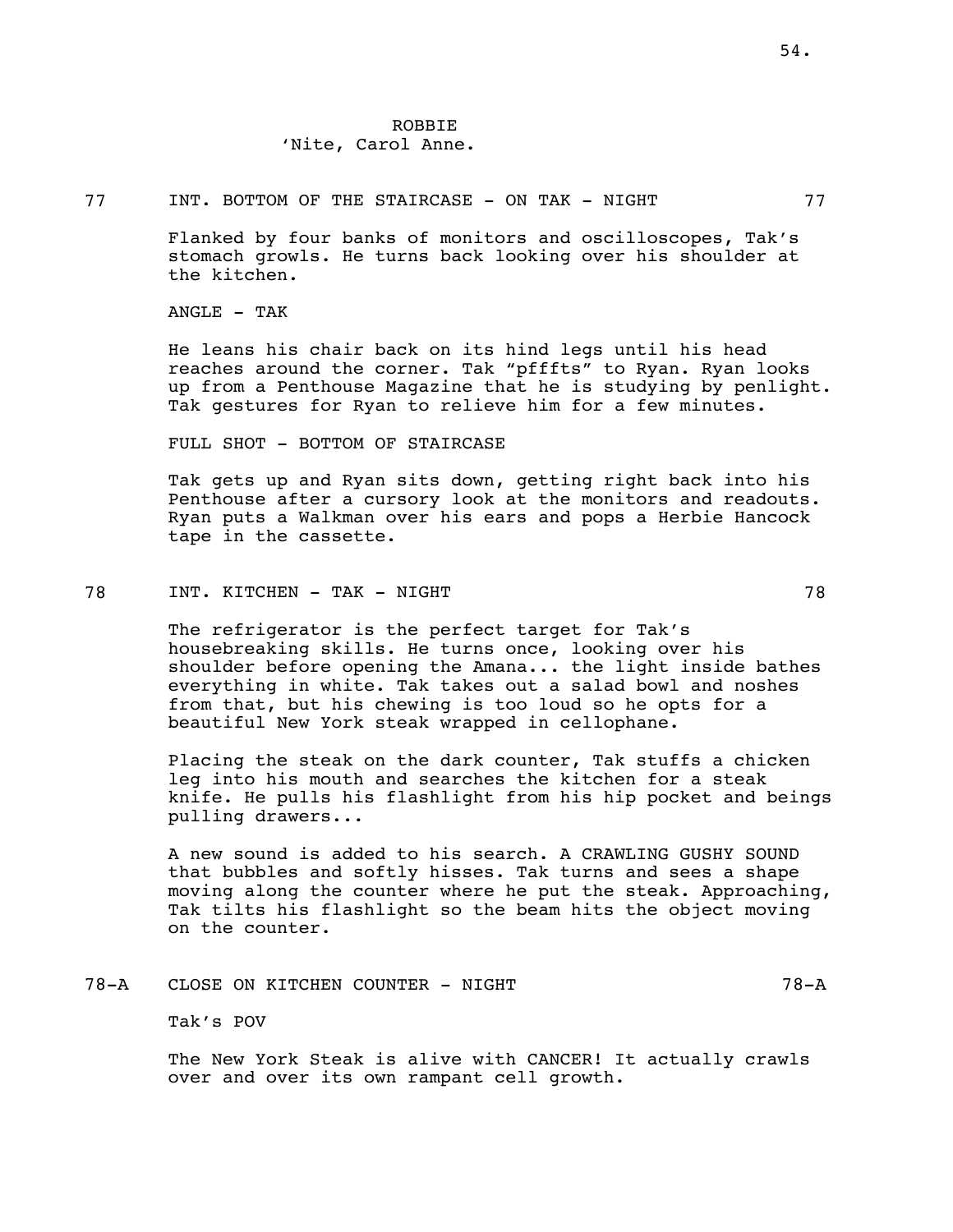# 78-B INT. KITCHEN 78-B

He starts to gag looking at it and realizes the chicken is still in his mouth. He spits it onto the floor and shines his flashlight on top.

78-C CLOSE - CHICKEN LEG 78-C

A thousand maggots crawl away from it into the dark corners of the kitchen. Tak starts to retch and flails into a small powder room.

79 INT. UTILITY ROOM - NIGHT 79

Tak turns the light on and retches into the sink.

80 INT. BOTTOM OF THE STAIRCASE - NIGHT 80

Ryan is reading the letters to Forum and hasn't noticed the activity on the first readout. Slowly, the equipment comes alive, purring softly, images vibrating. Ryan is too involved in Penthouse to notice the change. Herbie Hancock leaks from his headphones.

81 INT. UTILITY ROOM - NIGHT SALL SOFIE AND RESERVE ASSESSED.

Tak is catching his breath, his head lowered in frame. He stands up suddenly checking his complexion in the mirror.

SMASH CUT TO:

### HIS MIRRORED REFLECTION

His reflection is a ROTTING CORPSE, hair wild and streaming, his mouth open in a crazy way, teeth hanging by leathery threads, a funeral suit from the neck down.

The bulb over the mirror CHANGES HUE from white to yellow to orange to pink. In a burst of electricity it EXPLODES over the sink as Tak wheels around showing us his LIVE IMAGE, BACK TO NORMAL.

82 INT. HALLWAY – NIGHT SOLOMON SOLOMON SOLOMON SOLOMON SOLOMON SOLOMON SOLOMON SOLOMON SOLOMON SOLOMON SOLOMON

CLOSE - RYAN

Aware of nothing, reading, tapping his foot.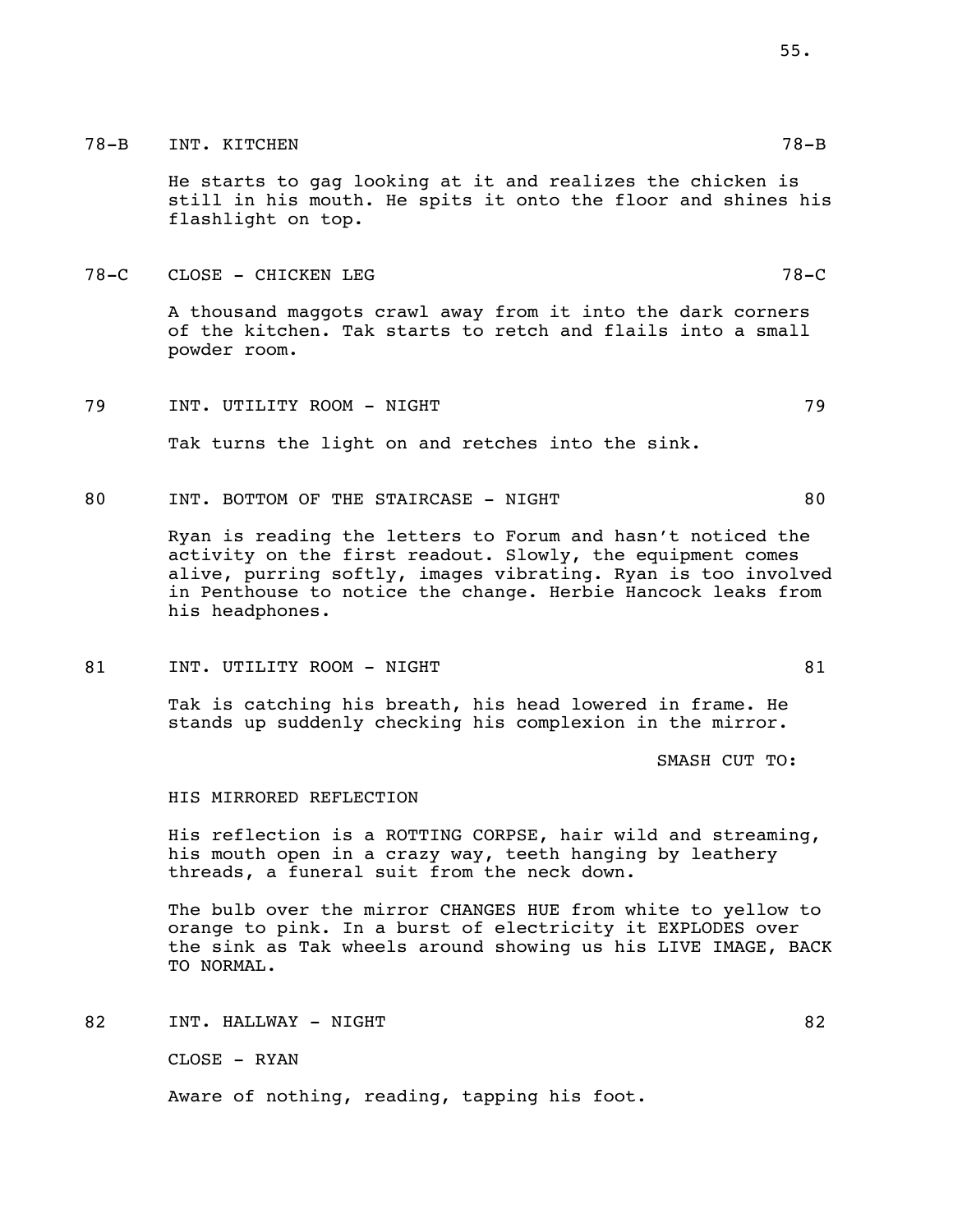83 INT. VIEW UP THE STAIRS - NIGHT 83 ANGLE- BEHIND RYAN Something is aglow at the top of the stairs. Something is starting to descend. Something ectoplasmic and blue-green. 84 INT. ON THE EOUIPMENT - NIGHT 84

The oscilloscopes are sine-waving like crazy. The remote cameras are triggered and click on. Tape machines roll automatically.

- 85 INT. TOP OF THE STAIRS PAST RYAN NIGHT 85 The substance is heading down.
- 86 INT. BOTTOM OF THE STAIRS NIGHT 86 Tak walks forward, his eyes riveted to the staircase. He feels in the dark until his hand touches Ryan's head. Ryan turns around to see who's behind him and shines his flashlight up into Tak's face.

CLOSE - TAK

Lit from below adds a demented aspect to Tak's already terrified expression. Ryan looks immediately in the direction Tak is fixated... THE TOP OF THE STAIRS.

87 INT. ON THE STAIRCASE - NIGHT 87

BEHIND BOTH TAK AND RYAN

The crawling mass coming down the stairs resembles a giant hand with long, searching fingers, flowing down the stairs and heading right for the two technicians.

88 INT. ON RYAN AND TAK - NIGHT 88 Ryan stands and backs away two steps. CLOSE - TAK

56.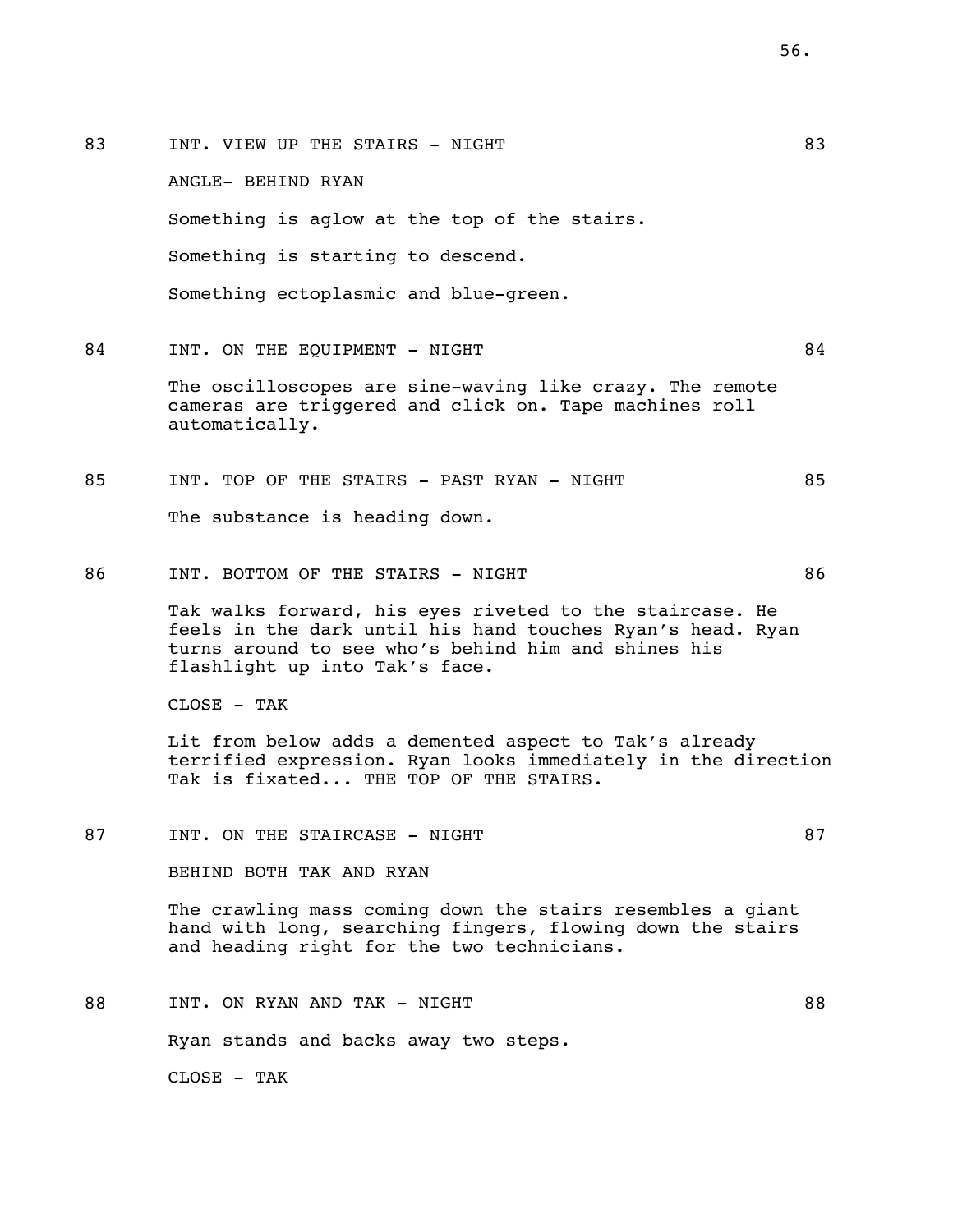He wants to scream out but cannot find the breath. The air in the room is suddenly thin and electrostatically charged.

> RYAN It's manifesting! It's manifesting! Look at the scope!

> TAK Watch the trip wires! Temperature's dropping.

> > RYAN

Racial!!

TAK Can you breathe?

RYAN Can you run? I'm workin' on it.

### 89 INT. STAIRS – NIGHT 89

The fingers are almost to the bottom. The smoking fingertips suddenly rise straight up into the air like sky-writhing. Rising right up to the ceiling. Another tentacle of ectoplasm seems to come forward. Larger and thicker than the rest and still growing, it studies the VTR and Panasonic camera, waltzing above it, hovering curiously close, then retracting suddenly like a King Cobra.

### 90 INT. BOTTOM OF THE STAIRCASE - ON TAK - NIGHT 90

Dares to look at the monitor. His mouth drops open. He sees something we don't. His eyes shift back and forth between the manifestation and the monitor. He bears his teeth to scream and...

## TAK DOCTOR LEEEEEEEEEESH!!!

91 INT. LIVING ROOM – NIGHT 1991

EXTREME - CLOSE SHOTS

DR. LESH

Her eyes open and she immediately pulls out her glasses.

STEVE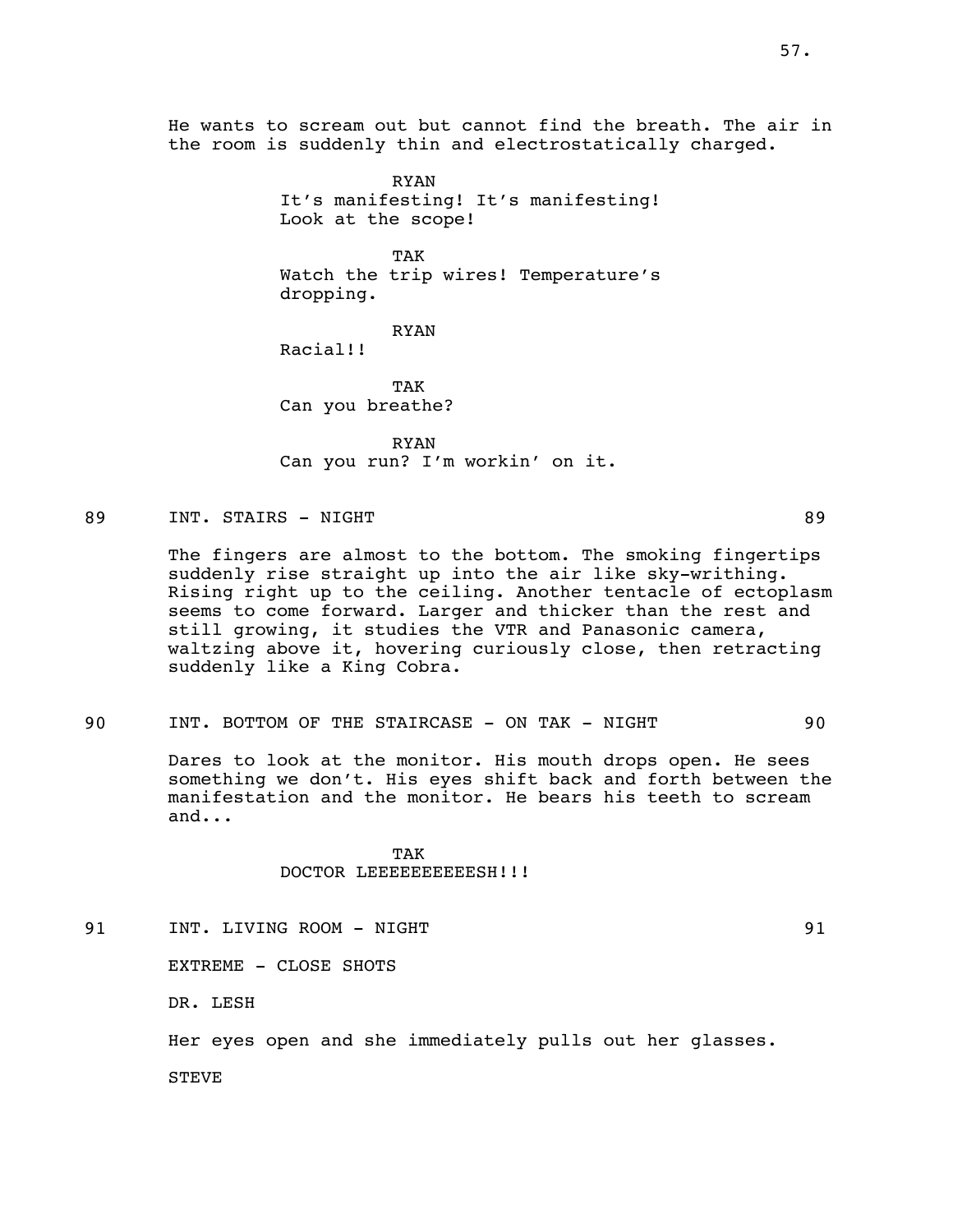DIANE

Rising to her knees she looks out into the hall and hugs Robbie protectively.

92 INT. LIVING ROOM - FULL SHOT - NIGHT 92

Ectoplasmic mist wanders aimlessly, passing under tables, chairs, circling lamps.

> DR. LESH (to Diane) Have you experienced this before?

DIANE First time!

## DR. LESH

Me too.

At this moment every lightbulb in the room comes on. The brightness growing to blinding levels. Everyone covers their eyes.

> **STEVEN** (yelling) Smells like a short!

DIANE (yelling) It's going to explode!

The hum of electrostatic charge races up the scales to what sounds like feedback overload, then...

FLASH FLASH - FLASH

Everything is dark again. The episode ended. The room is very quiet.

Dr. Lesh breaks the silence.

DR. LESH Roll it back!

Tak hits the rewind switch on both VTRs.

Diane, Steve and Robbie all run to the display panel.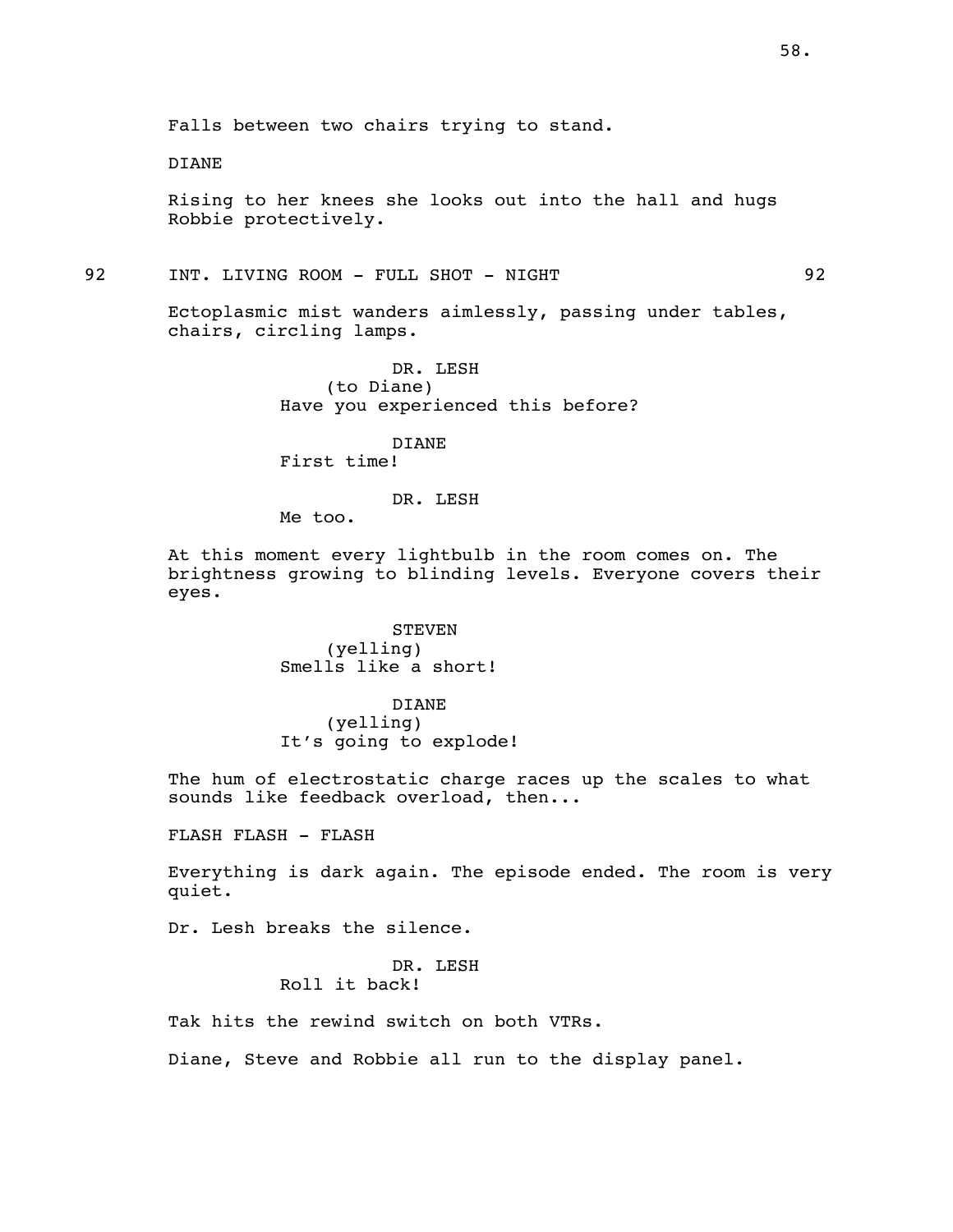RYAN (like a kid) I think it recorded. I think we got one on tape. Yes. Yes... we got it recorded!!!

WE MOVE from the faces of the Freelings and Lesh to:

93 THEIR POV OF VIDEO MONITORS - NIGHT 93

We SEE the empty hallway and staircase in black and white on one screen. One the other a spectroscopic breakdown of color patterns in infrared.

The picture on the screen becomes grainy, smoky. A bright glowly substance begins to form into tendrils that move down the stairs and very close to the cameras. The black and white monitor shows what the human eye captured. The color infrared shows what the technology captured.

94 CLOSE ON DIANE - NIGHT 94

MOVE IN TO HER as she watches the color monitor.

95 CLOSE ON MONITOR - NIGHT 95

The smoky substance twists and melts and forms what appears to be the shape of a man's back. The shape moves in front of the CAMERA and we see what could be an OLD MAN looking over his shoulder with a suspicious expression, and then walking past a little girl, not Carol Anne, holding a ball. She wanders through the living room as if lost. Suddenly, the living room is filled with manifestations. FOUR MEN in burlap type coats, floppy hats, denim and boots face away from the CAMERAS, a WOMAN dressed in the style of the 1920's moves through the room, tears on her face -- people of all ages and descriptions wander aimlessly, lost and sad through the living room.

No manifestation makes contact with any other. They don't even seem to be aware that others exist -- an OLD WOMAN glances at the CAMERAS disinterestedly -- and a YOUNG BOY moves toward the CAMERA and evaporates.

The screen suddenly becomes BLACK, filled by two glowing beams -- the beam pull back and we realize they are EYES of a scary old man. It is the face of pure chaotic horror. A vision of madness and murder.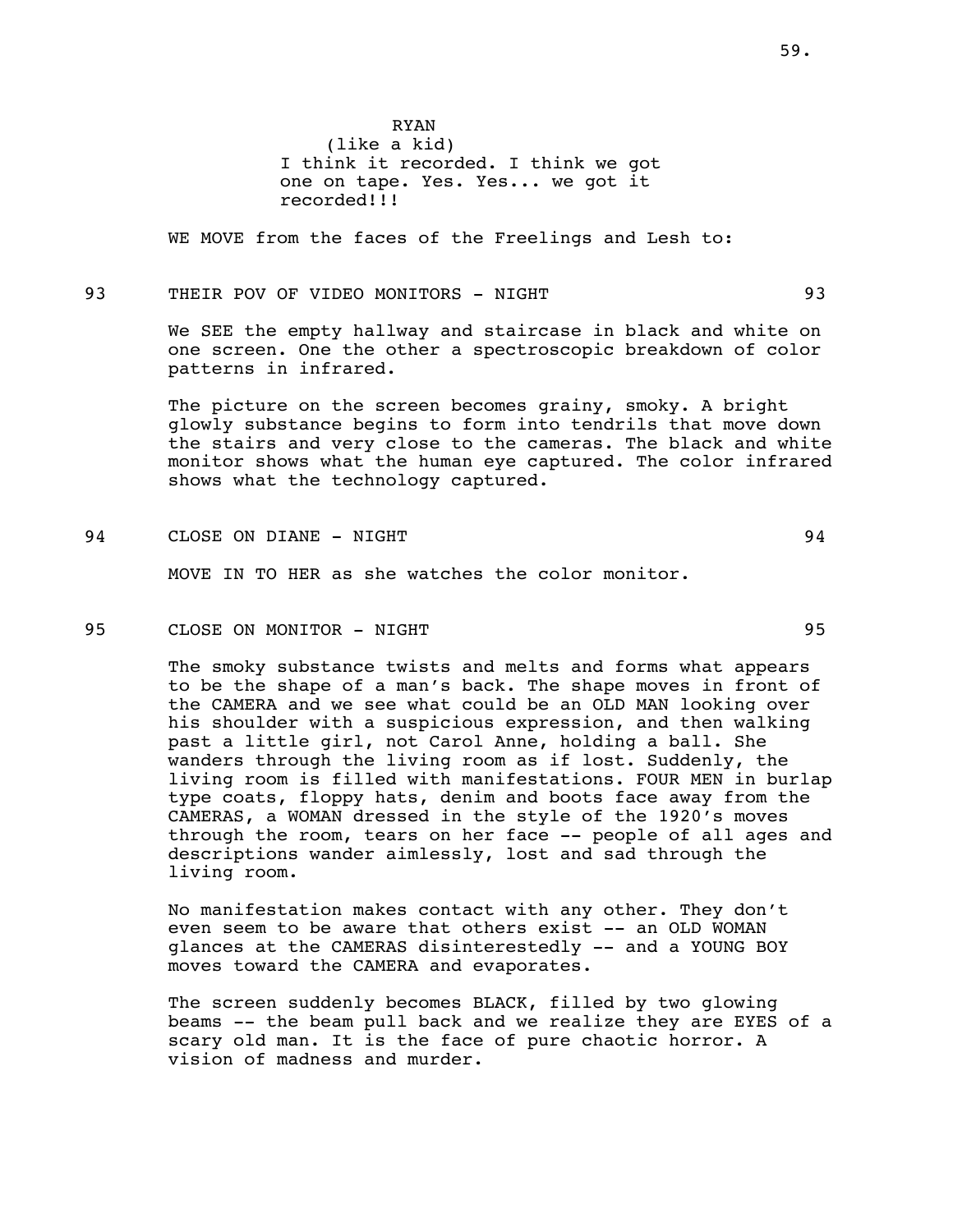She covers Robbie's eyes and SCREAMS continuously, out of control, for this is the pit of her nightmare.

> DIANE That thing is in there with my baby! That thing! That thing!

DR. LESH (O.S.) My God! There are hundreds.

ANGLE - FULL

Steve is holding Diane now, stroking her hair until her SCREAMS turn into SOBS. Lesh and the technicians look on silently. Steve leads Diane and Robbie back into the living room. Dr. Lesh takes out the two tapes and puts them into a briefcase and locks it with a key.

DISSOLVE TO:

97 INT. KITCHEN - DAY 97

CLOSE - DUST PAN

Crowded with a mixture of filled and decayed teeth from last evening's hailstorm, Steve closes the trashcan and wipes his hands against his shirt. The portable TV is on, turned, as usual, to a static channel.

FULL SHOT - ROBBIE

Dressed to travel with a little suitcase in hand. At his side is E. BUZZ on leash.

> DIANE Tell Grandma to call the very second you walk in.

### **STEVEN**

Taxi's here.

DIANE Don't be scared of the taxi man, he's a friend of Daddy's and mine.

ROBBIE (agitated at all this fussing) I'm seven years old, gimme a break.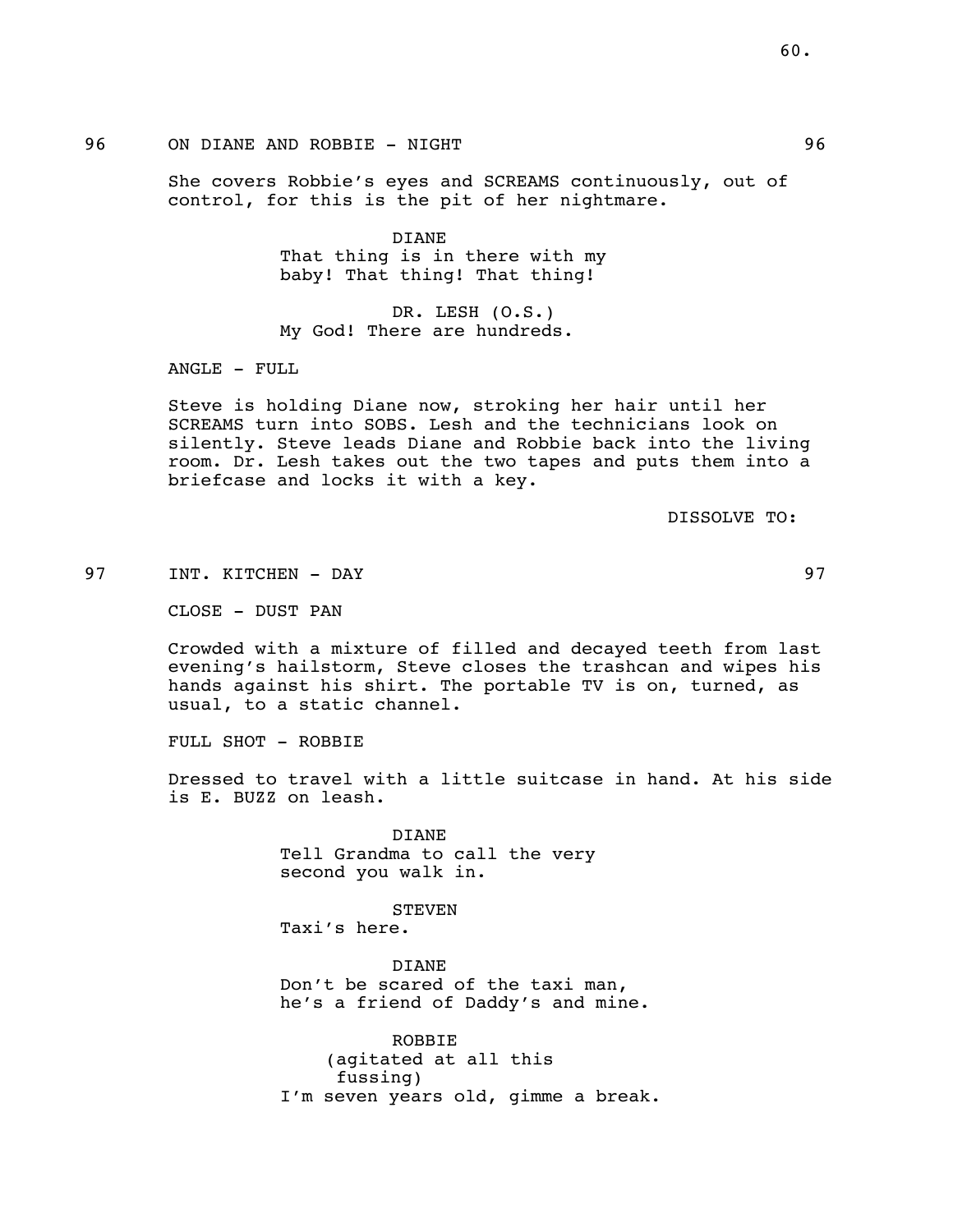STEVEN

That's what I like to hear. Let's move out! ... you're about to have yourself a real adventure.

ROBBIE (acting grown up) I don't need no more adventure. I need to get some sleep.

97-A INT. ENTRYWAY/LIVING ROOM 97-A

Diane and Steve watch Robbie and E. Buzz go out the door. Steve starts to follow, reaching out to help with the bag. Robbie waves him off.

> ROBBIE I can do it myself. Bye.

DIANE (tearful, but holding back) Bye, sweetheart. Call us.

97-B EXT. FREELING HOUSE - DAY 67-B 97-B

Robbie and E. Buzz climb into a taxi. It pulls away from the curb.

97-C INT. KITCHEN - DAY 97-C

Dr. Lesh sorting through the brooches, stickpins, hail combs and cameos. Brass buttons, pocket watches and cufflinks.

> DR. LESH This cameo. One hundred years old.

Diane returns from the door and cocks her head to examine the jewelry.

> DIANE Some haul, huh? (gestures upstairs) Maybe they fear a lawsuit and want an out of court settlement.

Dr. Lesh holds up a twist-o-flex digital wristwatch.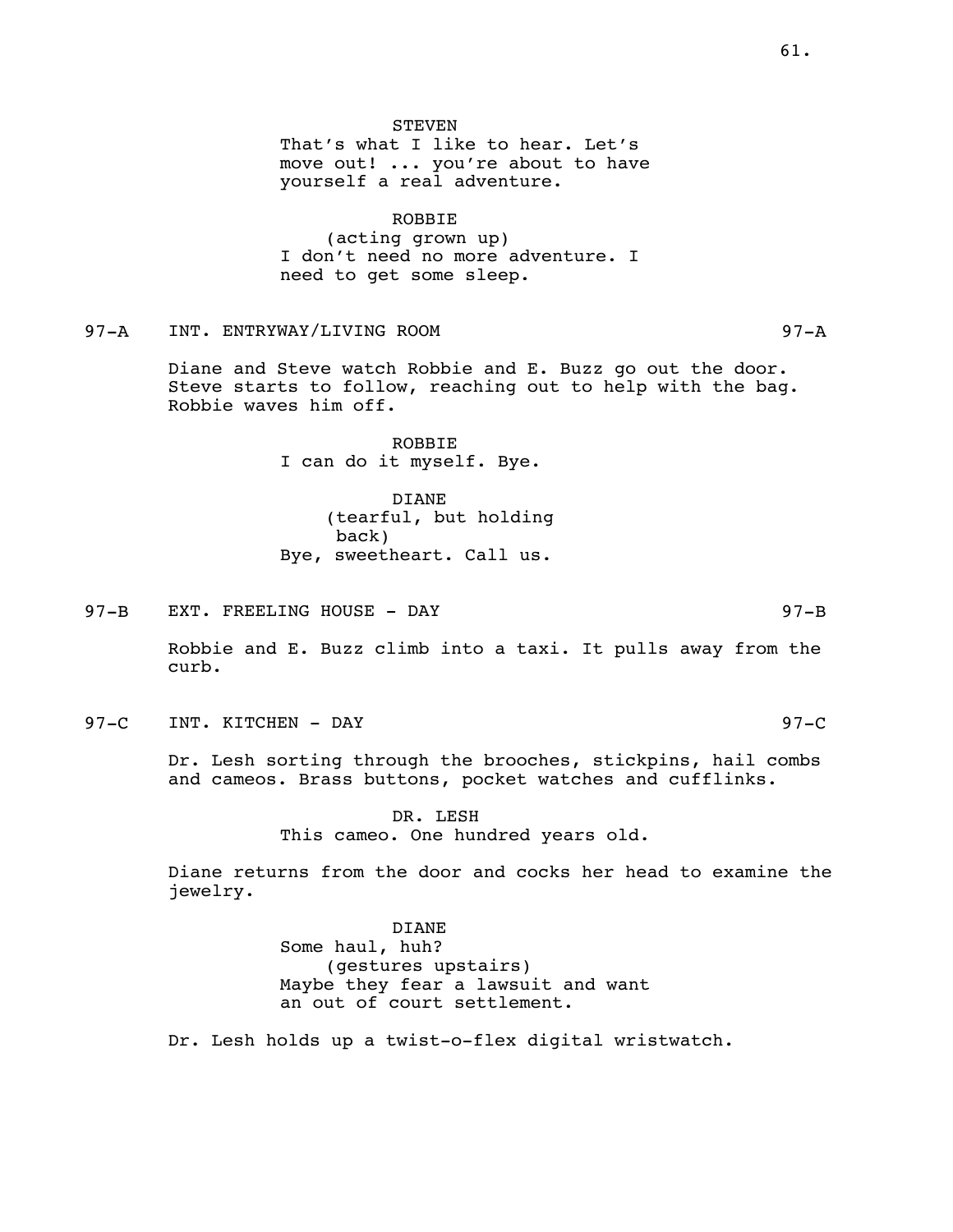DR. LESH And then this enigma... probably a couple years old and not your husband's?

DIANE He said it wasn't.

DR. LESH

I've heard about jewelry or perfume disappearing from a vanity in one room later to reappear in another, but... but this doesn't fit into any construct I've ever experienced.

DIANE Has anything lately?

DR. LESH (smiles at this) No, I suppose not. Well, I'm off. I'll take these back to the lab along with the tapes... (disturbed) ...I'll have to display these, you know.

Steve enters the kitchen.

STEVEN Just please not on "Sixty Minutes".

DIANE Or... "That's incredible"?

DR. LESH I'm leaving Ryan with you. Tak won't be coming back you know?

STEVEN Yeah, he told me he wanted a day job.

DR. LESH But he's promised not to talk about this for several weeks. After that we're all on our own.

The front doorbell RINGS.

**STEVEN** I'll get it.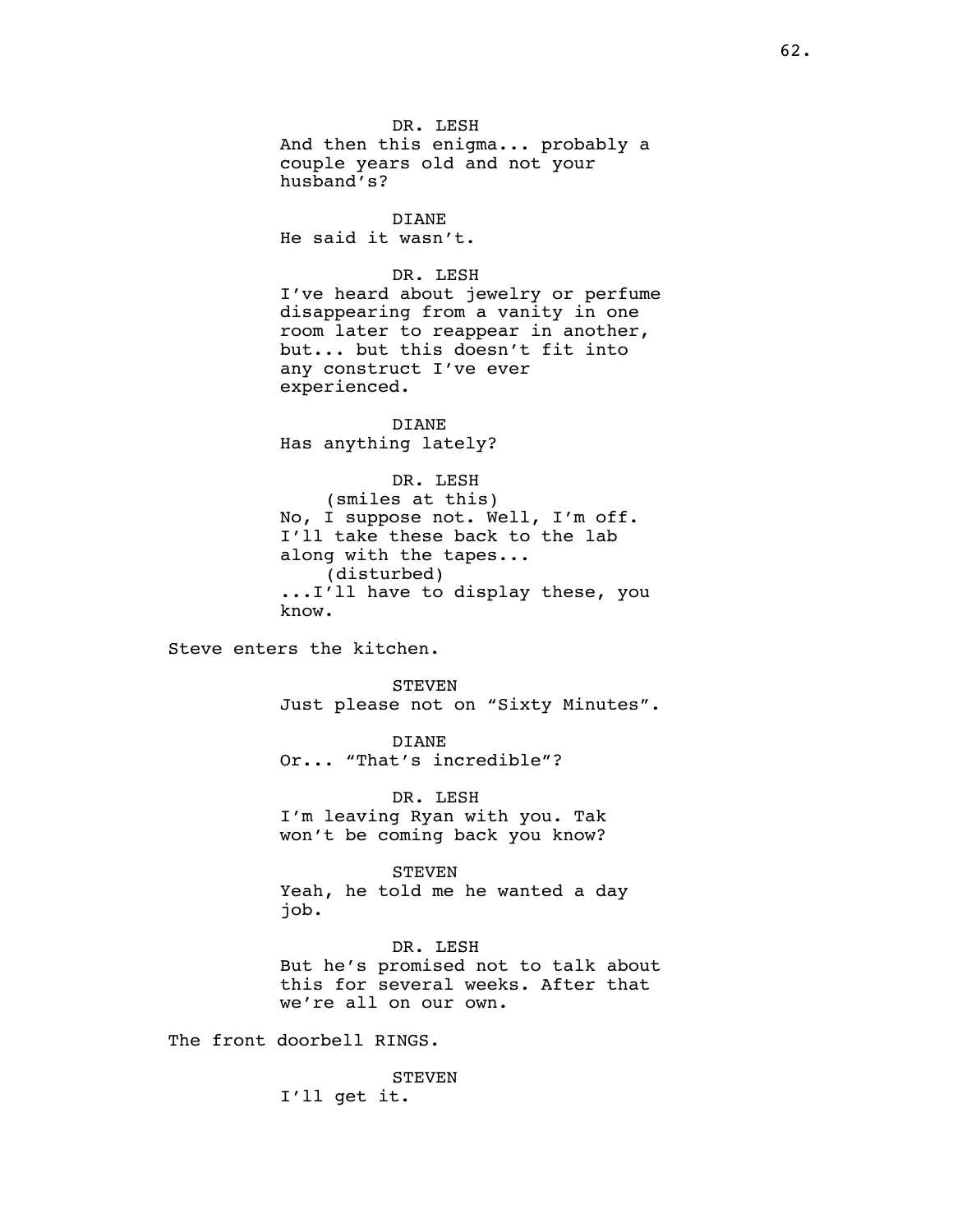98 INT. LIVING ROOM - DAY 98

ANGLE - FRONT DOOR

Steve opens it and is immediately uncomfortable. An older MAN, with gray hair and a pleasant smile, is standing there, briefcase in hand.

> MR. TEAGUE We've missed you at the office, Steve. The fellows were worried so I took it upon myself to... (closely scrutinizes Steve's appearance) Jesus, Steve, you look like shut. Aren't you feeling any better.

Steve just stands there like a schoolboy caught playing hooky.

> **STEVEN** Still a little weak... this particular strain of flu is not easy to get rid of. The minute you're back on your feet... it, uh... it's back with you.

99 INT. LIVING ROOM - DAY 99

TEAGUE'S POV

Teague can see past Steve and into the living room and staircase. All sorts of scientific equipment is strung around. The big console TV is tuned to a static channel, so is the kitchen portable, also visible from Mr. Teague's vantage.

Teague looks over Steve's shoulder and Steve tries to subtly block his view.

> MR. TEAGUE Looks like your cable is out there.

**STEVEN** Cable? Yes, the cable. Yes. We've had no TV for several days.

MR. TEAGUE Well, we should look into that. Is the entire block dark?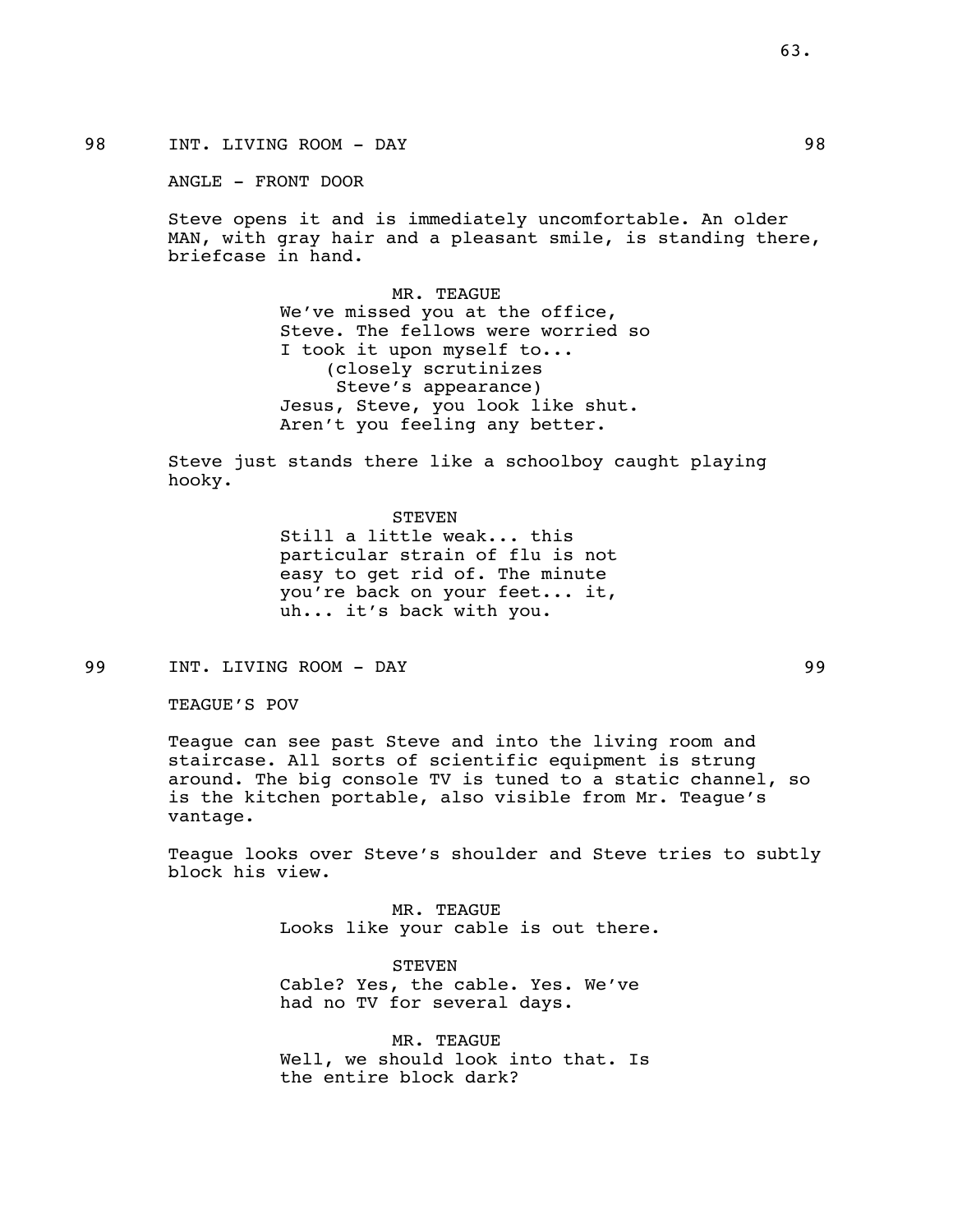Uh, no, no... just us. Just us.

Behind Steve the couch moves across the room gently bumping up against the baby grand piano which produces a musical vibration.

100 EXT. FRONT PORCH - DAY 100

Steve immediately steps outside with Mr. Teague and closes the door behind him. The porch light comes on and even in the bright daylight it glows to amazing intensity.

> MR. TEAGUE I see you have some electrical problems as well. What's screwed in there, a three hundred watt bulb? You afraid of prowlers or trying to attract every insect in Cuesta Verde? (he laughs)

STEVEN

My wife's not feeling well either. She got a little of my bug.

## MR. TEAGUE

Tell me something, are you happy here? I hope you don't resent my leaping out to ask these things. We wouldn't want to lose our best rep to either the flu or... other "opportunities". All that software set up in your living room made me wonder whether you've got a little something going on the side.

STEVEN Just hobbies. Popular Mechanics.

MR. TEAGUE Are you up to a little ride? I want to show you something.

# 101 INT. UPPER HALLWAY TO BEDROOMS - DAY 101

Diane hangs desperately onto any tangible reality. She moves carefully through the house, cleaning up. When she passes Carol Anne and Robbie's room Diane hesitates. She listens through the door. She knocks softly and prays.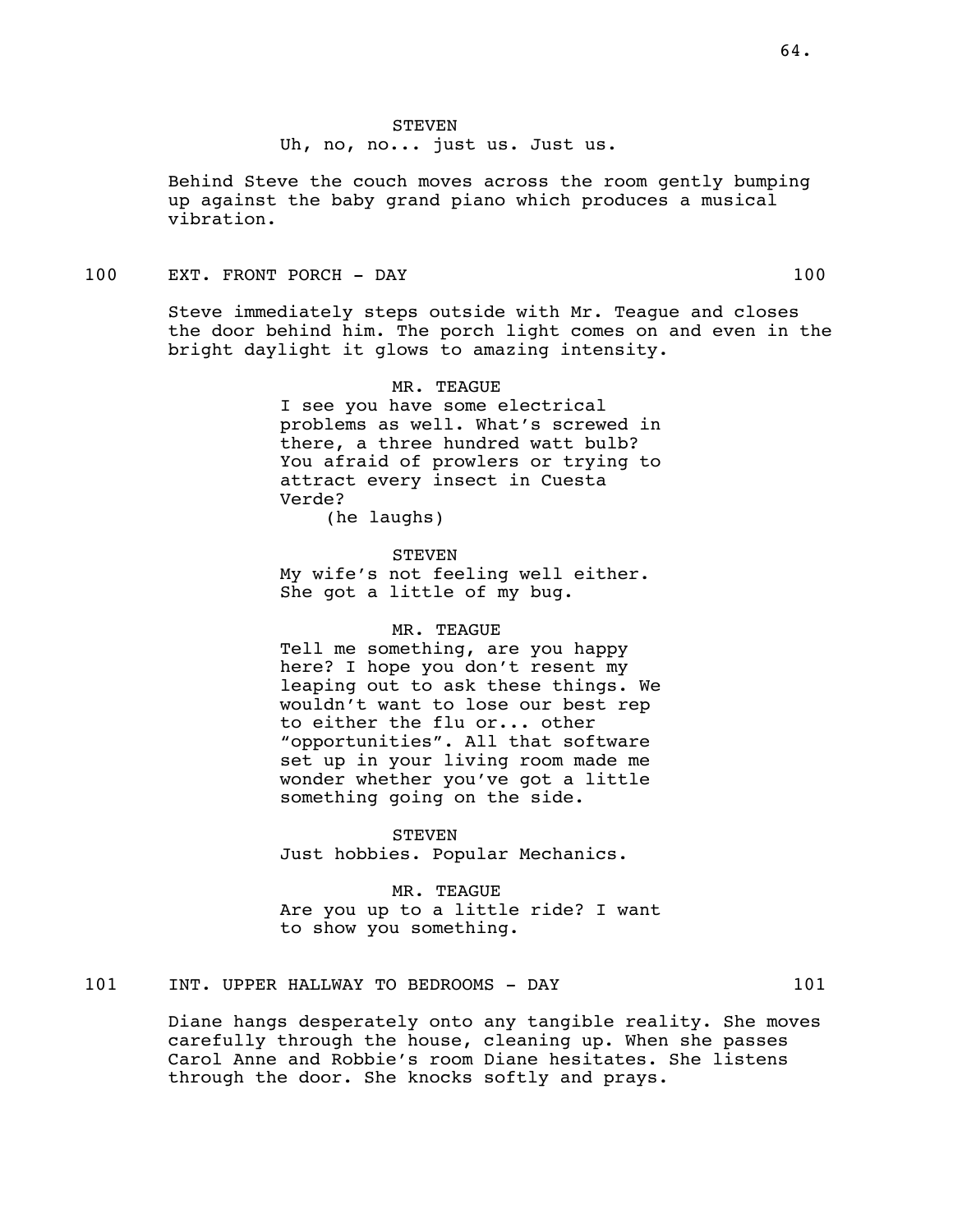Diane slips her hand down to the doorknob. Knowing it is always locked she feels safe in trying it -- the knob turns in her hand. Tak never locked up after his episode. Diane GASPS and jumps back. As much as she wants to, Diane won't go in. She backs into her own bedroom and shuts the door.

### 102 INT. MASTER BEDROOM - DAY 102

She turns and sees the bed is not made. Diane pulls off the covers and the sheets, making them ready for the washing machine. Dust rises off the bed and Diane SNEEZES. As she tilts her head back for a second sneeze she freezes looking at the wall over her head. The sneeze never materializes.

ANGLE - THE WALL

The STAIN HAS GROWN. It is three feet in diameter and shaped like a black rose. Little black, wiggly lines, like veins, scribble away from the black pistil in all directions. Diane flinches and steps away from it. She sees a picture on her other wall and determines to hang it over the stain.

103 EXT. THE TOP OF A HILL - DAY 103

STEVE AND TEAGUE

MR. TEAGUE I'm so very proud of this place.

Steve and Teague stand on a hill overlooking the entire Cuesta Verde Estates. Teague's Bronco sits off to one side.

> **STEVEN** I've been up here once or twice. Diane calls it Vanity Point.

MR. TEAGUE So who's to say an artist shouldn't step back from his easel to admire the sum of his parts?

> STEVEN (almost forgetting his ordeal for a few seconds of mental freedom)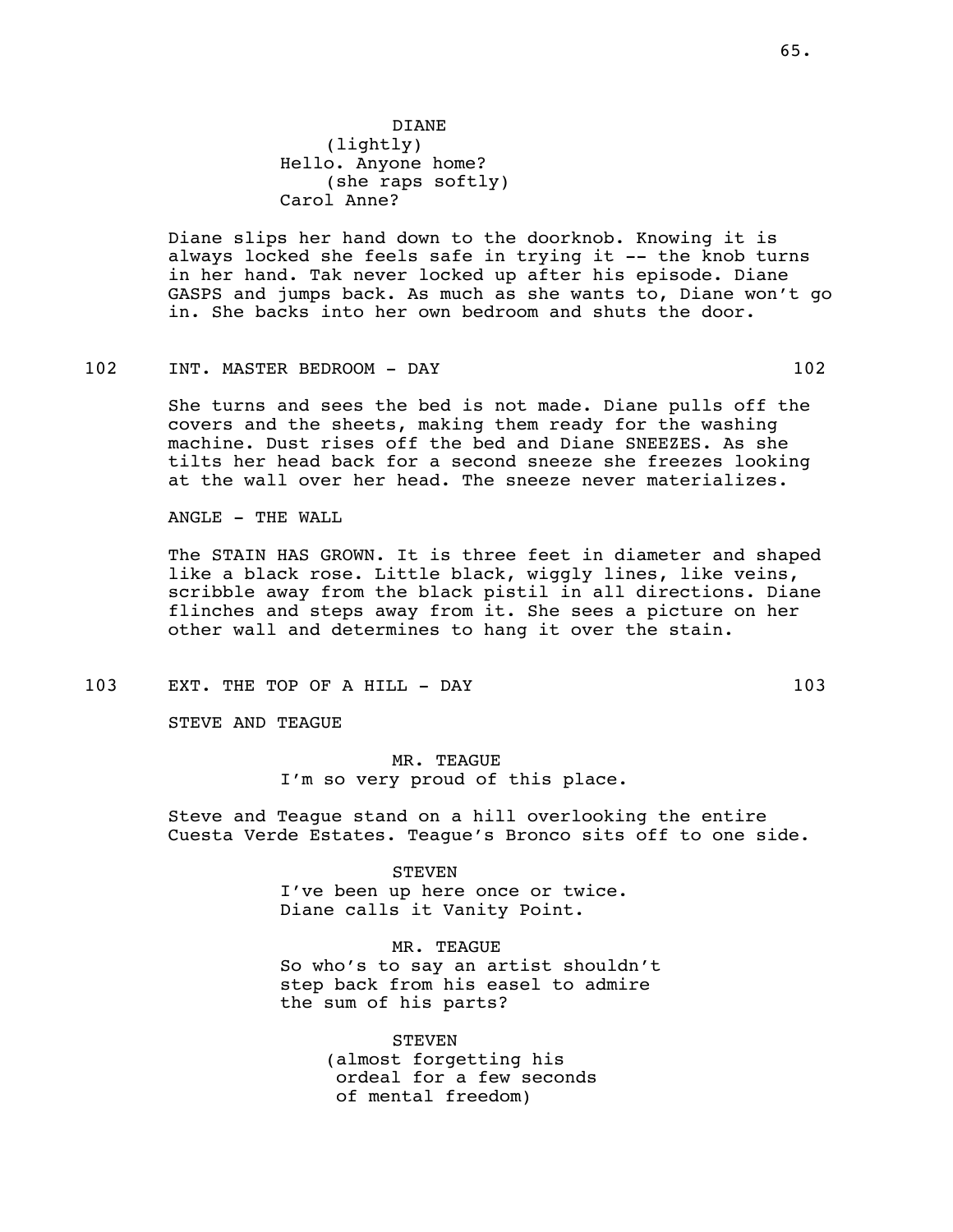## STEVEN(cont'd)

When they build our model home, there was nothing down there. Just freshly turned earth and a lotta wooden stakes and miles and miles of string.

MR. TEAGUE One of your children was born in your house.

STEVEN (not smiling now) Carol Anne.

MR. TEAGUE I understand she's missed a lot of school lately. Trask's daughter's in the same nursery class. She have the flu as well?

**STEVEN** Yeah, we've all got the same thing.

MR. TEAGUE I'm sorry. I didn't see her.

**STEVEN** Oh, she's around.

MR. TEAGUE

Are you?

STEVEN (his mind in the valley, snaps out of it) Am I what?

MR. TEAGUE Are you thinking of leaving Cuesta Verde?

**STEVEN** 

(dazed)

I can't believe how a day can be so beautiful. You wonder how anyone can have a problem in the world on a day like this.

MR. TEAGUE (kicking up some sod with his heel) Nice spot for a bay window, wouldn't you agree?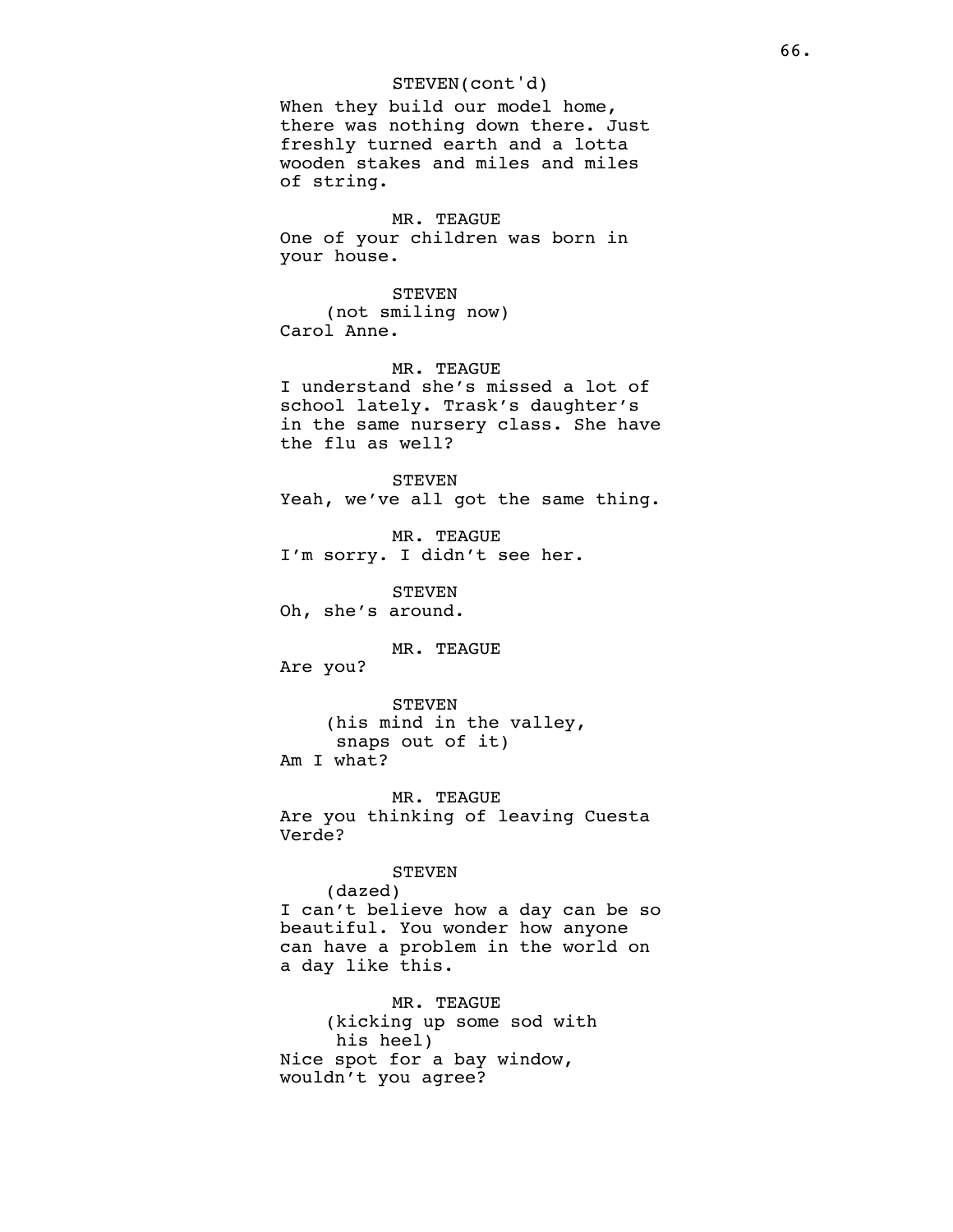#### STEVEN

If you're living up here, great. Wouldn't be so terrific from the valley, looking up at a lotta houses cutting into these hills.

### MR. TEAGUE

You don't have to live in the valley any more.

**STEVEN** What are you getting at?

MR. TEAGUE Phase Five is going up right where we're standing. This could be your master bedroom suite. That could be your view. You interested?

STEVEN Mr. Teague, that's a very generous offer but I'm not a developer.

MR. TEAGUE You're responsible for 42% of sales, almost half of what we're looking at down there. Almost seventy million dollars of dwellings and property. Maybe a generation of security that no one can put a price tag on. We should have made you a full partner three years ago... I don't want to lose you now.

Steve doesn't know what to think. So much is piling up so suddenly. It's a golden opportunity that two weeks ago would have meant a Hawaiian vacation and days of happiness and celebration. Steve turns around to take in the view.

104 EXT. THE VIEW - DAY 104

CAMERA PANS AROUND 180 DEGREES

This whole conversation has taken place just inches outside a quiet little cemetery with picket fences and both ancient and recent headstones.

Steve scratches and gestures to the three-acre memorial park.

STEVEN Not much room for a pool.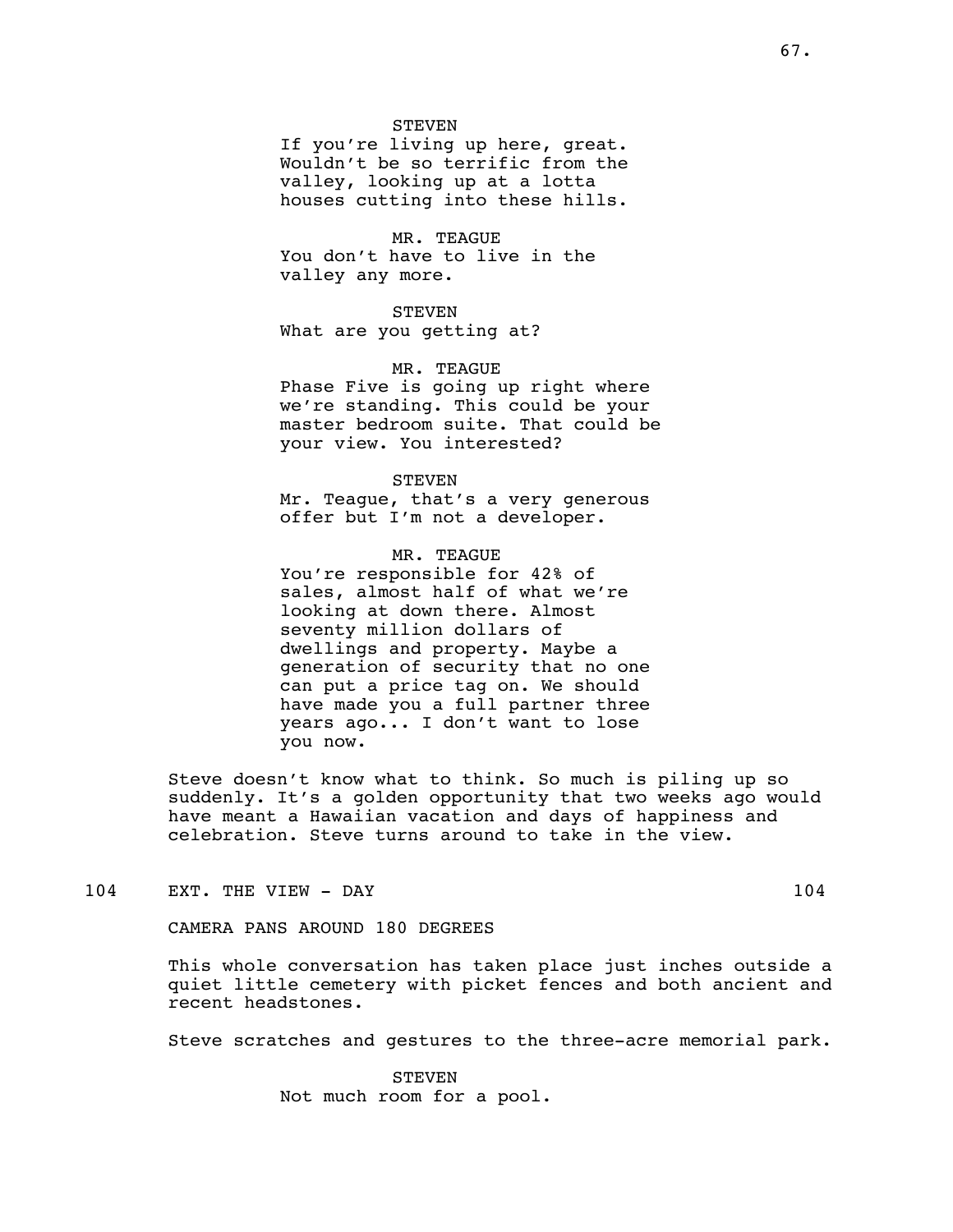MR. TEAGUE We own the land. We've already made arrangements to relocate the cemetery.

#### STEVEN

Can you do that? I mean, isn't it rather... I don't know... sacrilegious?

MR. TEAGUE

Don't worry about it. It's not an ancient tribal burial ground. It's just... people. Besides, we've done it before.

#### **STEVEN**

When?

MR. TEAGUE In '76. Right down there.

STEVEN (struck) Cuesta Verde?

MR. TEAGUE All three hundred acres. It was quite a job, let me tell you.

STEVEN (to himself, his mind racing)

I never heard anything about it.

MR. TEAGUE Well, it's not something you go around advertising on billboards and the sides of buses.

Steve is speechless. He looks back and forth between the existing cemetery and Cuesta Verde Estates below.

MR. TEAGUE

What are you worried about? Relatives and friends can visit their loved ones at Broxton Memorial Park. It's only five minutes further out for Christ's sake.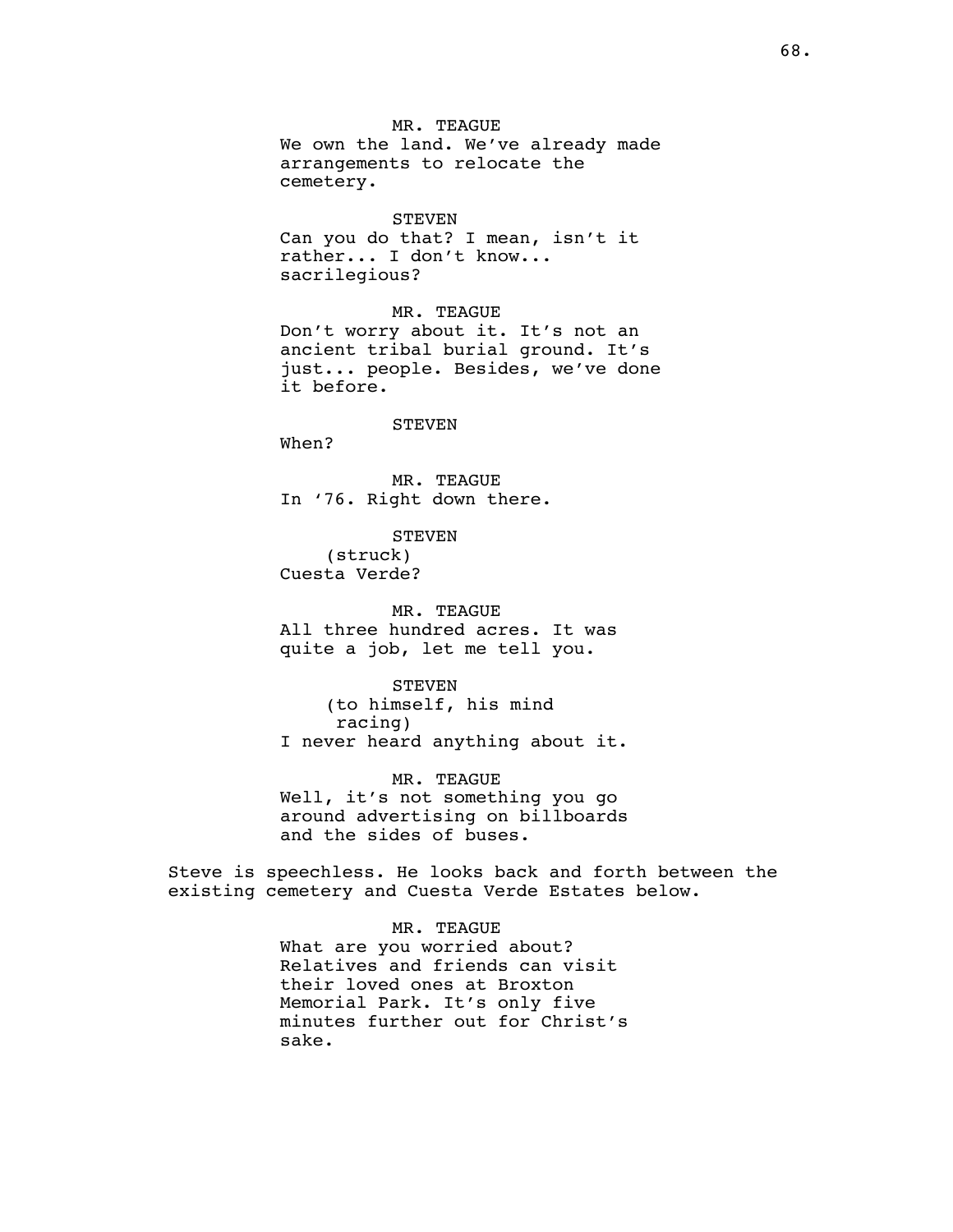STEVEN (quietly, to himself) Five minutes. I guess that's no great hardship. I suppose that would be okay.

MR. TEAGUE Okay with whom?

**STEVEN** Whomever might complain.

MR. TEAGUE Nobody's complained up til now.

105 EXT. UNIVERSITY OF CALIFORNIA AT IRVINE CAMPUS - ESTABLISHING - DAY

> Students mill about between classes. It's a beautiful day at Irvine.

106 INT. PSYCHIC RESEARCH CENTER - LECTURE HALL - DAY 106

DR. LESH AND A SENIOR ADVISOR, ANTHONY FARROW.

They are sitting in an empty lecture hall. Monitors are everywhere. Several people are filing out. Lesh is exhausted. Apparently she's been through quite an ordeal. Anthony Farrow is twenty years old than Dr. Lesh, which puts him into his early eighties.

He puts a comforting arm around her and sits on the desk, smiling like the wizened sage he is.

> FARROW In a word?

He hands her back the video tapes.

DR. LESH In a word.

FARROW Too graphic!

DR. LESH It was the episode as it occurred.

FARROW

Perhaps.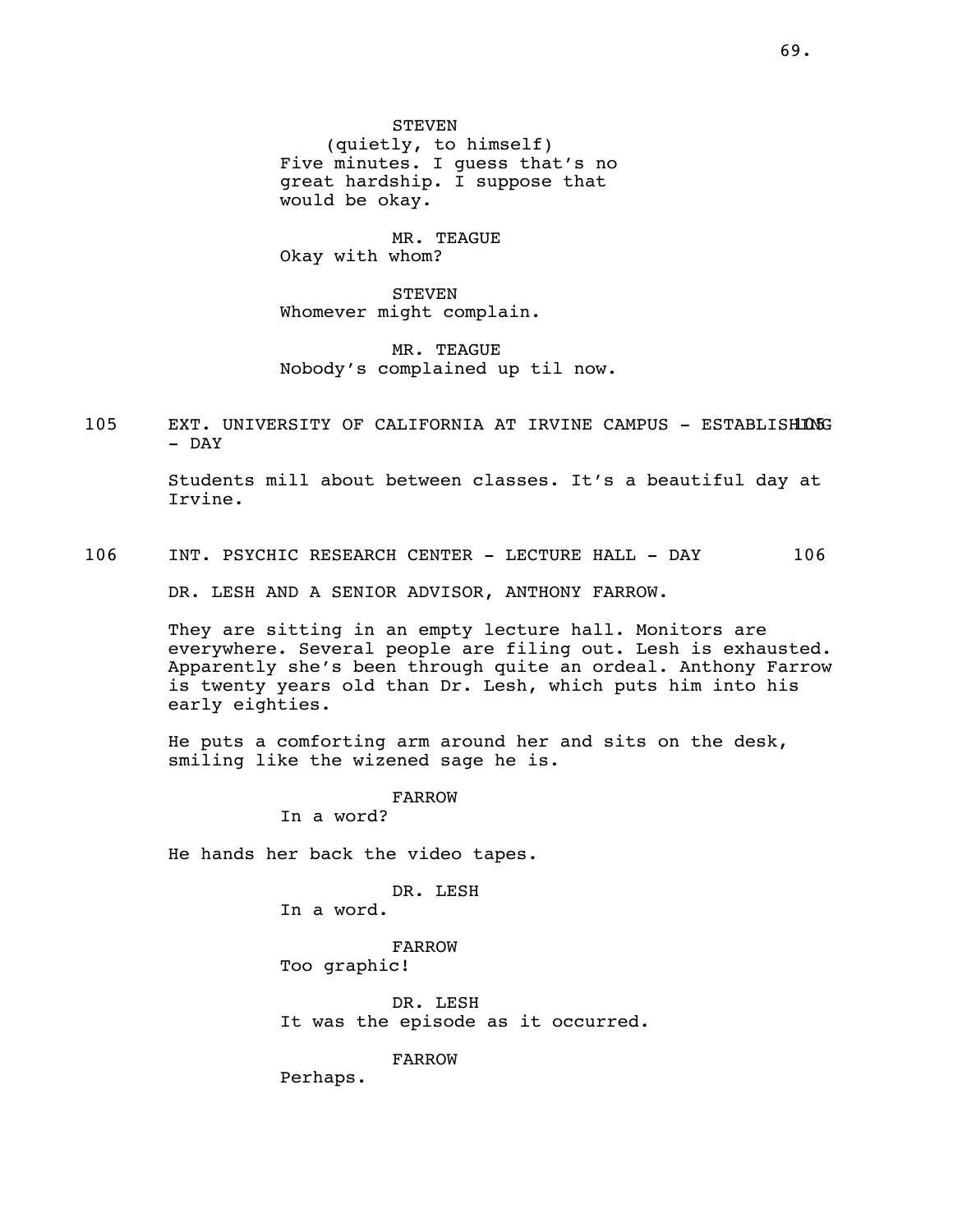DR. LESH

Oh, Tony... you too?

FARROW

I so wish to accept what I saw. I'm only steps away from the old wooden bridge myself. To believe that something exists on the other side would be like a warm light in the window.

DR. LESH Perhaps if tendrils of ectoplasm were all that showed up?

FARROW

Better.

DR. LESH A smoky shape lasting merely an instant.

FARROW

Even better.

DR. LESH Nothing on tape at all... only sounds, rappings, a sigh.

FARROW

You'd still be answering questions. They'd all want to go back to the house tonight. You gave them too much, Martha. Too much too soon. Nothing was left to the imagination. This isn't a science yet. It's still a sideshow and your troubadours were not in their makeup.

DR. LESH And these? What do you make of these?

She gestures to the dozens of jewelry pieces on the desk. Farrow picks up a beautiful brooch. He holds it up to the light.

> FARROW It's the real McCoy, that's one thing for certain.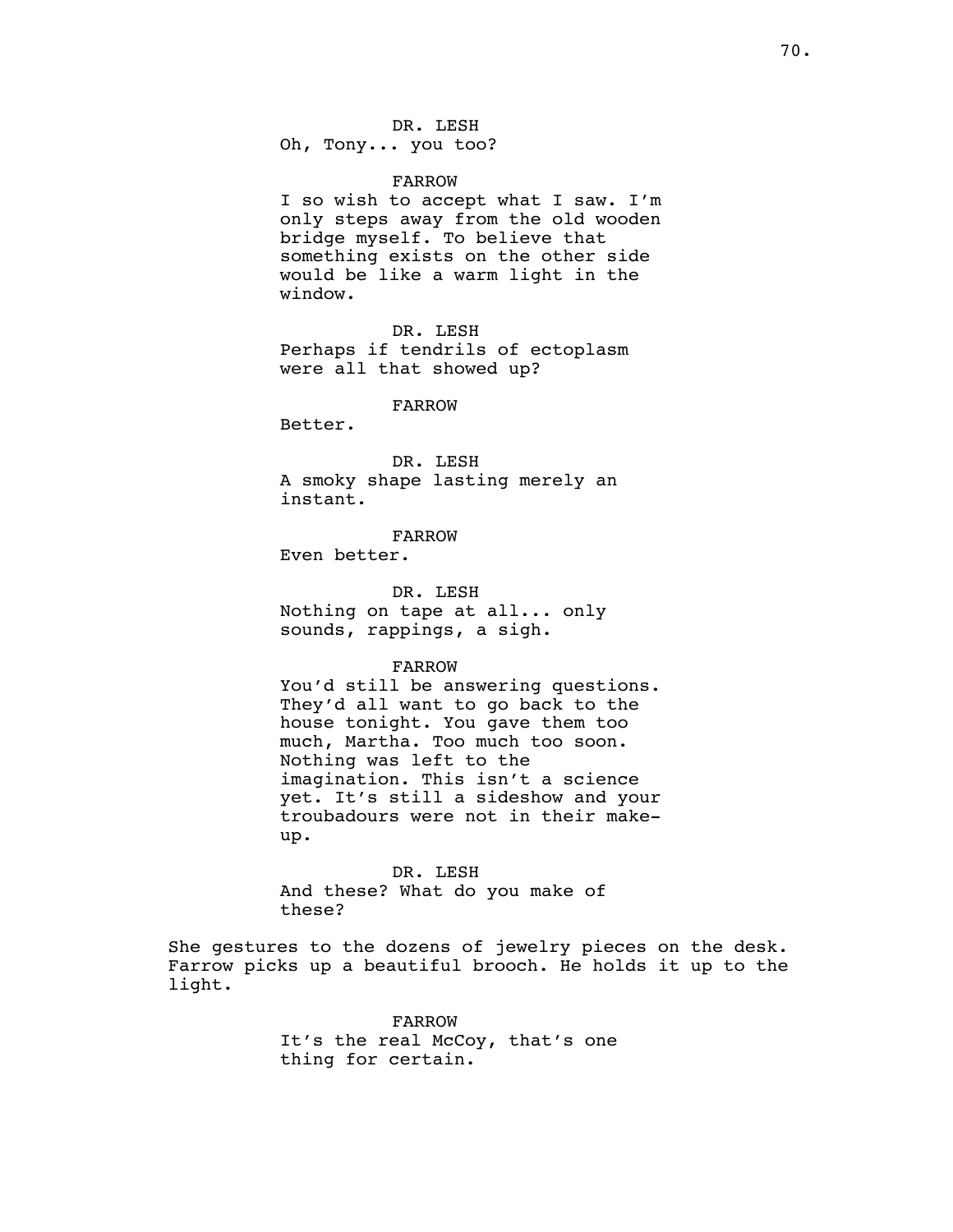Farrow pins the brooch on Lesh's sweater and takes an antique ring, placing it on her finger.

> FARROW Dear Martha. May we cross that bridge together someday? May all we believe be true. May we picnic in the clouds.

Dr. Lesh starts to laugh and punches Farrow on his leg.

DR. LESH You old con artist. If only you were fifty years younger.

FARROW

Let me give you some advice. Secret a few of those gems. Come out of this with something in your pocket. The National Enquirer pays more for inventing what we must bust our rumps investigating and for what?

DR. LESH Okay, pops! I'm making you the accessory in this crime.

She picks out a set of earrings and stuffs them into her change purse. Farrow laughs as Dr. Lesh starts to fold up the napkin containing the stones and jewelry. Suddenly Farrow stops her, reaching for something in the pile.

> FARROW This is interesting.

He picks up a thin, wiry clip that looks like it could be a dog muzzle for a miniature poodle.

> FARROW Did this teleport with everything else?

DR. LESH Yes, I picked it up myself. Why?

He turns it over in his hand.

FARROW It's a staple, a clamp for the jaw.

DR. LESH Not something you'd wear to the masquerade ball.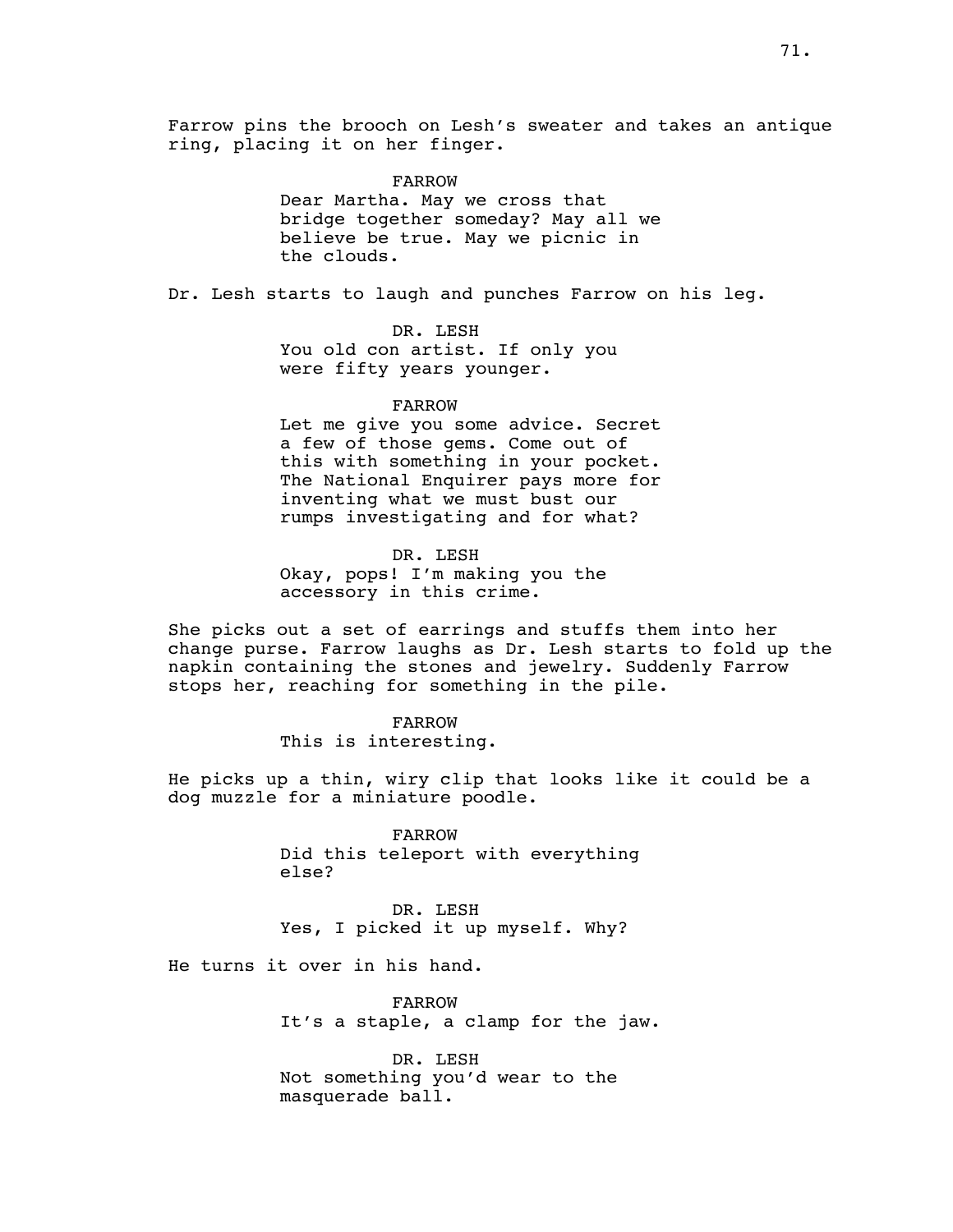#### FARROW

No, but you would wear it to your own funeral. It's a mortician's trick. It prevents the mouth from suddenly dropping open when the body is in repose. It discourages a great deal of embarrassment and... fainting.

DR. LESH (with a shiver she looks at her watch) Oh darn, I promised I'd be back before dark.

FARROW Martha, my dear. Why don't you let Tangina have a go?

DR. LESH (sourly) I was afraid you'd suggest that. Tangina's so... melodramatic.

FARROW Yes. But she's a house-cleaner and right now with what you tell me about that little girl, I think it's high time you brought out your big guns.

### 107 EXT. CUESTA VERDE ESTATES, PHASE ONE - NIGHT 107

This time we are framing the first row of headstones, PUSHING PAST them to the warm suburban glow that reaches for miles into the hills, joined by a sprinkling of stars on this moonlit night.

### 108 INT. LIVING ROOM - NIGHT 108 108

#### MOVING SHOT

We are following Steve and Diane. They seem to be gazing down as they walk through their home. CAMERA WIDENS to reveal Ryan and Lesh ahead of the Freelings. They appear to be following something, also looking down at their feet. CAMERA PANS DOWN, expecting to find E. Buzz at the head of this train. Instead...

We meet TANGINA BARRONS, astrologist, clairvoyant, midget.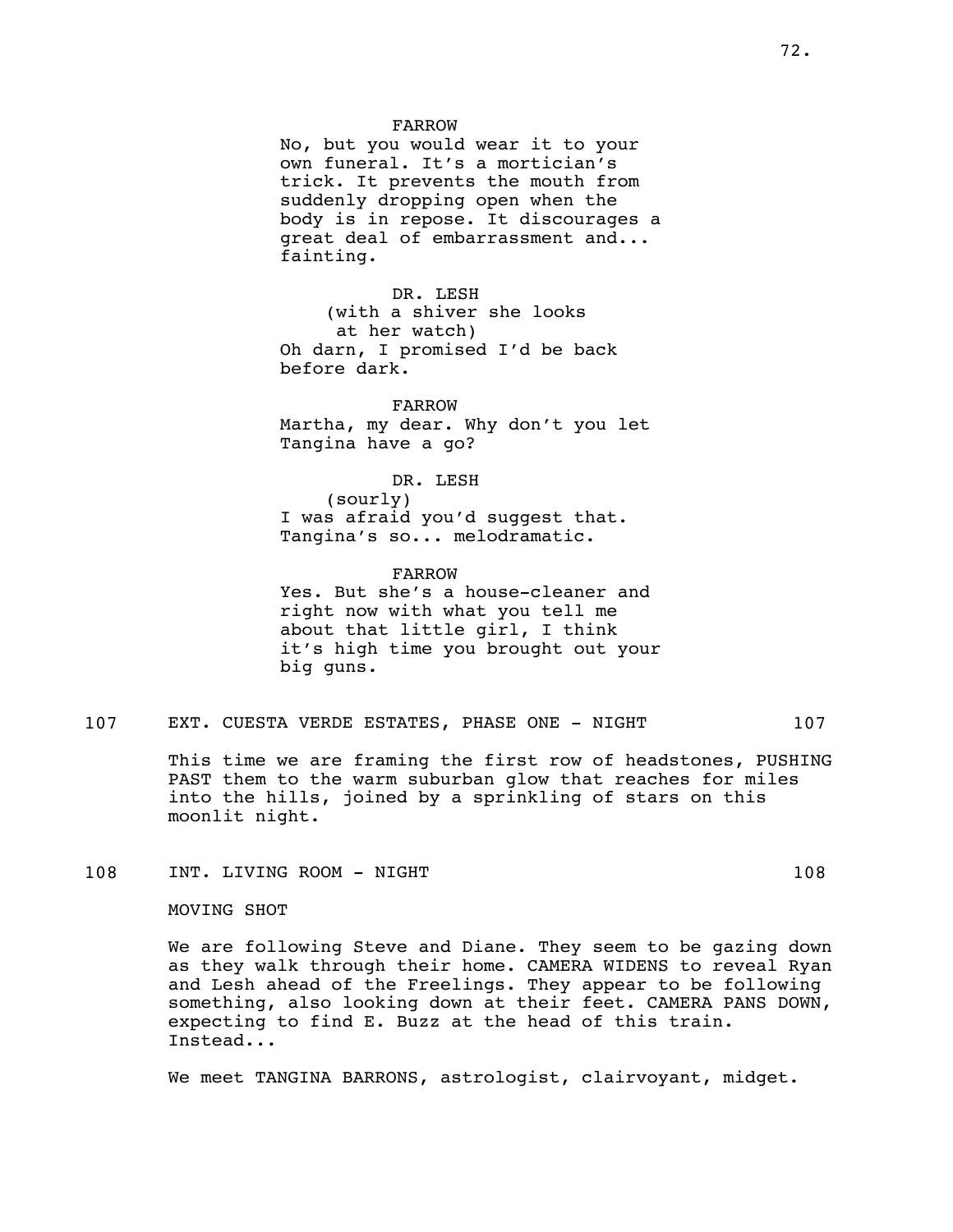She is dressed in a California Hawaiian print dress, wears her hair in a beehive, dons aviator sunglasses and casually sips coffee from a mug as she explores the Freeling home.

Tangina stops and looks at her followers. She speaks with a very polite Southern accent.

### TANGINA

Would you all mind hangin' back. You're jamming my frequencies.

They oblige and Tangina waddles her way down the hall and up the stairs unaccompanied.

> DR. LESH I know what you're thinking. You'll have to take my word on this. She's cleaned many houses. Her gifts are well documented at the parapsychology laboratory at Duke University, University of Virginia, the...

Diane is becoming more and more distraught over something.

DIANE We haven't heard a word from Carol Anne since last night.

TANGINA (O.S.) Why is this door locked, Mr. Freeling?

Steve looks up the stairs, he's about to answer but instead decides to concentrate. A pause.

> DIANE Answer her.

**STEVEN** (softly) I am.

Tangina appears at the upper rail and looks down between the banister posts.

> TANGINA I am addressing the living?

STEVEN (giving up) I'm sorry. That's the room my son and daughter occupy.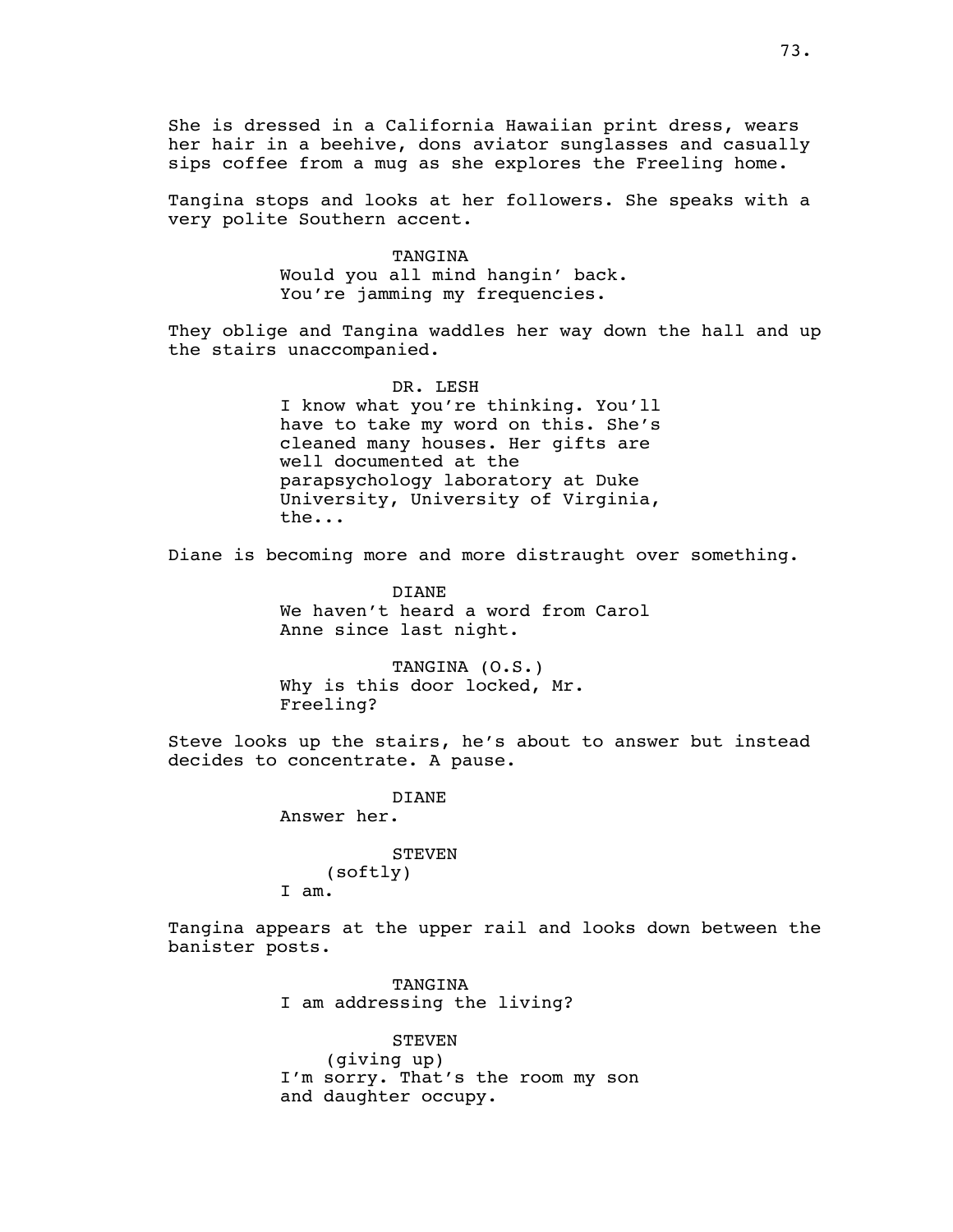DR. LESH We believe it's the heart of the house.

TANGINA This house has many hearts.

Tangina turns away and continues her search.

ANGLE - LIVING ROOM

Steve turns to Diane and Lesh and Ryan, pulling them into a circle of whispers.

> **STEVEN** (whispering) I was trying to answer with my mind. She couldn't hear me. I thought you said Tangina Barrons was an extraordinary clairvoyant.

From far away and well out of earshot Tangina answers.

TANGINA (O.S.) (upstairs) I am. I just don't like trick answers.

DISSOLVE TO:

109 INT. LIVING ROOM - NIGHT 109 109

The CAMERAS are all set up. The Zenith console is now the centerpiece of this room. The rest of the furniture has been piled against the walls although we're not sure if this is Diane's work or early poltergeist disturbances. Tangina sees herself on the video monitor and smiles into the CAMERA. She waves and watches herself waving on the monitor. She makes a funny face and gets a huge thrill at seeing it in black and white. Diane and Steve stand divorced from this. They have become bit players as Tangina takes center stage.

> TANGINA Can you make my face look bigger?

Thinking this is a scientific request, Ryan ZOOMS IN filling the monitors with Tangina.

> TANGINA Look at me for cryin' out loud! You'd never suspect I was just a teeny little thing, would ya?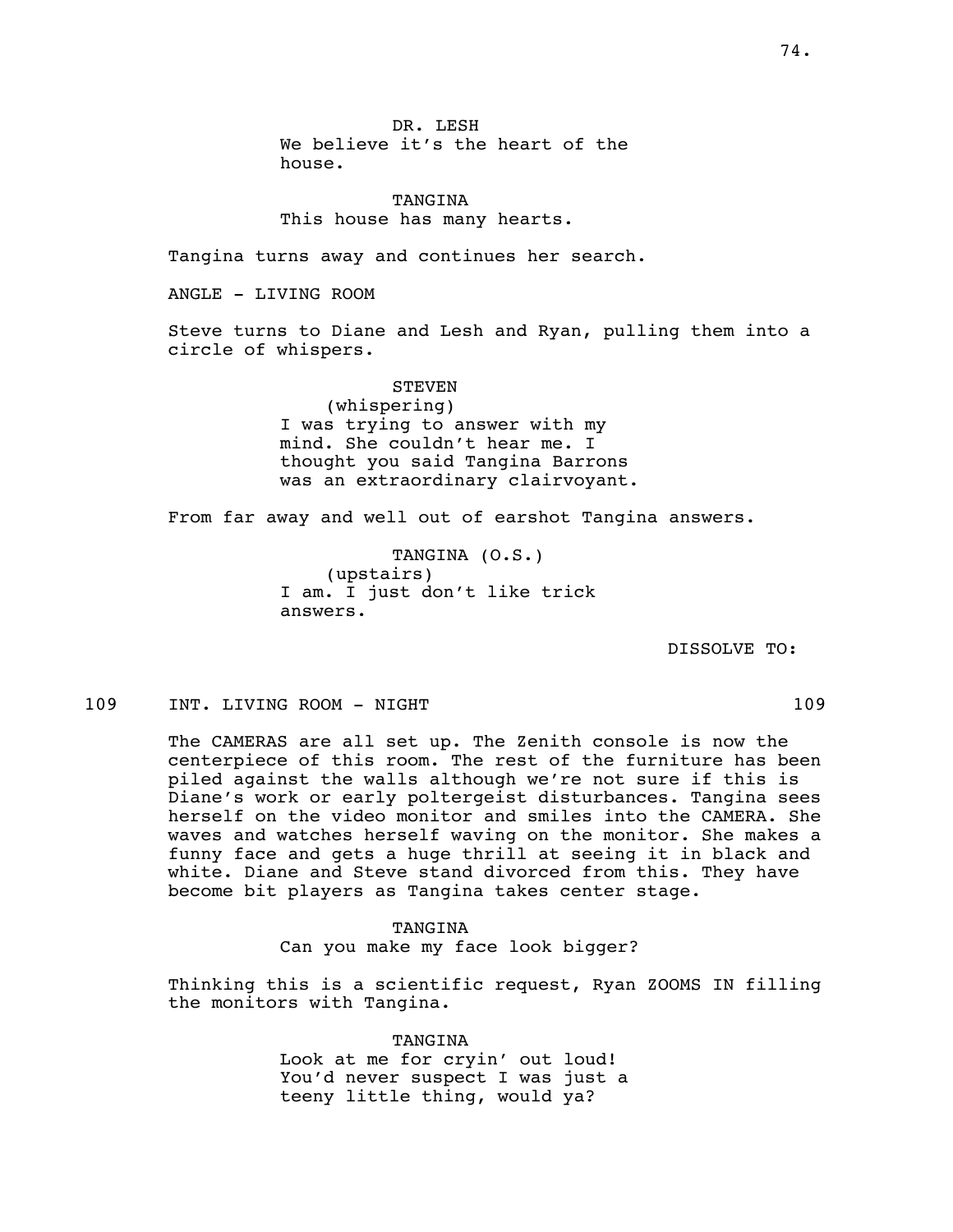DR. LESH Tangina, could we get on with this, please?

Tangina pulls out a lipstick and freshens her makeup, all the while watching herself in the monitor.

> TANGINA I've never been on TV before.

She steps back and looks into the CAMERA. She adds to her already thick Texas accent. The melodrama gushes out of her.

> TANGINA Yes, it was me all the time, not that fussy harlot from the office. I shot J.R. Ewing! I blew his little pecker right into the gulf of Mexico. I... (embarrassed) Oh, I swore on television.

No one is laughing. Especially Diane and Steve. They are rather appalled. Tangina immediately pulls back. She becomes an adult again and walks into the center of the room.

> TANGINA (to Diane) Honey, c'mere and give me your hand.

Diane hesitates and looks over at Dr. Lesh.

TANGINA I'm not gonna bite'cha.

Diane slowly walks to Tangina and reaches down with her hand.

TANGINA C'mon down here. You're gonna give me whiplash lookin' up at you.

Diane smiles and kneels. She is eye level with Tangina.

TANGINA (softly, just for Diane to hear) Your daughter is alive and in this house.

The tears come immediately. Diane breaks down, sobbing, the first confirmation of her own belief from the outside.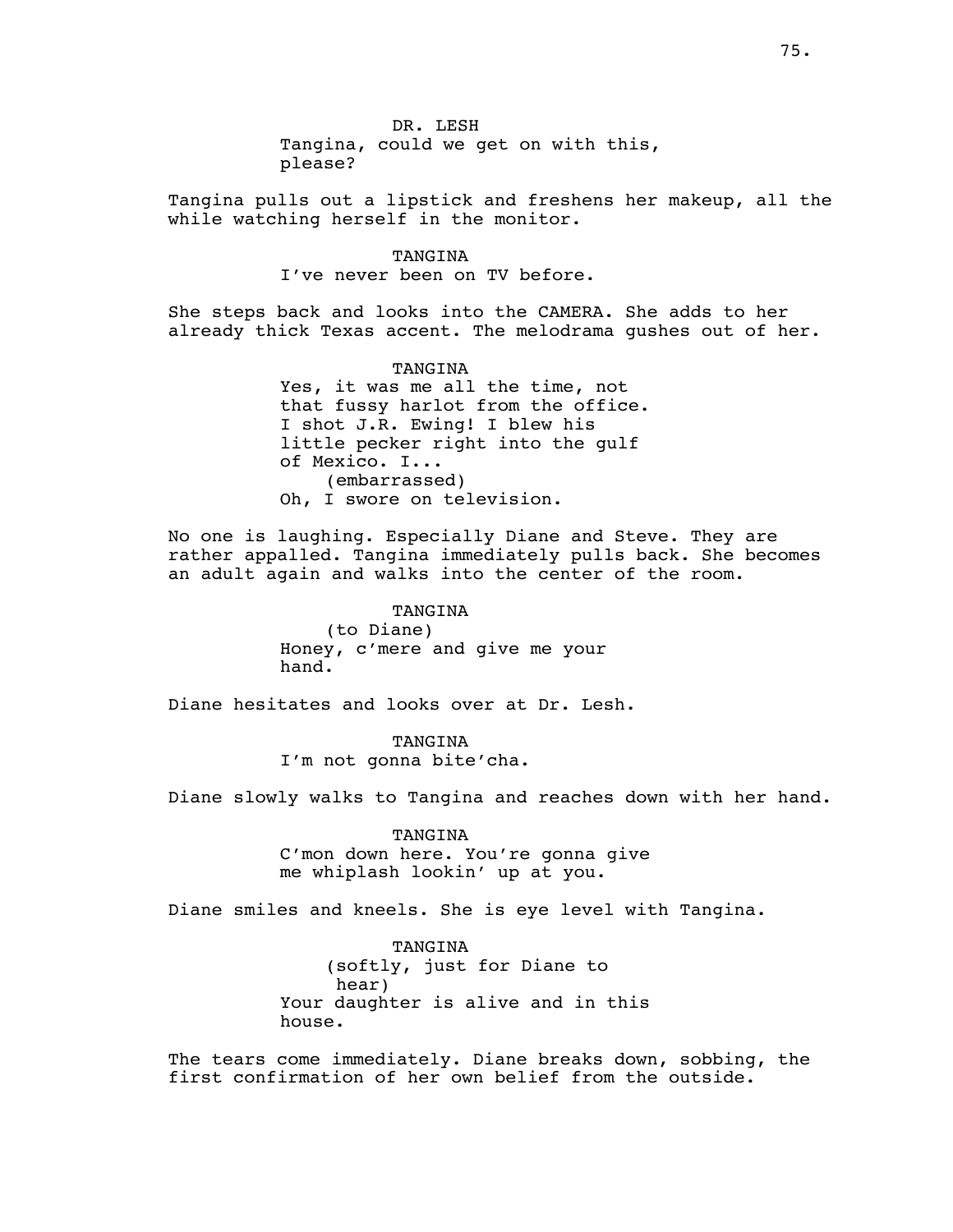Tangina hugs her, patting the back of Diane's head reassuringly. Steve starts to come over to comfort but Tangina waves him off and mouths...

#### TANGINA

... a glass of water.

ANGLE - DR. LESH

She sits down and smiles. Relieved, looks to Ryan. Ryan is filming it.

> TANGINA (to Dr. Lesh) Where was the last incident of "biolocation"?

Dr. Lesh points to the air just above Tangina's head.

#### TANGINA

I have my strongest feeling, the point of origin is inside the child's closet. Upstairs.

DIANE (through tears) Yes. I feel that too.

#### TANGINA

(to Diane)

Now, honey. Are you gonna be real strong for me? For your daughter? I can do absolutely nothing without your faith in this world and your love for the children.

DIANE I will. Believe me, I will.

#### TANGINA

Will you do anything I say? Even if it comes contrary to your beliefs as a human bein' and as a Christian?

DIANE Oh yes. Please.

> TANGINA (cupping Diane's face and bringing their eyes together)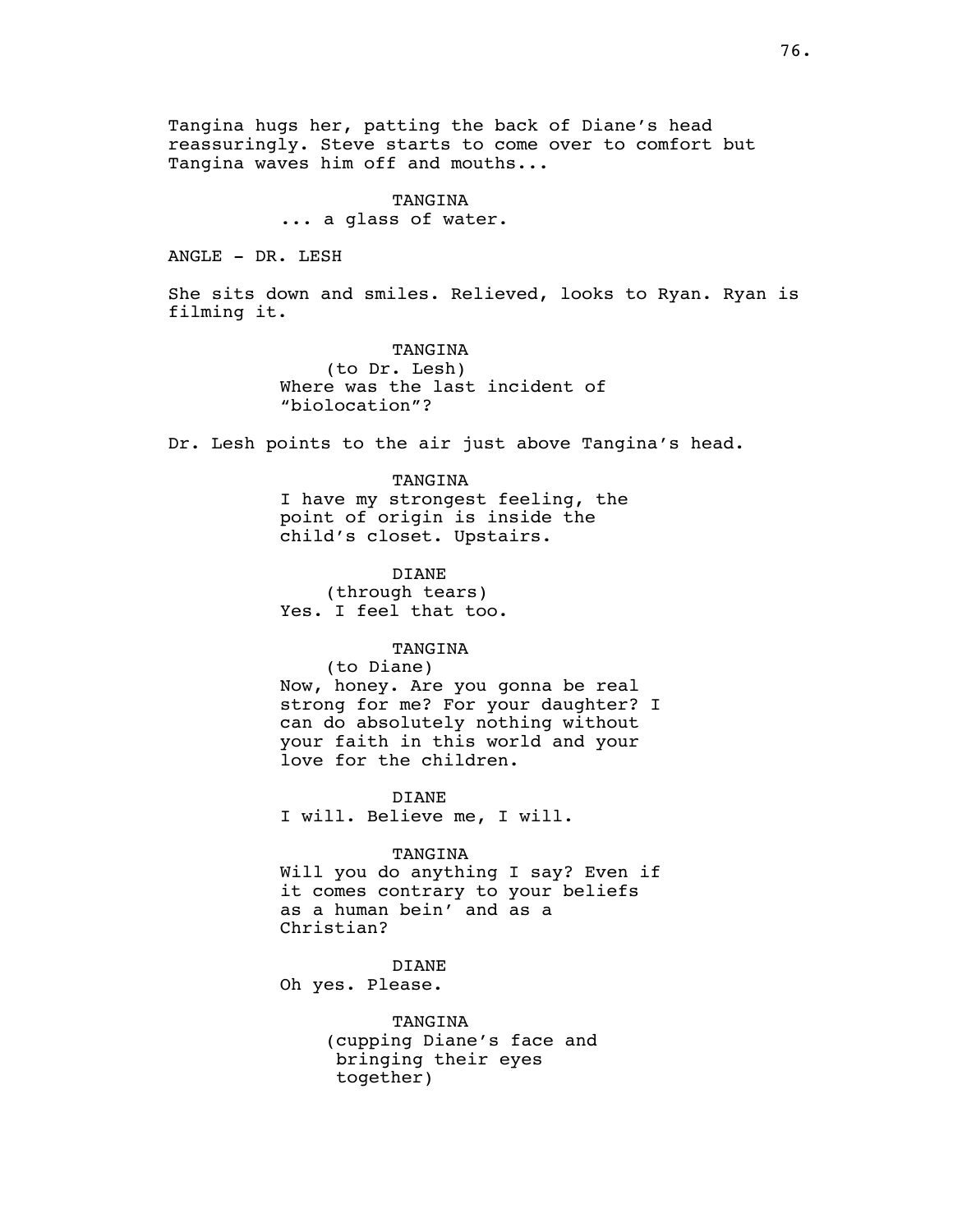# TANGINA(cont'd) Then let's get on our feet and go get your daughter.

Diane laugh-cries and rises. Tangina starts to rise but then realizes...

> **TANGINA** (brightly) Oh... I am standin'.

110 INT. LIVING ROOM - LATER - NIGHT 110

CLOSE - TELEVISION CONSOLE

Static snow grates again on our nerves.

ANGLE - FULL

Diane is in her self-appointed position, the center of the room awaiting notice from Tangina Barrons who checks through a lot of items laid out on a tablecloth on the living room floor.

> TANGINA (checklisting) Towels, red ribbon, handkerchiefs... How're the tennis balls coming?

Ryan and Dr. Lesh are painting numbers on each of six tennis balls and then carefully signing their names. String hangs across the ceiling and to each wall coming together in the air six feet above the floor to form a square.

Steve runs in with several pounds of rope slung around his shoulder.

> **STEVEN** It's all I could find.

TANGINA It'll do. How's the bath water doin'?

STEVEN I shut it off. It's ready.

TANGINA Then I don't see any reason why we shouldn't get started. (to Diane) All right, honey. Call out to her.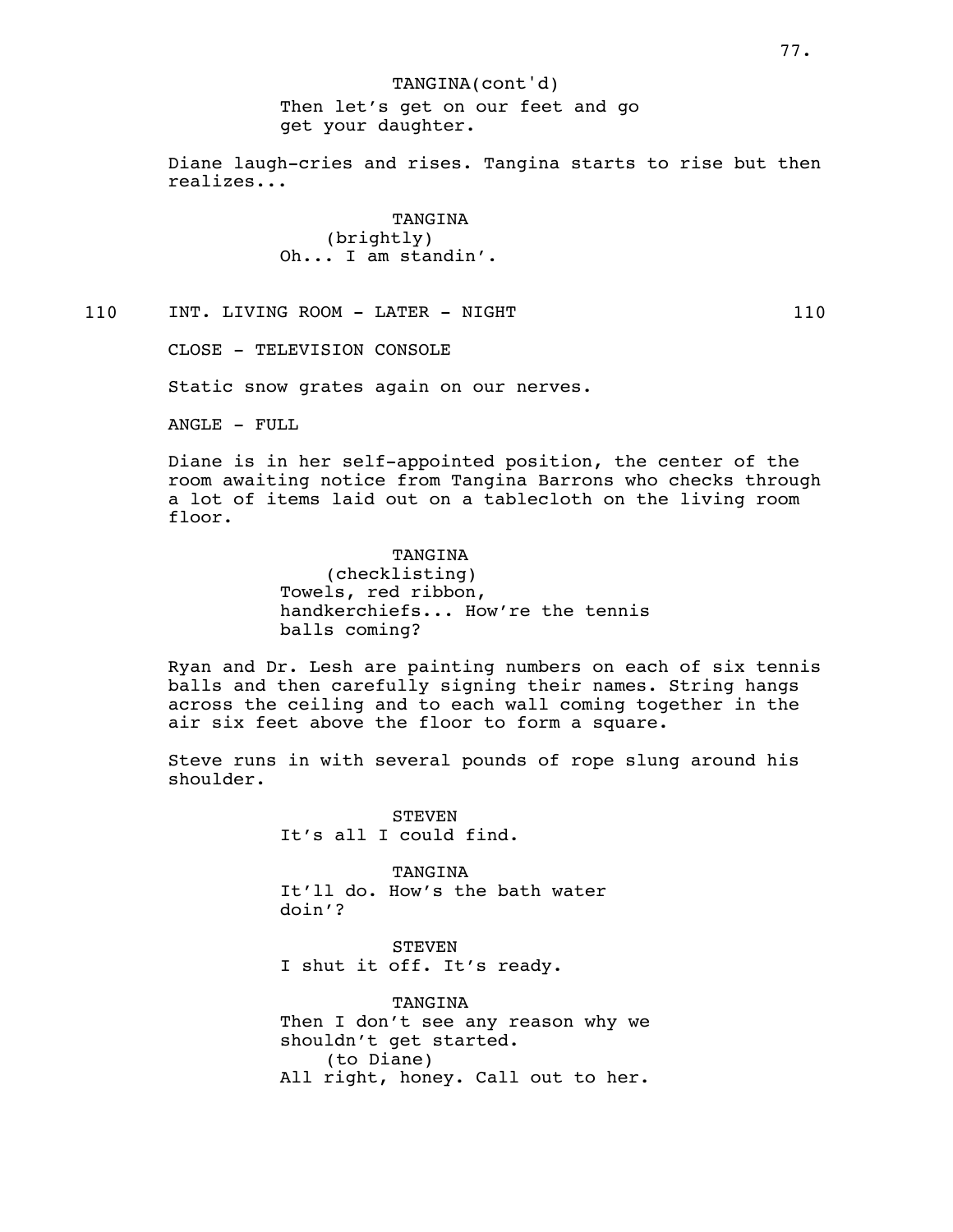In the low light of the living room, Diane stands in the center like a frightened contestant about to audition a song. She says a prayer under her breath and looks skyward.

> DIANE Carol Anne... Carol Anne... It's Mommy. Can you hear me tonight?

TV CONSOLE - STATIC

Nothing.

DIANE Carol Anne. Can you tell Mommy hello?

TV CONSOLE - STATIC

Nothing.

CLOSE - TANGINA

Her eyes are closed and her breathing becomes irregular. She licks at her dry lips and motions to Diane.

TANGINA

Try again.

DIANE Can you say hello to Daddy? Daddy and I miss you so much. So much. We love you so much. Can you say hello?

CLOSE - TANGINA

Shaking her head.

TANGINA She's under restraint!

This news hits like a shock wave. Steve and Diane almost answer at one.

> STEVEN AND DIANE (overlapping) She's what?! What do you mean?! Who's restraining her?!

TANGINA Quickly. Who is she more afraid of? You or your husband?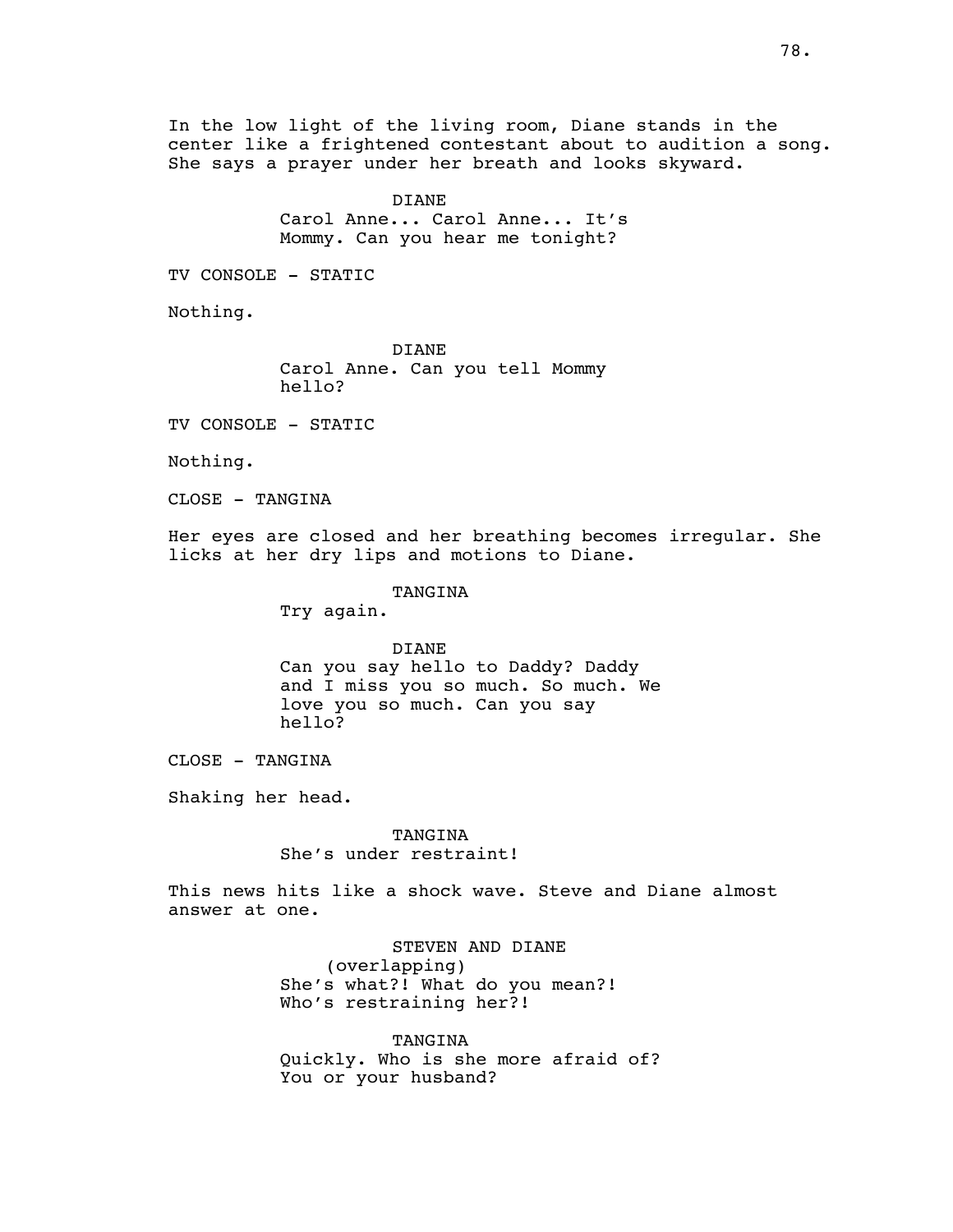DIANE She's afraid of neither.

TANGINA Which one of you does she answer to first?

**STEVEN** She's always gone to Diane.

TANGINA When she's naughty, whom does she hide from?

**STEVEN** She's a well-behaved child. We've raised her with manners and...

# TANGINA

(losing her patience) Look folks, I'm not the child abuse squad. I need a quick answer.

DIANE Steve decides the punishment. The children have always known that.

### **STEVEN**

(protesting) Now wait a minute, Diane. I don't call that fair. I've never laid a hand...

Tangina still has her eyes closed. She motions Steve to come over.

> TANGINA Fight about it later, meantime get your ass over here.

Steve obeys. Diane is lost. Dr. Lesh has never experienced anything like this before. Ryan has his eye to the video tape camera.

### TANGINA Tell Carol Anne to answer!

Steve is uncomfortable in speaking to thin air. He clears his voice.

TANGINA

Tell her!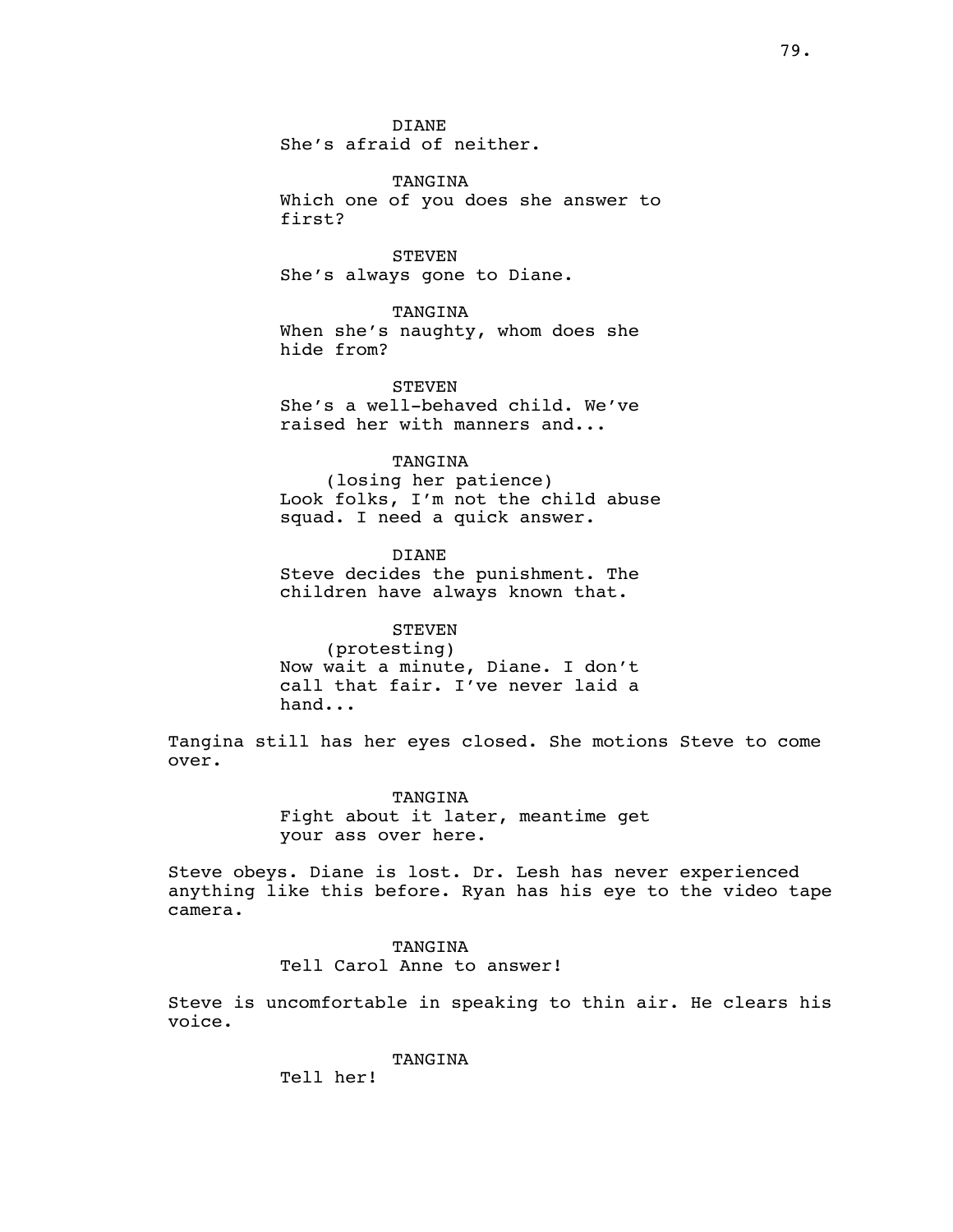STEVEN (very politely) Honey, it's Daddy. Can you hear me... Sweetpea?

TANGINA Cut the crap and call her. Loud.

STEVEN (a little louder) Carol Anne. It's Daddy.

TANGINA

Again.

STEVEN (a little louder) It's Daddy, sweetheart.

TANGINA Be cross with her.

STEVEN

Why...?

TANGINA Be angry with her or you'll never see her again!

STEVEN (quickly, more aroused, harsh) Carol Anne, this is your father speaking.

TANGINA Tell her if she doesn't answer she's in big trouble.

STEVEN Answer me right now or you're in real hot water!

TANGINA Tell her she'll get spanked.

STEVEN (aside to Tangina) We never spank the children.

DIANE (intervening) Goddamnit, Steven, tell her!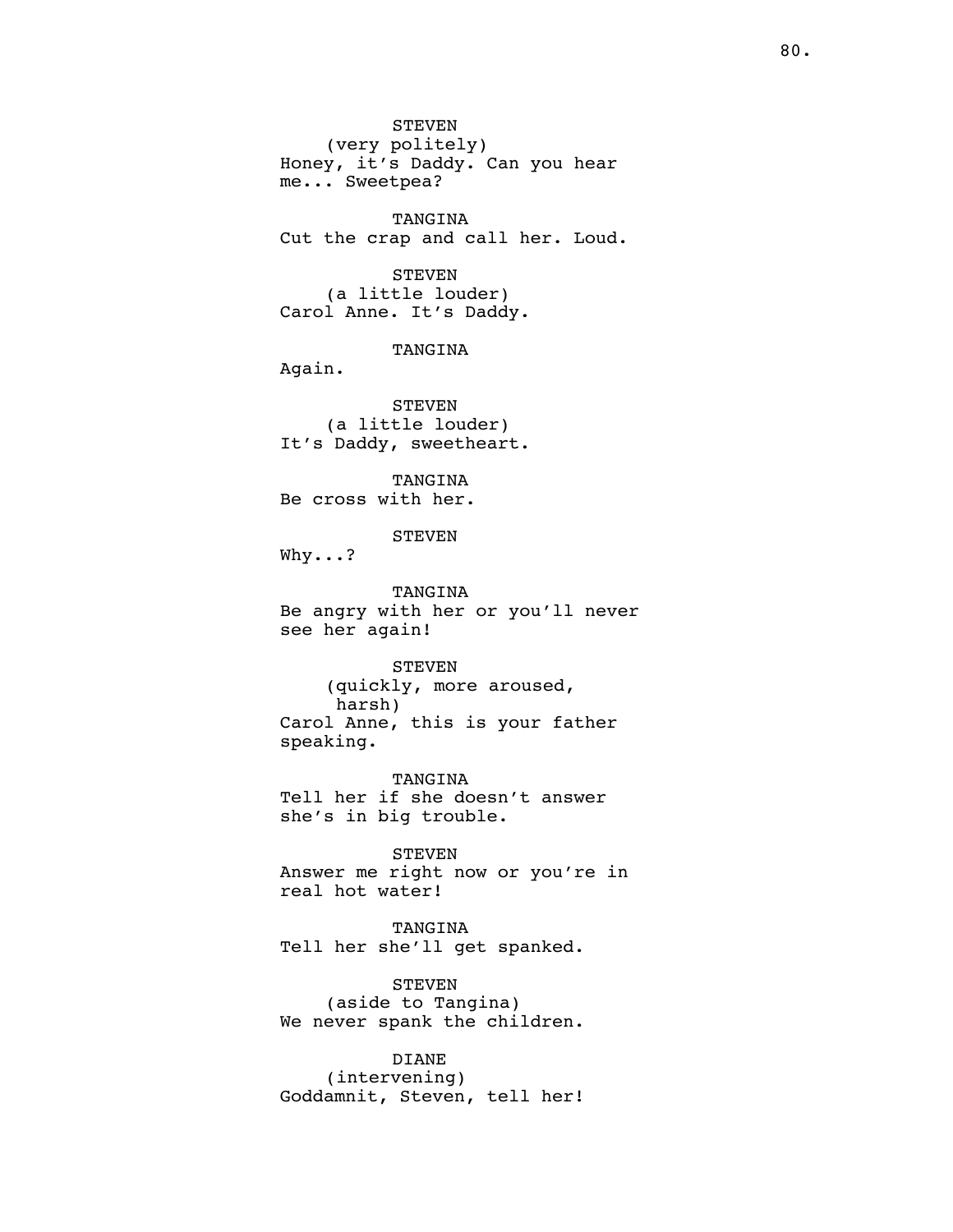STEVEN If you don't answer your parents you're going to get a real spanking. From both of us. TANGINA Swear. Swear. STEVEN (really getting into it) Damnit! Damnit! You hear me?! CAROL ANNE'S VOICE (far away from the TV speaker) Mommy, help me! TANGINA (really breathing hard,

sweating) She's away from him!

DIANE Away from who... that thing we saw? Is she all right?

TANGINA (huffing like she's running) Diane. Is there a light?

DIANE Carol Anne, do you see the light?

CAROL ANNE'S VOICE He's chasing me, Mommy... (screams)

TANGINA Tell her to run to the light.

#### DIANE

(looking at Dr. Lesh) No!

TANGINA They will follow her to it. They have been following her for weeks. You must tell her what I say!

DR. LESH Tell her. Go ahead, Diane.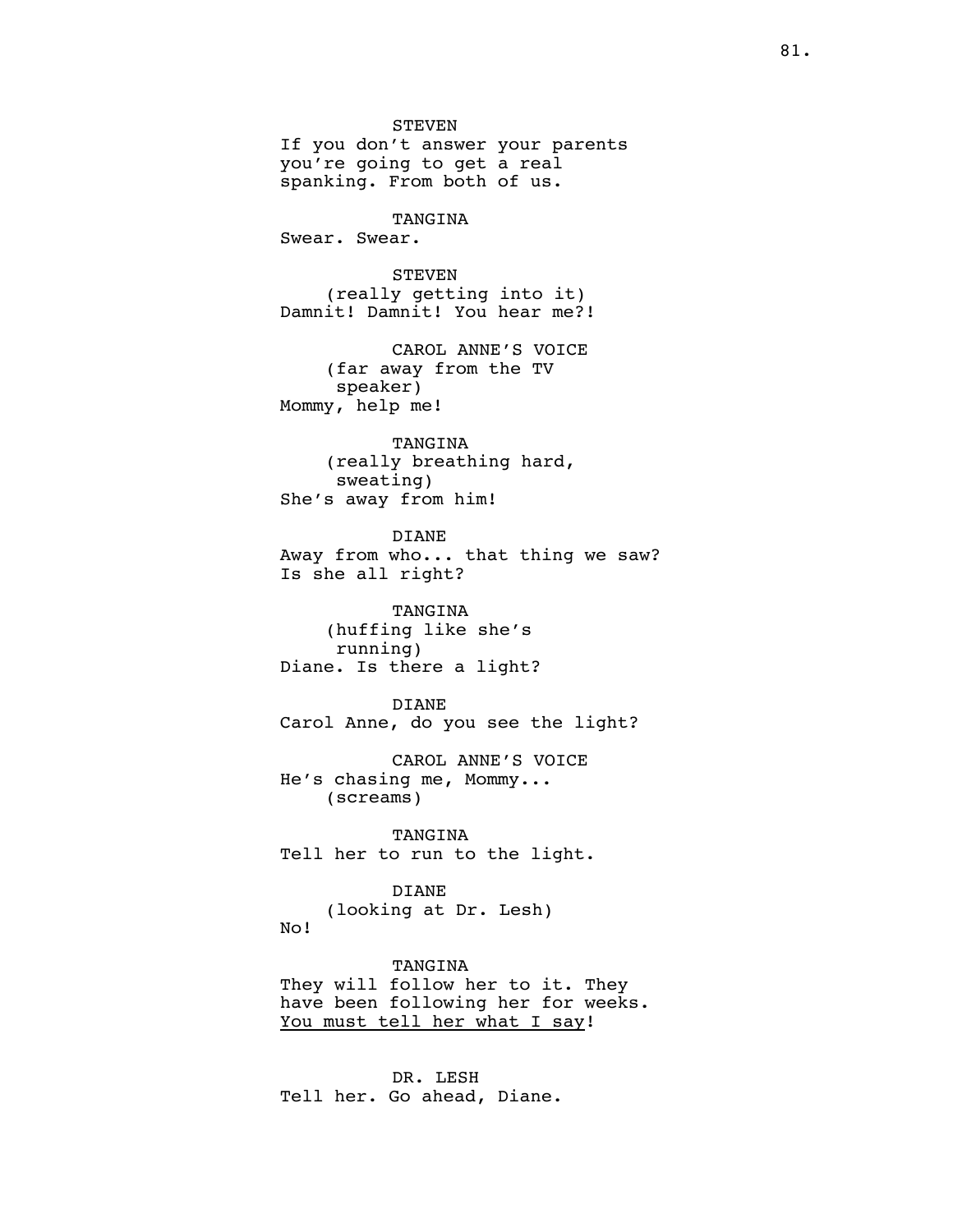DIANE Run for the lights. Run as fast as you can!

CAROL ANNE'S VOICE Mommy!! Are you in the light?

DIANE No, honey, I'm...

TANGINA Tell her you are!!

DIANE It's a lie!!

### **TANGINA**

You can't choose between life and death when we're dealing with what is in between. Tell her before it's too late!

DIANE Run to the light, Carol Anne, Mommy is in the light!

TANGINA Tell her you're waiting for her.

Diane is now crying out of angry frustration and deceit.

DIANE Mommy is in the light waiting for you! (she wheels on Tangina) I hate you for this!!

TANGINA Quick, upstairs everyone! Bring everything.

111 INT. STAIRCASE - UPSTAIRS - NIGHT 111

Dr. Lesh, Ryan, Steven and Diane. Tangina Barrons is in the lead, outdistancing everyone.

112 INT. HALLWAY OUTSIDE CHILDREN'S BEDROOM DOOR - NIGHT 112

Everybody crowds around. Tangina turns to Steve, her breathing coarse with phlegm and wheezing.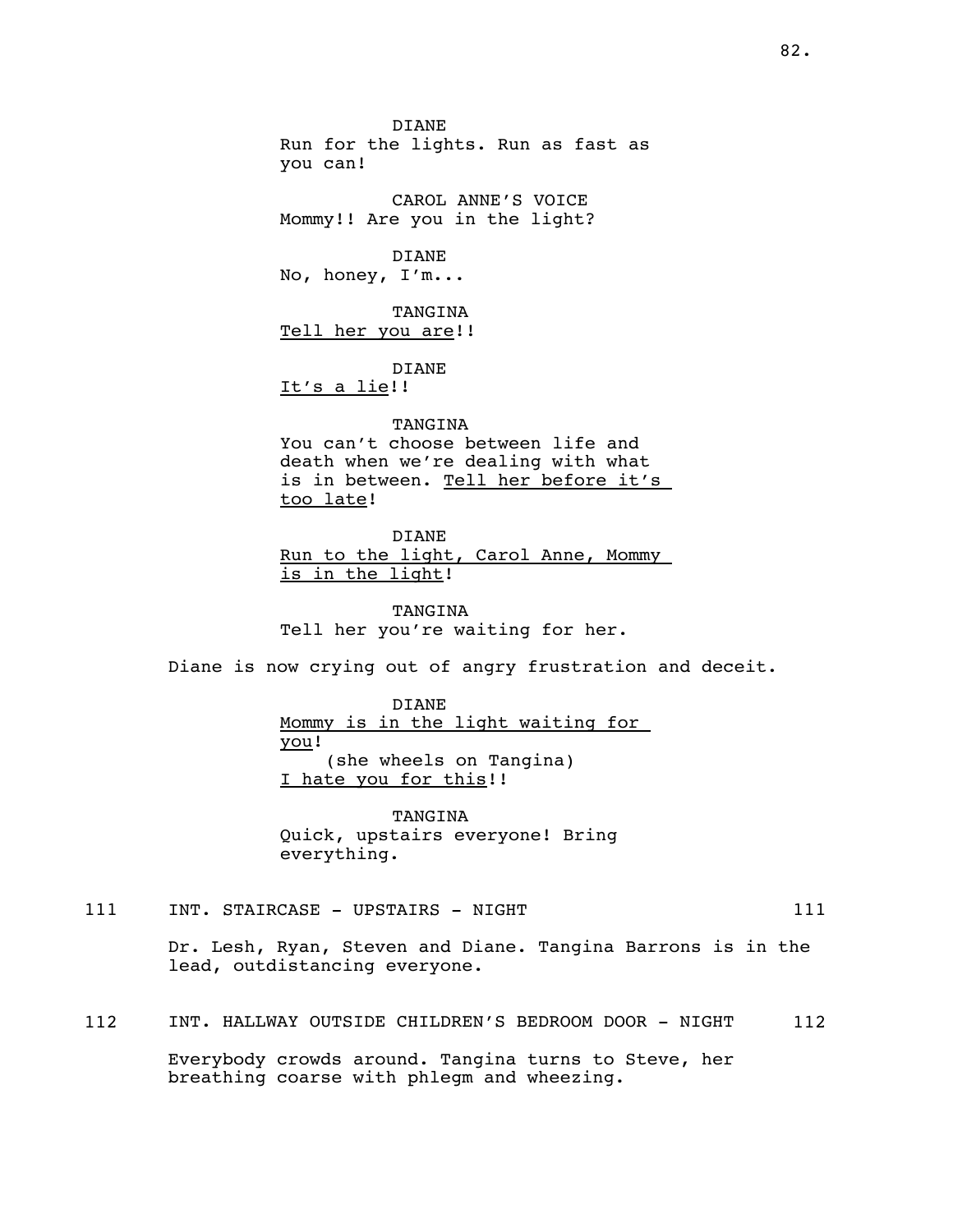#### TANGINA

Open it.

This time Steve doesn't hesitate. He has the key already in the lock and swings open the door.

### 113 INT. CHILDREN'S BEDROOM - NIGHT 113 113

It is like a storm at sea inside. So much destroyed minutia speeds through the air it is not unlike a blizzard at night. The SOUND is a CHORUS of MOANING; and RAVING.

A VOCAL ASYLUM FROM A BLACK PLACE WHERE ALL SOULS WAIT FOR TRANSIT.

A CACOPHONY OF MUSIC REVERBERATES THROUGHOUT. Nothing specific, only madness and nonsense.

INTO THIS WALL OF NOISE AND TORMENT TANGINA BARRONS APPEARS.

She looks around the room, squinting in the low in blowing dust and particles. Things, objects, plasma globules fly at her. She sees...

THE CLOSET. THE LIGHT IS THERE! It is so bright there is no looking into it without retinal damage. Great blue-yellow shards of light spill into the room, defined by the thick atmosphere.

# TANGINA (screaming to be heard) RYAN! GET DOWNSTAIRS AND WAIT BY THE TARGET!

A heavy section of lamp hurls from the other side of the room right for Tangina's head. Just as it reaches her it slows down to a winsome "hover" and falls to the floor at her feet.

> TANGINA (top of her lungs to be heard) STEVEN! GIVE ME THE TENNIS BALL MARKED NUMBER ONE.

114 INT. LIVING ROOM - NIGHT 114 114

Ryan runs in and stands under the circle of string.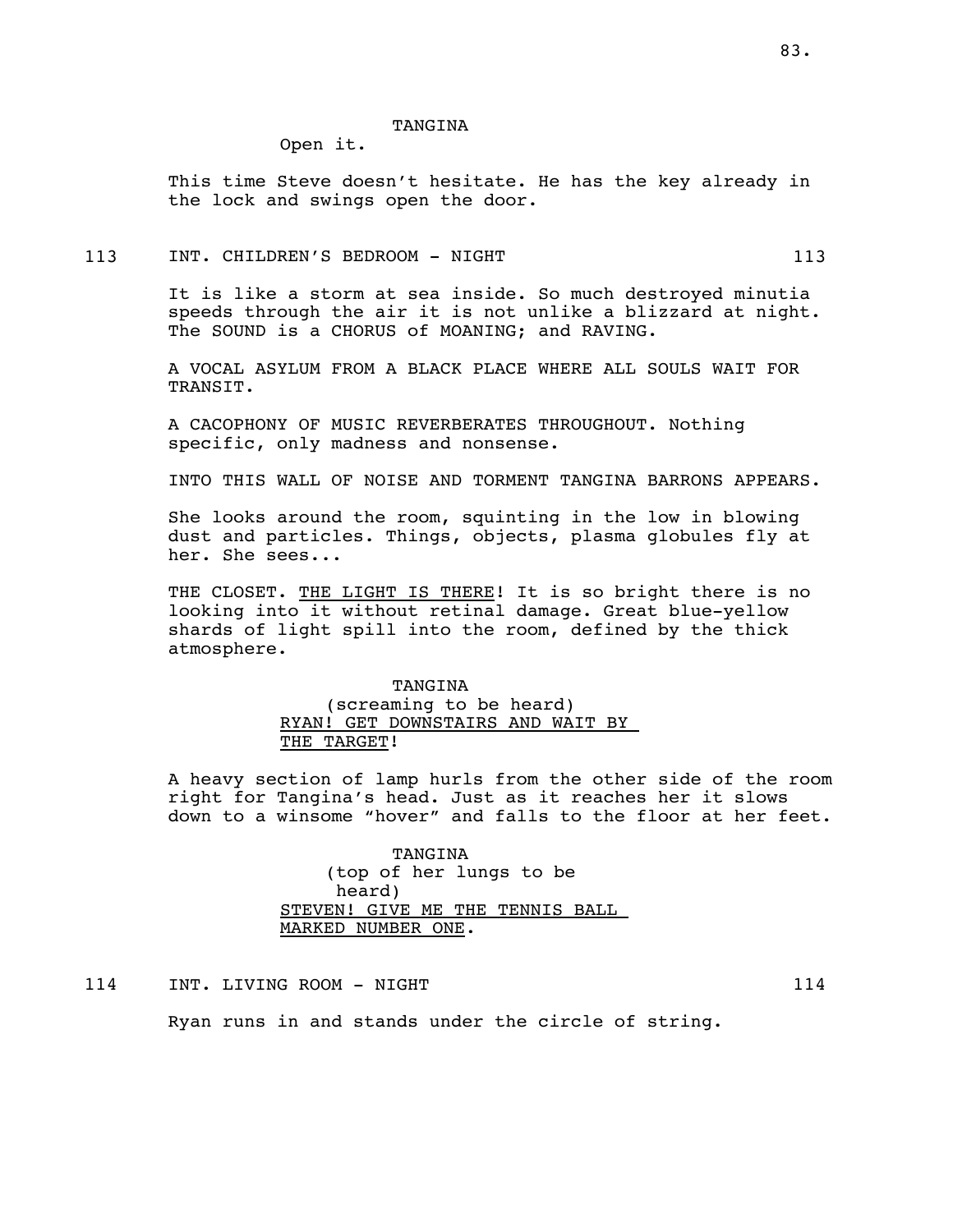# 115 INT. CHILDREN'S BEDROOM - NIGHT 115

Tangina takes the tennis ball and ducking as other objects are coming at her more aggressively... THROWS IT INTO THE FURNACE LIGHT OF THE CLOSET!

# 116 INT. LIVING ROOM - NIGHT 116 116

Ryan looks up. There is a flash and immediately a tennis ball falls from mid-space and lands on the floor at his feet. He picks it up and looks at the inscriptions.

> RYAN (calling upstairs) It's my handwriting. It came right out of the fucking air!

# 117 INT. CHILDREN'S BEDROOM - NIGHT 117 117

Diane cannot believe what is going on. She looks back into the blizzard.

> DIANE The ball came back! It's his handwriting.

Tangina tosses balls #2 and #3 together into the closet light.

118 INT. LIVING ROOM - NIGHT 118 118

There is a mid air flash as ball number two materializes from thin air and Ryan catches it. As he inspects the signatures, there is another light flash and ball number three follows and hits him on the head.

# 119 INT. UPSTAIRS BY THE BEDROOM DOOR - NIGHT 119

Diane relays Ryan's shouts...

DIANE TWO AND THREE CAME BACK! THEY CAME BACK!

TANGINA NOW! THE RED RIBBON AT THE CENTER OF THE ROPE. HURRY!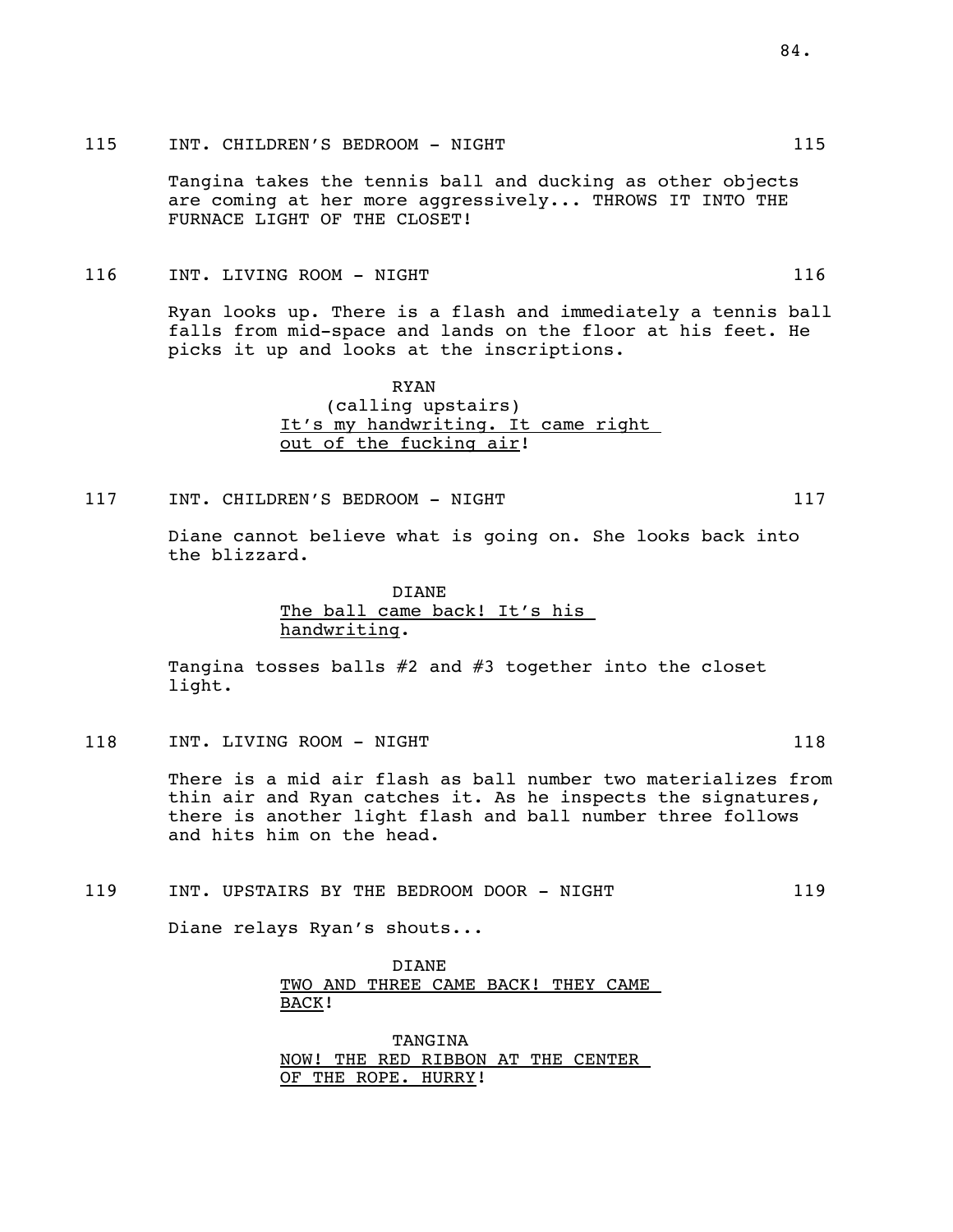TANGINA SHE'S JUST AT THE MOUTH OF THE CORRIDOR. TELL HER TO STOP! TELL HER NOT TO MOVE INTO THE LIGHT!

DIANE (with all her heart) CAROL ANNE, LISTEN TO ME. DO NOT GO INTO THE LIGHT. STOP WHERE YOU ARE. TURN AWAY FROM IT. DON'T LOOK AT IT!

# TANGINA WHERE IS THE ROPE!?

Steve hands it to her. Tangina won't wield it. It is too strung out and she is too small.

# TANGINA STEVE, HELP ME WITH THIS!

Steve enters the blast furnace of energy and wind and takes one end of the rope.

# TANGINA THROW IT INTO THE LIGHT!

He throws in the whip holding onto one end.

120 INT. LIVING ROOM - NIGHT 120 120

There is another mid flash and the end of rope thrown biolcates out from between the string and falls in a pile on the living room rug. Ryan picks up his end and yells back...

### RYAN GOT  $IT$   $--!$

121 INT. CHILDREN'S BEDROOM - NIGHT 121 121

Tangina and Steve are holding the other end and the red ribbon is very close to the closet entrance.

> TANGINA Tell him to take up the slack gently. Yell when he sees the ribbon.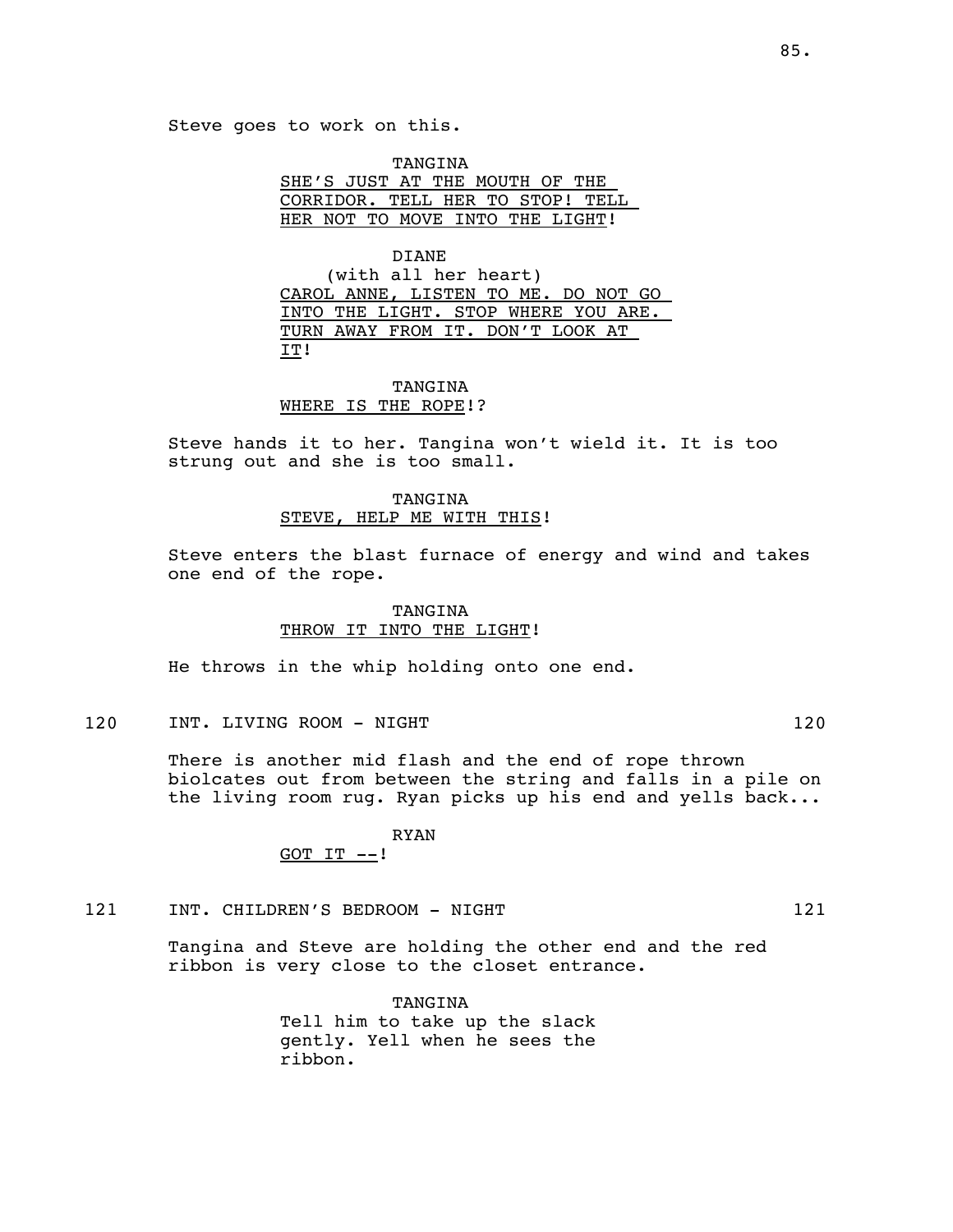Tangina is marking inches and feet onto the rope with her lipstick, just to their side of the red ribbon. She nods to Steve.

# TANGINA I'M LOSING MY VOICE -- SHOUT DOWN TO HIM!!

STEVEN TAKE UP THE SLACK!

The ROAD OF WIND inside grows stronger.

# TANGINA HE DIDN'T HEAR YOU.

# STEVEN TAKE UP THE SLACK!!

122 INT. LIVING ROOM - NIGHT 122

Ryan has heard and starts to gently take up the slack. When it is taut he is fed the rope one inch at a time.

123 INT. CHILDREN'S BEDROOM - NIGHT 123 123

The flag is disappearing into the VIBRANT LIGHT inside the closet. Tangina counts off inches as her lipstick calibrations click off into the void.

124 INT. LIVING ROOM - NIGHT 124 124

The flag appears from the air in the center of the string opening. The calibrations follow...

> RYAN (screaming) IT'S THROUGH! IT'S THROUGH!

125 INT. CHILDREN'S BEDROOM - NIGHT 125

Diane transfers the information.

DIANE STOP -- IT' THROUGH!

Tangina looks at the last calibration.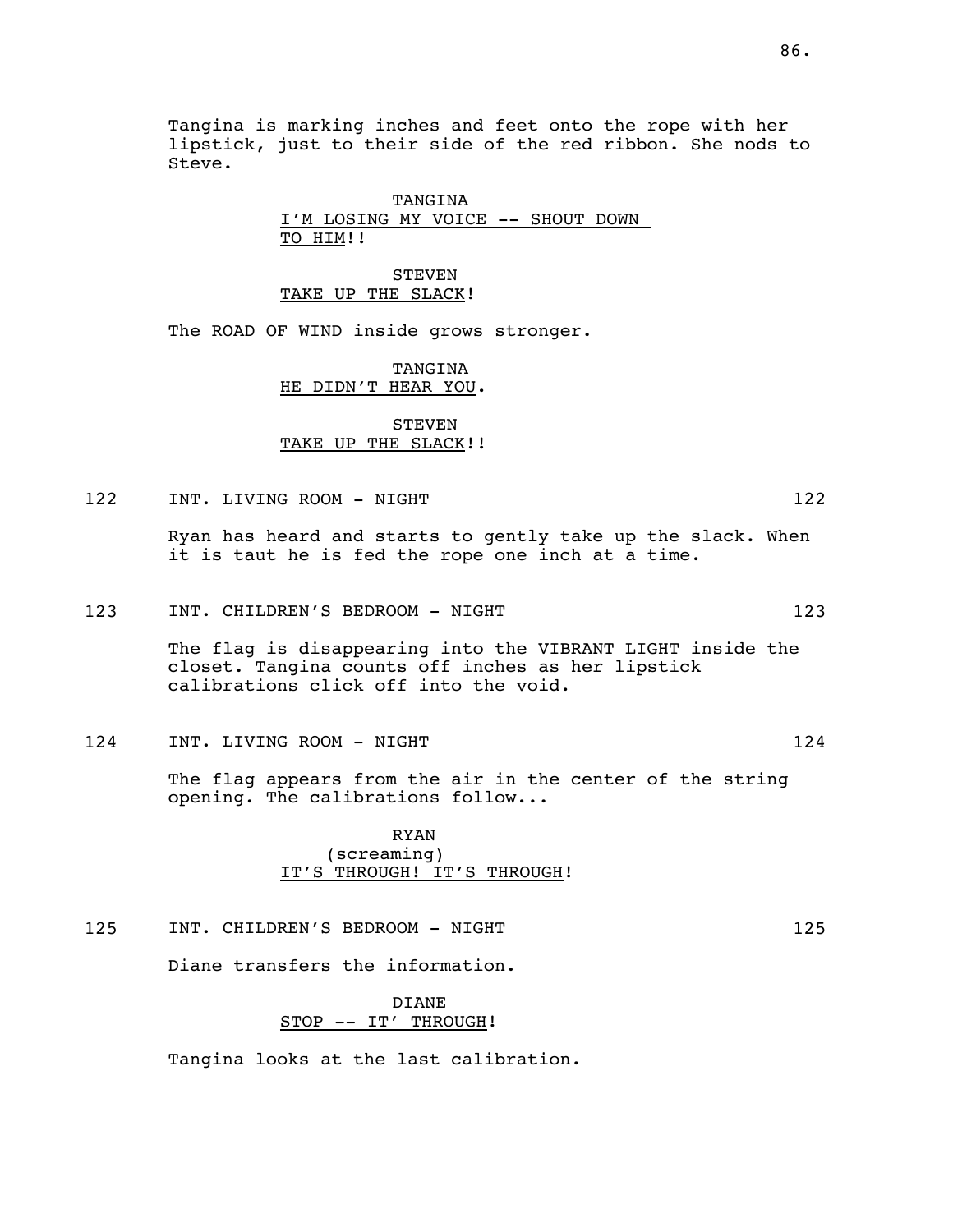TANGINA ONLY THIRTY-SIX INCHES WIDE, NOT MUCH ROOM. HERE, TIE THIS END AROUND MY WAIST.

A look of horror crosses Diane's face.

DIANE WHAT DO YOU THINK YOU'RE DOING?

TANGINA I'M GOING IN AFTER HER!

DIANE SHE WON'T COME TO YOU. LET ME GO.

TANGINA YOU'VE NEVER DONE THIS BEFORE!

DIANE NEITHER HAVE YOU!

TANGINA

# I NEVER WANTED TO! I STILL DON'T!

Diane steps into the room, blasted back by two several GUSTS OF WIND aimed specifically at her.

Steve has already started to tie the rope around his own waist. He's decided to go.

> TANGINA YOU CAN'T. WHO'S GOING TO HOLD THIS END?!

Steve realizes it's true. Diane pulls the rope from Steve and secures it around her waist. Steve ties two clove hitches and faces his wife.

> DIANE (above the wind) I LOVE YOU!

**STEVEN** I LOVE YOU!

They kiss, part, and Steve and Tangina get a hold of the end of the rope.

Dr. Lesh runs into the storm and helps to hold.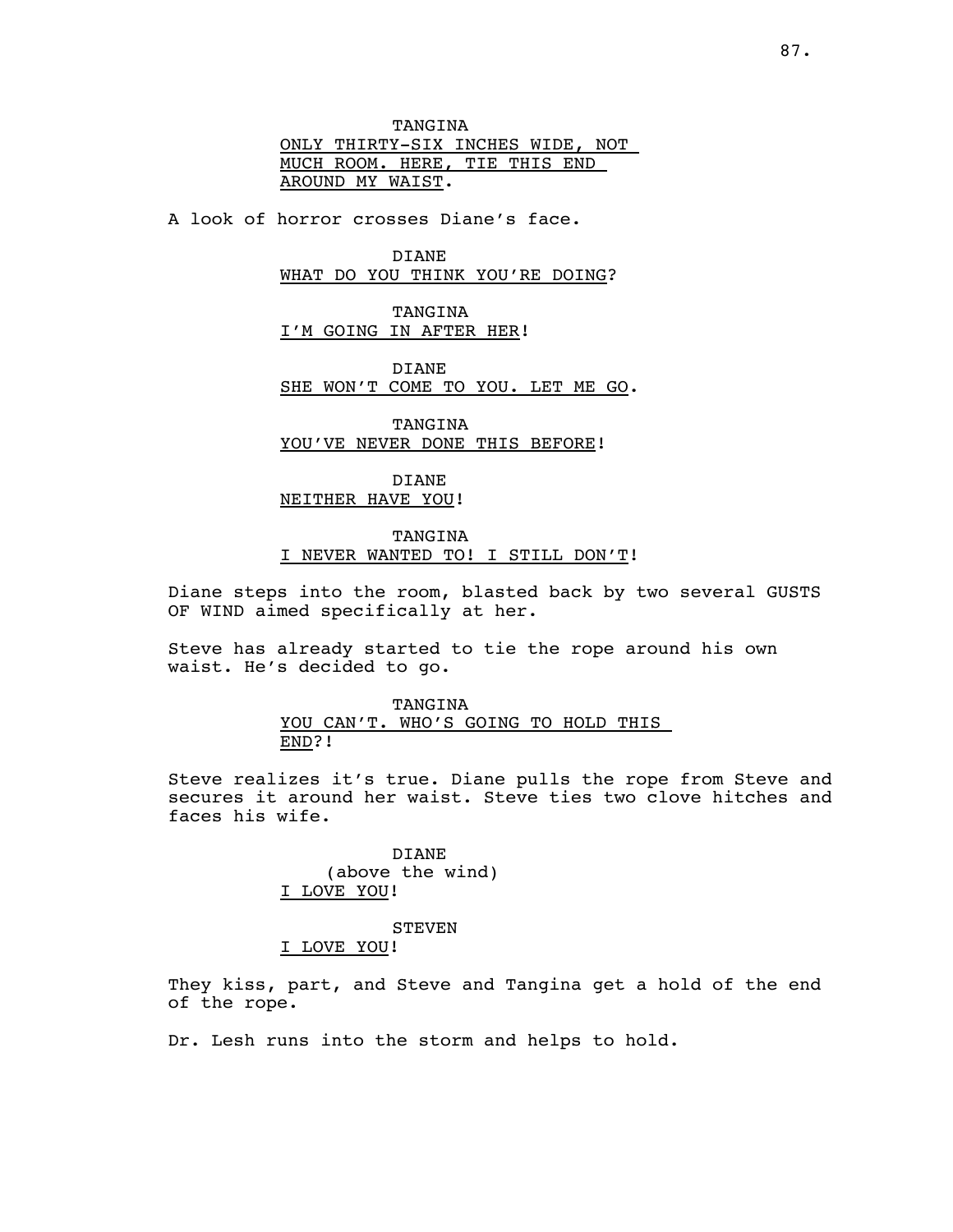TANGINA NO, NO! GO DOWN AND HELP RYAN PULL, BUT ONLY WHEN I SAY SO! ONLY WHEN I SAY!

Dr. Lesh runs downstairs and Diane takes one look back at Steve.

> DIANE DON'T LET GO, YOU GUYS!

# STEVEN

NEVER!

ANOTHER ANGLE - CLOSET AND DIANE

She moves into it... the light swallowing her. Tangina watches the calibrations and stops feeding when the indications are that Diane is in the center of the infinite void.

126 INT. LIVING ROOM - NIGHT 126 126

Dr. Lesh runs around in back of Ryan and takes hold of the taut rope. They wait without breathing.

127 INT. CHILDREN'S BEDROOM - NIGHT 127 127

Tangina is back in her trance. Sweat beads across her brow, only to be blown into horizontal rivulets by the eighty miles an hour interior wind.

> **STEVEN** HOW WILL WE KNOW IF SHE'S GOT HER?

Tangina doesn't answer... she starts her irregular breathing.

STEVEN WHEN WILL WE KNOW? (he looks back at her) HEY!

TANGINA (starts to speak) CROSS OVER, CHILDREN! YOU ARE ALL WELCOME. ALL WELCOME. GO INTO THE LIGHT. THERE IS PEACE AND SERENITY IN THE LIGHT.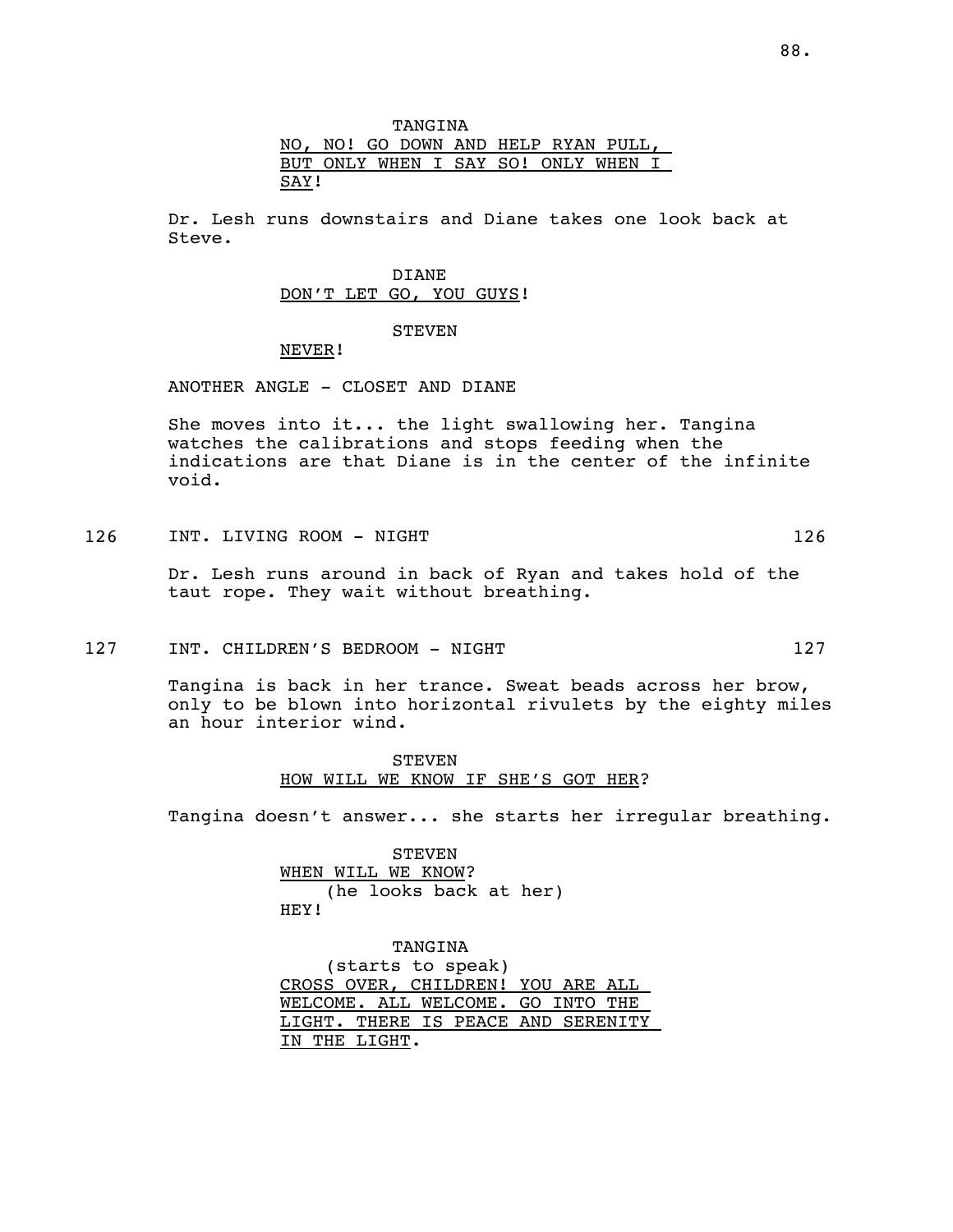Tangina's trace doesn't include Steve. She does not hear him. He thinks she is leading his family into the light and beyond.

Steve panics and starts to pull the rope back.

# STEVEN DIANE!! CAROL ANNE!!

Tangina snaps out of her trance to find Steve withdrawing the rope with all his might. She lets out a SCREAM.

# TANGINA STEVEN, NOT YET!! RYAN. RYAN, PULL!!

Steve gives one more tug and a flash of electrical energy explodes from the closet. A LOW GROWL is heard from the light. The GROWL HITS THE LOWER SOUND REGISTERS AND THE ENTIRE ROOM SHAKES FROM ITS VERY FOUNDATIONS.

INT. CLOSET

THE FACE OF THE BEAST EMERGES FROM THE CLOSET LIGHT. FACE IS THE ENTIRE LENGTH AND WIDTH OF THE OPENING.

THE HEAD EMERGES, SMASHING THE DOOR FRAME.

Steve freezes at the sight and SCREAMS for the first time. He drops the rope and...

#### 130 INT. LIVING ROOM - NIGHT 130

Ryan takes his cue and pulls. Dozens of electrical discharges blossom in midair and there is a primal CRY. A CRY OF BIRTH! RYAN AND DR. LESH PULL THE ROPE.

DIANE, HOLDING CAROL ANNE IN HER ARMS, EXPLODES FROM THE AIR AND FALLS INTO THE CENTER OF THE LIVING ROOM.

# 131 INT. DOWNSTAIRS BATHROOM - NIGHT 131

Steve carries Diane who still holds Carol Anne. Both are crying and not aware of their surroundings.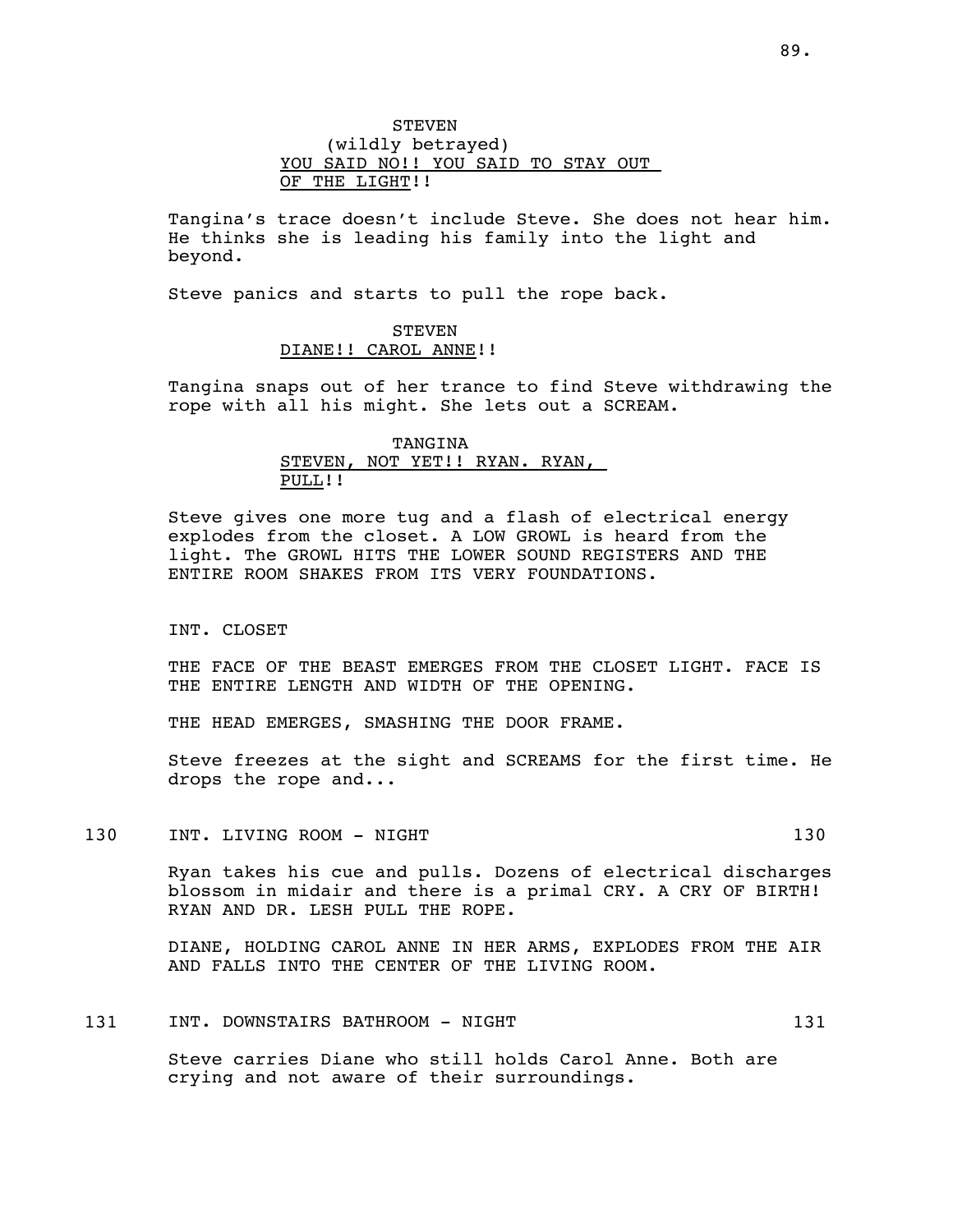They are covered from head to toe in a jellied substance, pink and red, that oozes down Steve's legs to the floor, leaving a trail behind.

Steve turns on the water and puts Diane and Carol Anne into the tub. Ryan follows him behind with his portable table video equipment. The water quickly turns into a bright pink as the jelly substance dissolves and foments like bubblebath.

132 INT. BATHROOM - TUB - NIGHT 132

CLOSE - STEVE IS CRYING

CLOSE - DIANE'S EYES OPEN

CLOSE - CAROL ANNE'S EYES OPEN

CAROL ANNE

Hi, Daddy.

DIANE Thank God. Oh, thank God.

Tangina and Dr. Lesh lean against the door, exhausted.

TANGINA This house is clean.

FADE OUT.

FADE IN:

133 EXT. CUESTA VERDE ESTATES, PHASE ONE - DUSK 133 The title card "Two Weeks Later" FADES ON then OFF.

134 INT. DINING ROOM - THE FREELING FAMILY - DUSK 134

The Freelings are moving. Bekins boxes are stacked all around, and packing lists lie on the kitchen counter. The entire family has gathered in front of a large roast. E. Buzz sits by Robbie. They are bowed in prayer, holding hands.

> ALL Bless us, oh Lord, for these thy gifts which we are about to receive.

**STEVEN** ...and for bringing serenity back to our home.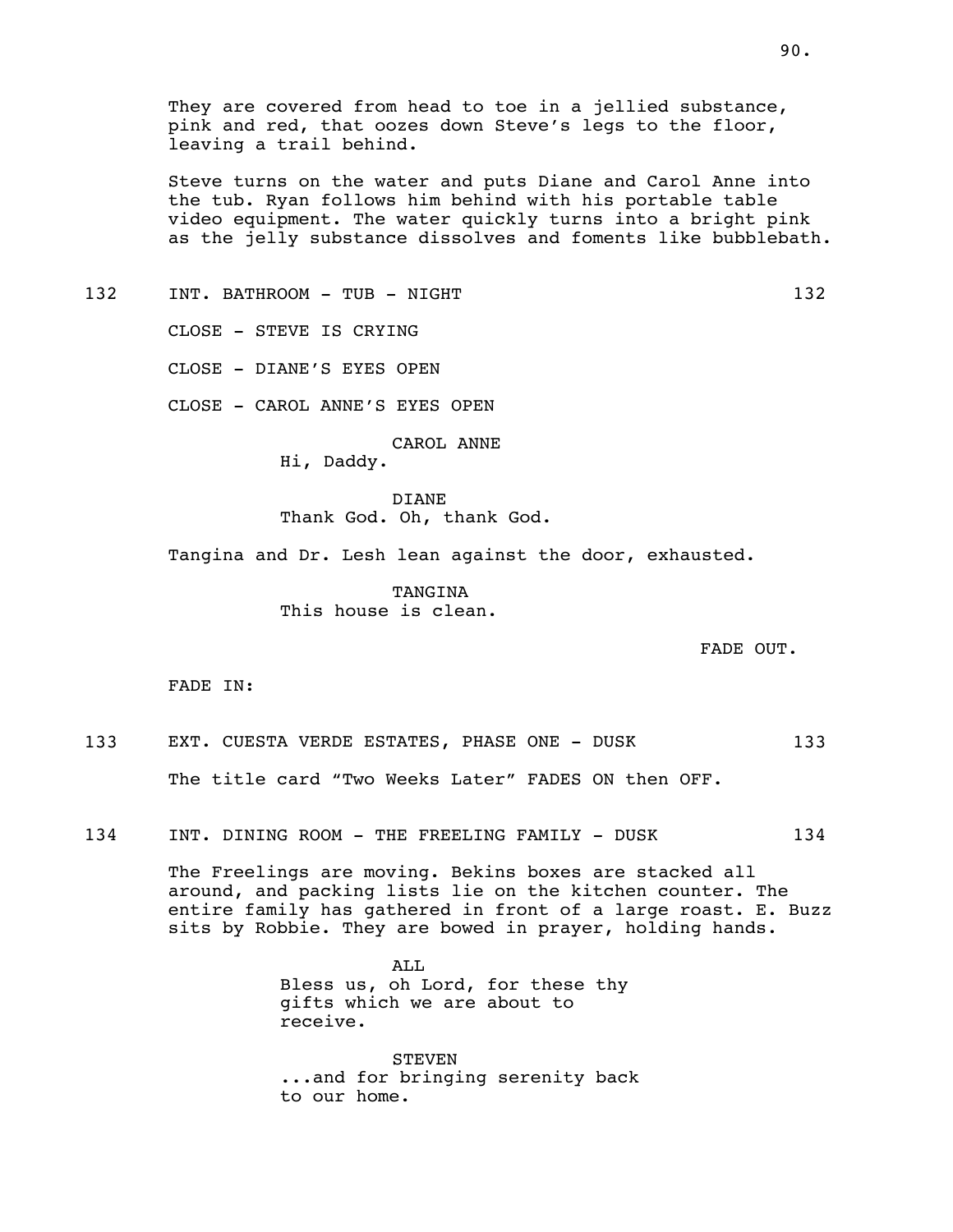ROBBIE Rub-a-dub-dub. Thanks for the grub. Yeah God!

Everybody LAUGHS. Diane, with an enormous amount of gray in her hair, reaches into her purse, almost as an afterthought and takes out an envelope addressed to the Freeling family.

> DIANE This came in the mail this morning from Tangina. She's in Acapulco.

Diane passes a color Polaroid around the table.

CAROL ANNE Who's that with Aunt Tangie?

# 135 INSERT - CLOSE ON SNAPSHOT 135

Tangina is standing against the sun and surf in a muu muu. Beside her is a good-looking, normal-sized man in his early thirties. If you didn't know Tangina was a midget you'd think the man was nine feet tall. There is writing accompanying the photo which Diane reads.

#### 136 INT. DINING ROOM - FREELING FAMILY - DUSK 136

DIANE

This photograph just goes on to prove that we grow things bigger in Texas than anywhere else in the world.

DANA Mom, I'm going to the Roxy with Kirk and Franklin.

DIANE It's a school night.

DANA It is not, it's Friday.

DIANE (laughing) Right. Right, I guess your mother is getting old.

**STEVEN** Just her hair.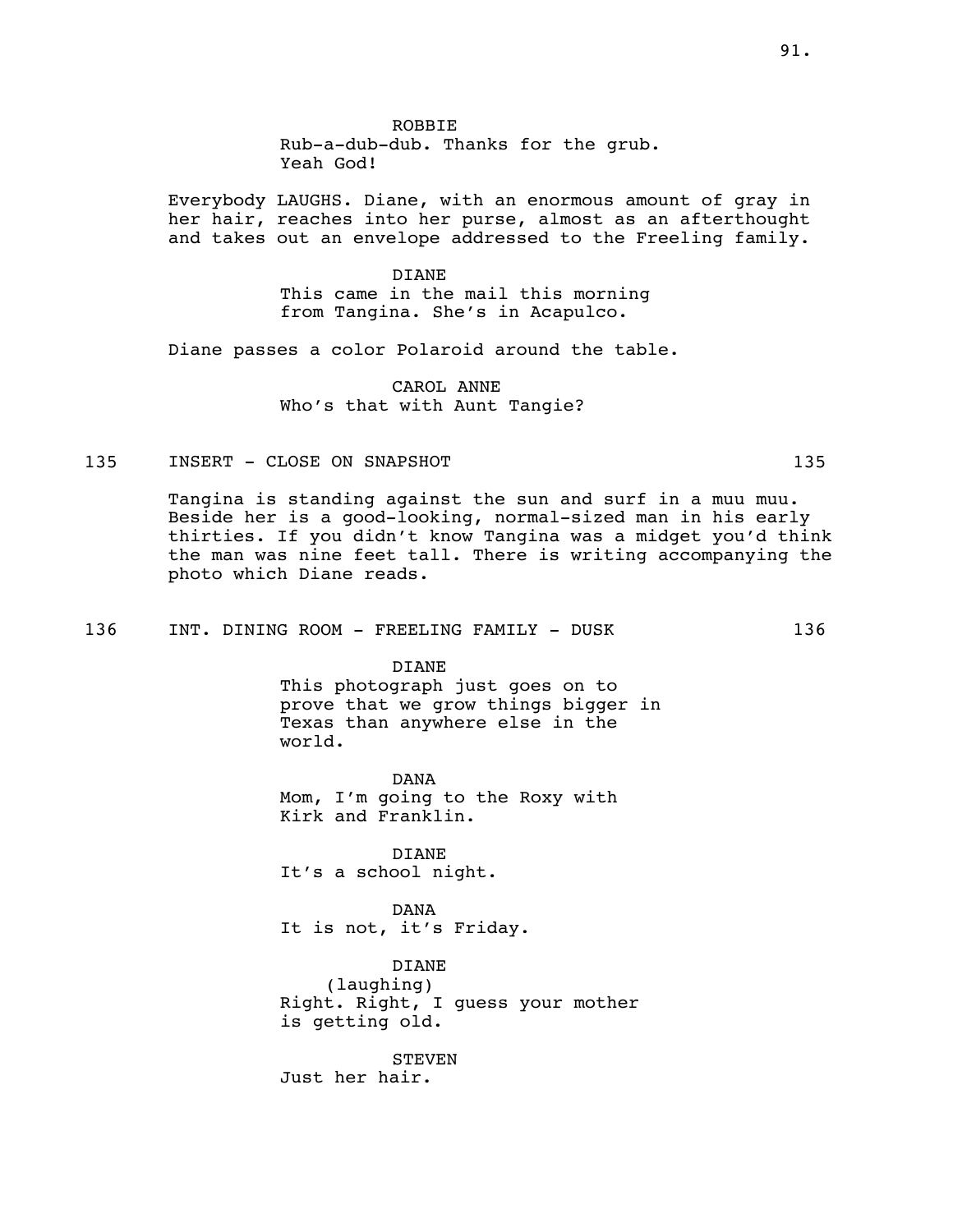**STEVEN** I can lend you some of my Grecian Formula.

DIANE I like my hair like this. It's very distinguished.

Diane finishes the letter.

### DIANE

She wants to know how our therapy is coming and says there is no better road to a normal life than through the love we have shown for each other...

#### ROBBIE

Carol Anne gots more sweet potatoes on her plate.

STEVEN

You can have seconds. Finish firsts first.

### DIANE

...and thinks moving is a good idea even if the house is clean. You're still seeing Teague tonight, aren't you?

STEVEN Yeah, he's coming by at nine. We'll probably go to the club.

### CAROL ANNE

(teasing Robbie) Looky-loo. Looky-loo. Looky, looky, looky-loo.

#### ROBBIE

Looky-loo to you too. Looky-loo are you-who. Looky, looky, looky-loo.

> DISSOLVE ON A CHORUS OF HAPPY TEASING: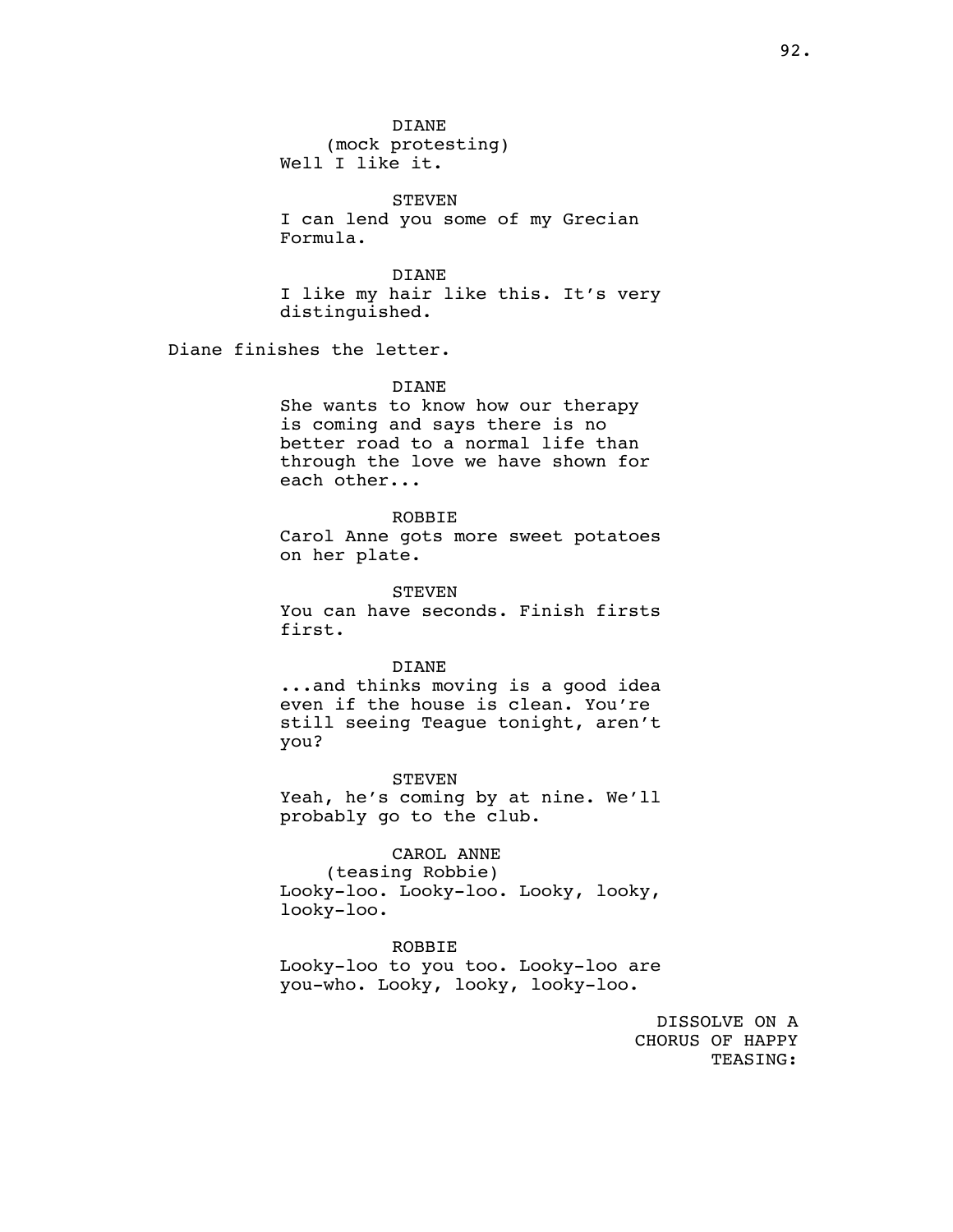137 EXT. POV OF FREELING DRIVEWAY - NIGHT 137

LATER

Through the lace curtains, Steve climbs into Teague's Bronco and they pull away.

137-A INT. LIVING ROOM - NIGHT 137-A 137-A

Diane watches him leave and walks up the stairs to the upper bedroom.

138 INT. UPPER HALLWAY - NIGHT 138

Taking the pins from her hair, Diane passes Carol Anne and Robbie's bedroom. The door is closed and warm light filters through at the bottom jamb. She listens in, hears nothing and starts to turn the knob, but thinks twice and continues into her bedroom.

# 139 INT. MASTER BEDROOM - NIGHT 139 139

Diane has done some redecorating in here. The first thing we notice is that the stain is gone and the curtains are lace yellow with white for borders. The bedspread is a happy sunlit color with smiling moons and planets.

140 INT. MASTER BATHROOM - NIGHT 140

Diane reaches down into the bathtub.

CLOSE UP - DRAIN

Diane squeezes the rubber stopper into the drain.

CLOSE UP - HOT AND COLD HANDLES

She mixes the temperatures until we see steam rising from the filling tub.

WIDE ANGLE - BATHROOM

Diane unbuttons her shirt. She hangs it over the mirror. Kicking off her sneakers, Diane peels off her sweat socks and unzips her Levi jeans.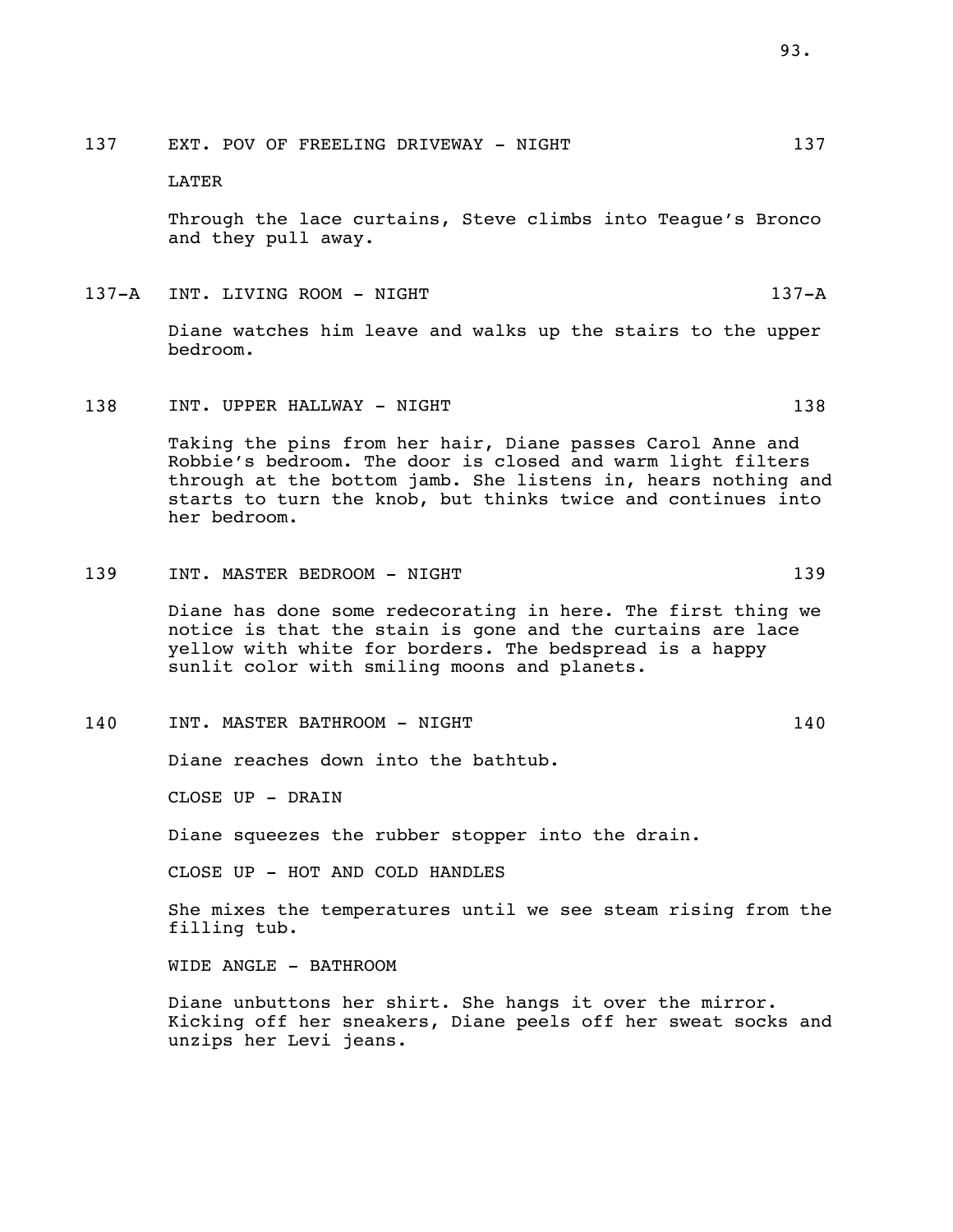# 141 INT. UPSTAIRS HALLWAY - NIGHT 141

Diane comes into the hall in her robe. Her hair is pinned up for the tub. The bathwater can be heard inside. Tying off the robe, Diane returns to Carol Anne and Robbie's room and puts her hand on the knob. This is hard for her and will always be. She turns it and the door slides open. Diane sticks her head in tentatively.

# 142 INT. CHILDREN'S BEDROOM - NIGHT 142

DIANE'S POV

Robbie and Carol Anne are quietly playing SPACE INVADERS on their new Atari video game. They both turn to see what their mother wants.

> DIANE Just checkin' up. I'll be in the tub for a few minutes if you'll get the phone?

ROBBIE Sure, Mom. Hey, I'm winning!

CAROL ANNE I won the last two battles.

ROBBIE Yeah and I won the first two.

DIANE

Play nice or Mommy wins the war.

She turns to go and sees that the closet light is off. Diane reaches into the closet with her hand... feeling for the switch. Her hand flails in the dark until it feels something. Diane flinches and pulls. The closet light comes on and Diane lets go of the pull cord. She smiles again at her children and leaves.

143 INT. MASTER BATHROOM - NIGHT 143

ANGLE - DIANE'S BARE FEET

The robe falls in a bundle around her feet. She steps out of it and into the tub. Sucking in her breath several times as she inches her way into the hot water up to her neck, Diane sighs. She closes her eyes. The steam rises to the ceiling.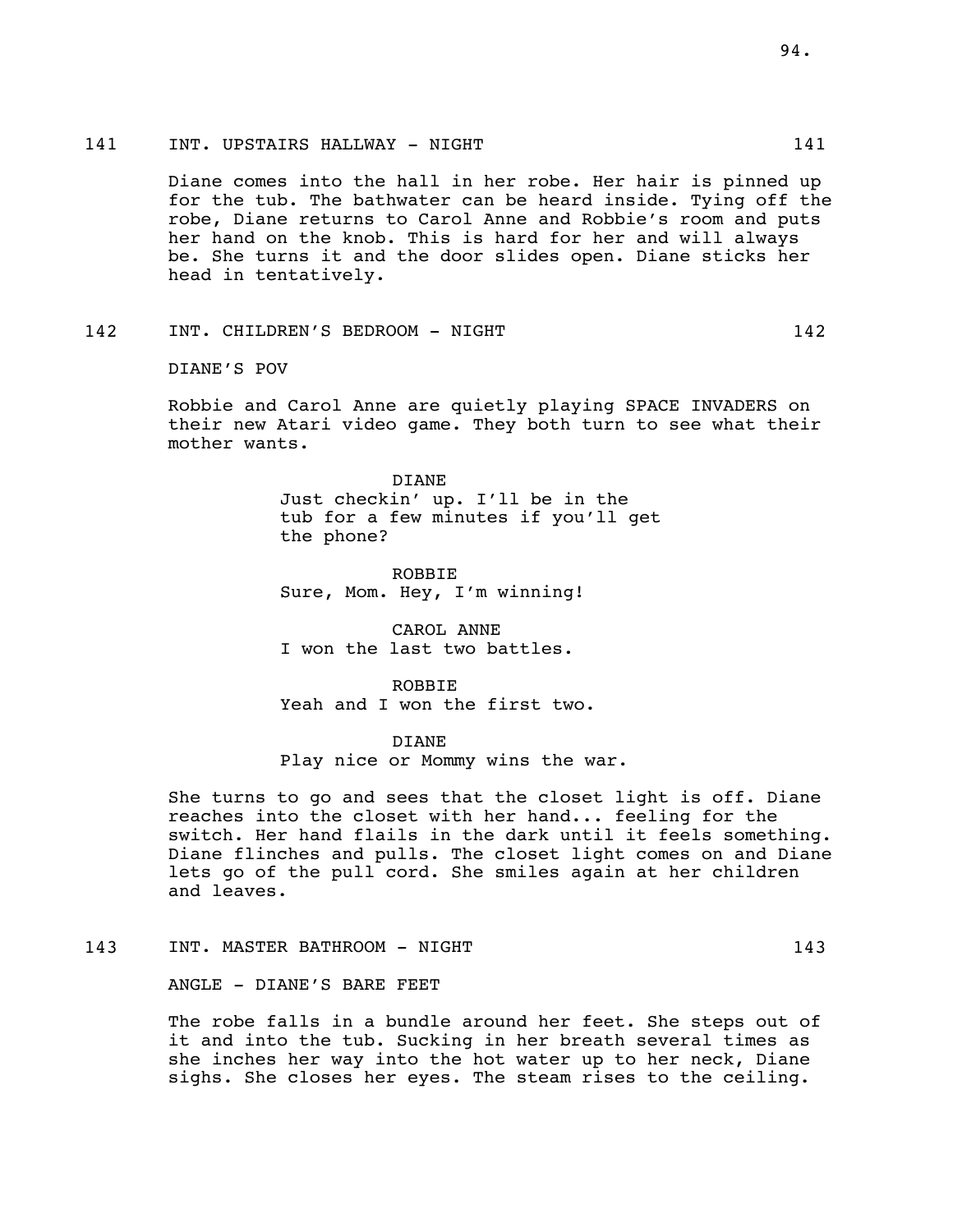The tub water gurgles into the overflow drain just under the spigot. Diane takes a washrag, throws it by her feet, and uses her big toe to clog the overflow drain to stop the annoying sound.

ANGLE - FLOOR

E. Buzz comes in and folds his legs up under him nestling into the soft area rug. He closes his eyes.

CLOSE - DIANE

She closes her eyes. Her breathing becomes steady and regular. We hold... and HOLD.

144 INT. CHILDREN'S BEDROOM - NIGHT 144

Robbie yawns and climbs into his new bed. Carol Anne imitates her older brother and climbs into her new bed.

The TV game is still on and the tiny white and blue rockets race silently through video space.

> CAROL ANNE 'Nite, Robbie.

### ROBBIE 'Nite, Carol Anne.

Robbie looks over at the new rocking chair. The old clown doll is sitting there quietly. Robbie takes the shirt by his bed and tries tossing it over the head of the clown doll but he misses. The shirt falls across the arm rest and starts the chair rocking. Robbie shrugs and turns out the light by his bed. Only the soft moonlight from the window and the warm light from the partially opened closet give any ambient illumination to the room. Outside the SOUND of a car passing, the TICKING of Carol Anne's new "man in the moon" clock.

145 INT. BATHROOM 145

CLOSE ON E. BUZZ

He is sleeping. His eyes open. His ears perk up and he raises his head.

UP ANGLE - DIANE

She is drying herself outside the tub. She looks down at her dog and blows him a kiss.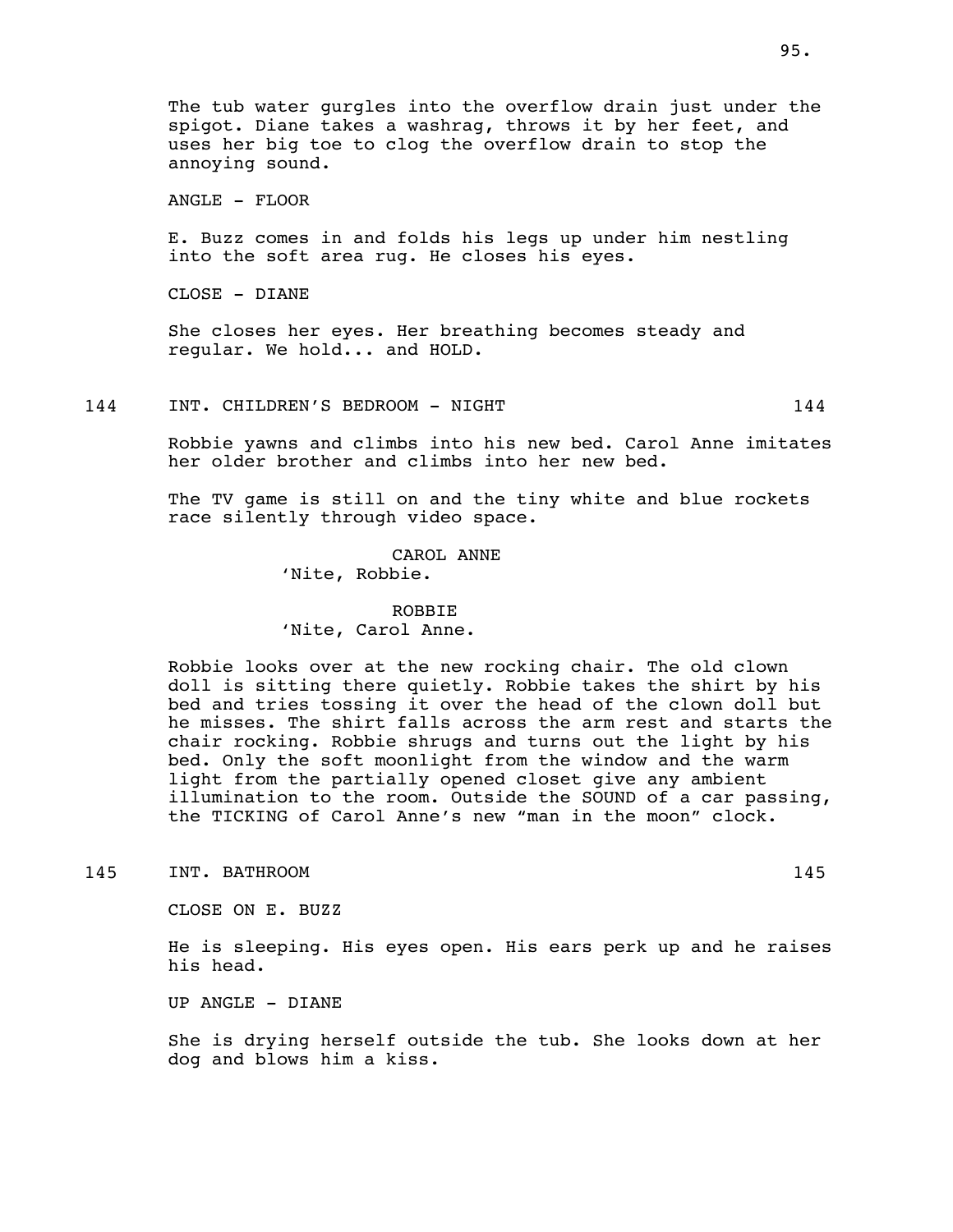E. Buzz's tail wags as he follows Diane into the bedroom where she sits in front of her vanity table and takes the clips from her hair.

#### 146 INT. CHILDREN'S BEDROOM - NIGHT 146

CLOSE - ROBBIE

He turns over but can't sleep. He yawns and sits up on one elbow looking toward Carol Anne. She is out like a light. Robbie casually looks over at the clown in the rocking chair. The rocking chair is empty.

# 147 INT. MASTER BEDROOM - NIGHT 147

Dressed in her nightgown and robe, Diane combs out her long, silky hair. She throws her head forward so all the hair in the back can cover her face. Stroking from the back of her neck, Diane gets out all the tangles. Satisfied, Diane flips her head straight up so all her hair can fly back around her shoulders. The shiny gray-brown hair flies straight up into the air and upon reaching its full height... it freezes and doesn't come down.

E. Buzz turns and runs out of the room. DIANE IS LOOKING AT HERSELF IN THE MIRROR WHEN THIS HAPPENS.

- 147-A In the background, just above the headboard to her bed, la 1-A BLACK SPOT starts to SPREAD. Like an ink blot it gathers speed in all directions sending wiggly black veins like a manof-war over the ceiling and onto the floor.
- 147-B CLOSE DIANE'S FACE 147-B

DIANE IS GOING TO FAINT. HER EYES START TO ROLL INTO HER HEAD WHEN...

Four deep impressions collapse her cheek unevenly against her jaw. The left side of her mouth is pressed against her front teeth as if someone was attempting to twist her head halfway around the left shoulder.

The STAIN STOPS GROWING AND STARTS TO BREATHE, moving in and out like the hairy body of a mutant tarantula.

CLOSE - DIANE'S FACE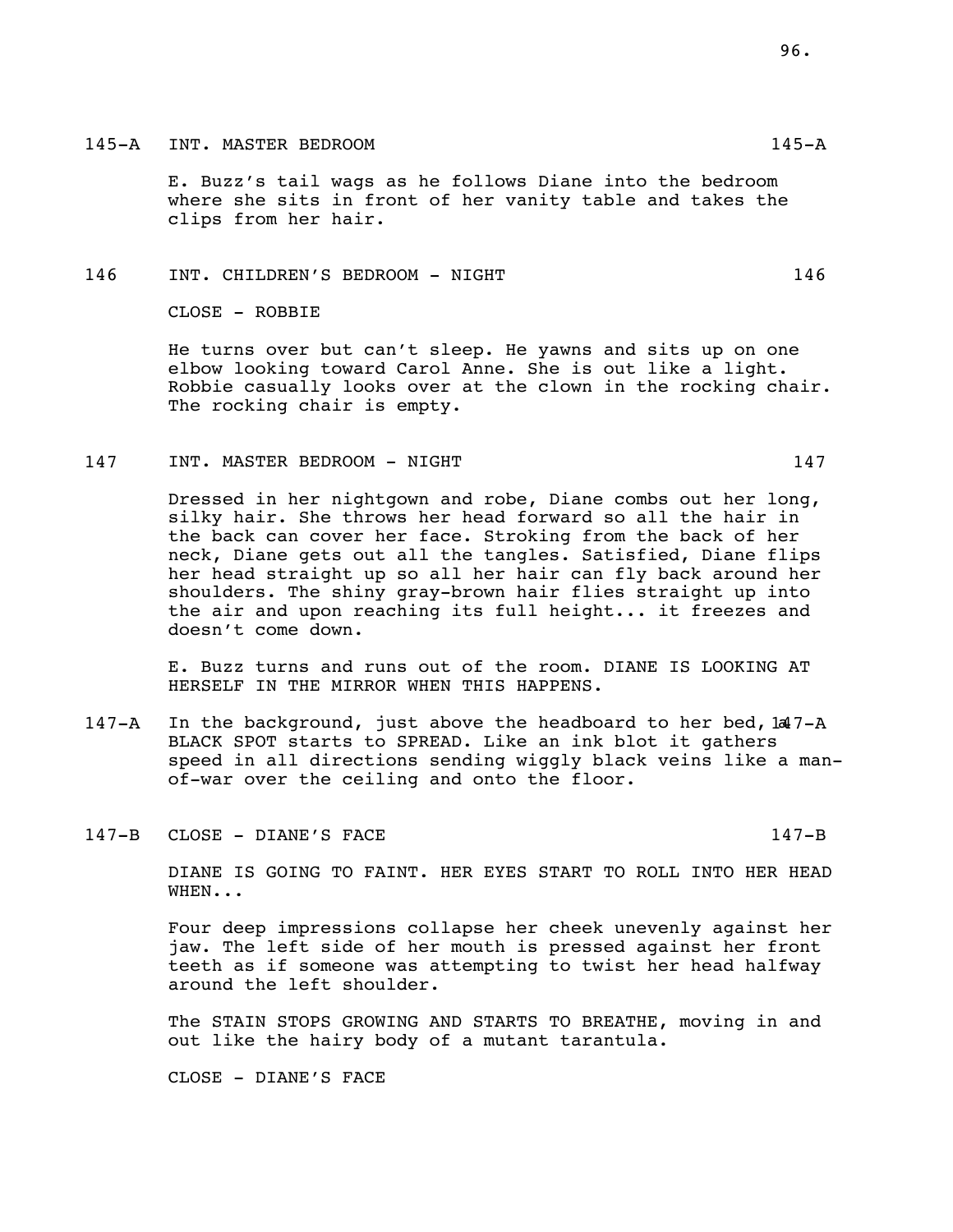Her hair is allowed to fall around her shoulder and she struggles away from the force that has held her. She goes straight for the door. It CLOSES IN HER FACE. Diane turn insanely when her arm is nearly wretched from its socket. She us flung onto her bed right under the spider stain.

### 148 CHILDREN'S BEDROOM - NIGHT 148 148

Robbie, sitting up in bed, looks all around for the clown doll. He dares even to look on the floor. It is nowhere in sight.

Robbie's breathing quickens. He knows where he now must look. After all no child can ever sleep until knowing the night is in order. Lying on his stomach, Robbie slowly lowers himself head first to the floor of his bed, in preparation to look under it. He very, very carefully lifts the dust ruffle and lets the top of his head touch the rug. Robbie is upside-down as he looks into the darkness under his bed.

#### 148-A UNDER ROBBIE'S BED 148-A

The clown is there, face to face with him, smiling sardonically.

In the split second it takes for a child to draw a breath and let it out through the vocal chords, the clown doll wraps its five foot extension arms four times around Robbie's neck, cutting off half his air.

148-B WIDE - HIGH ANGLE 148-B

Struggling now for his life... Robbie is dragged inexorably under his own bed and out of sight.

148-C CLOSE - CAROL ANNE 148-C

Waking up suddenly. A light interior breeze ruffles her hair. Carol Anne sees the closet.

The closet grows brighter.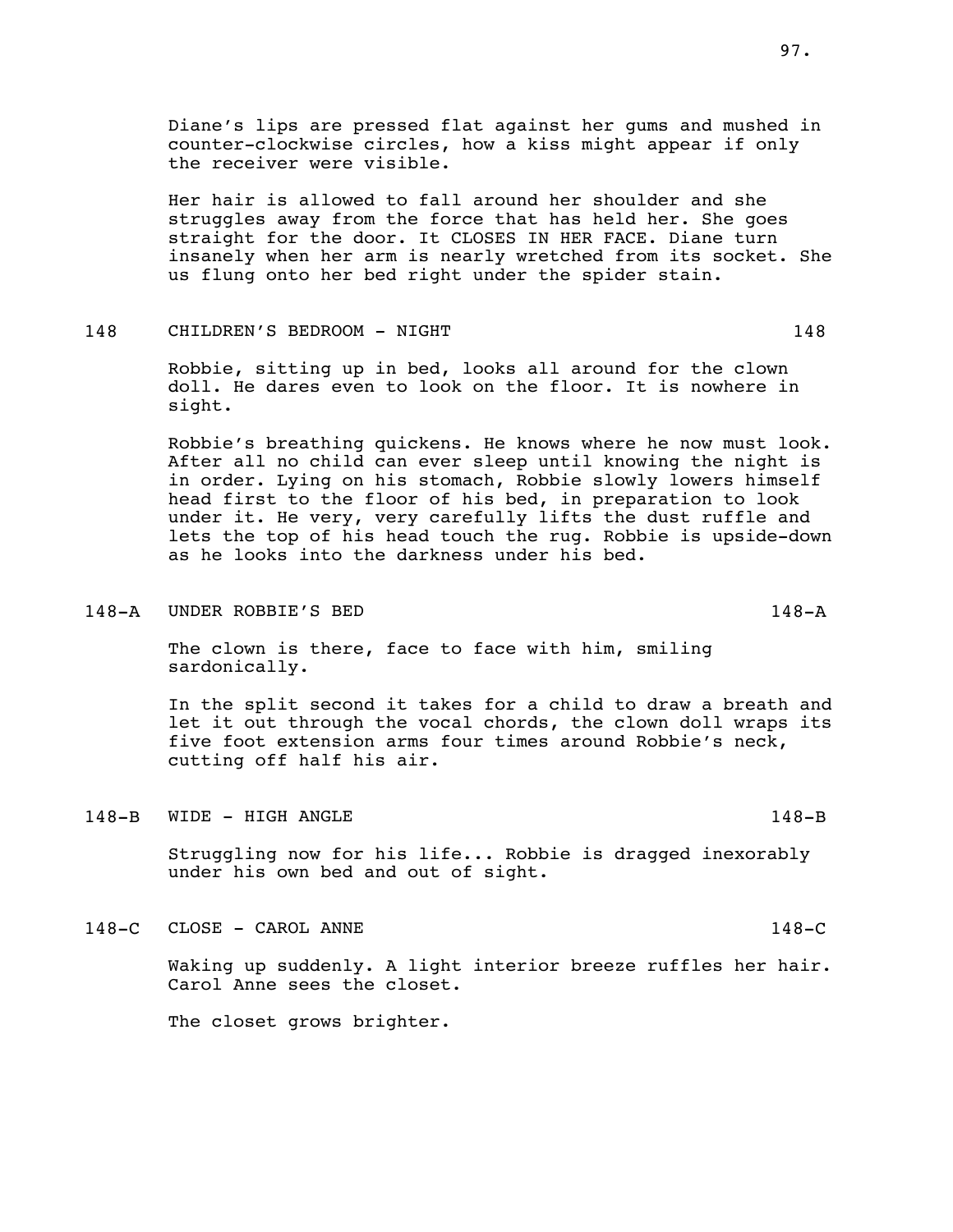# 149 INT. MASTER BEDROOM - NIGHT 149

Diane lets out a chilling SCREAM. Her robe is torn away from her nightgown and hurled into the air. Diane tries to get up but a pressure upon her chest defeats her best effort.

# CLOSE - DIANE'S BREASTS

The nightgown is suddenly torn away revealing her breast. They are kneaded and flattened. Hulking finger impressions can be seen sinking deeply into her. Diane's hysteria doesn't make any difference. Now her legs are spread apart and a great pressure over her pelvic bone crushes her deeper and deeper into the mattress over and over again.

Diane is fighting all this time when everything suddenly stops. She is left for dead, on the wet, sweat-stained sheets. Then... it begins again, but this time...

Diane is pulled to her feet. Standing tiptoes above the pillows she is DRAGGED UP THE WALL AND ONTO THE CEILING. IN DEFIANCE OF EVERY KNOWN LAW OF PHYSICS.

Diane is dragged across the mandibles of the spider stain and onto the ceiling. There she is slammed repeatedly, her rear end pounding the ceiling, her back arched, her head torn back from her shoulders, held invisibly by the hair.

Without a breather, she is then pulled across and down the opposite wall. Diane is just as quickly released. She drops onto the floor. Like jello are her legs. Diane struggles, crawling off the bed to the door, reaching, straining to open it.

Mercifully "it" lets her get out. She BELLOWS her children's names.

# DIANE CAROL ANNE! ROBBIE! GET OUT OF HERE! RUN! RUN!!

150 INT. UPSTAIRS HALLWAY - NIGHT 150

CLOSE - DOORJAM TO MASTER BEDROOM

From beneath the door of Diane's room a rush of ECTOPLAMIC SMOKE snakes ahead of her, cutting her off from her children's room. There, it forms an eerie blockade and begins to MANIFEST.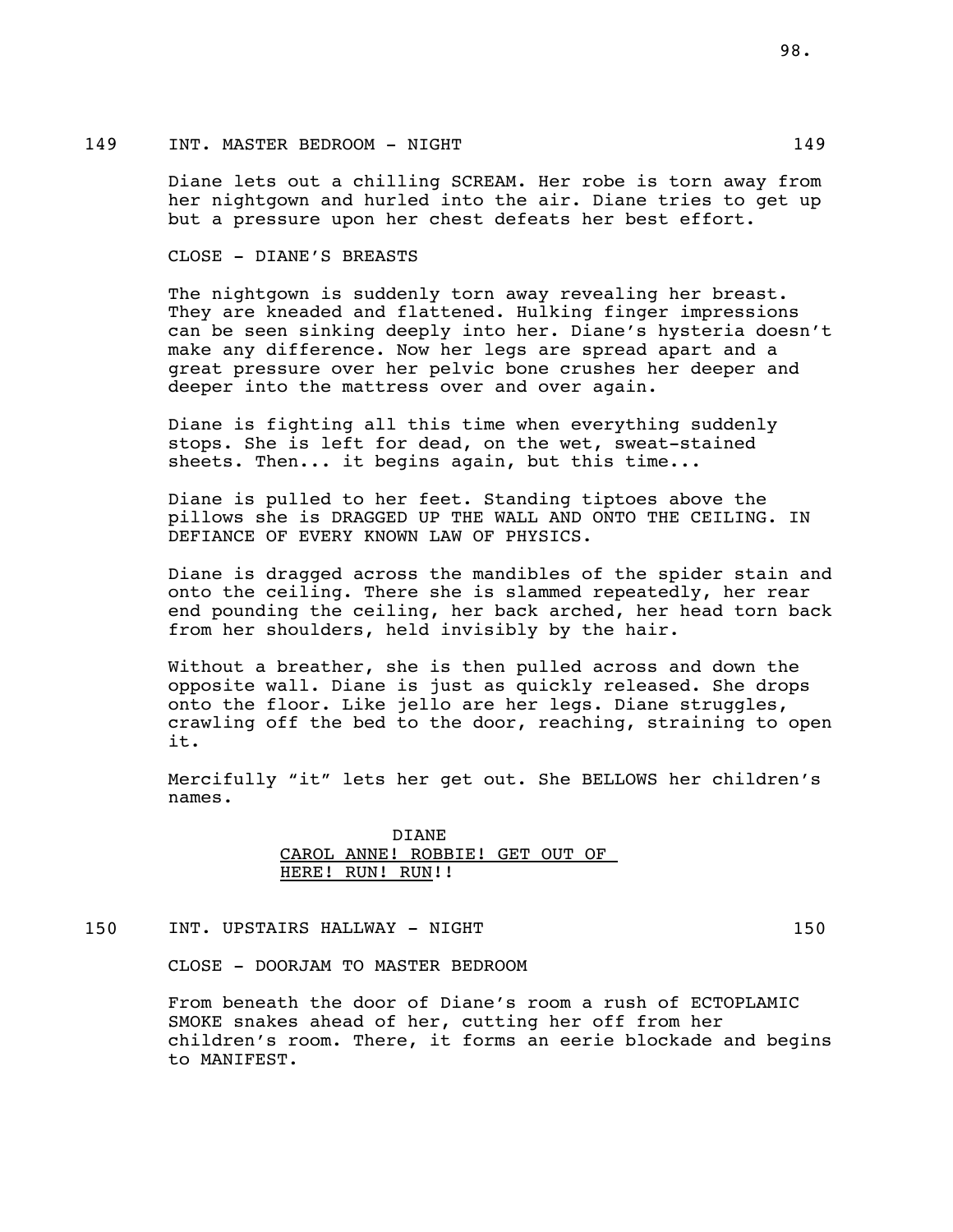Diane looks up into the face that forms and the hands that reach out to her and sees the beginning of the "great beast". She retreats on her rear end backwards down the hall, pursued by the phantom twister.

### 151 INT. STAIRCASE TO THE LIVING ROOM - NIGHT 151

Diane rolls down the carpeted staircase and grapples for her footing as she heads down toward the back door.

152 EXT. BACK YARD - NIGHT 152 152

It is raining and Diane is instantly soaked as she backs up looking at the house SCREAMING.

# DIANE STEVE! ANYONE!! HELP ME!

Diane's feet lose her footing in the mud and she falls into the shallow end of the unfinished swimming pool, sliding all the way down the wet mud to the puddle in the deep end.

THE POOL LIGHTS COME ON. Backlighting the rain and Diane's flopping actions as she regains her balance is the quagmire.

Then, A GUSHING BUBBLE EXPLODES next to her in the mud. She stares at it as a second bubble bursts revealing within it, the leathery face of a corpse, in its burial clothes, rising like a weed straight out of the gushing mud. Diane SCREAMS and backs into ANOTHER FACE who's mouth stretches open revealing tiny wire jaw clamps that make popping SOUNDS like a jew's harp. With a terrible SLURP, the top of a metal coffin pushes out of the mud, its lid hinged open, tossing bones and dirt and burial jewelry all over Diane.

# 153 INT. CHILDREN'S BEDROOM - NIGHT 153

CLOSE - CAROL ANNE

She is SCREAMING WILDLY. A white hot light erasing her features as she once again fights the phantom wind that begins to suck the room toward the closet.

CLOSE - ROBBIE

Wrestling on the floor with the clown. He tears the stuffing from its middle, shredded bits of white cotton flying at terrifying speed toward the closet opening.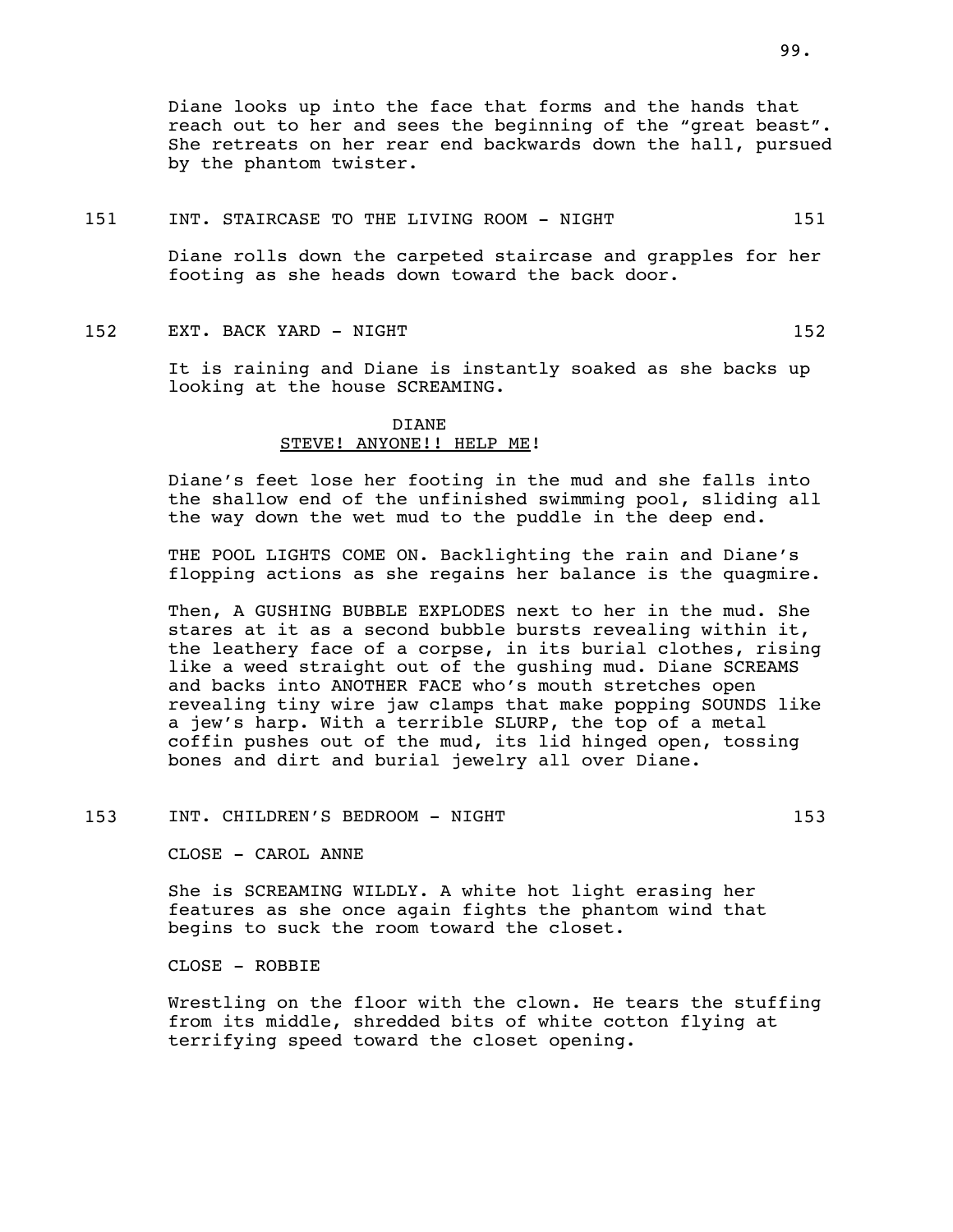The closet is becoming a living, terrifying organism as bits of flesh grow like moss along the squared off door frame. Fatty tissues form, veins escape into the soft pink skin until we are looking into a living mouth, all gims and blinding light and at the very back, a pale yellow esophagus that spirals to abysmal depths.

### 154 EXT. BACK YARD - NIGHT 154 EXT.

Some sort of seismic upheaval is forcing dead things up from the ground in even greater numbers. Diane is climbing up the steep, slick incline toward the metal ladder at the shallow end. With every couple of steps to safety, she slips back in the rain, turning back to see the black tie crowd that awaits her. Diane turns back reaching out her hand to dig in deeper when...

ANOTHER HAND GRABS HERS.

Diane shrieks and looks into the face of Ben Tuthill from next door.

> TUTHILL Look at that! Look at that!! Look in your pool, my God!!

Mrs. Tuthill runs over in her night clothes.

MRS. TUTHILL Your children. Listen. What sort of sound is that?

Ethereally, the SCREAMS from Carol Anne and Robbie sound almost angelic in the rain.

> DIANE I HAVE TO GET THEM OUT!!

She pulls away from Tuthill and races back inside the house. Ben starts to follow but then Mrs. Tuthill stops him.

> MRS. TUTHILL Don't go in there! Don't ever go in there!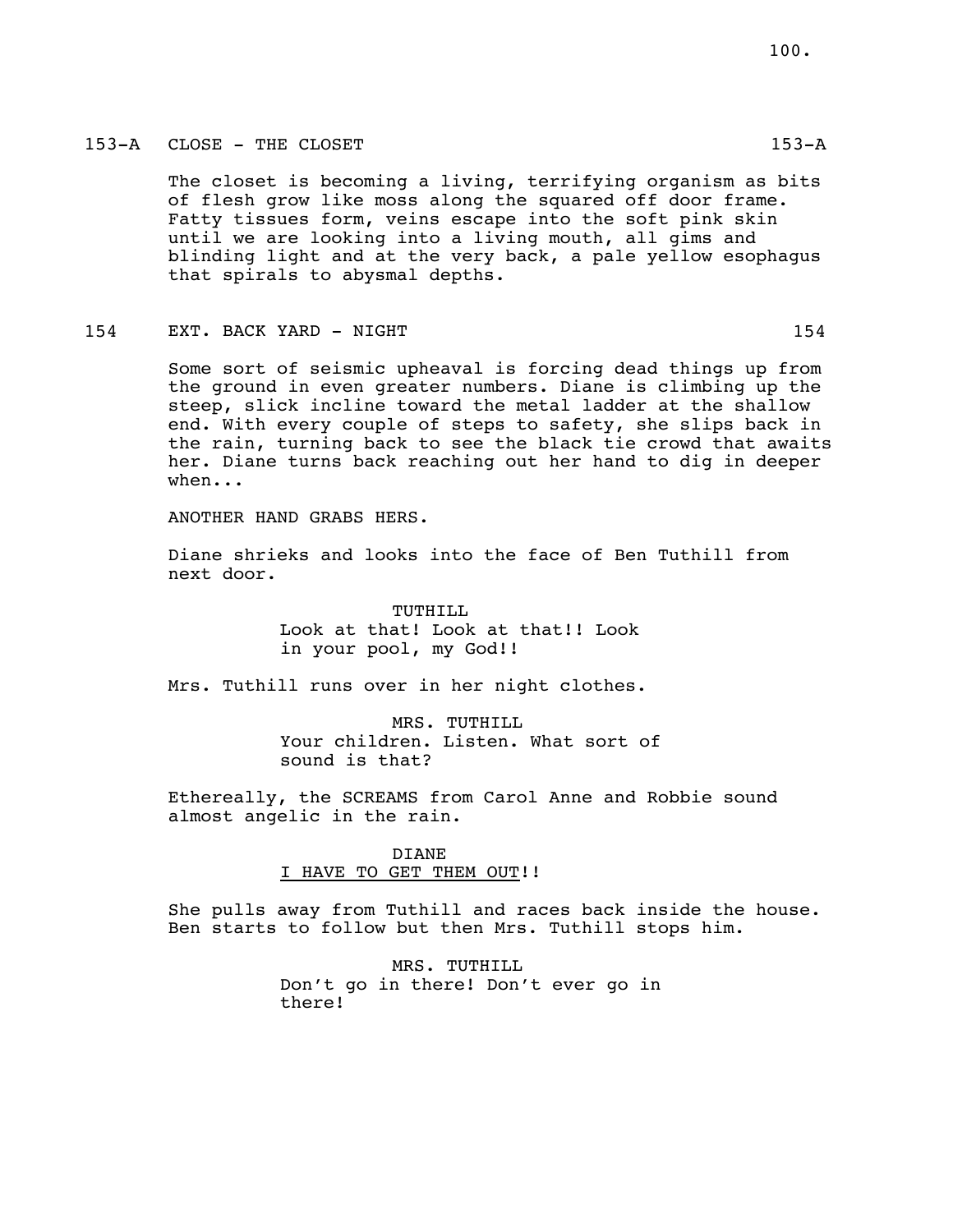### 155 INT. STAIRCASE TO UPPER HALLWAY - NIGHT 155

Diane hits the staircase and races up. The door to the children's room is shut and ultra-bright light is streaming from under the jamb. Diane opens it and is immediately sucked in.

### 156 INT. CHILDREN'S BEDROOM - NIGHT 156

Robbie and Carol Anne hold onto their bedposts with all their might. Everything is loose and circulating the room a full revolution before surrendering to the closet and bottomless pit. Diane SCREAMS to her children.

> DIANE TAKE MY HAND, ROBBIE -- !

Robbie reaches out with his one hand and Diane tries to work her way against the rip to get into position. She looks at the closet.

### THE CLOSET

It sucks harder and Robbie and Carol Anne's beds start to move toward the hot pink opening. Diane lurches the final inch and grabs Robbie's little wrist with both hands.

# DIANE TAKE YOUR SISTER'S HAND, ROBBIE. TAKE IT!

Robbie reaches for Carol Anne, who reaches out to Robbie. They are but inches apart.

ANGLE - CLOSET

One last powerful inhale and the two beds shoot out from under the children just as Robbie grabs his sister's hand and Diane pulls them from the room.

### 157 INT. STAIRCASE - NIGHT 157

Diane drags her children down the stairs and toward the front door. The staircase is rolling as in an earthquake, knocking them off balance and onto the landing face down. Diane sees the front door through a sudden cut over her left eye. She leads the children to it slow in motion as a phenomenally intense headwind tries to prevent their escape.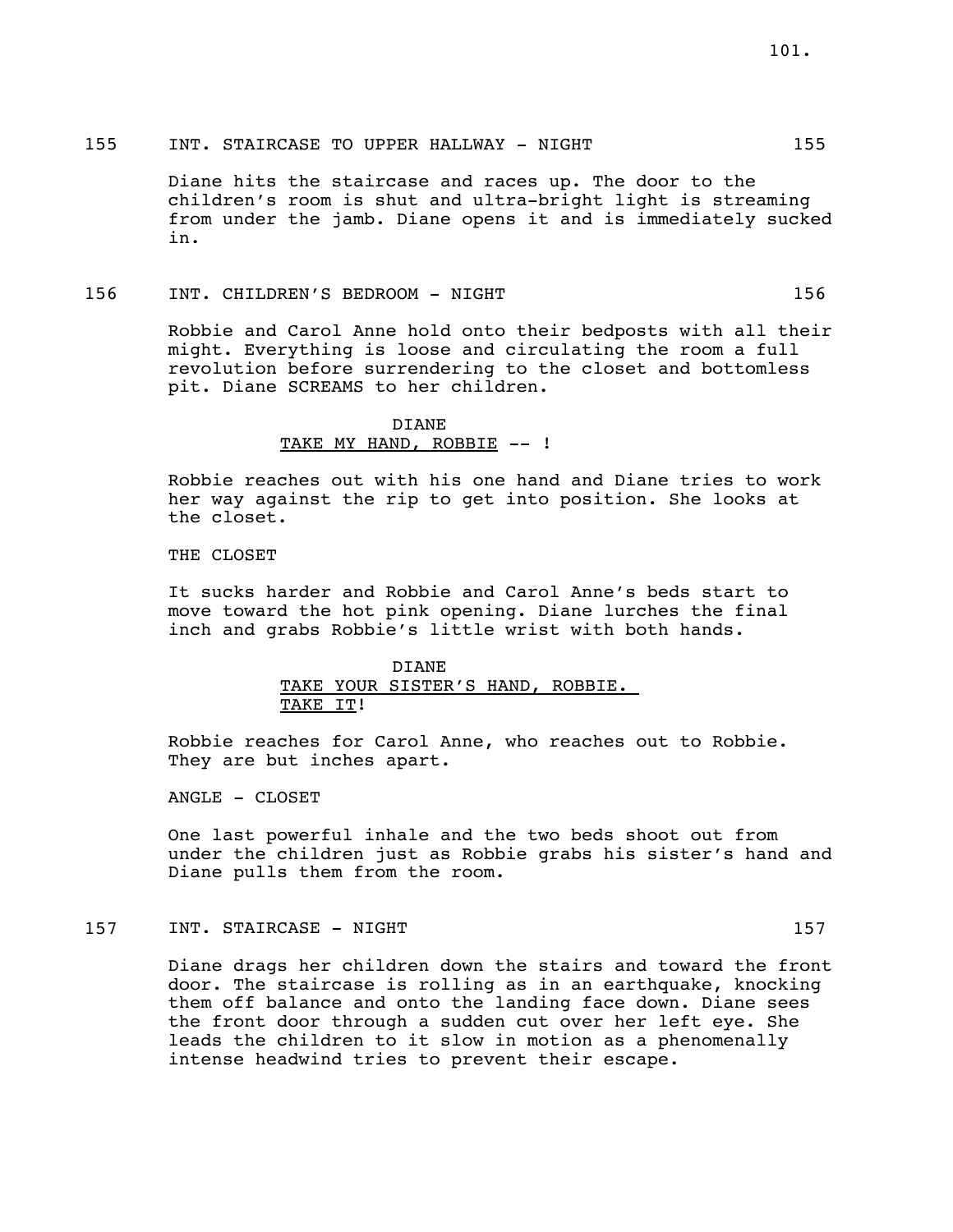158 EXT. FREELING HOUSE - WIDE ANGLE - NIGHT 158

THE RAIN HAS STOPPED.

Teague's Bronco pulls up to the driveway of the Freeling home. Steve gets out, sees the house in turmoil, and runs to the front door. Teague gets out of the car, his eyes afloat.

159 INT. ENTRYWAY - NIGHT 159

Diane finally reaches the front door. She throws it open and is about to step out when...

160 EXT. ANGLE ON FRONT STEPS - NIGHT 160

THE FRONT STEPS CRACK OPEN, AND SUDDENLY SOMETHING EXPLODES. ONE ORNATE CASKET RISES UP OUT OF THE GROUND SENDING A GEYSER OF DIRT AND SPLINTERS INTO THE HOUSE, SHOWERING DIANE, THE KIDS, AND STEVE WHO HAS JUST ROUNDED THE FRONT OF THE HOUSE.

161 INT. ENTRYWAY - NIGHT 161 161

Diane picks up Carol Anne and she and Robbie run toward the kitchen.

162 EXT. FRONT YARD - NIGHT 162 162

Steve turns and is knocked off his feet by an exploding casket. Bones, mud, and decaying flesh spill over him.

163 INT. KITCHEN - NIGHT 163

As the family runs for the side door, the kitchen tile bulges horrifically, splits open with a MOAN and two caskets shoot into the clean eating area, lids blowing off and rotten, rotting corpses reaching out at Diane as they pitch forward. As they reach the door, the kitchen wall explodes with the impact of the BEAST.

164 EXT. FRONT YARD - NIGHT 164 164

Steve claws his way up out of bones and flesh and runs to the front of the garage.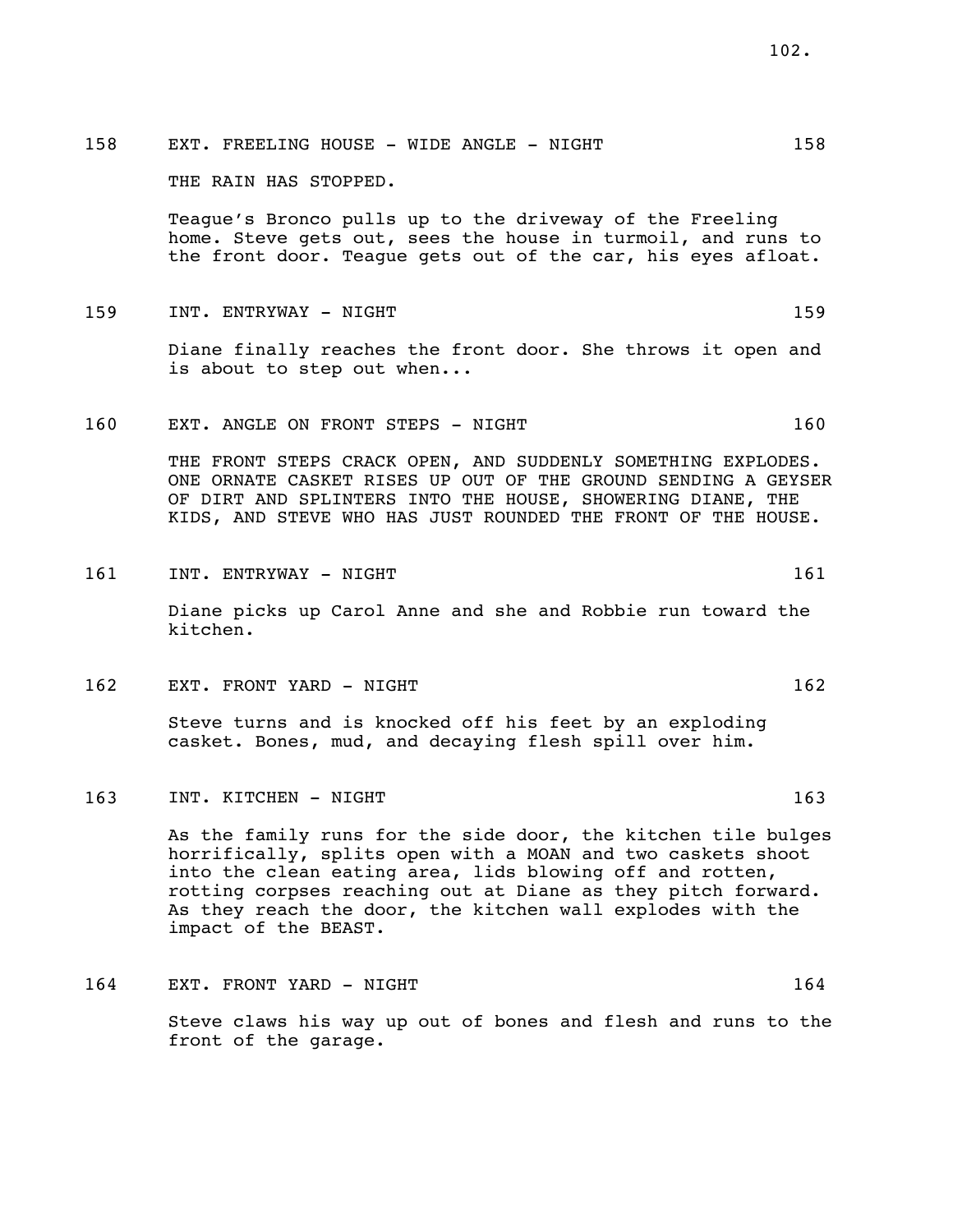165 EXT. FREELING'S HOUSE - FRONT YARD 165

Dana steps out of a car with two young men and stands with her mouth agape.

166 EXT. FREELING DRIVEWAY 166

Steve looks back at the house then at Teague.

STEVEN You moved the cemetery! But you left the bodies didn't you! You sonof-a-bitch! You left the bodies and only moved the headstones!!

167 EXT. POV FREELING HOUSE 167

Every window in the house blows outward with bright flashes in every room.

168 EXT. FREELING HOUSE - SIDE - NIGHT 168

Diane, carrying Carol Anne, and Robbie come running from the back yard. Two coffins pop up in their path. They dodge the cascading bodies and scramble towards the station wagon.

169 EXT. FREELING DRIVEWAY 169

Steve jumps behind the wheel as the rest of the family piles into the car. He throws the car in reverse just as a coffin blasts through the garage door in front of them.

170 EXT. PLATANO DRIVE - NIGHT 170 170

The station wagon roars back, crashing into Teague's Bronco shoving it into the street. Steve guns the car forward past Teague who stares after them.

171 EXT. FREELING SIDEWALK - NIGHT 171

ON TEAGUE

He turns as a coffin launches out of the lawn ripping up wires and cables and causing electrical shorts and flashes all around it.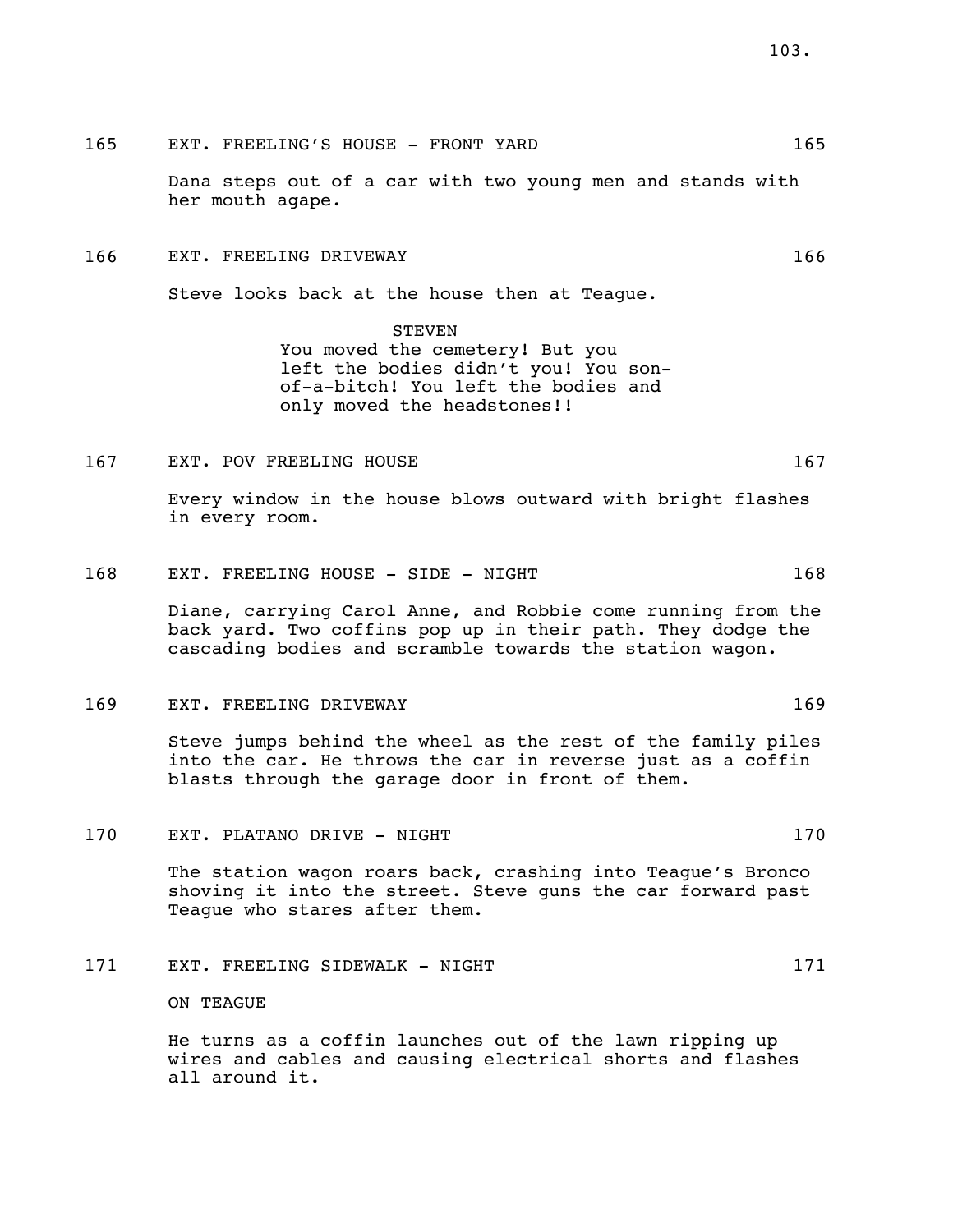It flies open and a hideous corpse lurches across the sidewalk at Teague. He falls backwards into a hole, the corpse landing on top of him.

Teague tries to scream but only night breath gushes out.

#### 172 EXT. STREET IN FRONT OF TUTHILL'S HOUSE - NIGHT 172

As the Freeling car passes the house, a coffin explodes from under Tuthill's VW knocking it out into the street. Steve swerves but cannot avoid hitting the VW, causing it to spin on it's top. Steve fights for control of the car.

### 173 EXT. PLATANO DRIVE - FREELING CAR - NIGHT 173

The car continues past a fire hydrant. Another casket bursts out of the ground, sending mud and water 30 feet into the air. Steve slams on the brakes, stopping inches from the coffin and mud that block their path. Steve jumps out to clear the path. An incredible noise blasts forth from down the street. He turns...

# 174 EXT. FREELING HOME - WIDE ANGLE - NIGHT 174

STEVE'S POV

The children's window is glowing with an almost radioactive intensity.

The entire hose starts to suck inward, imploding at an angle that suggest that the closet is consuming everything in its lust and anger.

175 EXT. FREELING HOME - WIDE ANGLE - NIGHT 175

CLOSE - STEVE

He is stunned by what he sees.

176 EXT. HOUSE - NIGHT 176

A CONCUSSION OF SUCH AWESOME POWER BLOWS ALL SHINGLES OFF THE ROOF AND A CLOUD OF THIN BLUE ECTOPLASM, LIKE FINGERS AND ARMS REACHING UPWARD, ESCAPES LIKE A GREEN COMET TO THE HEAVENS.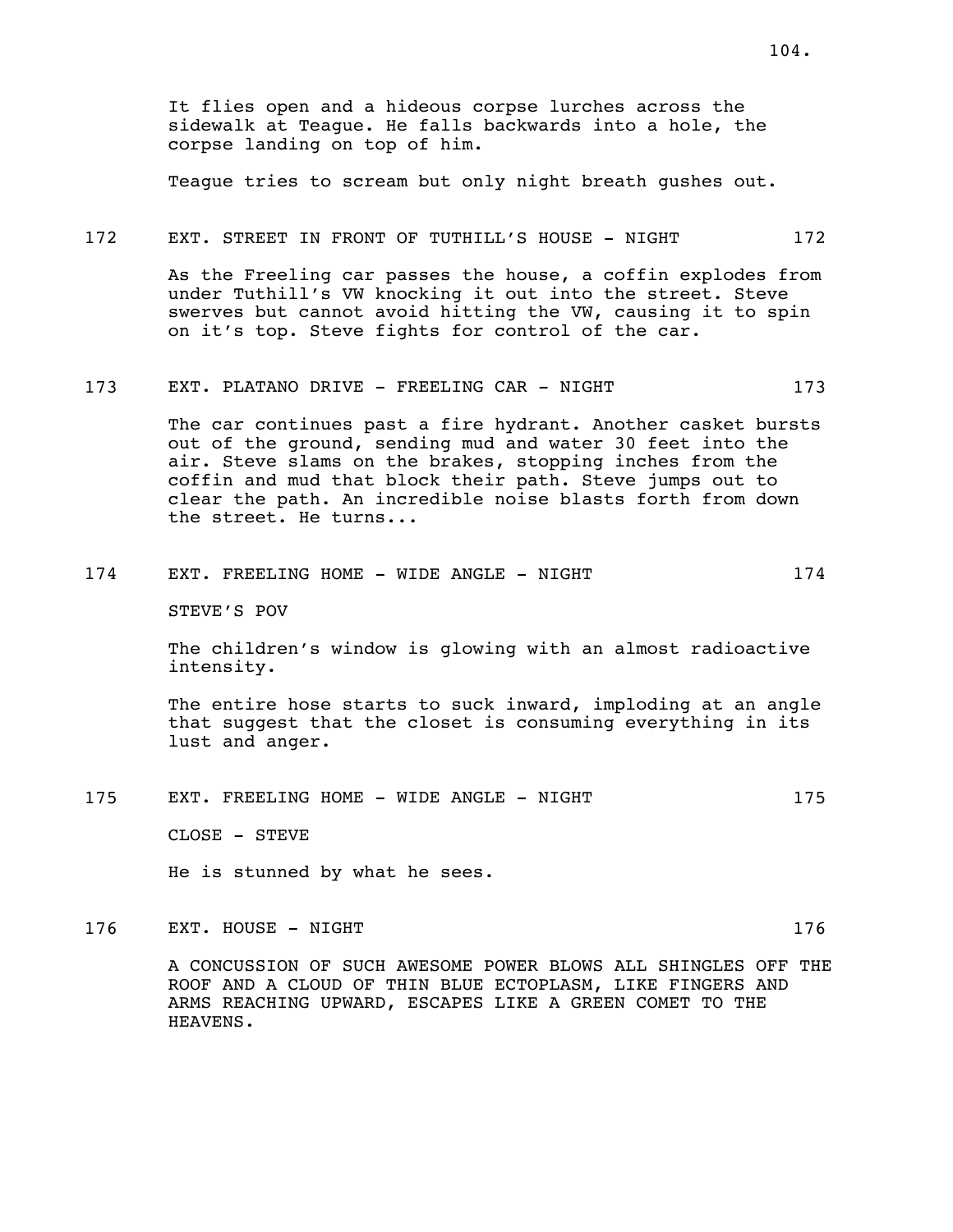177 EXT. FREELING SIDEWALK - NIGHT 177

CLOSE - TEAGUE

Dripping mud and putrefying flesh he looks up at the house. The imploding house creates a whirlwind around him. Teague stumbles backward, but cannot lock away power of the house.

# 178 EXT. HOUSE - WIDE ANGLE - NIGHT 178

STEVE'S POV

THE ENTIRE FREELING HOUSE IS TOTALLY CONSUMED BY AN AREA IN SPACE FOURTEEN FEET FROM THE FOUNDATION THAT WAS ONCE THE CLOSET.

179 EXT. FREELING CAR - NIGHT 179 179

Water rains down on Steve from the broken hydrant. He jumps back in the car, backs up, and drives through the coffin and mud that were blocking their exit.

180 EXT. PLATANO DRIVE - HIGH ANGLE - NIGHT 180

The street is in chaos. Neighbors are streaming from their houses, cars careening out of driveways. A gas main is broken. Water shoots high in the air from the broken hydrant. Coffins and corpses lie everywhere. The Freeling car turns a distant corner and disappears.

181 INT. MOVING CAR - THE FAMILY - NIGHT 181

Everything is hysteria in here. We can't make out what is being said. The rain lashes at the windshield and Steve tries to see out.

182 EXT. STREET IN FRONT OF CAR - LOW ANGLE - NIGHT 182

The street cracks wide open and an old wooden coffin is launched upward. It comes crashing down onto the hood of the station wagon. A hideously deformed carcass stares crazily through the rain and wind at Steve.

SCREAMING WELLS UP inside. Steve throws the car into reverse.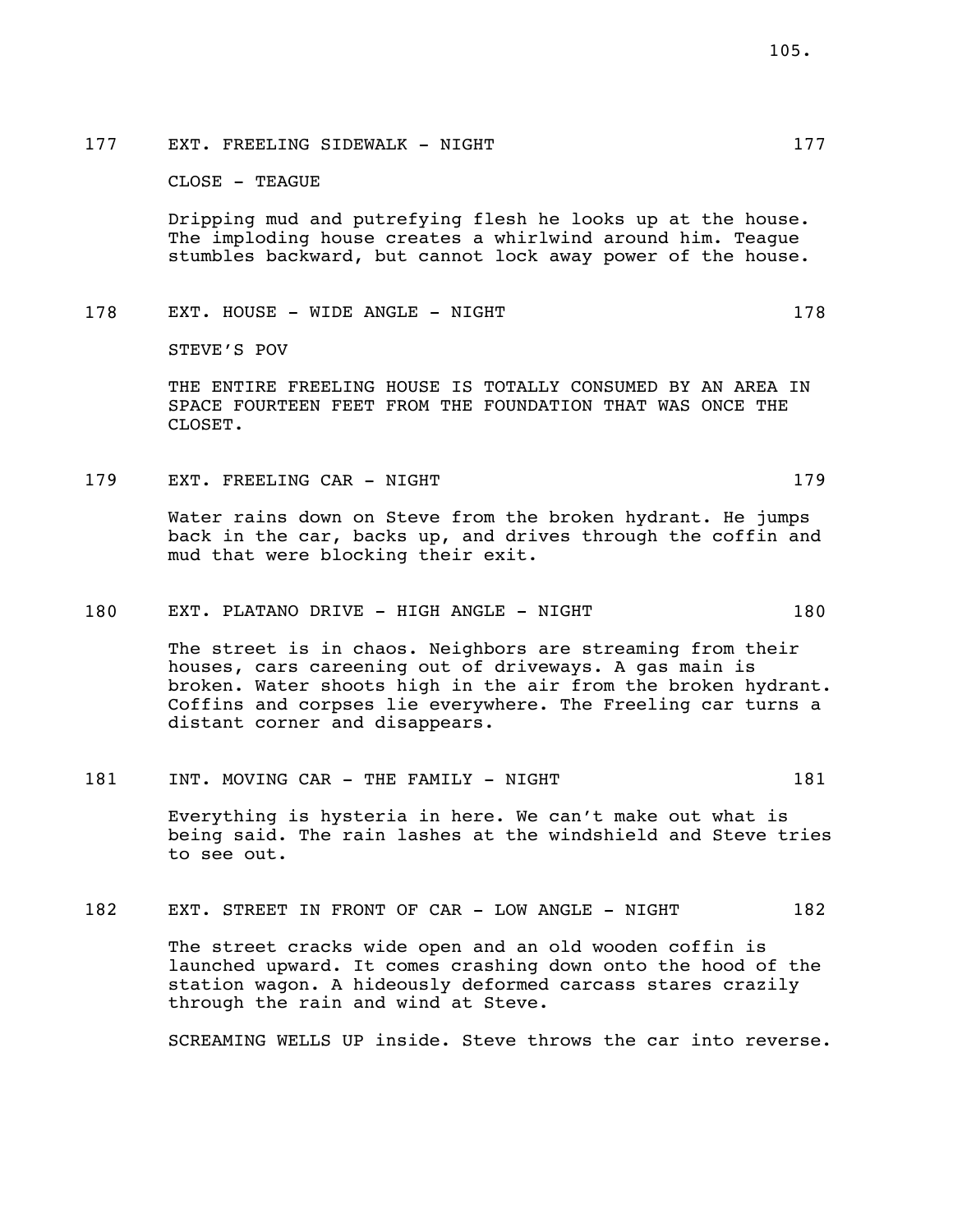### 183 EXT. STREET BEHIND CAR - LOW ANGLE - NIGHT 183

The ground opens up trapping the car on a narrow island. Five coffins rise to block it... a body falls into the open rear tailgate window and among the family. Steve plows right into the coffin, flattening them and using them as a wooden bridge to cross the chasm.

# 184 INT. BACK OF MOVING CAR - NIGHT 184

ON ROBBIE - CORPSE

No longer is Robbie afraid. He's fighting mad and takes the dead remains, flinging them out the back window as the car heads out of town.

### 185 EXT. ROAD SIGN IN THE RAIN - NIGHT 185

"You are Now Leaving Beautiful Cuesta Verde Estates". Steve's Oldsmobile station wagon shoots past this point, its taillights diminishing into the vanishing point.

DISSOLVE TO:

186 EXT. HOLIDAY INN SIGN - NIGHT 186 There is a mist in the air as CAMERA MOVES TO THE SIGN  $ANGLE$  - ROOM 237 - NIGHT CAMERA SLOWLY MOVES INTO the door and number.

187 INT. ROOM 237 - NIGHT 187 187

The Freelings, Dana, Robbie, Steve, and Diane are asleep, on two beds still in the clothes we last saw them wearing. It is very quiet except for the snoring. The nightmare has ended. CAMERA PANS around the room to Carol Anne who is the only family member not sleeping.

Carol Anne is fiddling with the RCA Vistacolor television trying to get it to work.

POP. IT COMES ON.

The room is bathed in cold blue TV light and we HEAR the last few bars of The National Anthem.